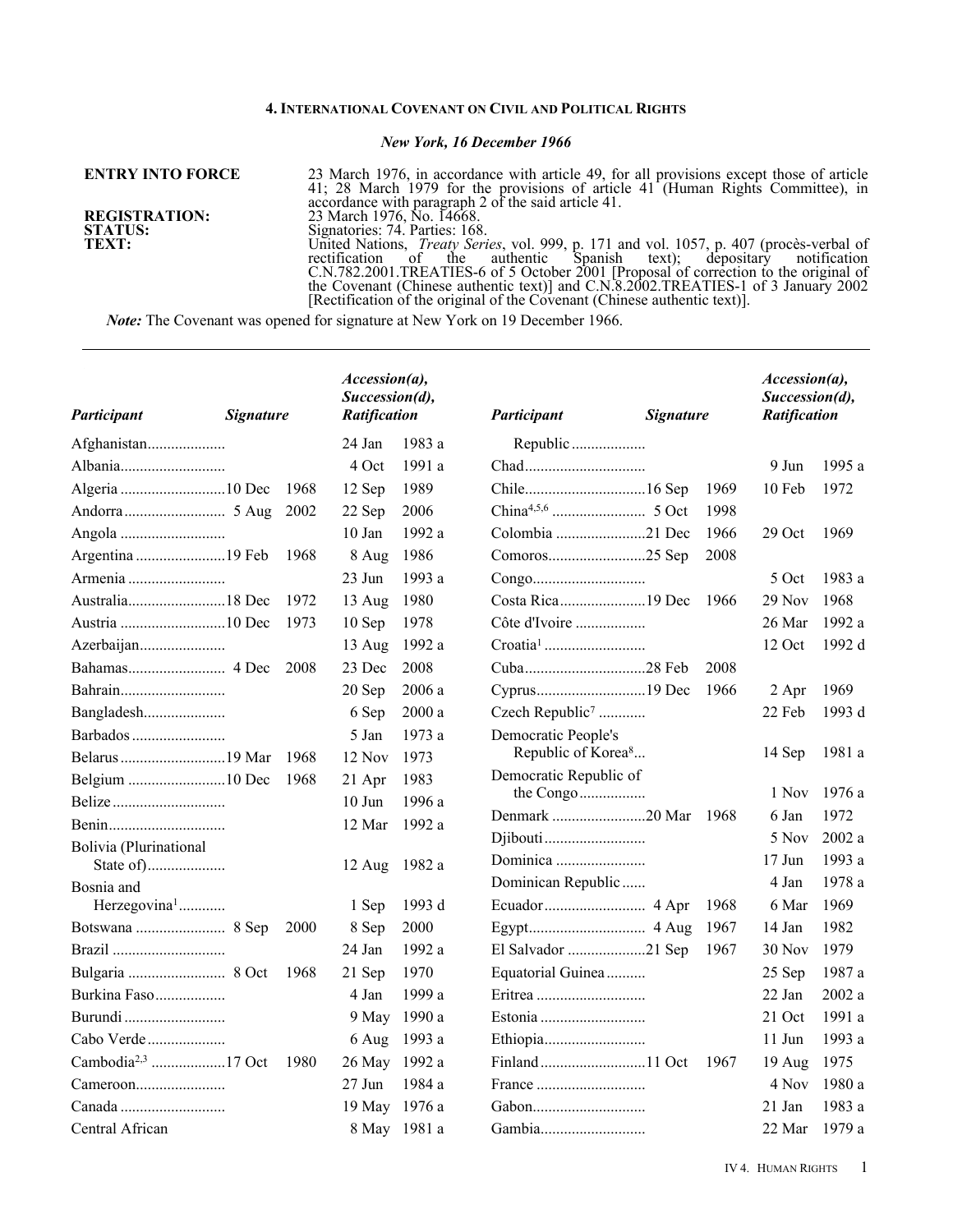| Participant                | <b>Signature</b> | Accession(a),<br>Succession(d),<br>Ratification |          |        |
|----------------------------|------------------|-------------------------------------------------|----------|--------|
|                            |                  |                                                 | 3 May    | 1994 a |
|                            | 9 Oct            | 1968                                            | 17 Dec   | 1973   |
|                            |                  | 2000                                            | 7 Sep    | 2000   |
|                            |                  |                                                 | 5 May    | 1997 a |
| Grenada                    |                  |                                                 | 6 Sep    | 1991 a |
| Guatemala                  |                  |                                                 | 5 May    | 1992 a |
|                            |                  | 1967                                            | 24 Jan   | 1978   |
| Guinea-Bissau12 Sep        |                  | 2000                                            | 1 Nov    | 2010   |
| Guyana22 Aug               |                  | 1968                                            | 15 Feb   | 1977   |
|                            |                  |                                                 | 6 Feb    | 1991 a |
|                            |                  | 1966                                            | 25 Aug   | 1997   |
|                            |                  | 1969                                            | 17 Jan   | 1974   |
| Iceland $\ldots$ 30 Dec    |                  | 1968                                            | 22 Aug   | 1979   |
|                            |                  |                                                 | 10 Apr   | 1979 a |
|                            |                  |                                                 | 23 Feb   | 2006 a |
| Iran (Islamic Republic     |                  |                                                 |          |        |
|                            |                  | 1968                                            | 24 Jun   | 1975   |
|                            |                  | 1969                                            | 25 Jan   | 1971   |
|                            |                  | 1973                                            | 8 Dec    | 1989   |
|                            |                  | 1966                                            | 3 Oct    | 1991   |
|                            |                  | 1967                                            | 15 Sep   | 1978   |
|                            |                  | 1966                                            | 3 Oct    | 1975   |
|                            |                  | 1978                                            | $21$ Jun | 1979   |
|                            |                  | 1972                                            | 28 May   | 1975   |
|                            |                  | 2003                                            | 24 Jan   | 2006   |
|                            |                  |                                                 | 1 May    | 1972 a |
| Kuwait                     |                  |                                                 | 21 May   | 1996 a |
| Kyrgyzstan                 |                  |                                                 | 7 Oct    | 1994 a |
| Lao People's<br>Democratic |                  |                                                 |          |        |
|                            |                  | 2000                                            | 25 Sep   | 2009   |
|                            |                  |                                                 | 14 Apr   | 1992 a |
| Lebanon                    |                  |                                                 | 3 Nov    | 1972 a |
| Lesotho                    |                  |                                                 | 9 Sep    | 1992 a |
|                            |                  | 1967                                            | 22 Sep   | 2004   |
|                            |                  |                                                 | 15 May   | 1970 a |
| Liechtenstein              |                  |                                                 | 10 Dec   | 1998 a |
| Lithuania                  |                  |                                                 | 20 Nov   | 1991 a |
| Luxembourg26 Nov           |                  | 1974                                            | 18 Aug   | 1983   |
| Madagascar17 Sep           |                  | 1969                                            | $21$ Jun | 1971   |
| Malawi                     |                  |                                                 | 22 Dec   | 1993 a |
| Maldives                   |                  |                                                 | 19 Sep   | 2006 a |
|                            |                  |                                                 | 16 Jul   | 1974 a |
|                            |                  |                                                 | 13 Sep   | 1990 a |
| Mauritania                 |                  |                                                 | 17 Nov   | 2004a  |

| Participant                      | <b>Signature</b> |      | Accession(a),<br>Succession(d),<br><b>Ratification</b> |        |
|----------------------------------|------------------|------|--------------------------------------------------------|--------|
| Mauritius                        |                  |      | 12 Dec                                                 | 1973 a |
|                                  |                  |      | 23 Mar                                                 | 1981 a |
|                                  |                  | 1997 | 28 Aug                                                 | 1997   |
|                                  |                  | 1968 | 18 Nov                                                 | 1974   |
| Montenegro <sup>11</sup>         |                  |      | 23 Oct                                                 | 2006 d |
| Morocco19 Jan                    |                  | 1977 | 3 May                                                  | 1979   |
| Mozambique                       |                  |      | 21 Jul                                                 | 1993 a |
| Namibia                          |                  |      | 28 Nov                                                 | 1994 a |
| Nauru 12 Nov                     |                  | 2001 |                                                        |        |
|                                  |                  |      | 14 May                                                 | 1991 a |
| Netherlands25 Jun                |                  | 1969 | 11 Dec                                                 | 1978   |
| New Zealand <sup>12</sup> 12 Nov |                  | 1968 | 28 Dec                                                 | 1978   |
| Nicaragua                        |                  |      | 12 Mar                                                 | 1980 a |
|                                  |                  |      | 7 Mar                                                  | 1986 a |
|                                  |                  |      | 29 Jul                                                 | 1993 a |
| Norway 20 Mar                    |                  | 1968 | 13 Sep                                                 | 1972   |
| Pakistan17 Apr                   |                  | 2008 | 23 Jun                                                 | 2010   |
|                                  |                  | 2011 |                                                        |        |
| Panama27 Jul                     |                  | 1976 | 8 Mar                                                  | 1977   |
| Papua New Guinea                 |                  |      | 21 Jul                                                 | 2008 a |
| Paraguay                         |                  |      | $10$ Jun                                               | 1992 a |
|                                  |                  | 1977 | 28 Apr                                                 | 1978   |
|                                  |                  | 1966 | 23 Oct                                                 | 1986   |
|                                  |                  | 1967 | 18 Mar                                                 | 1977   |
|                                  |                  | 1976 | 15 Jun                                                 | 1978   |
| Republic of Korea                |                  |      | 10 Apr                                                 | 1990 a |
| Republic of Moldova              |                  |      | 26 Jan                                                 | 1993 a |
| Romania27 Jun                    |                  | 1968 | 9 Dec                                                  | 1974   |
| Russian Federation 18 Mar        |                  | 1968 | 16 Oct                                                 | 1973   |
| Rwanda                           |                  |      | 16 Apr                                                 | 1975 a |
|                                  |                  |      | 15 Feb                                                 | 2008a  |
| San Marino                       |                  |      | 18 Oct                                                 | 1985 a |
| Sao Tome and Principe31 Oct      |                  | 1995 |                                                        |        |
|                                  |                  | 1970 | 13 Feb                                                 | 1978   |
|                                  |                  |      | 12 Mar                                                 | 2001 d |
| Seychelles                       |                  |      | 5 May                                                  | 1992 a |
| Sierra Leone                     |                  |      | 23 Aug                                                 | 1996 a |
|                                  |                  |      | 28 May                                                 | 1993 d |
|                                  |                  |      | 6 Jul                                                  | 1992 d |
| Somalia                          |                  |      | 24 Jan                                                 | 1990 a |
|                                  |                  | 1994 | 10 Dec                                                 | 1998   |
|                                  |                  | 1976 | 27 Apr                                                 | 1977   |
| Sri Lanka                        |                  |      | $11$ Jun                                               | 1980 a |
| St. Lucia22 Sep                  |                  | 2011 |                                                        |        |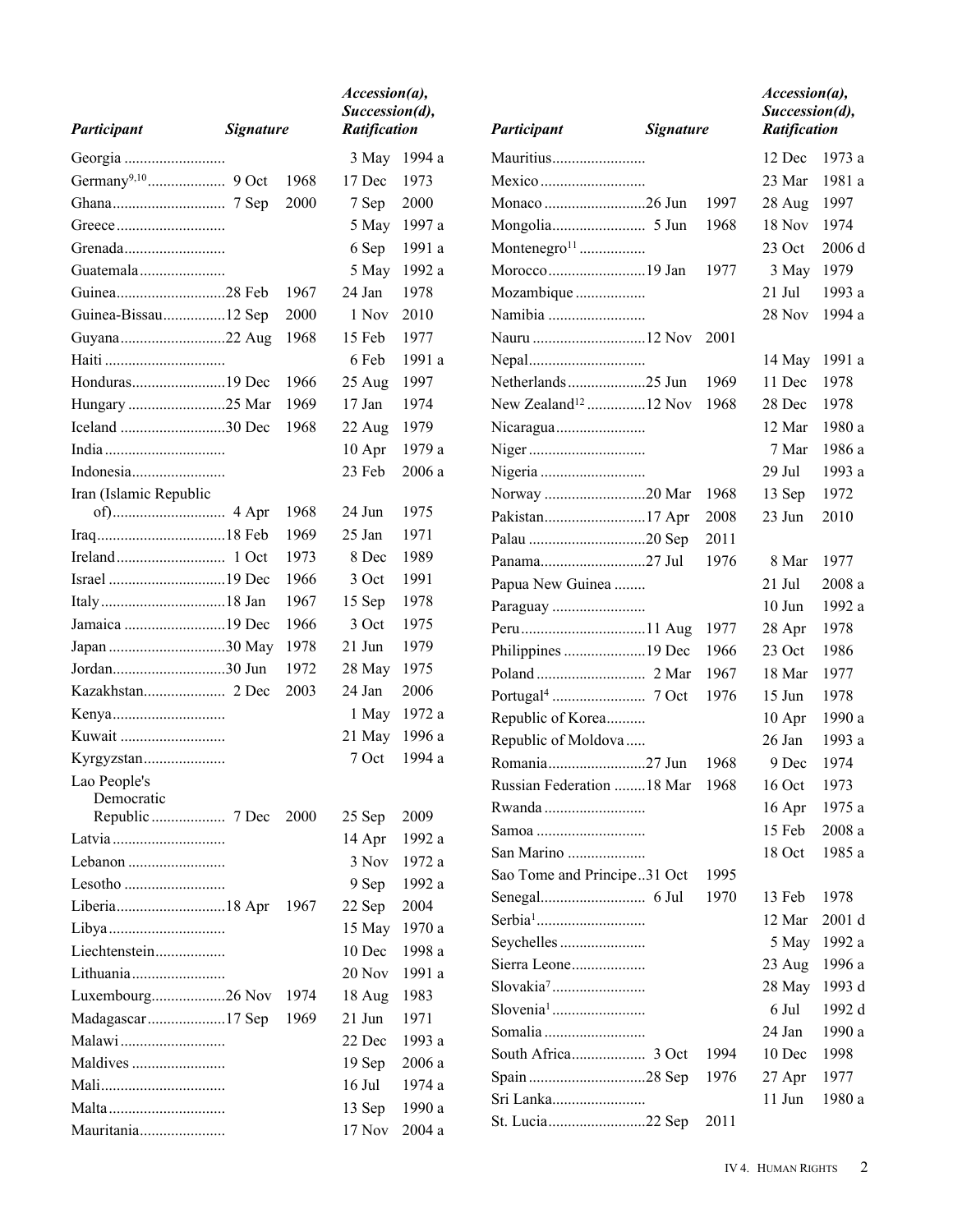| Participant<br><b>Signature</b>    |      | $\textit{Accession}(a),$<br>Succession(d),<br><b>Ratification</b> |          | <b>Participant</b>                   | <b>Signature</b> |      | $\textit{Accession}(a),$<br>Succession(d),<br>Ratification |                |
|------------------------------------|------|-------------------------------------------------------------------|----------|--------------------------------------|------------------|------|------------------------------------------------------------|----------------|
| St. Vincent and the                |      |                                                                   |          | Turkmenistan                         |                  |      |                                                            | 1 May 1997 a   |
| Grenadines                         |      | 9 Nov                                                             | 1981 a   |                                      |                  |      | $21$ Jun                                                   | 1995 a         |
| State of Palestine                 |      | 2 Apr                                                             | 2014a    | Ukraine 20 Mar                       |                  | 1968 | 12 Nov                                                     | 1973           |
|                                    |      | 18 Mar                                                            | 1986 a   | United Kingdom of                    |                  |      |                                                            |                |
|                                    |      | 28 Dec                                                            | 1976 a   | Great Britain and                    |                  |      |                                                            |                |
|                                    |      | 26 Mar                                                            | 2004a    | Northern Ireland <sup>6</sup> 16 Sep |                  | 1968 | 20 May 1976                                                |                |
|                                    | 1967 | 6 Dec                                                             | 1971     | United Republic of                   |                  |      |                                                            |                |
| Switzerland                        |      | $18$ Jun                                                          | 1992 $a$ |                                      |                  |      | $11$ Jun                                                   | 1976 a         |
| Syrian Arab Republic               |      | 21 Apr                                                            | 1969 a   | United States of                     |                  | 1977 | 8 Jun                                                      | 1992           |
| Tajikistan                         |      | 4 Jan                                                             | 1999 a   |                                      |                  | 1967 |                                                            | 1970           |
|                                    |      | 29 Oct                                                            | 1996 a   |                                      |                  |      | 1 Apr                                                      |                |
| The former Yugoslav<br>Republic of |      |                                                                   |          | Uzbekistan                           |                  | 2007 | 28 Sep<br>21 Nov                                           | 1995 a<br>2008 |
| Macedonia <sup>1</sup>             |      | 18 Jan                                                            | 1994 d   | Venezuela (Bolivarian                |                  |      |                                                            |                |
| Timor-Leste                        |      | 18 Sep                                                            | 2003a    |                                      |                  | 1969 | $10$ May                                                   | 1978           |
|                                    |      | 24 May                                                            | 1984 a   |                                      |                  |      | 24 Sep                                                     | 1982 a         |
| Trinidad and Tobago                |      | 21 Dec                                                            | 1978 a   |                                      |                  |      | 9 Feb                                                      | 1987 a         |
|                                    | 1968 | 18 Mar                                                            | 1969     |                                      |                  |      | $10$ Apr                                                   | 1984 a         |
|                                    | 2000 | 23 Sep                                                            | 2003     | Zimbabwe                             |                  |      | 13 May 1991 a                                              |                |

# *Declarations and Reservations*

# *(Unless otherwise indicated, the declarations and reservations were made upon ratification, accession or succession.*

# *For objections thereto and declarations recognizing the competence of the Human Rights Committee under article 41, see hereinafter.)*

**AFGHANISTAN**

*[See chapter IV.3.]* 

# **ALGERIA<sup>13</sup>**

# *[See chapter IV.3.]*

# **ARGENTINA**

The Argentine Government states that the application of the second part of article 15 of the International Covenant on Civil and Political Rights shall be subject to the principle laid down in article 18 of the Argentine National Constitution.

# **AUSTRALIA<sup>14</sup>**

*Article 10* "In relation to paragraph 2 (a) the principle of segregation is accepted as an objective to be achieved progressively. In relation to paragraph 2 (b) and 3 (second sentence) the obligation to segregate is accepted only to the extent that such segregation is considered by the responsible authorities to be beneficial to the juveniles or adults concerned".

*Article 14*

"Australia makes the reservation that the provision of compensation for miscarriage of justice in the circumstances contemplated in paragraph 6 of article 14 may be by administrative procedures rather than pursuant to specific legal provision.

*Article 20*

"Australia interprets the rights provided for by articles 19, 21 and 22 as consistent with article 20; accordingly, the Common wealth and the constituent States, having legislated with respect to the subject matter of the article in matters of practical concern in the interest of public order ( *ordre public* ), the right is reserved not to introduce any further legislative provision on these matters."

"Australia has a federal constitutional system in which legislative, executive and judicial powers are shared or distributed between the Commonwealth and the constituent States. The implementation of the treaty throughout Australia will be effected by the Commonwealth, State and Territory authorities having regard to their respective constitutional powers and arrangements concerning their exercise."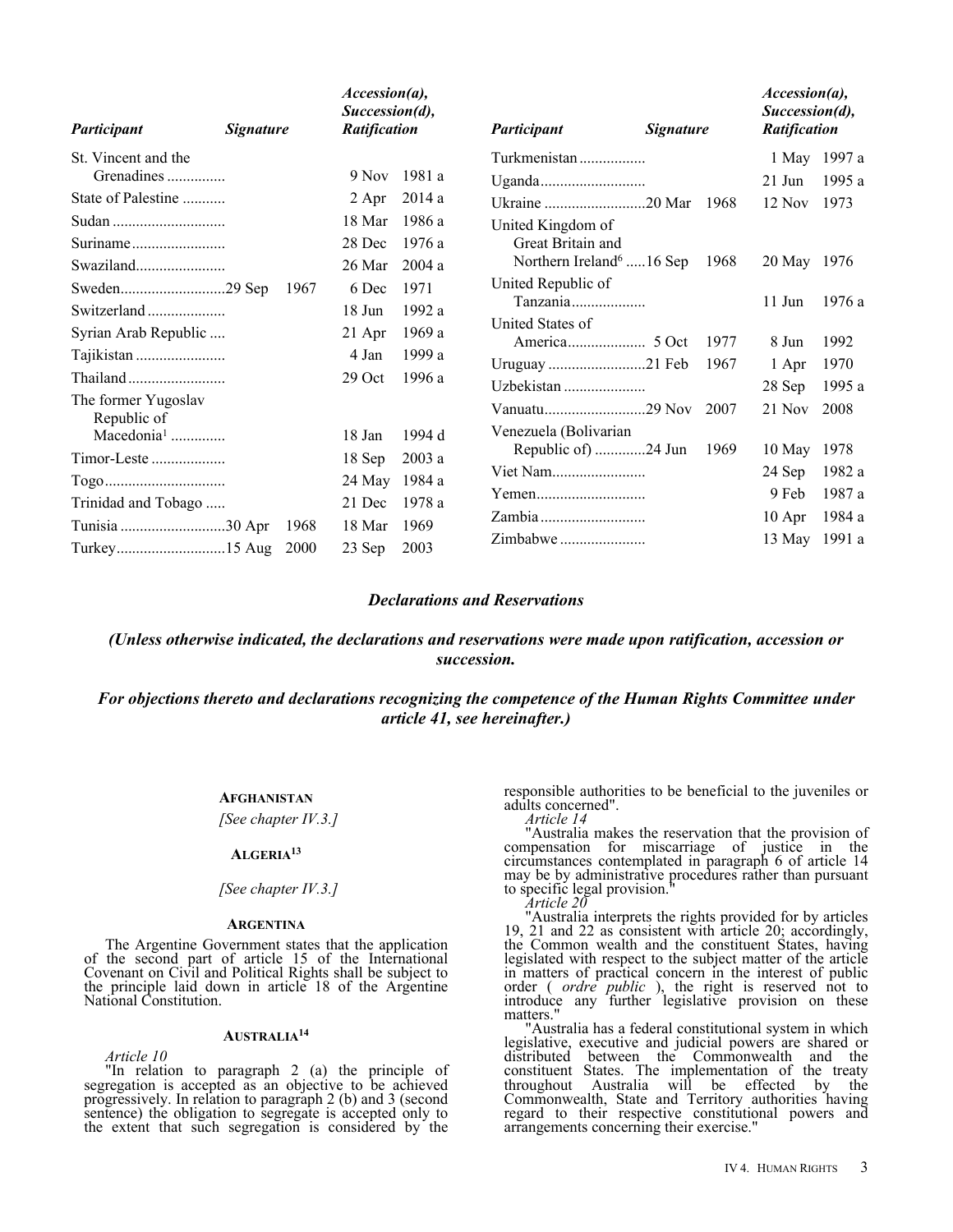## **AUSTRIA**

Article 12, paragraph 4, of the Covenant will be applied provided that it will not affect the Act of April 3, 1919, State Law Gazette No. 209, concerning the Expulsion and the Transfer of Property of the House of Habsburg-Lorraine as amended by the Act of October 30, 1919, State Law Gazette No. 501, the Federal Constitutional Act of July 30, 1925, Federal Law Gazette No. 292, and the Federal Constitutional Act of January 26, 1928, Federal Law Gazette No. 30, read in conjunction with the Federal Constitutional Act of July 4, 1963, Federal Law Gazette No. 172.

Article 9 and article 14 of the Covenant will be applied provided that legal regulations governing the proceedings and measures of deprivation of liberty as provided for in the Administrative Procedure Acts and in the Financial Penal Act remain permissible within the framework of the judicial review by the Federal Administrative Court or the Federal Constitutional Court as provided by the Austrian Federal Constitution.

3. Article 10, paragraph 3, of the Covenant will be applied provided that legal regulations allowing for juvenile prisoners to be detained together with adults under 25 years of age who give no reason for concern as to their possible detrimental influence on the juvenile prisoner remain permissible.

4. Article 14 of the Covenant will be applied provided that the principles governing the publicity of trials as set forth in article 90 of the Federal Constitutional Law as amended in 1929 are in no way prejudiced and that

(a) paragraph 3, sub-paragraph (d) is not in conflict with legal regulations which stipulate that an accused person who disturbs the orderly conduct of the trial or whose presence would impede the questioning of another accused person, of a witness or of an expert can be excluded from participation in the trial;

(b) paragraph 5 is not in conflict with legal regulations which stipulate that after an acquittal or a lighter sentence passed by a court of the first instance, a higher tribunal may pronounce conviction or a heavier sentence for the same offence, while they exclude the convicted person's right to have such conviction or heavier sentence reviewed by a still higher tribunal;

(c) paragraph 7 is not in conflict with legal regulations which allow proceedings that led up to a person's final conviction or acquittal to be reopened.

5. Articles 19, 21 and 22 in connection with article 2 (1) of the Covenant will be applied provided that they are not in conflict with legal restrictions as provided for in article 16 of the European Convention for the Protection of Human Rights and Fundamental Freedoms.

Article 26 is understood to mean that it does not exclude different treatment of Austrian nationals and aliens, as is also permissible under article 1, paragraph 2, of the International Convention on the Elimination of All Forms of Racial Discrimination.

#### **BAHAMAS**

"The Government of The Bahamas recognizes and accepts the principle of compensation for wrongful imprisonment contained in paragraph 6 of article 14, but the problems of implementation are such that the right not to apply that principle is presently reserved."

# **BAHRAIN<sup>15</sup>**

"1. The Government of the Kingdom of Bahrain interprets the Provisions of Article 3, (18) and (23) as not affecting in any way the prescriptions of the Islamic Shariah.

2. The Government of the Kingdom of Bahrain interprets the provisions of Article (9), Paragraph (5) as not detracting from its right to layout the basis and rules of obtaining the compensation mentioned in this

Paragraph.<br>3. T The Government of the Kingdom of Bahrain interprets Article (14) Paragraph (7) as no obligation arise from it further those set out in Article (10) of the Criminal Law of Bahrain which provides:

'Legal Proceedings cannot be instated against a person who has been acquitted by Foreign Courts from offenses of which he is accused or a final judgement has been delivered against him and the said person fulfilled the punishment or the punishment has been abolished by prescription.' "

# **BANGLADESH**

*Article 14*

"The Government of the People's Republic of Bangladesh reserveapply paragraph 3 (d) of Article 14 in view of the fact, that, while the existing laws of Bangladesh provide that, in the ordinary course a person, shall be entitled to be tried in his presence, it also provides for a trial to be held in his absence if he is a fugitive offender, or is a person, who being required to appear before a court, fails to present himself or to explain the reasons for non-appearance to the satisfaction of the court."

*"Article 10:*

So far as the first part of paragraph 3 of Article 10 relating to reformation and social rehabilitation of prisoners is concerned, Bangladesh does not have any facility to this effect on account of financial constraints and for lack of proper logistics support. The last part of this paragraph relating to segregation of juvenile offenders from adults is a legal obligation under Bangladesh law and is followed accordingly.

*Article 11:*

Article 11 providing that "no one shall be imprisoned merely on the ground of inability to fulfil a contractual obligation," is generally in conformity with the Constitutional and legal provisions in Bangladesh, except in some very exceptional circumstances, where the law provides for civil imprisonment in case of willful default in complying with a decree. The Government of People's Republic of Bangladesh will apply this article in accordance with its existing municipal law.

*Article 14:*

...

So far as the provision of legal assistance in paragraph 3(d) of Article 14 is concerned, a person charged with criminal offences is statutorily entitled to legal assistance if he does not have the means to procure such assistance.

The Government of the People's Republic of Bangladesh, notwithstanding its acceptance of the principle of compensation for miscarriage of justice, as stipulated in Article 14, paragraph 6, is not in a position to guarantee a comprehensive implementation of this provision for the time being. However, the aggrieved has the right to realise compensation for miscarriage of justice by separate proceedings and in some cases, the court *suo moto* grants compensation to victims of miscarriage of justice. Bangladesh, however, intends to ensure full implementation of this provision in the near future."

### **BARBADOS**

"The Government of Barbados states that it reserves the right not to apply in full, the guarantee of free legal assistance in accordance with paragraph 3 (d) of Article 14 of the Covenant, since, while accepting the principles contained in the same paragraph, the problems of implementation are such that full application cannot be guaranteed at present."

# **BELARUS<sup>16</sup>**

## **BELGIUM<sup>17</sup>**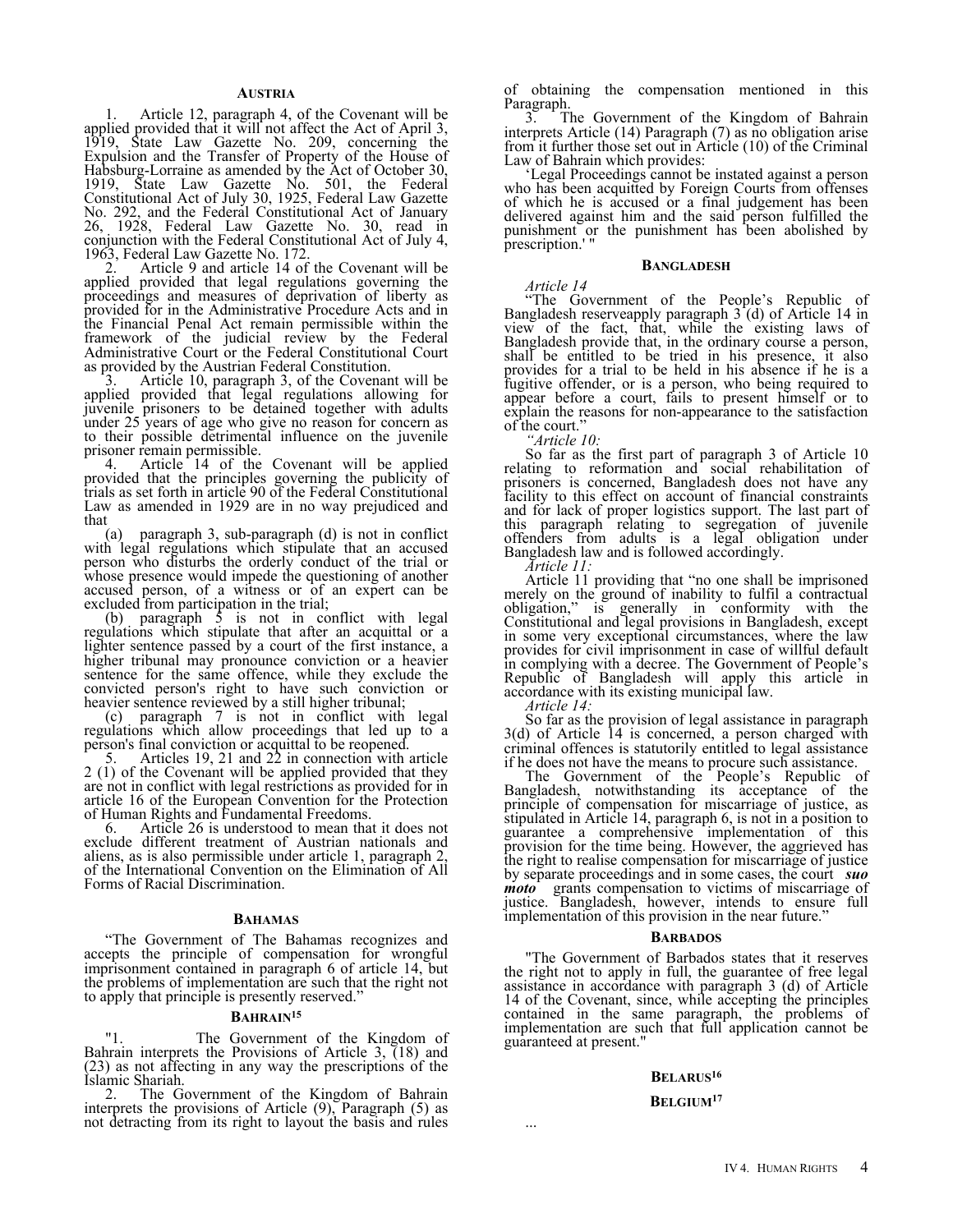2. The Belgian Government considers that the provision of article 10, paragraph 2 (a), under which accused persons shall, save in exceptional circumstances, be segregated from convicted persons is to be interpreted in conformity with the principle, already embodied in the standard minimum rules for the treatment of prisoners [resolution (73) 5 of the Committee of Ministers of the Council of Europe of 19 January 1973], that untried prisoners shall not be put in contact with convicted prisoners against their will [rules 7 (b) and 85 (1)]. If they so request, accused persons may be allowed to take part with convicted persons in certain communal activities.

3. The Belgian Government considers that the provisions of article 10, paragraph 3, under which juvenile offenders shall be segregated from adults and be accorded treatment appropriate to their age and legal status refers exclusively to the judicial measures provided for under the *régime* for the protection of minors established by the Belgian Act relating to the protection of young persons. As regards other juvenile ordinary-law of- fenders, the Belgian Government intends to reserve the option to adopt measures that may be more flexible and be designed precisely in the interest of the persons concerned.

4. With respect to article 14, the Belgian Government considers that the last part of paragraph 1 of the article appears to give States the option of providing or not providing for certain derogations from the principle that judgements shall be made public. Accordingly, the Belgian constitutional principle that there shall be no exceptions to the public pronouncements of judgements is in conformity with that provision. Paragraph 5 of the article shall not apply to persons who, under Belgian law, are convicted and sentenced at second instance following an appeal against their acquittal of first instance or who, under Belgian law, are brought directly before a higher tribunal sch as the Court of Cassation, the Appeals Court or the Assize Court.

5. Articles 19, 21 and 22 shall be applied by the Belgian Government in the context of the provisions and restrictions set forth or authorized in articles 10 and 11 of the Convention for the Protection of Human Rights and Fundamental Freedoms of 4 November 1950, by the said Convention.<br>6. The

The Belgian Government declares that it does not consider itself obligated to enact legislation in the field covered by article 20, paragraph 1, and that article 20 as a whole shall be applied taking into account the rights to freedom of thought and religion, freedom of opinion and freedom of assembly and association proclaimed in articles 18, 19 and 20 of the Universal Declaration of Human Rights and reaffirmed in articles 18, 19, 21 and 22 of the Covenant.

7. The Belgian Government declares that it interprets article  $\tilde{23}$ , paragraph 2, as meaning that the right of persons of marriageable age to marry and to found a family presupposes not only that national law shall prescribe the marriageable age but that it may also regulate the exercise of that right.

# **BELIZE**

"(a) The Government of Belize reserves the right not to apply paragraph 2 of article 12 in view of the statutory provisions requiring persons intending to travel abroad to furnish tax clearance certificates;

(b) The Government of Belize reserves the right not to apply in full the guarantee of free legal assistance in accordance with paragraph 3 (d) of article 14, since, while it accepts the principle contained in that paragraph and at present applies it in certain defined cases, the problems of implementation are such that full application cannot be guaranteed at present;

(c) The Government of Belize recognizes and accepts the principle of compensation for

wrongful imprisonment contained in paragraph 6 of article 14, but the problems of implementation are such that the right not to apply that principle is presently reserved."

## **BOTSWANA<sup>18</sup>**

"The Government of the Republic of Botswana considers itself bound by:<br>a) Article 7 of the Covenant to the extent

a) Article 7 of the Covenant to the extent that "torture, cruel, inhuman or degrading treatment" means torture inhuman or degrading punishment or other means torture inhuman or degrading punishment or other<br>treatment prohibited by Section 7 of the Constitution of the Republic of Botswana.

b) Article 12 paragraph 3 of the Covenant to the extent that the provisions are compatible with Section 14 of the Constitution of the Republic of Botswana relating to the imposition of restrictions reasonably required in certain exceptional instances."

# **BULGARIA**

## *[See chapter IV.3]*

# **CONGO**

The Government of the People's Republic of Congo declares that it does not consider itself bound by the provisions of article 11 [...]

Article 11 of the International Covenant on Civil and Political Rights is quite incompatible with articles 386 *et seq* . of the Congolese Code of Civil, Commercial, Administrative and Financial Procedure, derived from Act 51/83 of 21 April 1983. Under those provisions, in matters of private law, decisions or orders emanating from conciliation proceedings may be enforced through imprisonment for debt when other means of enforcement have failed, when the amount due exceeds 20,000 CFA francs and when the debtor, between 18 and 60 years of age, makes himself insolvent in bad faith.

### **CUBA**

The Republic of Cuba hereby declares that it was the Revolution that enabled its people to enjoy the rights set out in the International Covenant on Civil and Political Rights.

The economic, commercial and financial embargo imposed by the United States of America and its policy of hostility and aggression against Cuba constitute the most serious obstacle to the Cuban people's enjoyment of the rights set out in the Covenant.

The rights protected under this Covenant are enshrined in the Constitution of the Republic and in national legislation.

The State's policies and programmes guarantee the effective exercise and protection of these rights for all Cubans.

With respect to the scope and implementation of some of the provisions of this international instrument, Cuba will make such reservations or interpretative declarations as it may deem appropriate.

## **CZECH REPUBLIC<sup>7</sup>**

# **DENMARK**

"1. The Government of Denmark makes a reservation in respect of Article 10, paragraph 3, second sentence. In Danish practice, considerable efforts are made to ensure appropriate age distribution of convicts serving sentences of imprisonment, but it is considered valuable to maintain possibilities of flexible

 $\begin{array}{c}\n\text{arrangements.} \\
\text{"2. (a).}\n\end{array}$ Article 14, paragraph 1, shall not be binding on Denmark in respect of public hearings. In Danish law, the right to exclude the press and the public from trials may go beyond what is permissible under this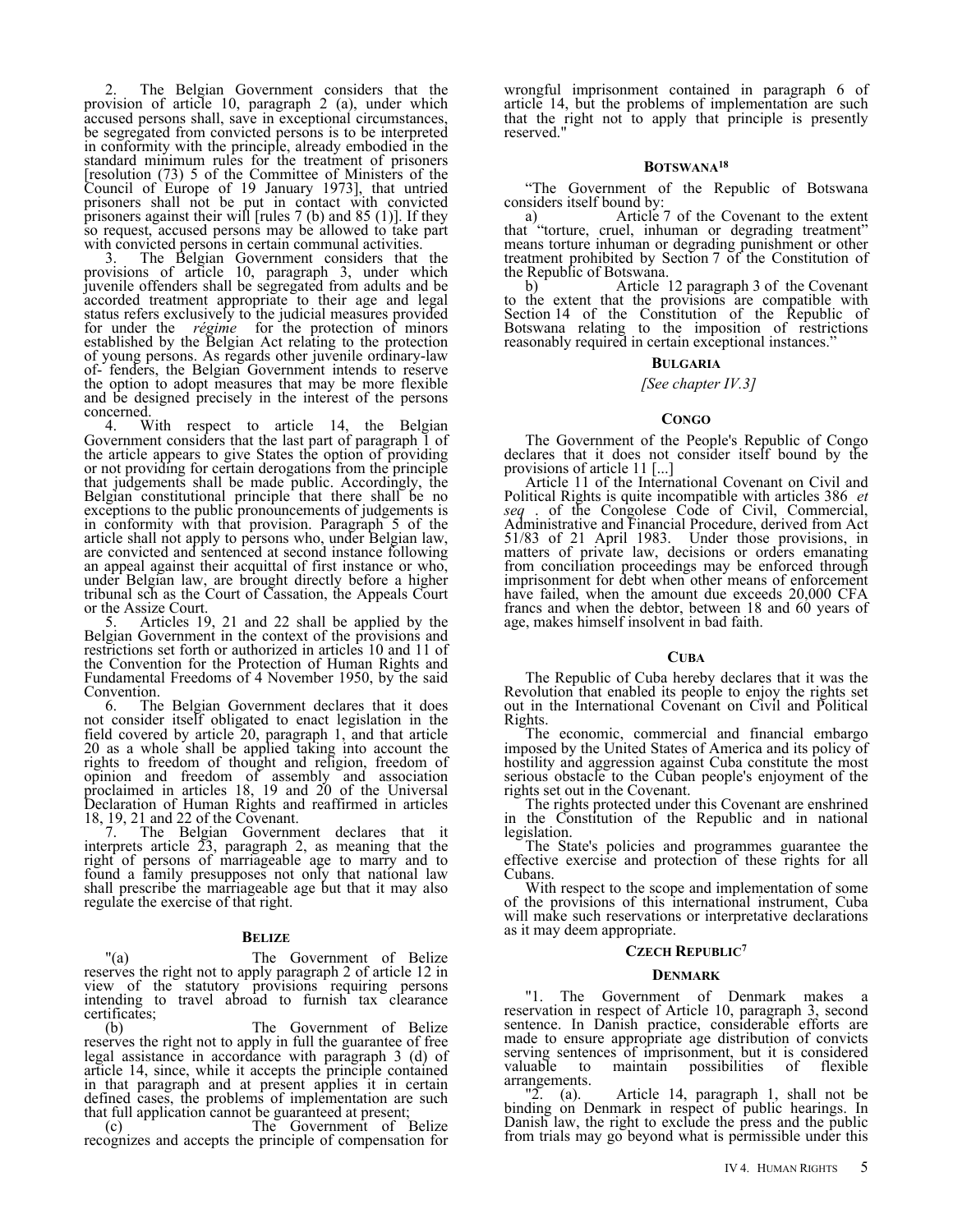Covenant, and the Government of Denmark finds that this right should not be restricted.

(b). Article 14, paragraphs 5 and 7, shall not be binding on Denmark.

The Danish Administration of Justice Act contains detailed provisions regulating the matters dealt with in these two paragraphs. In some cases, Danish legislation is less restrictive than the Covenant (e.g. a verdict returned by a jury on the question of guilt cannot be reviewed by a higher tribunal, cf. paragraph 5); in other cases, Danish legislation is more restrictive than the Coven ant (e.g. with respect to resumption of a criminal case in which the accused party was acquitted, cf. paragraph 7).<br>"3. Reservation is further made to

Reservation is further made to Article 20, paragraph 1. This reservation is in accordance with the vote cast by Denmark in the XVI General Assembly of the United Nations in 1961 when the Danish Delegation, referring to the preceding article concerning freedom of expression, voted against the prohibition against propaganda for war."

## **EGYPT**

## *[See chapter IV.3.]*

### **FINLAND<sup>19</sup>**

"With respect to article 10, paragraph 2 (b) and 3, of the Covenant, Finland declares that although juvenile offenders are, as a rule, segregated from adults, it does not deem appropriate to adopt an absolute prohibition not allowing for more flexible arrangements;

With respect to article 14, paragraph 7, of the Covenant, Fin- land declares that it is going to pursue its present practice, according to which a sentence can be changed to the detriment of the convicted person, if it is established that a member or an official of the court, the prosecutor or the legal counsel have through criminal or fraudulent activities obtained the acquittal of the defendant or a substantially more lenient penalty, or if false evidence has been presented with the same effect, and according to which an aggravated criminal case may be taken up for reconsideration if within a year until then unknown evidence is presented, which would have led to conviction or a substantially more severe penalty;

With respect to article 20, paragraph 1, of the Covenant, Fin- land declares that it will not apply the provisions of this paragraph, this being compatible with the standpoint Finland already expressed at the 16th United Nations General Assembly by voting against the prohibition of propaganda for war, on the grounds that this might endanger the freedom of expression referred in article 19 of the Covenant."

## **FRANCE20,21**

(1) The Government of the Republic considers that, in accordance with Article 103 of the Charter of the United Nations, in case of conflict between its obligations under the Covenant and its obligations under the Charter (especially Articles 1 and 2 thereof), its obligations under the Charter will prevail.

(2) The Government of the Republic enters the following reservation concerning article 4, paragraph 1: firstly, the circumstances enumerated in article 16 of the Constitution in respect of its implementation, in article 1 of the Act of 3 April 1978 and in the Act of 9 August 1849 in respect of the declaration of a state of siege, in article 1 of Act No. 55-385 of 3 April 1955 in respect of the declaration of a state of emergency and which enable these instruments to be implemented, are to be understood as meeting the purpose of article 4 of the Covenant; and, secondly, for the purpose of interpreting and implementing article 16 of the Constitution of the French Republic, the terms "to the extent strictly required by the exigencies of the situation" cannot limit the power of the

President of the Republic to take "the measures required by circumstances".

(3) The Government of the Republic enters a reservation concerning articles 9 and 14 to the effect that these articles cannot impede enforcement of the rules

pertaining to the disciplinary régime in the armies.<br>(4) The Government of the Republic decla The Government of the Republic declares that article 13 cannot derogate from chapter IV of Order No. 45-2658 of 2 November 1945 concerning the entry into, and sojourn in, France of aliens, nor from the other instruments concerning the expulsion of aliens in force in those parts of the territory of the Republic in which the Order of 2 November 1945 does not apply.

(5) The Government of the Republic interprets article 14, paragraph 5, as stating a general principle to which the law may make limited exceptions, for example, in the case of certain offences subject to the initial and final adjudication of a police court. However, an appeal against a final decision may be made to the Court of Cassation which rules on the legality of the decision concerned.

The Government of the Republic declares that articles 19, 21 and 22 of the Covenant will be implemented in accordance with articles 10, 11 and16 of the European Convention for the Protection of Human Rights and Fundamental Freedoms of 4 November 1950.

(7) The Government of the Republic declares that the term "war", appearing in article 20, paragraph1, is to be understood to mean war in contravention of international law and considers, in any case, that French legislation in this matter is adequate.

(8) In the light of article 2 of the Constitution of the French Republic, the French Government declares that article 27 is not applicable so far as the Republic is concerned.

#### **GAMBIA**

"For financial reasons free legal assistance for accused per- sons is limited in our constitution to persons charged with capital offences only. The Government of the Gambia therefore wishes to enter a reservation in respect of article 14 (3) (d) of the Covenant in question."

# **GERMANY10,22**

"1. Articles 19, 21 and 22 in conjunction with Article 2 (1) of the Covenant shall be applied within the scope of Article 16 of the Convention of 4 November 1950 for the Protection of Human Rights and Fundamental Freedoms.

"2. Article 14 (3) (d) of the Covenant shall be applied in such manner that it is for the court to decide whether an accused person held in custody has to appear in person at the hearing before the court of review ( *Revisionsgericht* ).

"3. Article 14 (5) of the Covenant shall be applied in such manner that:

(a) A further appeal does not have to be instituted in all cases solely on the grounds the accused person having been acquitted by the lower court-was convicted for the first time in the proceedings concerned by the appellate court.

(b) In the case of criminal offences of minor gravity the re- view by a higher tribunal of a decision not imposing imprisonment does not have to be admitted in all cases.

"4. Article 15 (1) of the Covenant shall be applied in such manner that when provision is made by law for the imposition of a lighter penalty the hitherto applicable law may for certain exceptional categories of cases remain applicable to criminal offences committed before the law was amended.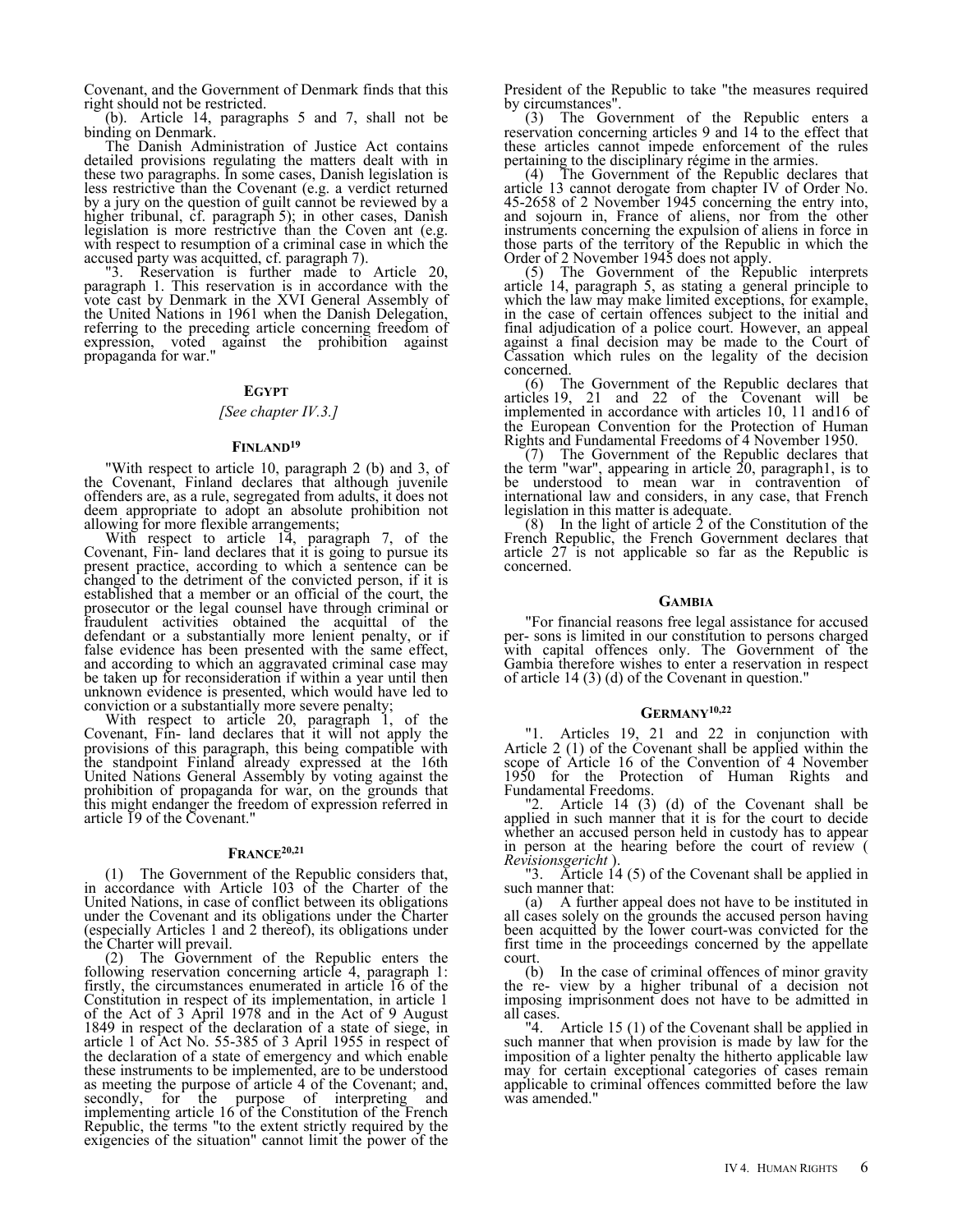#### **GUINEA**

In accordance with the principle whereby all States whose policies are guided by the purposes and principles of the Charter of the United Nations are entitled to become parties to covenants affecting the interests of the international community, the Government of the Republic of Guinea considers that the provisions of article 48, paragraph 1, of the International Covenant on Civil and Political Rights are contrary to the principle of the universality of international treaties and the democratization of international relations.

# **GUYANA**

"While the Government of the Republic of Guyana accept the principle of Legal Aid in all appropriate criminal proceedings, is working towards that end and at present apply it in certain defined cases, the problems of implementation of a comprehensive Legal Aid Scheme are such that full application cannot be guaranteed at this time."

"While the Government of the Republic of Guyana accept the principle of compensation for wrongful imprisonment, it is not possible at this time to implement such a principle."

# **HUNGARY**

## *[See chapter IV.3.]*

## **ICELAND23,24**

1. ... 2. Article 10, paragraph 2 (b), and paragraph 3, second sentence, with respect to the separation of juvenile prisoners from adults. Icelandic law in principle provides for such separation but it is not considered appropriate to accept an obligation in the absolute form called for in the provisions of the Covenant.

 $\frac{3}{4}$ ... 4. Article 14, paragraph 7, with respect to the resumption of cases which have already been tried. The Icelandic law of procedure has detailed provisions on this matter which it is not considered appropriate to revise.

Article 20, paragraph 1, with reference to the fact that a prohibition against propaganda for war could limit the freedom of expression. This reservation is consistent with the position of Iceland at the General Assembly at its 16th session.

Other provisions of the Covenant shall be inviolably observed.

#### **INDIA**

# *[See chapter IV.3.]*

#### **INDONESIA**

"With reference to Article 1 of the International Covenant on Civil and Political Rights, the Government of the Republic of Indonesia declares that, consistent with the Declaration on the Granting of Independence to Colonial Countries and Peoples, and the Declaration on Principles of International Law concerning Friendly Relations and Cooperation Among States, and the relevant paragraph of the Vienna Declaration and Program of Action of 1993, the words "the right of selfdetermination" appearing in this article do not apply to a section of people within a sovereign independent state and can not be construed as authorizing or encouraging any action which would dismember or impair, totally or in part, the territorial integrity or political unity of sovereign and independent states."

#### **IRAQ**

#### *[See chapter IV.3.]*

## **IRELAND25,26**

Ireland accepts the principles referred to in paragraph 2 of article 10 and implements them as far as practically possible. It reserves the right to regard full implementation of these principles as objectives to be achieved progressively.

... Ireland accepts the principle in paragraph 1 of article 20 and implements it as far as it is practicable. Having regard to the difficulties in formulating a specific offence capable of adjudication at a national level in such a form as to reflect the general principles of law recognised by the community of nations as well as the right to freedom of expression, Ireland reserves the right to postpone consideration of the possibility of introducing some legislative addition to, or variation of, existing law until such time as it may consider that such is necessary for the attainment of the objective of paragraph 1 of article 20.

## **ISRAEL**

"With reference to Article 23 of the Covenant, and any other provision thereof to which the present reservation may be relevant, matters of personal status are governed in Israel by the religious law of the parties concerned.

"To the extent that such law is inconsistent with its obligations under the Covenant, Israel reserves the right to apply that law."

## **ITALY<sup>27</sup>**

..... With reference to article 15, paragraph 1, last sentence: "If, subsequent to the commission of the offence, provision is made by law for the imposition of a lighter penalty, the offender shall benefit thereby", the Italian Republic deems this provision to apply exclusively to cases in progress.

Consequently, a person who has already been convicted by a final decision shall not benefit from any provision made by law, subsequent to that decision, for the imposition of a lighter penalty.

The provisions of article 19, paragraph 3, are interpreted as being compatible with the existing licensing system for national radio and television and with the restrictions laid down by law for local radio and television companies and for stations relaying foreign programmes.

#### **JAPAN**

## *[See chapter IV.3.]*

#### **KUWAIT**

Although the Government of Kuwait endorses the worthy principles embodied in these two articles as consistent with the provisions of the Kuwait Constitution in general and of its article 29 in particular, the rights to which the articles refer must be exercised within the limits set by Kuwaiti law.

The Government of Kuwait declares that the matters addressed by article 23 are governed by personal-status law, which is based on Islamic law. Where the provisions of that article conflict with Kuwaiti law, Kuwait will apply its national law.

The Government of Kuwait wishes to formulate a reservation with regard to article 25(b). The provisions of this paragraph conflict with the Kuwaiti electoral law, which restricts the right to stand and vote in elections to males.

It further declares that the provisions of the article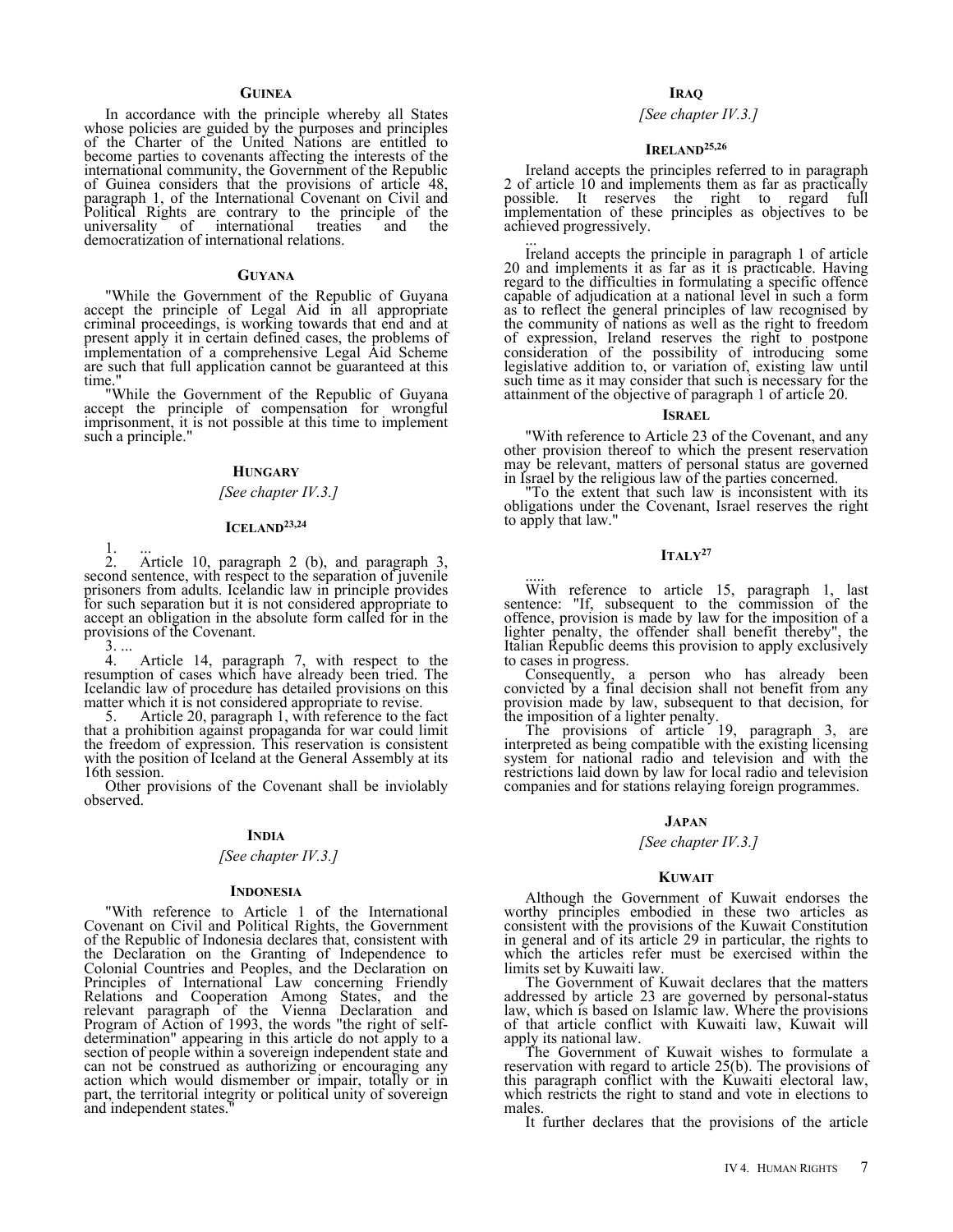shall not apply to members of the armed forces or the police.

## **LAO PEOPLE'S DEMOCRATIC REPUBLIC<sup>28</sup>**

"The Government of the Lao People's Democratic Republic accepts Article 22 of the Covenant on the basis that Article 22 shall be interpreted in accordance with the right to selfdetermination in Article 1, and shall be so applied as to be in conformity with the Constitution and the relevant laws of the Lao People's Democratic Republic."

"The Government of the Lao People's Democratic Republic declares that Article 1 of the Covenant concerning the right to self-determination shall be interpreted as being compatible with the Declaration on Principles of International Law concerning Friendly Relations and Cooperation Among States in accordance with the Charter of the United Nations, adopted by the General Assembly on 24th October 1970, and the Vienna Declaration and Programme of Action, adopted by the World Conference on Human Rights on 25th June 1993.

The Government of the Lao People's Democratic Republic declares that Article 18 of the Covenant shall not be construed as authorizing or encouraging any activities, including economic means, by anyone which directly or indirectly, coerce or compel an individual to believe or not to believe in a religion or to convert his or her religion or belief. The Government of the Lao People's Democratic Republic considers that all acts creating division and discrimination among ethnic groups and among religions are incompatible with Article 18 of the Covenant."

### **LIBYA**

"The acceptance and the accession to this Covenant by the Libyan Arab Republic shall in no way signify a recognition of Israel or be conducive to entry by the Libyan Arab Republic into such dealings with Israel as are regulated by the Covenant."

### **LIECHTENSTEIN<sup>29</sup>**

"The Principality of Liechtenstein declares that it does not interpret the provisions of article 3 of the Covenant as constituting an impediment to the constitutional rules on the hereditary succession to the throne of the Reigning Prince.

The Principality of Liechtenstein reserves the right to apply the provisions of article 14, paragraph 1 of the Covenant, concerning the principle that hearings must be held and judgments pronounced in public, only within the limits deriving from the principles at present embodied in the Liechtenstein legislation on legal proceedings.

The Principality of Liechtenstein makes the reservation that the right to respect for family life, as guaranteed by article 17, paragraph 1 of the Covenant, shall be exercised, with regard to aliens, in accordance with the principles at present embodied in the legislation on aliens." ...

"The Principality of Liechtenstein reserves the right to guarantee the rights contained in article 26 of the Covenant concerning the equality of all persons before the law and their entitlement without any discrimination to the equal protection of the law only in connection with other rights contained in the present Covenant."

#### **LUXEMBOURG**

"(a) The Government of Luxembourg considers that article 10, paragraph 3, which provides that juvenile offenders shall be segregated from adults and accorded treatment appropriate to their age and legal status, refers solely to the legal measures incorporated in the system for the protection of minors, which is the subject of the Luxembourg youth welfare act. With

regard to other juvenile offenders falling within the sphere of ordinary law, the Government of Luxembourg wishes to retain the option of adopting measures that might be more flexible and be designed to serve the interests of the persons concerned."<br>"(b) The

Government of Luxembourg declares that it is implementing article 14, paragraph 5, since that paragraph does not conflict with the relevant Luxembourg legal statutes, which provide that, following an acquittal or a conviction by a court of first instance, a higher tribunal may deliver a sentence, confirm the sentence passed or impose a harsher penalty for the same crime. However, the tribunal's decision does not give the person declared guilty on appeal the right to appeal that conviction to a higher appellate jurisdiction."

The Government of Luxembourg further declares that article 14, paragraph 5, shall not apply to persons who, under Luxembourg law, are remanded directly to a higher court or brought before the Assize Court."<br>"(c) The Government of

The Government of Luxembourg accepts the provision in article 19, paragraph 2, provided that it does not preclude it from requiring broadcasting, television and film companies to be licensed."

"(d) The Government of Luxembourg declares that it does not consider itself obligated to adopt legislation in the field covered by article 20, paragraph 1, and that article 20 as a whole will be implemented taking into account the rights to freedom of thought, religion, opinion, assembly and association laid down in articles 18, 19 and 20 of the Universal Declaration of Human Rights and reaffirmed in articles 18, 19, 21 and 22 of the Covenant."

The Government of Luxembourg declares that it is implementing article 14, paragraph 5, since that paragraph does not conflict with the relevant Luxembourg legal statutes, which provide that, following an acquittal or a conviction by a court of first instance, a higher tribunal may deliver a sentence, confirm the sentence passed or impose a harsher penalty for the same crime. However, the tribunal's decision does not give the person declared guilty on appeal the right to appeal that conviction to a higher appellate jurisdiction.

The Government of Luxembourg further declares that article 14, paragraph 5, shall not apply to persons who, under Luxembourg law, are remanded directly to a higher court.

\* *[Within a period of 12 months from the date of circulation of the depositary notification (i.e. 1 December 2003), none of the Contracting States to the above Covenant notified the Secretary-General of an objection. Consequently the modified reservation is deemed to have been accepted for deposit upon the expiration of the 12 month period, i.e., on 1 December 2004.]*

# **MALDIVES<sup>30</sup>**

"The application of the principles set out in Article 18 of the Covenant shall be without prejudice to the Constitution of the Republic of Maldives.

### **MALTA**

"1. Article 13 - The Government of Malta endorses the principles laid down in article 13. However, in the present circumstances it cannot comply entirely with the provisions of this article;

Article 14 (2) - The Government of Malta declares that it interprets paragraph 2 of article 14 of the Covenant in the sense that it does not preclude any particular law from imposing upon any person charged under such law the burden of proving particular facts;

3. Article 14 (6) - While the Government of Malta accepts the principle of compensation for wrongful imprisonment, it is not possible at this time to implement such a principle in accordance with article 14, paragraph 6, of the Covenant;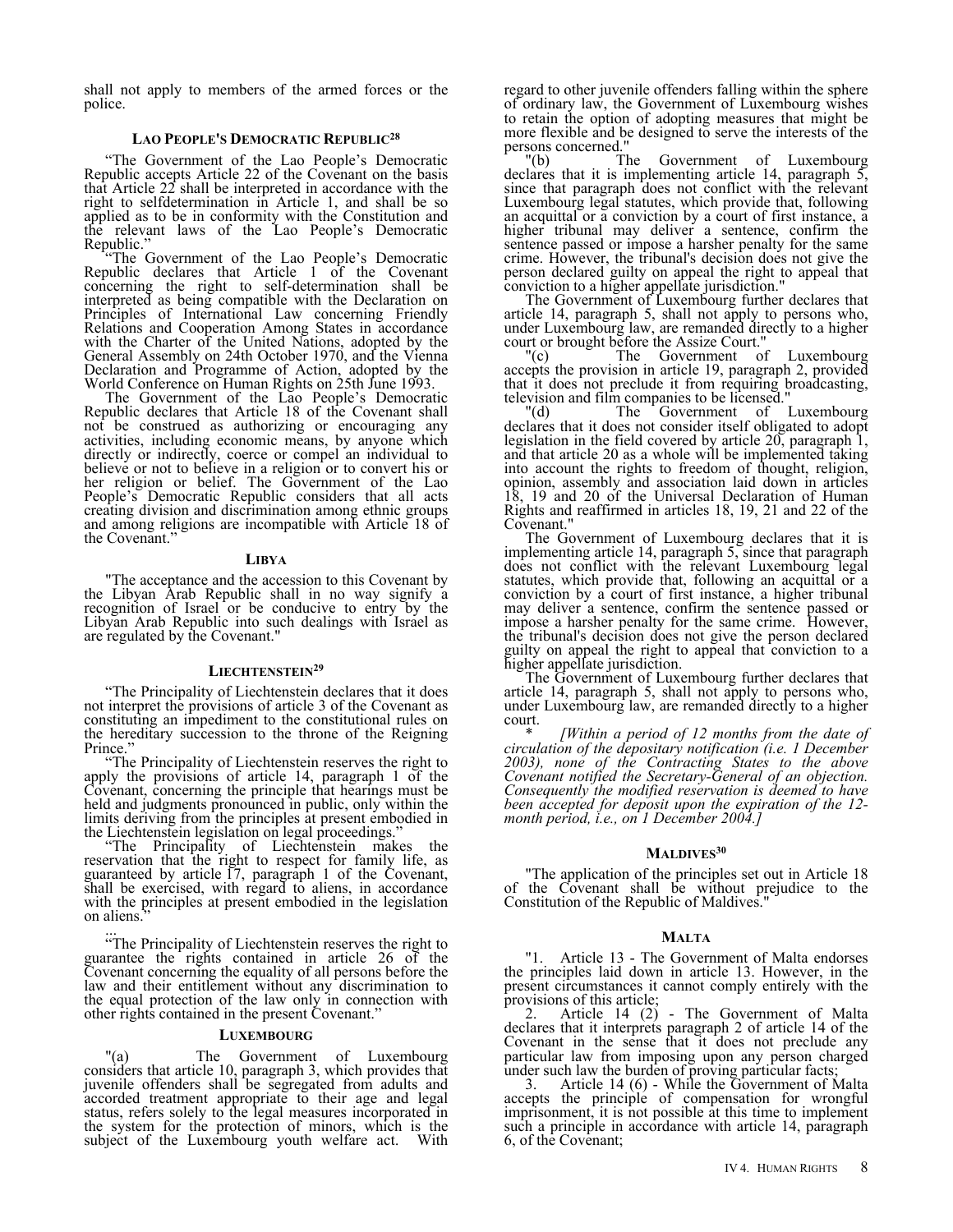4. Article 19 - The Government of Malta desiring to avoid any uncertainty as regards the application of article 19 of the Covenant declares that the Constitution of Malta allow such restrictions to be imposed upon public officers in regard to their freedom of expression as are reasonably justifiable in a democratic society. The code of Conduct of public officers in Malta precludes them from taking an active part in political discussions or other political activity during working hours or on the premises.

"The Government of Malta also reserves the right not to apply article 19 to the extent that this may be fully compatible with Act 1 of 1987 entitled "An act to regulate the limitations on the political activities of aliens", and this in accordance with Article 16 of the Convention of Rome (1950) for the protection of Human Rights and Fundamental Freedoms or with Section 41 (2) (a) (ii) of the Constitution of Malta;

"5. Article 20 - The Government of Malta interprets article 20 consistently with the rights conferred by Articles 19 and 21 of the Covenant but reserves the right not to introduce any legislation for the purposes of article  $^{11}_{20}$ ;  $^{11}_{6}$ 

"6. Article 22 - the Government of Malta reserves the right not to apply article 22 to the extent that existing legislive measures may not be fully compatible with this article.

## **MAURITANIA**

Article 18

Everyone shall have the right to freedom of thought, conscience and religion. This right shall include freedom to have or to adopt a religion or belief of his choice, and freedom, either individually or in community with others and in public or private, to manifest his religion or belief in worship, observance, practice and teaching.

No one shall be subject to coercion which would impair his freedom to have or to adopt a religion or belief of his choice.

Freedom to manifest one's religion or beliefs may be subject only to such limitations as are prescribed by law and are necessary to protect public safety, order, health, or morals or the fundamental rights and freedoms

of others. The States Parties to the present Covenant undertake to have respect for the liberty of parents and, when applicable, legal guardians to ensure the religious and moral education of their children in conformity with their own convictions.

The Mauritanian Government, while accepting the provisions set out in article 18 concerning freedom of thought, conscience and religion, declares that their application shall be without prejudice to the Islamic Shariah.

Article 23, paragraph 4

States Parties to the present Covenant shall take appropriate steps to ensure equality of rights and responsibilities of spouses as to marriage, during marriage and at its dissolution. In the case of dissolution, provision shall be made for the necessary protection of any children.

The Mauritanian Government interprets the provisions of article 23, paragraph 4, on the rights and responsibilities of spouses as to marriage as not affecting in any way the prescriptions of the Islamic Shariah.

#### **MEXICO<sup>31</sup>**

# *Article 9, paragraph 5*

Under the Political Constitution of the United Mexican States and the relevant implementing legislation, every individual enjoys the guarantees relating to penal matters embodied therein, and consequently no person may be unlawfully arrested or detained. However, if by reason of false accusation or complaint any individual suffers an

infringement of this basic right, he has, *inter alia* , under the provisions of the appropriate laws, an enforceable right to just compensation.

*Article 18*

Under the Political Constitution of the United Mexican States, every person is free to profess his preferred religious belief and to practice its ceremonies, rites and religious acts, with the limitation, with regard to public religious acts, that they must be performed in places of worship and, with regard to education, that studies carried out in establishments designed for the professional education of ministers of religion are not officially recognized. The Government of Mexico believes that these limitations are included among those established in paragraph 3 of this article.

*Article 25, subparagraph (b)*

The Government of Mexico also makes a reservation to this provision, since article 130 of the Political Constitution of the United Mexican States provides that ministers of religion shall have neither a passive vote nor the right to form associations for political purposes.

# **MONACO**

The Government of Monaco declares that it does not interpret the provisions of article 2, paragraphs 1 and 2, and articles 3 and 25 as constituting an impediment to the constitutional rules on the devolution of the Crown, according to which succession to the Throne shall take place within the direct legitimate line of the Reigning Prince, in order of birth, with priority being given to male descendants within the same degree of relationship, or of those concerning the exercise of the functions of the Regency.<br>The

Princely Government declares that the implementation of the principle set forth in article 13 shall not affect the texts in force on the entry and stay of foreigners in the Principality or of those on the expulsion of foreigners from Monegasque territory.

The Princely Government interprets article 14, paragraph 5, as embodying a general principle to which the law can introduce limited exceptions. This is particularly true with respect to certain offences that, in the first and last instances, are under the jurisdiction of the police court, and with respect to offences of a criminal nature. Furthermore, verdicts in the last instance can be appealed before the Court of Judicial Review, which shall rule on their legality.

The Princely Government declares that it considers article 19 to be compatible with the existing system of monopoly and authorization applicable to radio and television corporations.

The Princely Government, recalling that the exercise of the rights and freedoms set forth in articles 21 and 22 entails duties and responsibilities, declares that it interprets these articles as not prohibiting the application of requirements, conditions, restrictions or penalties which are prescribed by law and which are necessary in a democratic society to national security, territorial integrity or public safety, the defence of order and the prevenion or crime, the protection of health or morals, and the protection of the reputation of others, or in order to prevent the disclosure of confidential information or to guarantee the authority and impartiality of the judiciary.

The Princely Government formulates a reservation concerning article 25, which shall not impede the application of article 25 of the Constitution and of Order No. 1730 of 7 May 1935 on public employment.

Article 26, together with article 2, paragraph 1, and article 25, is interpreted as not excluding the distinction in treatment between Monegasque and foreign nationals permitted under article 1, paragraph 2, of the International Convention on the Elimination of All Forms of Racial Discrimination, taking into account the distinctions established in articles 25 and 32 of the Monegasque Constitution.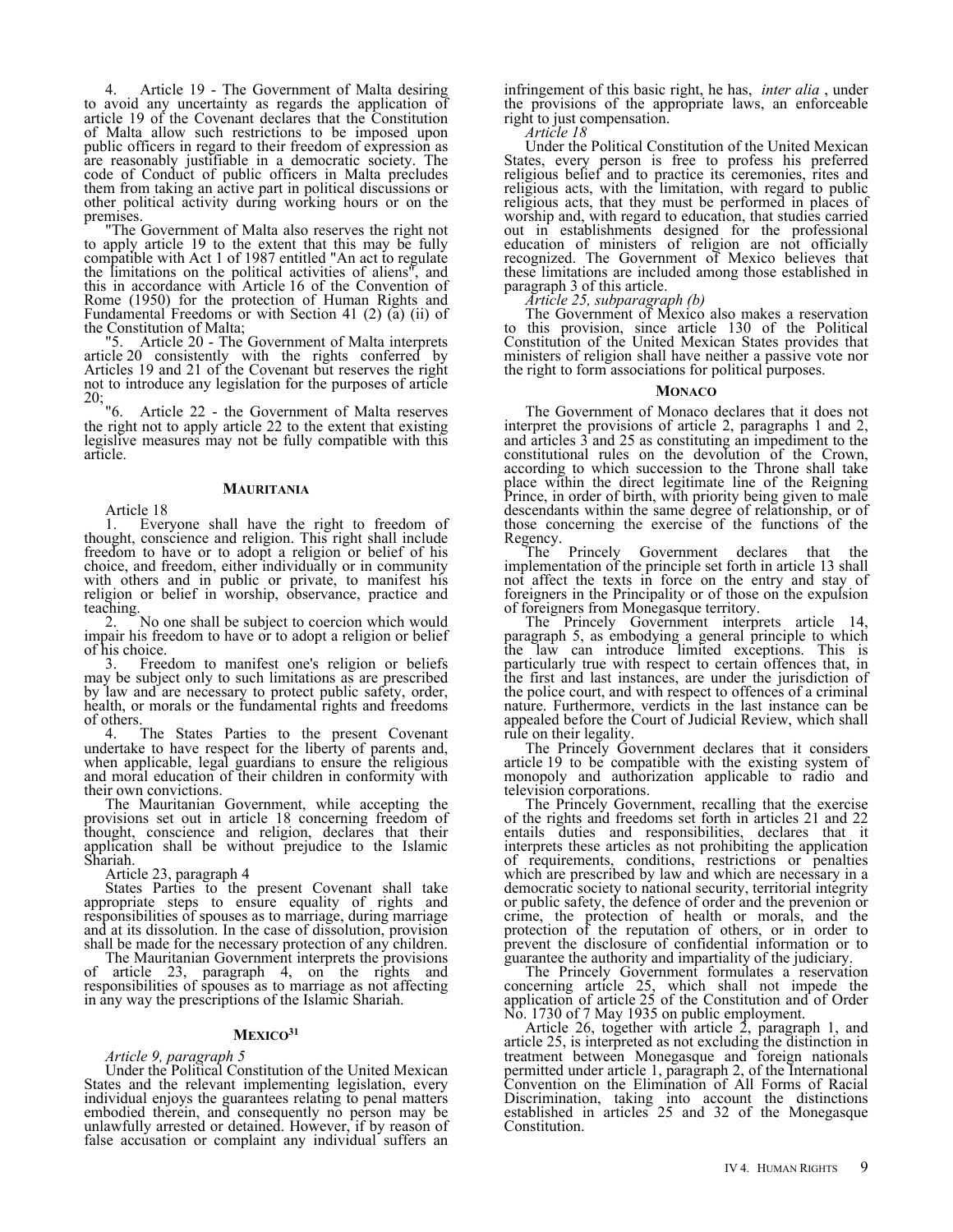## *[See chapter IV.3.]*

## **NETHERLANDS<sup>32</sup>**

*"Article 10*

"The Kingdom of the Netherlands subscribes to the principle set out in paragraph 1 of this article, but it takes the view that ideas about the treatment of prisoners are so liable to change that it does not wish to be bound by the obligations set out in paragraph 2 and paragraph 3 (second sentence) of this article.

*"Article 12, paragraph 1*

"The Kingdom of the Netherlands regards the Netherlands and the Netherlands Antilles as separate territories of a State for the purpose of this provision.

*"Article 12, paragraphs 2 and 4*

"The Kingdom of the Netherlands regards the Netherlands and the Netherlands Antilles as separate countries for the purpose of these provisions.

*"Article 14, paragraph 3 (d)*

"The Kingdom of the Netherlands reserves the statutory option of removing a person charged with a criminal offence from the court room in the interests of the proper conduct of the proceedings.

*"Article 14, paragraph 5*

"The Kingdom of the Netherlands reserves the statutory power of the Supreme Court of the Netherlands to have sole jurisdiction to try certain categories of persons charged with serious offences committed in the discharge of a public office.

*"Article 14, paragraph 7*

"The Kingdom of the Netherlands accepts this provision only insofar as no obligations arise from it further to those set out in article 68 of the Criminal Code of the Netherlands and article 70 of the Criminal Code of the Netherlands Antilles as they now apply. They read:

"1. Except in cases where court decisions are eligible for review, no person may be prosecuted again for an offence in respect of which a court in the Netherlands or the Netherlands Antilles has delivered an irrevocable judgement.

"2. If the judgement has been delivered by some other court, the same person may not be prosecuted for the same of fence in the case of (I) acquittal or withdrawal of proceeding or (II) conviction followed by complete execution, remission or lapse of the sentence.

*"Article 19, paragraph 2*

"The Kingdom of the Netherlands accepts the provision with the proviso that it shall not prevent the Kingdom from requiring the licensing of broadcasting, television or cinema enterprises.

*"Article 20, paragraph 1*

"The Kingdom of the Netherlands does not accept the obligation set out in this provision in the case of the Netherlands."

"[The Kingdom of the Netherlands] clarify that although the reservations [...] are partly of an the reservations  $[...]$  are partly of an interpretational nature, [it] has preferred reservations to interpretational declarations in all cases, since if the latter form were used doubt might arise concerning whether the text of the Covenant allows for the interpretation put upon it. By using the reservation form the Kingdom of the Netherlands wishes to ensure in all cases that the relevant obligations arising out of the Covenant will not apply to the Kingdom, or will apply only in the way indicated.

"...The Kingdom of the Netherlands, consisting, as per 10 October 2010, of the European part of the Netherlands, the Caribbean part of the Netherlands (the islands of Bonaire, Sint Eustatius and Saba), Aruba, Curaçao and Sint Maarten, regards these parts as separate territories for the purpose of Article 12, paragraph 1, and as separate countries for the purpose of Article 12, paragraphs 2 and 4, of the Covenant."

#### **NEW ZEALAND**

"The Government of New Zealand reserves the right not to apply article  $10(2)$  (b) or article  $10(3)$  in circumstances where the shortage of suitable facilities makes the mixing of juveniles and adults unavoidable; and further reserves the right not to apply article 10 (3) where the interests of other juveniles in an establishment require the removal of a particular juvenile offender or where mixing is considered to be of benefit to the persons concerned.

"The Government of New Zealand reserves the right not to apply article 14 (6) to the extent that it is not satisfied by the existing system for *ex gratia* payments to persons who suffer as a result of a miscarriage of justice.

"The Government of New Zealand having legislated in the areas of the advocacy of national and racial hatred and the exciting of hostility or ill will against any group of persons, and having regard to the right of freedom of speech, reserves the right not to introduce further legislation with regard to article 20.

"The Government of New Zealand reserves the right not to apply article 22 as it relates to trade unions to the extent that existing legislative measures, enacted to ensure effective trade union representation and encourage orderly industrial relations, may not be fully compatible with that article."

#### **NORWAY<sup>33</sup>**

Subject to reservations to article 10, paragraph 2 (b) and paragraph 3 "with regard to the obligation to keep accused juvenile persons and juvenile offenders segregated from adults" and to article 14, paragraphs 5 and 7 and to article 20, paragraph 1.

[The Government of Norway declares that] the entry into force of an amendment to the Criminal Procedure Act, which introduces the right to have a conviction reviewed by a higher court in all cases, the reservation made by the Kingdom of Norway with respect to article 14, paragraph 5 of the Covenant shall continue to apply only in the following exceptional circumstances:

1. *"Riksrett" (Court of Impeachment)*

According to article 86 of the Norwegian Constitution, a special court shall be convened in criminal cases against members of the Government, the Storting (Parliament) or the Supreme Court, with no right of appeal.

2. *Conviction by an appellate court*

In cases where the defendant has been acquitted in the first instance, but convicted by an appellate court, the conviction may not be appealed on grounds of error in the assessment of evidence in relation to the issue of guilt. If the appellate court convicting the defendant is the Supreme Court, the conviction may not be appealed whatsoever.

## **PAKISTAN<sup>34</sup>**

# *Reservation:*

"The Government of the Islamic Republic of Pakistan reserves its right to attach appropriate reservations, make declarations and state its understanding in respect of various provisions of the Covenant at the time of ratification.'

## **REPUBLIC OF KOREA<sup>35</sup>**

The Government of the Republic of Korea [declares] that the provisions of [...], article 22 [...] of the Covenant shall be so applied as to be in conformity with the provisions of the local laws including the Constitution of the Republic of Korea.

#### **ROMANIA**

The Government of the Socialist Republic of Romania declares that the provisions of article 48, paragraph 1, of the International Covenant on Civil and Political Rights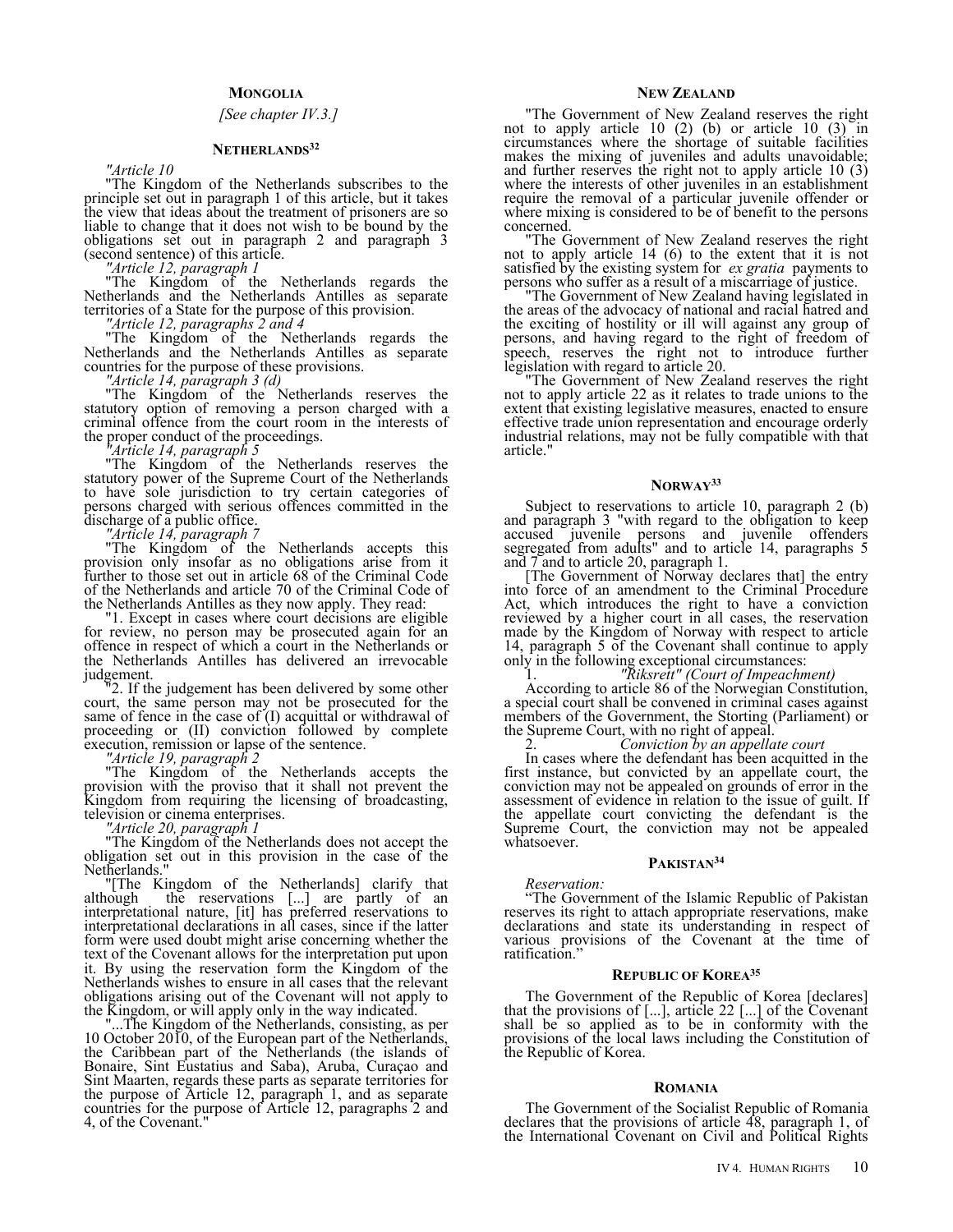are at variance with the principle that all States have the right to become parties to multilateral treaties governing matters of general interest.

(a) The State Council of the Socialist Republic of Romania considers that the provisions of article 48 (1) of the International Covenant on Civil and Political Rights are inconsistent with the principle that multilateral international treaties whose purposes concern the international community as a whole must be open to universal participation.

(b) The State Council of the Socialist Republic of Romania considers that the maintenance in a state of dependence of certain territories referred to in article 1 (3) of the International Covenant on Civil and Political Rights is inconsistent with the Charter of the United Nations and the instruments adopted by the Organization on the granting of independence to colonial countries and peoples, including the Declaration on Principles of International Law concerning Friendly Relations and Cooperation among States in accordance with the Charter of the United Nations, adopted unanimously by the United Nations General Assembly in its resolution 2625 (XXV) of 1970, which solemnly proclaims the duty of States to promote the realization of the principle of equal rights and self-determination of peoples in order to bring a speedy end to colonialism.

#### **RUSSIAN FEDERATION**

The Union of Soviet Socialist Republics declares that the provisions of paragraph 1 of article 26 of the International Covenant on Economic, Social and Cultural Rights and of paragraph 1 of article 48 of the International Covenant on Civil and Political Rights, under which a number of States cannot become parties to these Covenants, are of a discriminatory nature and considers that the Covenants, in accordance with the principle of sovereign equality of States, should be open for participation by all States concerned without any discrimination or limitation.

#### **SAMOA**

Declarations:

"The term "forced or compulsory labour" as appears in article 8 paragraph 3 of the International Covenant of Civil and Political Rights of 1966 shall be interpreted as being compatible with that expressed in article  $8(2)$  (a) (b)  $(c)$  (d) of the Constitution of the Independent State of Samoa 1960, which stipulates that the <sup>t</sup>erm forced or compulsory labour" shall include, (a) any work required to be done in consequence of a sentence of a Court; or (b) any service of a military character or, in the case of conscientious objectors, service exacted instead of compulsory military service; or (c) any service exacted in case of an emergency or calamity threatening life or wellbeing of the community; or (d) any work or service which is required by Samoan custom or which forms part of normal civic obligations.

The Government of the Independent State of Samoa considers that article 10 paragraphs 2 and 3, which provides that juvenile offenders shall be segregated from adults and accorded treatment appropriate to their age and legal status refers solely to the legal measures incorporated in the system for the protection of minors, which is addressed by the Young Offenders Act 2007 (Samoa)."

## **SLOVAKIA<sup>7</sup>**

# **SWEDEN**

Sweden reserves the right not to apply the provisions of article 10, paragraph 3, with regard to the obligation to segregate juvenile offenders from adults, the provisions of article 14, paragraph 7, and the provisions of article 20, paragraph 1, of the Covenant.

# **SWITZERLAND<sup>36</sup>**

... (b) *Reservation concerning article 12, paragraph 1:*

The right to liberty of movement and freedom to choose one's residence is applicable, subject to the federal laws on aliens, which provide that residence and establisment permits shall be valid only for the canton which issues them.

## ... (f) *Reservation concerning article 20:*

Switzerland reserves the right not to adopt further measures to ban propaganda for war, which is prohibited by article 20, paragraph 1. ...

## (g) *Reservation concerning article 25, subparagraph (b):*

The present provision shall be applied without prejudice to the cantonal and communal laws, which provide for or permit elections within assemblies to be held by a means other than secret ballot.

(h) *Reservation concerning article 26:*

The equality of all persons before the law and their entitlement without any discrimination to the equal protection of the law shall be guaranteed only in connection with other rights contained in the present Covenant.

# **SYRIAN ARAB REPUBLIC**

*[See chapter IV.3.]*

#### **THAILAND<sup>37</sup>**

The Government of Thailand declares that:<br>1. The term "self-determina"

The term "self-determination" as appears in article 1, paragraph 1, of the Covenant shall be interpreted as being compatible with that expressed in the Vienna Declaration and Programme of Action, adopted by the World Conference on Human Rights on 25 June 1993.

| ۷. | [Withdrawn] |
|----|-------------|
| 3  | [Withdrawn] |

4. With respect to article 20 of the Covenant, the term "war" appearing in paragraph 1 is understood by Thailand to mean war in contravention of international law."

### **TRINIDAD AND TOBAGO<sup>38</sup>**

(i) The Government of the Republic of Trinidad and Tobago reserves the right not to apply in full the provision of paragraph 2 of article 4 of the Covenant since section 7 (3) of its Constitution enables Parliament to enact legislation even though it is inconsistent with sections (4) and (5) of the said Constitution;

(ii) Where at any time there is a lack of suitable prison facilities, the Government of the Republic of Trinidad and Tobago reserves the right not to apply article 10  $(2)$  (b) and 10  $(3)$  so far as those provisions require juveniles who are detained to be accommodated separately from adults;

(iii) The Government of the Republic of Trinidad and Tobago reserves the right not to apply paragraph 2 of article 12 in view of the statutory provisions requiring persons intending to travel abroad to furnish tax clearance certificates;<br>(iv) The Governme

The Government of the Republic of Trinidad and Tobago reserves the right not to apply paragraph 5 of article 14 in view of the fact that section 43 of its Supreme Court of Judicature Act No. 12 of 1962 does not confer on a person convicted on indictment an unqualified right of appeal and that in particular cases, appeal to the Court of Appeal can only be done with the leave of the Court of Appeal itself or of the Privy Council;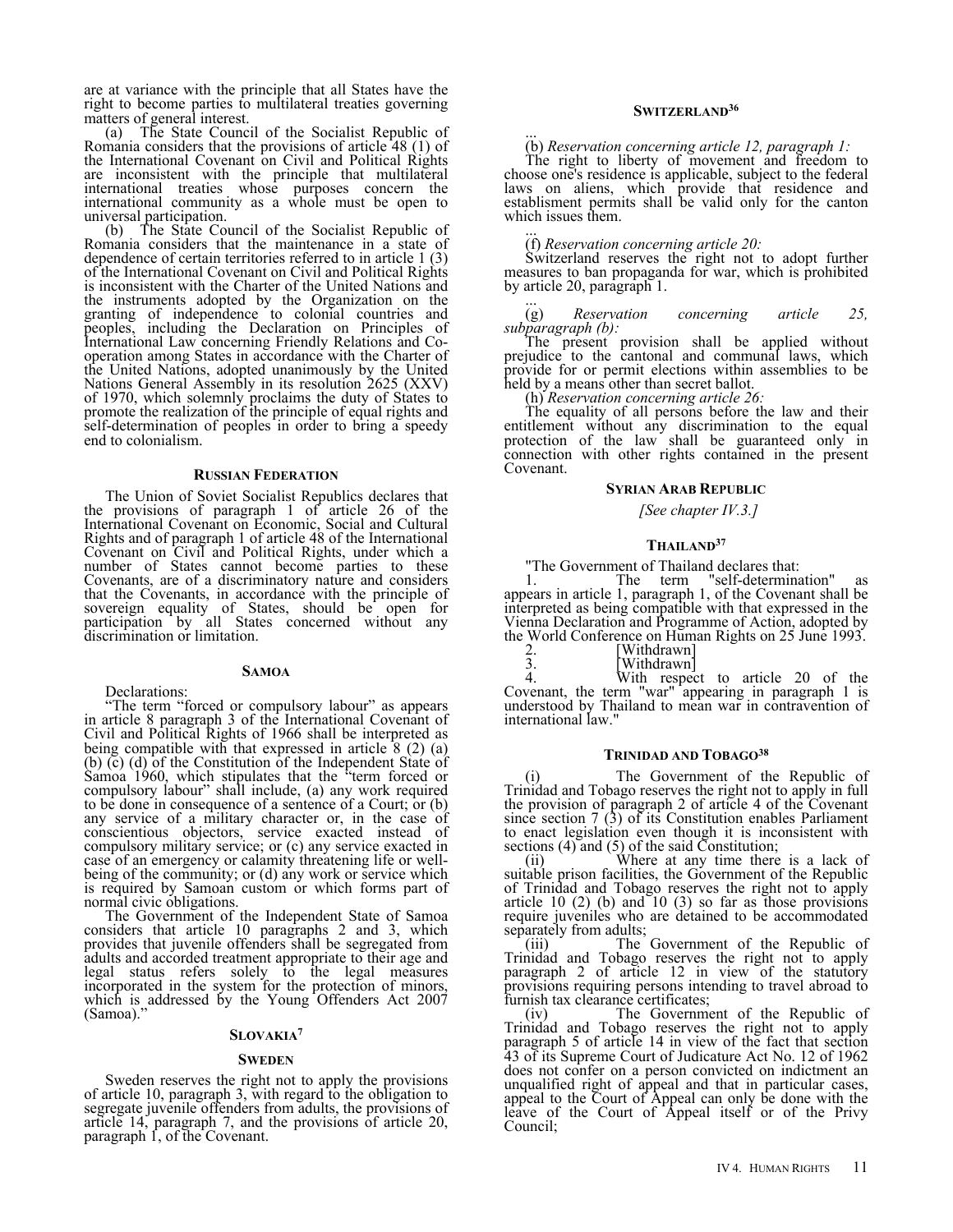(v) While the Government of the Republic of Trinidad and Tobago accepts the principle of compensation for wrongful imprisonment, it is not possible at this time to implement such a principle in accordance with paragraph 6 of article 14 of the

Covenant;  $(vi)$ With reference to the last sentence of paragraph 1 of article 15-"If, subsequent to the commission of the offence, provision is made by law for the imposition of a lighter penalty, the offender shall benefit thereby", the Government of the Republic of Trinidad and Tobago deems this provision to apply exclusively to cases in progress. Consequently, a person who has already been convicted by a final decision shall not benefit from any provision made by law, subsequent to that decision, for the imposition of a lighter penalty.

(vii) The Government of the Republic of Trinidad and Tobago reserves the right to impose lawful and or reasonable restrictions with respect to the right of assembly under article 21 of the Covenant;

(viii) The Government of the Republic of Trinidad and Tobago reserves the right not to apply the provision of article 26 of the Covenant in so far as it applies to the holding of property in Trinidad and Tobago, in view of the fact that licences may be granted to or withheld from aliens under the Aliens Landholding Act of Trinidad and Tobago.

### **TURKEY**

The Republic of Turkey declares that; it will implement its obligations under the Covenant in accordance to the obligations under the Charter of the United Nations (especially Article 1 and 2 thereof).

The Republic of Turkey declares that it will implement the provisions of this Covenant only to the States with which it has diplomatic relations.

The Republic of Turkey declares that this Convention is ratified exclusively with regard to the national territory where the Constitution and the legal and administrative order of the Republic of Turkey are applied.

The Republic of Turkey reserves the right to interpret and apply the provisions of Article 27 of the International Covenant on Civil and Political Rights in accordance with the related provisions and rules of the Constitution of the Republic of Turkey and the Treaty of Lausanne of 24 July 1923 and its Appendixes.

### **UKRAINE**

The Ukrainian Soviet Socialist Republic declares that the provisions of paragraph 1 of article 26 of the International Covenant on Economic, Social and Cultural Rights and of paragraph 1 of article 48 of the International Covenant on Civil and Political Rights, under which a number of States cannot become parties to these Covenants, are of a discriminatory nature and considers that the Covenants, in accordance with the principle of sovereign equality of States, should be open for participation by all States concerned without any discrimination or limitation.

## **UNITED KINGDOM OF GREAT BRITAIN AND NORTHERN IRELAND<sup>39</sup>**

"First, the Government of the United Kingdom declare their understanding that, by virtue of Article 103 of the Charter of the United Nations, in the event of any conflict between their obligations under Article 1 of the Covenant and their obligations under the Charter (in particular, under Articles 1, 2 and 73 thereof) their obligations under the Charter shall prevail.

"Secondly, the Government of the United Kingdom declare that:

"(a) In relation to Article 14 of the Covenant, they must reserve the right not to apply, or not to apply in full, the guarantee of free legal assistance contained in subparagraph (d) of paragraph 3 in so far as the shortage of legal practitioners and other considerations render the application of this guarantee in British Honduras, Fiji and St. Helena impossible;

"(b) In relation to Article 23 of the Covenant, they must reserve the right not to apply the first sentence of paragraph 4 in so far as it concerns any inequality which may arise from the operation of the law of domicile;

"(c) In relation to Article 25 of the Covenant, they must reserve the right not to apply:

"(i) Sub-paragraph (b) in so far as it may require the establishment of an elected legislature in Hong Kong and the introduction of equal suffrage, as between different electoral rolls, for elections in Fiji; and

"(ii) Sub-paragraph (c) in so far as it applies to jury service in the Isle of Man and to the employment of married women in the Civil Service of Northern Ireland, Fiji, and Hong Kong.

"Lastly, the Government of the United Kingdom declare that the provisions of the Covenant shall not apply to Southern Rhodesia unless and until they inform the Secretary-General of the United Nations that they are in a position to ensure that the obligations imposed by the Covenant in respect of that territory can be fully implemented.

"Firstly the Government of the United Kingdom maintain their declaration in respect of article 1 made at the time of signature of the Covenant.

"The Government of the United Kingdom reserve the right to apply to members of and persons serving with the armed forces of the Crown and to persons lawfully detained in penal establishments of whatever character such laws and procedures as they may from time to time deem to be necessary for the preservation of service and custodial discipline and their acceptance of the provisions of the Covenant is subject to such restrictions as may for these purposes from time to time be authorised by law.

"Where at any time there is a lack of suitable prison facilities or where the mixing of adults and juveniles is deemed to be mutually beneficial, the Government of the United Kingdom reserve the right not to apply article 10 (2) (b) and 10 (3), so far as those provisions require juveniles who are detained to be accommodated separately from adults, and not to apply article 10 (2) (a) in Gibraltar, Montserrat and the Turks and Caicos Islands in so far as it requires segregation of accused and convicted persons.

"The Government of the United Kingdom reserve the right not to apply article 11 in Jersey.

"The Government of the United Kingdom reserve the right to interpret the provisions of article 12 (1) relating to the territory of a State as applying separately to each of the territories comprising the United Kingdom and its dependencies.

"The Government of the United Kingdom reserve the right to continue to apply such immigration legislation governing entry into, stay in and departure from the United Kingdom as they may deem necessary from time to time and, accordingly, their acceptance of article 12 (4) and of the other provisions of the Covenant is subject to the provisions of any such legislation as regards persons not at the time having the right under the law of the United Kingdom to enter and remain in the United Kingdom. The United Kingdom also reserves a similar right in regard to each of its dependent territories.

"The Government of the United Kingdom reserve the right not to apply article 13 in Hong Kong in so far as it confers a right of review of a decision to deport an alien and a right to be represented for this purpose before the competent authority.

"The Government of the United Kingdom reserve the right not to apply or not to apply in full the guarantee of free legal assistance in sub-paragraph (d) of paragraph 3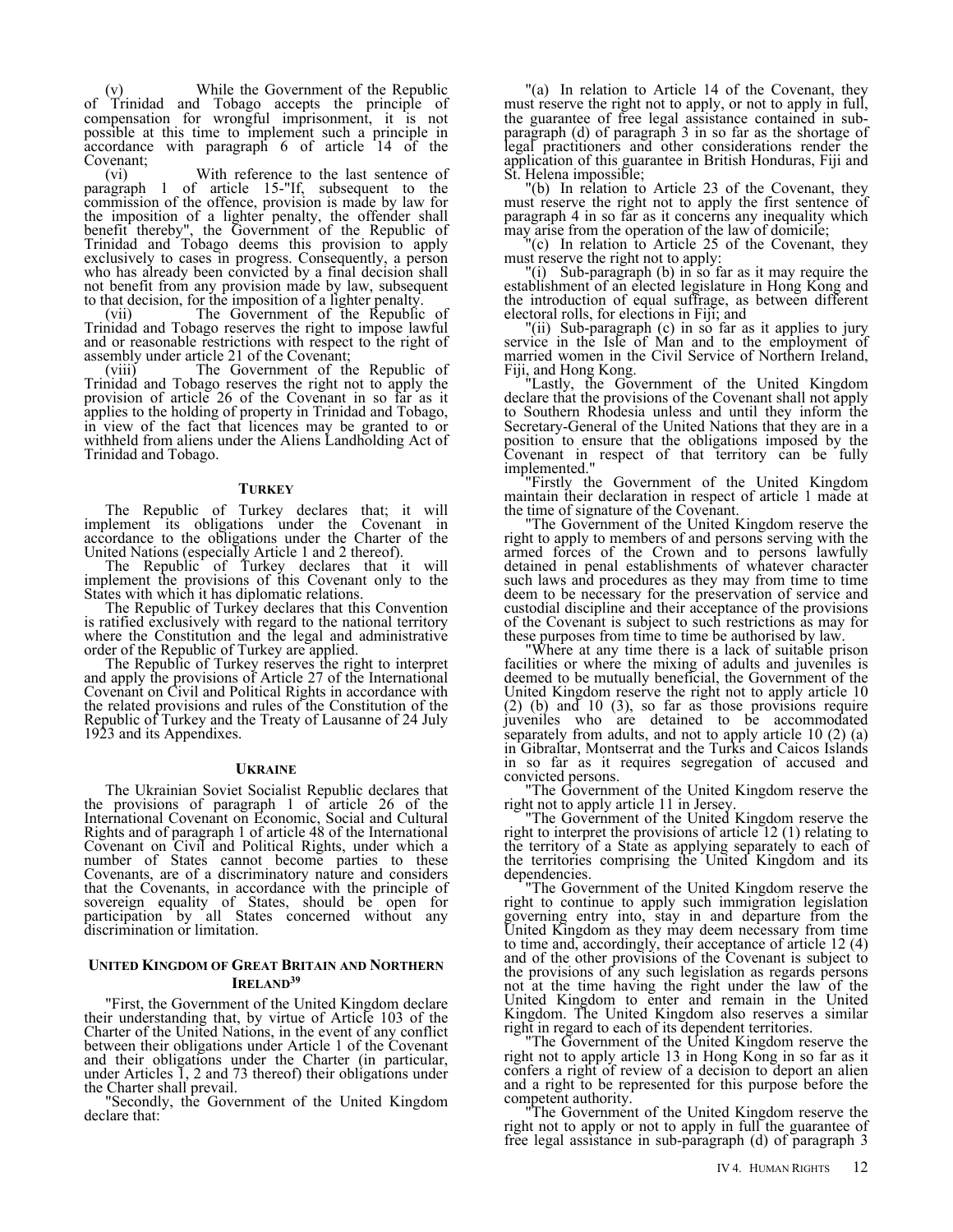of article 14 in so far as the shortage of legal practitioners renders the application of this guarantee impossible in the British Virgin Islands, the Cayman Islands, the Falkland Islands, the Gilbert Islands, the Pitcairn Islands Group, St. Helena and Dependencies and Tuvalu.

"The Government of the United Kingdom interpret article 20 consistently with the rights conferred by articles 19 and 21 of the Covenant and having legislated in matters of practical concern in the interests of public order *(ordre public)* reserve the right not to introduce any further legislation. The United Kingdom also reserve a similar right in regard to each of its dependent territories.

"The Government of the United Kingdom reserve the right to postpone the application of paragraph 3 of article 23 in regard to a small number of customary marriages in the Solomon Islands.

"The Government of the United Kingdom reserve the right to enact such nationality legislation as they may deem necessary from time to time to reserve the acquisition and possession of citizenship under such legislation to those having sufficient connection with the United Kingdom or any of its dependent territories and accordingly their acceptance of article 24 (3) and of the other provisions of the Covenant is subject to the provisions of any such legislation.

"The Government of the United Kingdom reserve the right not to apply sub-paragraph (b) of article 25 in so far as it may require the establishment of an elected Executive or Legislative Council in Hong Kong [...].

"Lastly, the Government ofhe United Kingdom declare that the provisions of the Covenant shall not apply to Southern Rhodesia unless and until they inform the Secretary-General of the United Nations that they are in a position to ensure that the obligations imposed by the Covenant in respect of that territory can be fully implemented."

# **UNITED STATES OF AMERICA**

"(1) That article 20 does not authorize or require legislation or other action by the United States that would restrict the right of free speech and association protected by the Constitution and laws of the United

States.<br> $"(2)$ That the United States reserves the right, subject to its Constitutional constraints, to impose capital punishment on any person (other than a pregnant woman) duly convicted under existing or future laws permitting the imposition of capital punishment, including such punishment for crimes committed by persons below

eighteen years of age.<br>"(3) Tha That the United States considers itself bound by article 7 to the extent that `cruel, inhuman or degrading treatment or punishment' means the cruel and unusual treatment or punishment prohibited by the Fifth,<br>Eighth, and/or Fourteenth Amendments to the Amendments to the Constitution of the United States.<br>"(4) That because U

That because U.S. law generally applies to an offender the penalty in force at the time the offence was committed, the United States does not adhere to the third clause of paragraph 1 of article 15.

"(5) That the policy and practice of the United States are generally in compliance with and supportive of the Covenant's provisions regarding treatment of juveniles in the criminal justice system. Nevertheless, the United States reserves the right, in exceptional circumstances, to treat juveniles as adults, notwithstanding paragraphs 2 (b) and 3 of article 10 and paragraph 4 of article 14. The United States further reserves to these provisions with respect to States with respect to individuals who volunteer for military service prior to age 18."<br> $(1)$ 

That the Constitution and laws of the United States guarantee all persons equal protection of the law and provide extensive protections against discrimination. The United States understands distinctions

based upon race, colour, sex, language, religion, political or other opinion, national or social origin, proerty, birth or any other status - as those terms are used in article 2, paragraph 1 and article 26 - to be permitted when such distinctions are, at minimum, rationally related to a legitimate governmental objective. The United States further understands the prohibition in paragraph 1 of article 4 upon discrimination, in time of public emergency, based `solely' on the status of race, colour, sex, language, religion or social origin, not to bar distinctions that may have a disproportionate effect upon

persons of a particular status.<br>"(2) That the U That the United States understands the right to compensation referred to in articles 9 (5) and 14 (6) to require the provision of effective and enforceable mechanisms by which a victim of an unlawful arrest or detention or a miscarriage of justice may seek and, where justified, obtain compensation from either the responsible individual or the appropriate governmental entity. Entitlement to compensation may be subject to the reasonable requirements of domestic law.

That the United States understands the reference to `exceptional circumstances' in paragraph 2 (a) of article 10 to permit the imprisonment of an accused person with convicted persons where appropriate in light of an individual's overall dangerousness, and to permit accused persons to waive their right to segregation from convicted persons. The United States further understands that paragraph 3 of article 10 does not diminish the goals of punishment, deterrence, and incapacitation as additional legitimate purposes for a penitentiary system.

"(4) That the United States understands that subparagraphs 3 (b) and (d) of article 14 do not require the provision of a criminal defendant's counsel of choice when the defendant is provided with court-appointed counsel on grounds of indigence, when the defendant is financially able to retain alternative counsel, or when imprisonment is not imposed. The United States further understands that paragraph 3 (e) does not prohibit a requirement that the defendant make a showing that any witness whose attendance he seeks to compel is necessary for his defense. The United States understands the prohibition upon double jeopardy in paragraph 7 to apply only when the judgment of acquittal has been rendered by a court of the same governmental unit, whether the Federal Government or a constituent unit, as is seeking a

new trial for the same cause.<br>"(5) That the U That the United States understands that this Covenant shall be implemented by the Federal Government to the extent that it exercises legislative and judicial jurisdiction over the matters covered therein, and otherwise by the state and local governments; to the extent that state and local governments exercise jurisdiction over such matters, the Federal Government shall take measures appropriate to the Federal system to the end that the competent authorities of the state or local governments may take appropriate measures for the

fulfillment of the Covenant.<br>"(1) That the 1 That the United States declares that the provisions of articles 1 through 27 of the Covenant are not self-executing.

"(2) That it is the view of the United States that States Party to the Covenant should wherever possible refrain from imposing any restrictions or limitations on the exercise of the rights recognized and protected by the Covenant, even when such restrictions and limitations are permissible under the terms of the Covenant. For the United States, article 5, paragraph 2, which provides that fundamental human rights existing in any State Party may not be diminished on the pretext that the Covenant recognizes them to a lesser extent, has particular relevance to article 19, paragraph 3 which would permit certain restrictions on the freedom of expression. The United States declares that it will continue to adhere to the requirements and constraints of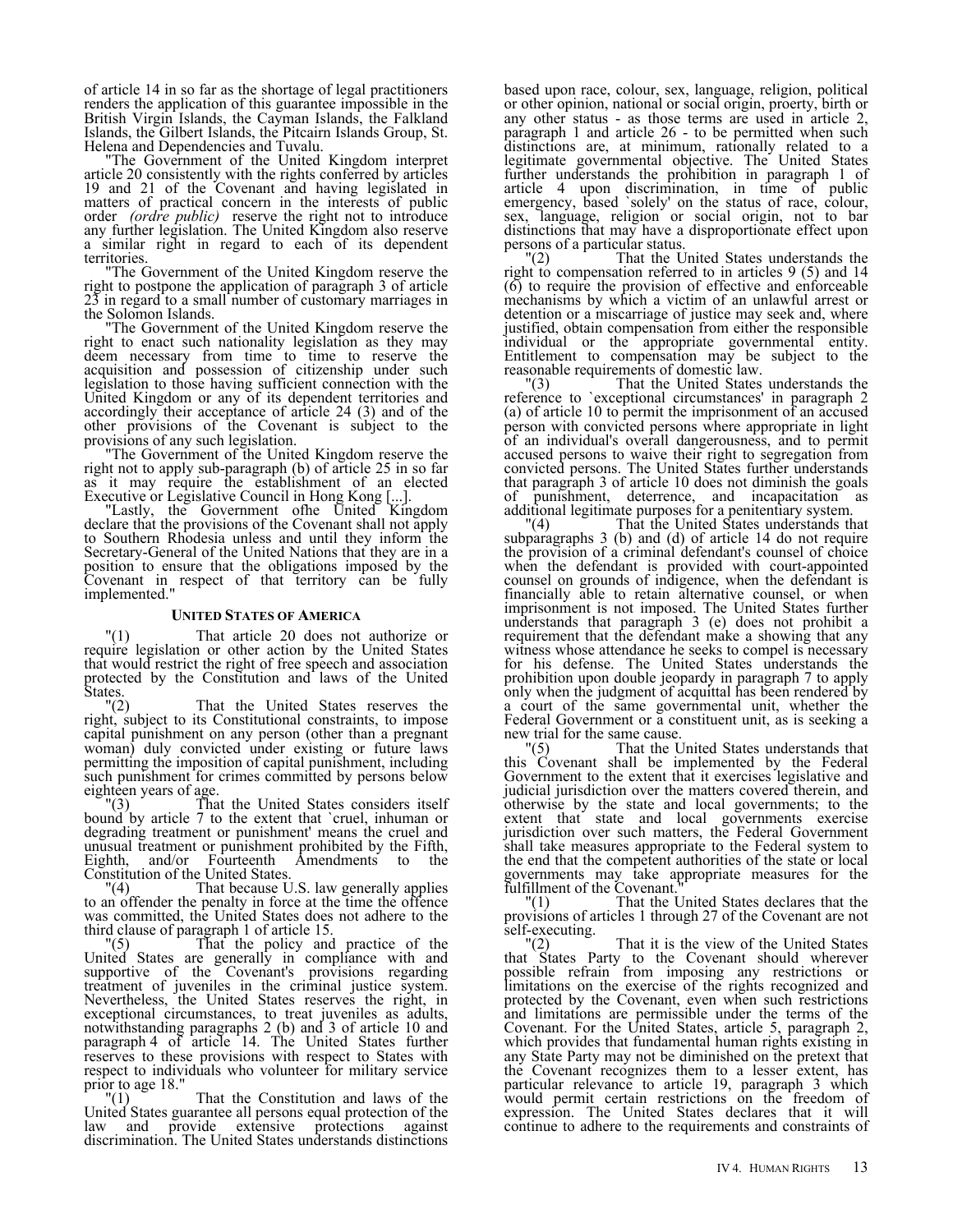its Constitution in respect to all such restrictions and limitations.<br> $"(3)$ 

That the United States declares that the right referred to in article 47 may be exercised only in accordance with international law.

### **VENEZUELA (BOLIVARIAN REPUBLIC OF)**

Article 60, paragraph 5, of the Constitution of the Republic of Venezuela establishes that: "No person shall be convicted in criminal trial unless he has first been personally notified of the charges and heard in the manner prescribed by law. Persons accused of an offence against the *res publica* may be tried *in* ab- *sentia* , with the guarantees and in the manner prescribed by law". Venezuela is making this reservation because article 14, paragraph 3 (d), of the Covenant makes no provision for persons accused of an offence against the *res publica* to be tried *in absentia* .

## **VIET NAM**

*[See chapter IV.3.]*

#### **YEMEN<sup>40</sup>**

*[See chapter IV.3.]* 

# *Objections (Unless otherwise indicated, the objections were made upon ratification, accession or succession.)*

## **AUSTRALIA**

"The Government of Australia considers that the reservation with respect to article 18 of the Covenant is a reservation incompatible with the object and purpose of the Covenant.

The Government of the Australia recalls that, according to customary international law as codified in the Vienna Convention on the Law of Treaties, a reservation incompatible with the object and purpose of a treaty is not permitted.

It is in the common interest of States that treaties to which they have chosen to become party are respected, as to their object and purpose, by all parties and that States are prepared to undertake any legislative changes necessary to comply with their obligations under the treaties.

Furthermore, the Government of Australia considers that the Republic of Maldives, through this reservation, is purporting to make the application of the International Covenant on Civil and Political Rights subject to the provisions of constitutional law in force in the Republic of Maldives. As a result, it is unclear to what extent the Republic of Maldives considers itself bound by the obligations of the Covenant and therefore raises concerns as to the commitment of the Republic of Maldives to the object and purpose of the Covenant.

The Government of Australia considers that the reservation with respect to article 18 of the Covenant is subject to the general principle of treaty interpretation, pursuant to Article 27 of the Vienna Convention on the Law of Treaties, according to which a party may not invoke the provisions of its internal law as justification for its failure to perform a treaty.

Further, the Government of Australia recalls that according to article 4 (2) of the Covenant, no derogation of article 18 is permitted.

For the above reasons, the Government of Australia objects to the aforesaid reservation made by the Republic of Maldives to the International Covenant on Civil and Political Rights and expresses the hope that the Republic of Maldives will soon be able to withdraw its reservation in light of the ongoing process of a revision of the Maldivian Constitution.

This objection shall not preclude the entry into force of the Covenant between Australia and the Republic of Maldives.'

"The Government of Australia has examined the reservation made by The Islamic Republic of Pakistan to the International Covenant on Civil and Political Rights and now hereby objects to the same for and on behalf of Australia:

The Government of Australia considers that the reservations by the Islamic Republic of Pakistan are incompatible with the object and purpose of the International Covenant on Civil and Political Rights (Covenant).

The Government of Australia recalls that, according to customary international law as codified in the Vienna Convention on the Law of Treaties, a reservation incompatible with the object and purpose of a treaty is not permitted.

It is in the common interest of States that treaties to which they have chosen to become party are respected, as to their object and purpose, by all parties and that States are prepared to undertake any legislative changes necessary to comply with their obligations under the treaties.

Furthermore, the Government of Australia considers that The Islamic Republic of Pakistan, through its reservations, is purporting to make the application of the Covenant subject to the provisions of general domestic law in force in The Islamic Republic of Pakistan. As a result, it is unclear to what extent The Islamic Republic of Pakistan considers itself bound by the obligations of the Covenant and therefore raises concerns as to the commitment of The Islamic Republic of Pakistan to the object and purpose of the Covenant.

The Government of Australia considers that the reservations to the Covenant are subject to the general principle of treaty interpretation, pursuant to Article 27 of the Vienna Convention of the Lawof Treaties, according to which a party may not invoke the provisions of its internal law as justification for its failure to perform a treaty.

Further, the Government of Australia recalls that according to article 4 (2) of the Covenant, no derogation of article 18 is permitted.

For the above reasons, the Government of Australia objects to the aforesaid reservations made by The Islamic Republic of Pakistan to the Covenant and expresses the hope that the Islamic Republic of Pakistan will withdraw its reservations.

This objection shall not preclude the entry into force of the Covenant between Australia and The Islamic Republic of Pakistan."

#### **AUSTRIA**

"The Government of Austria has carefully examined the reservation made by the Government of the Republic of Maldives on 19 September 2006 in respect of Article 18 of the International Covenant on Civil and Political Rights.

The Government of Austria is of the opinion that reservations which consist in a general reference to a system of norms (like the constitution of the legal order of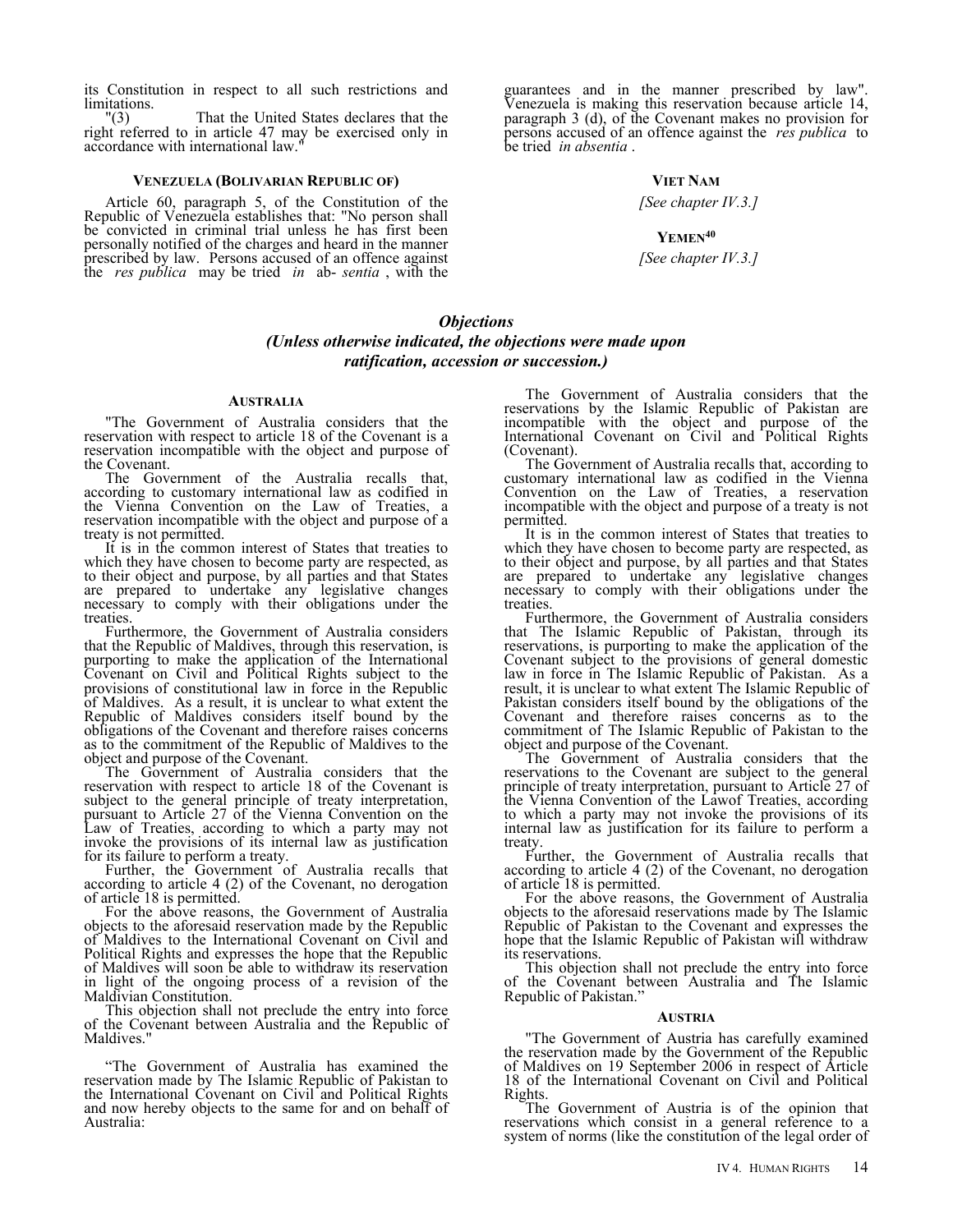the reserving State) without specifying the contents thereof leave it uncertain to which extent that State accepts to be bound by the obligations under the treaty. Moreover, those norms may be subject to changes.

The reservation made by the Republic of Maldives is therefore not sufficiently precise to make it possible to determine the restrictions that are introduced into the agreement. The Government of Austria is therefore of the opinion that the reservation is capable of contravening the object and purpose of the Covenant.

The Government of Austria therefore regards the above-mentioned reservation incompatible with the object and purpose of the Covenant. This objection shall not preclude the entry into force of the Covenant between the Republic of Austria and the Republic of Maldives."

"The Government of Austria has examined the reservation made by the Government of the Lao People's Democratic Republic to Article 22 of the International Covenant on Civil and Political Rights at the time of its ratification.

In the view of Austria a reservation should clearly define for the other States Parties to the Covenant the extent to which the reserving State has accepted the obligations of the Covenant. A reservation which consists of a general reference to constitutional provisions without specifying its implications does not do so. The Government of Austria therefore objects to the reservation made by the Government of the Lao People's Democratic Republic.

This objection shall not preclude the entry into force of the Covenant between Austria and the Lao People's Democratic Republic."

"The Government of Austria has examined the reservations made by the Islamic Republic of Pakistan upon ratification of the International Covenant on Civil and Political Rights (ICCPR).

The Government of Austria considers that in aiming to exclude the application of those provisions of the Covenant which are deemed incompatible with the Constitution of Pakistan, Sharia laws and certain national laws, the Islamic Republic of Pakistan has made reservations of general and indeterminate scope. These reservations do not clearly define for the other States Parties to the Covenant the extent to which the reserving State has accepted the obligations of the Covenant.

The Government of Austria therefore considers the reservations of the Islamic Republic of Pakistan to Articles 3, 6, 7, 18 and 19; further to Articles 12, 13 and 25 incompatible with the object and purpose of the Covenant and objects to them.

Austria further considers that the Committee provided for in Article 40 of the Covenant has a pivotal role in the implementation of the Covenant. The exclusion of the competence of the Committee is not provided for in the Covenant and in Austria's views incompatible with the object and purpose of the Covenant. Austria therefore objects to this reservation.

These objections shall not preclude the entry into force of the Covenant between Austria and the Islamic Republic of Pakistan."

#### **BELGIUM**

[The Belgian Government] wishes to observe that the sphere of application of article 11 is particularly restricted. In fact, article 11 prohibits imprisonment only when there is no reason for resorting to it other than the fact that the debtor is unable to fulfil a contractual obligation. Imprisonment is not incompatible with article 11 when there are other reasons for imposing this penalty, for example when the debtor, by acting in bad faith or through fraudulent manoeuvres, has placed himself in the position of being unable to fulfil his obligations. This interpretation of article 11 can be confirmed by reference to the *travaux préparatoires* (see document A/2929 of 1 July 1955).

After studying the explanations provided by the Congo concerning its reservation, [the Belgian Government] has provisionally concluded that this reservation is unnecessary. It is its understanding that the Congolese legislation authorizes imprisonment for debt when other means of enforcement have failed when the amount due exceeds 20,000 CFA francs and when the debtor, between 18 and 60 years of age, makes himself insolvent in bad faith. The latter condition is sufficient to show that there is no contradiction between the Congolese legislation and the letter and the spirit of article 11 of the Covenant.

By virtue of article 4, paragraph 2, of the aforementioned Covenant, article 11 is excluded from the sphere of application of the rule which states that in the event of an exceptional public emergency, the States Parties to the Covenant may, in certain conditions, take measures derogating from their obligations under the Covenant. Article 11 is one of the articles containing a provision from which no derogation is permitted in any circumstances. Any reservation concerning that article would destroy its effects and would therefore be in contradiction with the letter and the spirit of the Covenant.

Consequently, and without prejudice to its firm beliefthat Congolese law is in complete conformity with the provisions of article 11 of the Covenant, [the Belgian Government] fears that the reservation made by the Congo may, by reason of its very principle, constitute a precedent which might have considerable effects at the international level.

[The Belgian Government] therefore hopes that this reservation will be withdrawn and, as a precautionary measure, wishes to raise an objection to that reservation.

The Government of Belgium wishes to raise an objection to the reservation made by the United States of America regarding article 6, paragraph 5, of the Covenant, which prohibits the imposition of the sentence of death for crimes committed by persons below 18 years of age.

The Government of Belgium considers the reservation to be incompatible with the provisions and intent of article 6 of the Covenant which, as is made clear by article 4, paragraph 2, of the Covenant, establishes minimum measures to protect the right to life.

The expression of this objection does not constitute an obstacle to the entry into force of the Covenant between Belgium and the United States of America.

Belgium has carefully examined the reservations made by Pakistan upon accession on 23 June 2010 to the International Covenant on Civil and Political Rights.

The vagueness and general nature of the reservations made by Pakistan with respect to Articles 3, 6, 7, 12, 13, 18, 19 and 25 of the International Covenant on Civil and Political Rights may contribute to undermining the bases of international human rights treaties.

The reservations make the implementation of the Covenant's provisions contingent upon their compatibility with the Islamic Sharia and/or legislation in force in Pakistan. This creates uncertainty as to which of its obligations under the Covenant Pakistan intends to observe and raises doubts as to Pakistan's respect for the object and purpose of the Covenant.

As to the reservation made with respect to Article 40, Belgium emphasizes that the object and purpose of the Covenant are not only to confer rights upon individuals, thereby imposing corresponding obligations on States, but also to establish an effective mechanism for monitoring obligations under the Covenant.

It is in the common interest for all parties to respect the treaties to which they have acceded and for States to be willing to enact such legislative amendments as may be necessary in order to fulfil their treaty obligations.

Belgium also notes that the reservations concern a fundamental provision of the Covenant.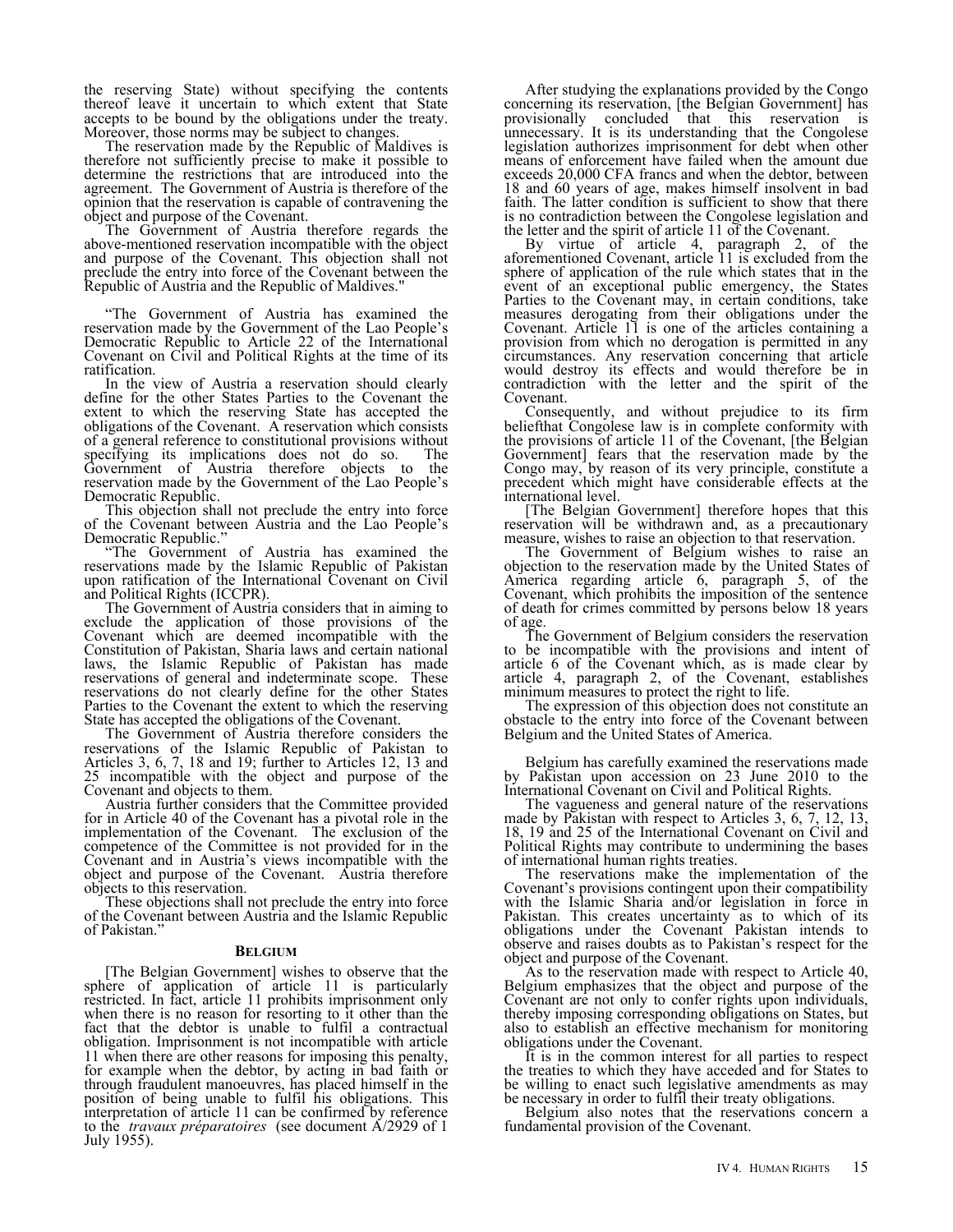Consequently, Belgium considers the reservations to be incompatible with the object and purpose of the Covenant.

Belgium notes that under customary international law, as codified in the Vienna Convention on the Law of Treaties, a reservation incompatible with the object and purpose of a treaty is not permitted (article 19 (c)).

Furthermore, under Article 27 of the Vienna Convention on the Law of Treaties, a party may not invoke the provisions of its internal law as justification for its failure to perform a treaty.

Consequently, Belgium objects to the reservations formulated by Pakistan with respect to Articles 3, 6, 7, 12, 13, 18, 19, 25 and 40 of the International Covenant on Civil and Political Rights.

This objection shall not preclude the entry into force of the Covenant between the Kingdom of Belgium and Pakistan.

### **CANADA**

"The Government of Canada has carefully examined the reservation made by the Government of the Maldives upon acceding to the International Covenant on Civil and Political Rights, in accordance with which the "application of the principles set out in Article 18 of the Covenant shall be without prejudice to the Constitution of the Republic of Maldives".

The Government of Canada considers that a reservation which consists of a general reference to national law constitutes, in reality, a reservation with a general, indeterminate scope, such that it makes it impossible to identify the modifications to obligations under the Covenant, which it purports to introduce and it does not clearly define for the other States Parties to the Convention the extent to which the reserving State has accepted the obligations of the Covenant.

The Government of Canada notes that the reservation made by the Government of the Maldives which addresses one of the most essential provisions of the Covenant, to which no derogation is allowed according to article 4 of the Covenant, is in contradiction with the object and purpose of the Covenant. The Government of Canada therefore objects to the aforesaid reservation made by the Government of the Maldives.

This objection does not preclude the entry into force in its entirety of the Covenant between Canada and the Maldives.

"The Government of Canada has carefully examined the reservations made by the Government of the Islamic Republic of Pakistan upon ratification of the International Covenant on Civil and Political Rights, which declare that:

"the provisions of Articles 3, 6, 7, 18 and 19 shall be so applied to the extent that they are not repugnant to the Provisions of the Constitution of Pakistan and the Sharia laws"

"the provisions of Article 12 shall be so applied as to be in conformity with the Provisions of the Constitution of Pakistan";

"With respect to Article 13, the Government of the Islamic Republic of Pakistan reserves its right to apply its law relating to foreigners"

"the provisions of Article 25 shall be so applied to the extent that they are not repugnant to the Provisions of the Constitution of Pakistan"; and the Government of the Islamic Republic of Pakistan "does not recognize the competence of the Committee provided for in Article 40 of the Covenant".

The Government of Canada considers that reservations which consist of a general reference to national law or to the prescriptions of the Islamic Sharia constitute, in reality, reservations with a general, indeterminate scope. This makes it impossible to identify the modifications to obligations under the Covenant that each reservation purports to introduce and impossible for the other States

Parties to the Covenant to know the extent to which Pakistan has accepted the obligations of the Covenant, an uncertainty which is unacceptable, especially in the context of treaties related to human rights.

The Government of Canada further considers that the competence of the Committee to receive, study and comment on the reports submitted by States Parties as provided for in Article 40 of the Covenant is essential to the implementation of the Covenant. Through its function and its activity, the Human Rights Committee plays an essential role in monitoring the fulfillment of the obligations of the States Parties to the Convention. Participation in the reporting mechanism outlined in Article 40, which is aimed at encouraging more effective implementation by States Parties of their treaty obligations, is standard practice of States Parties to the Covenant.

The Government of Canada notes that the reservations made by the Government of the Islamic Republic of Pakistan, addressing many of the most essential provisions of the Covenant, and aiming to exclude the obligations under those provisions, are incompatible with the object and purpose of the Covenant, and thus inadmissible under Article 19(c) of the Vienna Convention on the Law of Treaties. In addition, Articles 6, 7 and 18 of the Covenant are among the provisions from which no derogation is allowed, according to Article 4 of the Covenant. The Government of Canada therefore objects to the aforesaid reservations made by the Government of the Islamic Republic of Pakistan.

This objection does not preclude the entry into force in its entirety of the Covenant between Canada and the Islamic Republic of Pakistan."

#### **CYPRUS**

".....the Government of the Republic of Cyprus has examined the declaration made by the Government of the Republic of Turkey to the International Covenant on Civil and Political Rights (New York, 16 December 1966) on 23 September 2003, in respect of the implementation of the provisions of the Convention only to the States Parties which it recognizes and with which it has diplomatic relations.

In the view of the Government of the Republic of Cyprus, this declaration amounts to a reservation. This reservation creates uncertainty as to the States Parties in respect of which Turkey is undertaking the obligations in the Covenant, and raises doubt as to the commitment of Turkey to the object and purpose of the said Covenant. The Government of the Republic of Cyprus therefore objects to the reservation made by the Government of the Republic of Turkey to the International Covenant on Civil and Political Rights.

This reservation or the objection to it shall not preclude the entry into force of the Covenant between the Republic of Cyprus and the Republic of Turkey."

## **CZECH REPUBLIC<sup>7</sup>**

"The Government of the Czech Republic has carefully examined the contents of the reservation made by the Republic of Maldives upon accession to the International Covenant on Civil and Political Rights, adopted on 16 December 1966, in respect of Article 18 thereof.

The Government of the Czech Republic is of the opinion that the aforementioned reservation is in contradiction with the general principle of treaty interpretation according to which a State party to a treaty may not invoke the provisions of its internal law as justification for failure to perform according to the obligations set out by the treaty. Furthermore, the reservation consists of a general reference to the Constitution without specifying its content and as such does not clearly define to other Parties to the Covenant the extent to which the reserving State commits itself to the Covenant.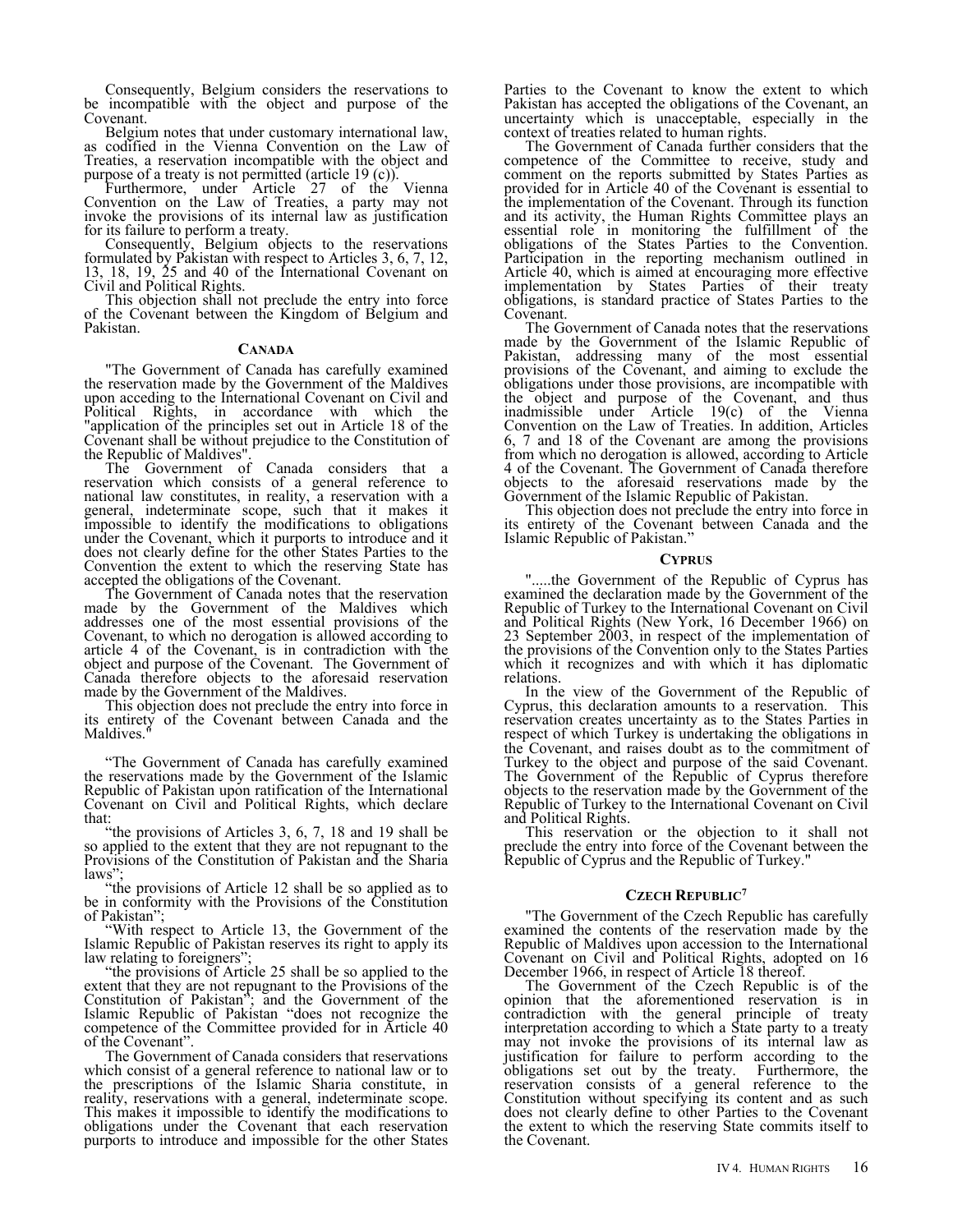The Government of the Czech Republic recalls that it is in the common interest of States that treaties to which they have chosen to become party are respected, as to their object and purpose, by all parties and that States are prepared to undertake any legislative changes necessary to comply with their obligations under the treaties. According to customary international law as codified in the Vienna Convention on the Law of Treaties, a reservation that is incompatible with the object and purpose of a treaty shall not be permitted.

The Government of the Czech Republic therefore objects to the aforesaid reservation made by the Republic of Maldives to the Covenant. This objection shall not preclude the entry into force of the Covenant between the Czech Republic and the Republic of Maldives, without the Republic of Maldives benefiting from its reservation.".

"The Czech Republic believes that the reservations of Pakistan made to Articles 3, 6, 7, 12, 13, 18, 19, 25 and 40 of the Covenant, if put into practice, would result in weakening of the relevant human rights, which is contrary to the object and purpose of the Covenant. Furthermore, Pakistan supports these reservations by references to its domestic law, which is, in the opinion of the Czech Republic, unacceptable under customary international law, as codified in Article 27 of the Vienna Convention on the Law of Treaties. Finally, the reservations to Articles 3, 6, 7, 18 and 19 that refer to the notions such as "Sharia law" and "Provisions of the Constitution of Pakistan"; the reservations to Articles 12 and 25 that refer to the notions such as "law relating to foreigners" without specifying its contents, do not clearly define for the other States Parties to the Covenant the extent to which the reserving State has accepted the obligations under the Covenant.

It is in the common interest of States that treaties to which they have chosen to become parties are respected as to their object and purpose, by all parties, and that States are prepared to undertake any legislative changes necessary to comply with their obligations under the treaties. According to Article 28 paragraph 2 of the Convention and according to customary international law as codified in the Vienna Convention on the Law of Treaties, a reservation that is incompatible with the object and purpose of a treaty shall not be permitted.

The Czech Republic, therefore, objects to the aforesaid reservations made by Pakistan to the Covenant. This objection shall not preclude the entry into force of the Convention between the Czech Republic and Pakistan. The Covenant enters into force in its entirety between the Czech Republic and Pakistan, without Pakistan benefiting from its reservation."

#### **DENMARK**

"Having examined the contents of the reservations made by the United States of America, Denmark would like to recall article 4, para 2 of the Covenant according to which no derogation from a number of fundamental articles, *inter alia* 6 and 7, may be made by a State Party even in time of public emergency which threatens the life of the nation.

In the opinion of Denmark, reservation (2) of the United States with respect to capital punishment for crimes committed by persons below eighteen years of age as well as reservation  $(3)$  with respect to article constitute general derogations from articles 6 and 7, while according to article 4, para 2 of the Covenant such derogations are not permitted.

Therefore, and taking into account that articles 6 and 7 are protecting two of the most basic rights contained in the Covenant, the Government of Denmark regards the said reservations incompatible with the object and purpose of the Covenant, and consequently Denmark objects to the reservations.

These objections do not constitute an obstacle to the entry into force of the Covenant between Denmark and the United States.

"The Government of Denmark has examined the contents of the reservations made by the Government of Botswana to the International Covenant on Civil and Political Rights. The reservations refer to legislation in force in Botswana as regards the scope of application of two core provisions of the Covenant, Articles 7 and 12 para.3. The Government of Denmark considers that the reservations raise doubts as to the commitment of Botswana to fulfill her obligations under the Covenant and are incompatible with the object and purpose of the Covenant.

For these reasons, the Government of Denmark objects to these reservations made by the Government of Botswana. This objection does not preclude the entry into force of the Covenant in its entirety between Botswana and Denmark without Botswana benefiting from the reservations."

"The Government of the Kingdom of Denmark has examined the reservations made by the Government of the Islamic Republic of Pakistan upon ratification of the International Covenant on Civil and Political Rights.

The Government of Denmark considers that the reservations made by the Islamic Republic of Pakistan to articles 3, 6, 7, 12, 13, 18, 19 and 25 of the Covenant, which make the applications of these essential obligations under the Covenant subject to Sharia and/or constitutional and/or national law in force in the Islamic Republic of Pakistan, raise doubts as to what extent the Islamic Republic of Pakistan considers itself bound by the obligations of the treaty and concern as to the commitment of the Islamic Republic of Pakistan to the object and purpose of the Covenant.

The Government of the Kingdom on Denmark has also examined the reservation of the Islamic Republic of Pakistan with respect to Article 40 of the Covenant.

The Government of Denmark considers, that the supervisory machinery established under the Covenant, including the system of periodic reporting to the human rights Committee is an essential part of the treaty.

Accordingly a reservation to the effect that a State Party does not recognize the competence of the Human Rights Committee to review and comment State reports must be considered contrary to the object and purpose of the Covenant.

The Government of Denmark wishes to recall that, according to customary international law, as codified in the Vienna Convention on the Law of Treaties, reservations incompatible with the object and purpose of the Covenant shall not be permitted.

Consequently, the Government of Denmark considers the said reservations as incompatible with the object and purpose of the Covenant and accordingly inadmissible and without effect under international law.

The Government of Denmark therefore objects to the aforementioned reservations made by the Government of the Islamic Republic of Pakistan. This shall not preclude the entry into force of the Covenant in its entirety between the Islamic Republic of Pakistan and Denmark.

The Government of Denmark recommends the Government of the Islamic Republic of Pakistan to reconsider its reservations to the International Covenant on Civil and Political Rights."

### **ESTONIA**

"The Government of Estonia has carefully examined the reservation made by the Republic of Maldives to Article 18 of the International Covenant on Civil and Political Rights. The Government of Estonia considers the reservation to be incompatible with the object and purpose of the Covenant as with this reservation the application of the International Covenant on Civil and Political Rights is made subject to the provisions of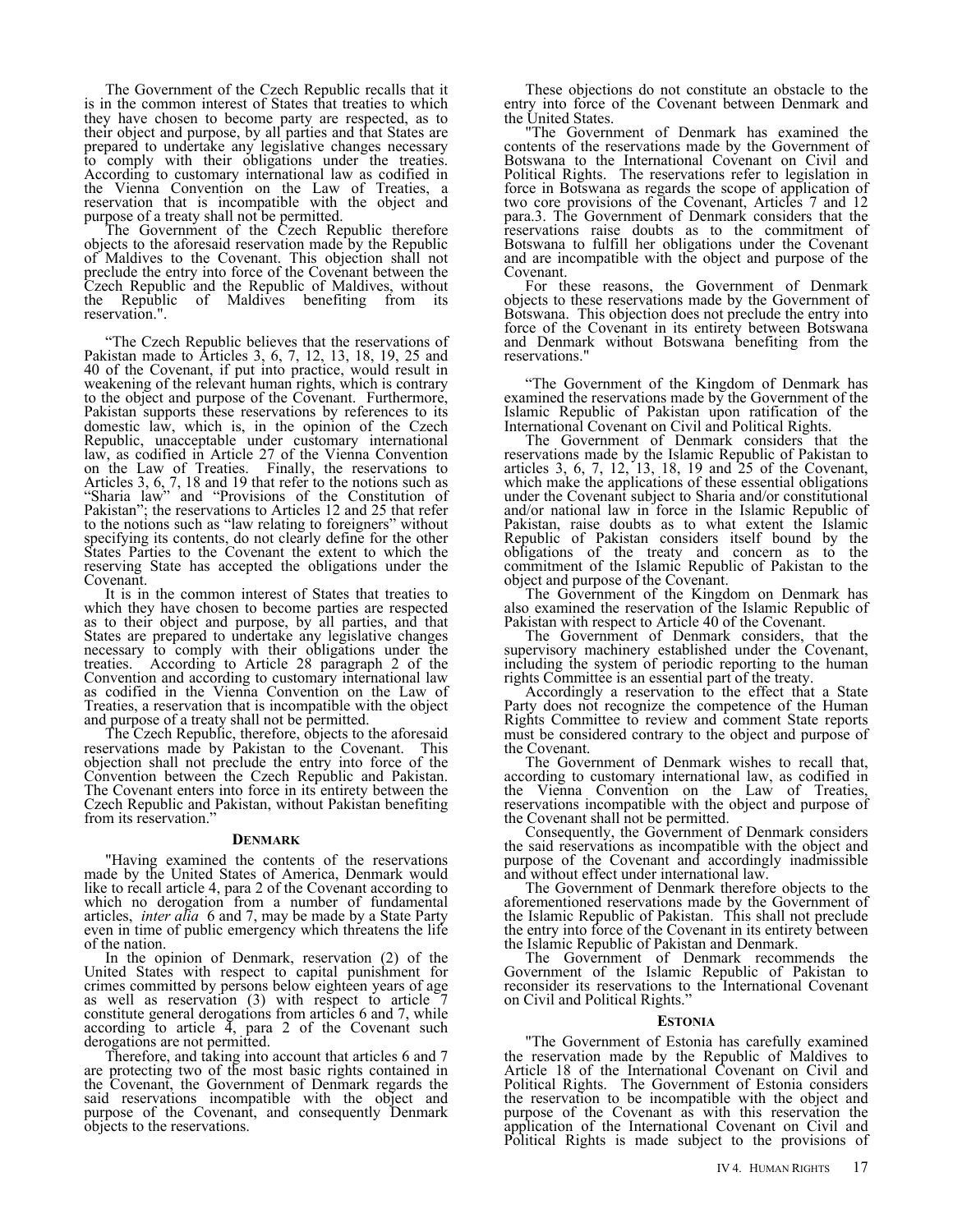constitutional law. The Government of Estonia is of the view that the reservation makes it unclear to what extent the Republic of Maldives considers itself bound by the obligations of the Covenant and therefore raises concerns as to the commitment of the Republic of Maldives to the object and purpose of the Covenant.

The Government of Estonia therefore objects to the reservation made by the Republic of Maldives to Article 18 of the International Covenant on Civil and Political Rights and expresses the hope that the Republic of Maldives will soon be able to withdraw its reservation in light of the ongoing process of the revision of the Maldivian Constitution.

This objection shall not preclude the entry into force of the International Covenant on Civil and Political Rights between Estonia and the Republic of Maldives."

"The Government of the Republic of Estonia has carefully examined the reservations made on 23 June 2010 by Pakistan to Articles 3, 6, 7, 12, 13, 18, 19, 25 and 40 of the Covenant.

Regarding Articles 3, 6, 7, 12, 13, 18, 19, 25, the Government of the Republic of Estonia considers these reservations to be incompatible with the object and purpose of the Covenant as with these reservations the application of the International Covenant on Civil and Political Rights is made subject to the provisions of constitutional law. The Government of Estonia is of the view that the reservation which consists of a general reference to a national law without specifying its content does not clearly indicate to what extent the Islamic Republic of Pakistan considers itself bound by the obligations contained in the relevant Articles of the Covenant and therefore raises concerns as to the commitment of the Islamic Republic of Pakistan to the object and purpose of the Covenant.

Furthermore, the reservation made by Islamic Republic of Pakistan to Article 40 of the Covenant is in the view of the Government of the Republic of Estonia contrary to the aim of the Covenant as this Article sets out the commitments of States towards the Human Rights Committee. The reporting mechanism is one of the core elements of the implementation of the Covenant.

Therefore, the Government of the Republic of Estonia objects to the aforesaid reservations made by the Islamic Republic of Pakistan to the International Covenant on Civil and Political Rights.

Nevertheless, this objection shall not preclude the entry into force of the International Covenant on Civil and Political Rights as between the Republic of Estonia and the Islamic Republic of Pakistan."

### **FINLAND**

"... It is recalled that under international treaty law, the name assigned to a statement whereby the legal effect of certain provisions of a treaty is excluded or modified, does not determine its status as a reservation to the treaty. Understanding (1) pertaining to articles 2, 4 and 26 of the Covenant is therefore considered to constitute in substance a reservation to the Covenant, directed at some of its most essential provisions, namely those concerning the prohibition of discrimination. In the view of the Government of Finland, a reservation of this kind is contrary to the object and purpose of the Covenant, as specified in article 19(c) of the Vienna Convention on the Law of Treaties.

As regards reservation (2) concerning article 6 of the Coven- ant, it is recalled that according to article 4(2), no restrictions of articles 6 and 7 of the Covenant are allowed for. In the view of the Government of Finland, the right to life is of fundamental importance in the Covenant and the said reservation therefore is incompatible with the object and purpose of the Covenant.

As regards reservation (3), it is in the view of the Government of Finland subject to the general principle of treaty interpretation according to which a party may not invoke the provisions of its internal law as justification for failure to perform a treaty.

For the above reasons the Government of Finland objects to reservations made by the United States to articles 2, 4 and 26 [ *cf* . Understanding (1)], to article 6 [ *cf* . Reservation (2)] and to article 7 [cf. Reservation (3)]. However, the Government of Finland does not consider that this objection constitutes an obstacle to the entry into force of the Covenant between Finland and the United States of America.

"The Government of Finland notes that according to the interpretative declarations the application of certain articles of the Covenant is in a general way subjected to national law. The Government of Finland considers these interpretative declarations as reservations of a general kind.

The Government of Finland is of the view that such general reservations raise doubts as to the commitment of Kuwait to the object and purpose of the Covenant and would recall that a reservation incompatible with the object and purpose of the Covenant shall not be permitted. As regards the reservation made to article 25 (b), the Government of Finland wishes to refer to its objection to the reservation made by Kuwait to article 7 of the Convention on the Elimination of All Forms of Discrimination Against Women.

It is the common interest of States that treaties to which they have chosen to become parties are respected, as to their object and purpose, by all parties and that States are prepared to undertake any legislative changes necessary to comply with their obligations under the treaties.

The Government of Finland is further of the view that general reservations of the kind made by the Government of Kuwait, which do not clearly specify the extent of the derogation from the provisions of the covenant, contribute to undermining the basis of international treaty law.

The Government of Finland therefore objects to the aforesaid reservations made by the Government of Kuwait to the [said Covenant] which are considered to be inadmissible.

This objection does not preclude the entry into force in its entirety of the Covenant between Kuwait and Finland."

"The Government of Finland has examined the declarations and reservation made by the Republic of Turkey to the International Covenant on Civil and Political Rights. The Government of Finland notes that the Republic of Turkey reserves the right to interpret and apply the provisions of Article 27 of the Covenant in accordance with the related provisions and rules of the Constitution of the Republic of Turkey and the Treaty of Lausanne of 24 July 1923 and its Appendixes.

The Government of Finland emphasises the great importance of the rights of minorities provided for in Article 27 of the International Covenant on Civil and Political Rights. The reference to the Constitution of the Republic of Turkey is of a general nature and does not clearly specify the content of the reservation. The Government of Finland therefore wishes to declare that it assumes that the Government of the Republic of Turkey will ensure the implementation of the rights of minorities recognised in the Covenant and will do its utmost to bring its national legislation into compliance with the obligations under the Covenant with a view to withdrawing the reservation. This declaration does not preclude the entry into force of the Covenant between the Republic of Turkey and Finland."

"The Government of Finland has carefully examined the contents of the declaration made by the Government of Mauritania on Article 18 and paragraph 4 of Article 23 of the International Covenant on Civil and Political Rights.

The Government of Finland notes that a reservation which consists of a general reference to religious or other national law without specifying its contents does not clearly define to other Parties to the Convention the extent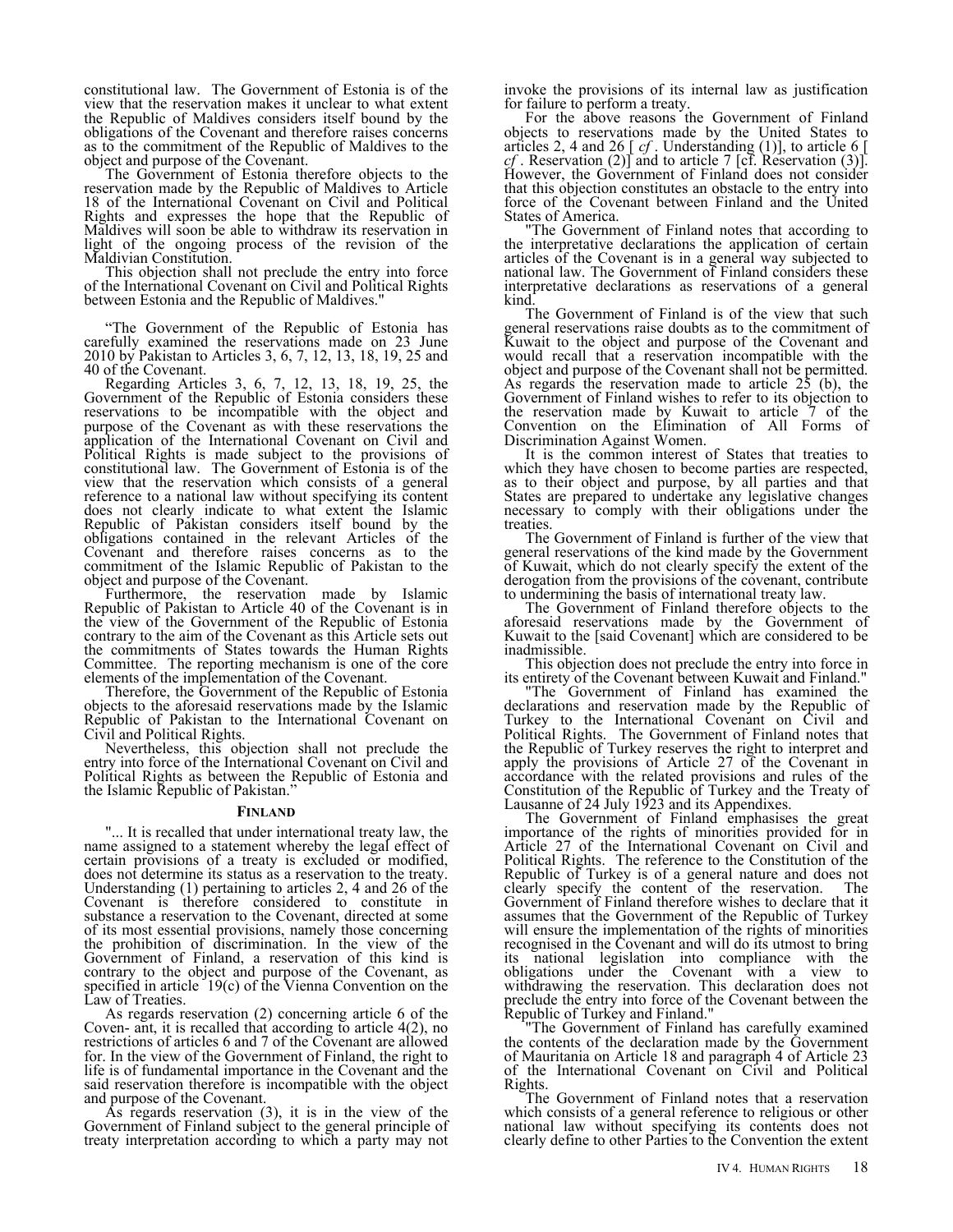to which the reserving State commits itself to the Convention and creates serious doubts as to the commitment of the receiving State to fulfil its obligations under the Convention. Such reservations are, furthermore, subject to the general principle of treaty interpretation according to which a party may not invoke the provisions of its domestic law asjustification for a failure to perform its treaty obligations.

The Government of Finland notes that the reservations made by the Government of Mauritania, addressing some of the most essential provisions of the Covenant, and aiming to exclude the obligations under those provisions, are in contradiction with the object and purpose of the Covenant.

The Government of Finland therefore objects to the above-mentioned declaration made by the Government of Mauritania to the Covenant. This objection does not preclude the entry into force of the Covenant between the Islamic Republic of Mauritania and Finland. The Covenant will thus become operative between the two states without the Islamic Republic of Mauritania benefiting from its declarations."

"The Government of Finland has examined the reservation made by the Republic of Maldives to the International Covenant on Civil and Political Rights. The Government of Finland notes that the Republic of Maldives reserves the right to interpret and apply the provisions of Article 18 of the Covenant in accordancewith the related provisions and rules of the Constitution of the Republic of Maldives.

The Government of Finland notes that a reservation which consists of a general reference to national law without specifying its contents does not clearly define to other Parties to the Covenant the extent to which the reserving State commits itself to the Covenant and creates serious doubts as to the commitment of the receiving State to fulfil its obligations under the Covenant. Such reservations are, furthermore, subject to the general principle of treaty interpretation according to which a party may not invoke the provisions of its domestic law as justification for a failure to perform its treaty obligations.

Furthermore, the Government of Finland emphasises the great importance of the right to freedom of thought, conscience and religion which is provided for in Article 18 of the International Covenant on Civil and Political Rights. The Government of Finland therefore wishes to declare that it assumes that the Government of the Republic of Maldives will ensure the implementation of the rights of freedom of thought, conscience and religion recognised in the Covenant and will do its utmost to bring its national legislation into compliance with the obligations under the Covenant with a view to withdrawing the reservation.

This declaration does not preclude the entry into force of the Covenant between the Republic of Maldives and Finland. The Covenant will thus become operative between the two states without the Republic of Maldives benefiting from its reservation."

"The Government of Finland welcomes the ratification by the Lao People's Democratic Republic of the International Covenant on Civil and Political Rights. Finland has taken note of the reservation made by the Lao People's Democratic Republic to Article 22 thereof upon ratification. The Government of Finland notes that Article 22(2) provides that States Parties may, under certain specific circumstances and for certain specific purposes, restrict the right protected under Article 22(1). The Government of Finland is of the view that the reservation made by the Lao People's Democratic Republic seeks to limit the obligation of the Lao People's Democratic Republic not to restrict the freedom of association to an extent which is incompatible with Article 22(2). The reservation would therefore restrict one of the essential obligations of the Lao People's Democratic Republic under the Covenant and raises

serious doubts as to the commitment of the Lao People's Democratic Republic to the object and purpose of the Covenant.

It is in the common interest of States that treaties they have chosen to become parties to are respected as to their object and purpose by all parties, and that States are prepared to undertake any legislative changes necessary to comply with their obligations under such treaties. Furthermore, according to the Vienna Convention on the Law of Treaties of 23 May 1969, and according to well established customary international law, a reservation contrary to the object and purpose of the treaty shall not be permitted.

The Government of Finland therefore objects to the reservation made by the Government of the Lao People's Democratic Republic in respect of Article 22 of the International Covenant on Civil and Political Rights. This objection shall not preclude the entry into force of the Covenant between the Lao People's Democratic Republic and Finland. The Covenant will thus become operative between the two states without the Lao People's Democratic Republic benefiting from its reservation.

The Government of Finland welcomes the ratification of the International Covenant on Civil and Political Rights by the Islamic Republic of Pakistan. The Government of Finland has carefully examined the content of the reservations relating to Articles 3, 6, 7, 12, 13, 18, 19, 25 and 40 of the Convention made by the Islamic Republic of Pakistan upon ratification.

The Government of Finland notes that the Islamic Republic of Pakistan reserves the right to apply the provisions of Article 3, 6, 7, 18 and 19 to the extent that they are not repugnant to the provisions of the Constitution of Pakistan and the Sharia laws, the provisions of Article 12 so as to be in conformity with the provisions of the Constitution of Pakistan, and the provisions of Article 25 to the extent that they are not repugnant to the provisions of the Constitution of Pakistan, and that, as regards the provisions of Article 13, the Islamic Republic of Pakistan reserves the right to apply its law relating to foreigners.

The Government of Finland notes that a reservation which consists of a general reference to national law without specifying its content does not clearly define to other Parties to the Covenant the extent to which the reserving States commits itself to the Covenant and creates serious doubts as to the commitment of the reserving State to fulfil its obligations under the Covenant. Such reservations are, furthermore, subject to the general principle of treaty interpretation according to which a party may not invoke the provisions of its domestic law as justification for a failure to perform its treaty obligations.

Furthermore, the Government of Finland notes that the Islamic Republic of Pakistan declares that it does not recognize the competence of the Human Rights Committee provided for in Article 40 of the Covenant. The reporting mechanism established under Article 40 is an essential feature of the system of human rights protection created by the Covenant and an integral undertaking of States Parties to the Covenant.

All of the above reservations seek to restrict essential obligations of the Islamic Republic of Pakistan under the Covenant and raise serious doubts as to the commitment of the Islamic Republic of Pakistan to the object and purpose of the Covenant. The Government of Finland wishes to recall that, according to Article 19 (c) of the Vienna Convention on the Law of Treaties and customary international law, a reservation contrary to the object and purpose of a treaty shall not be permitted. It is in the common interest of States that treaties to which they have chosen to become parties are respected as to their object and purpose and that States are prepared to undertake any legislative changes necessary to comply with their obligations under the treaties.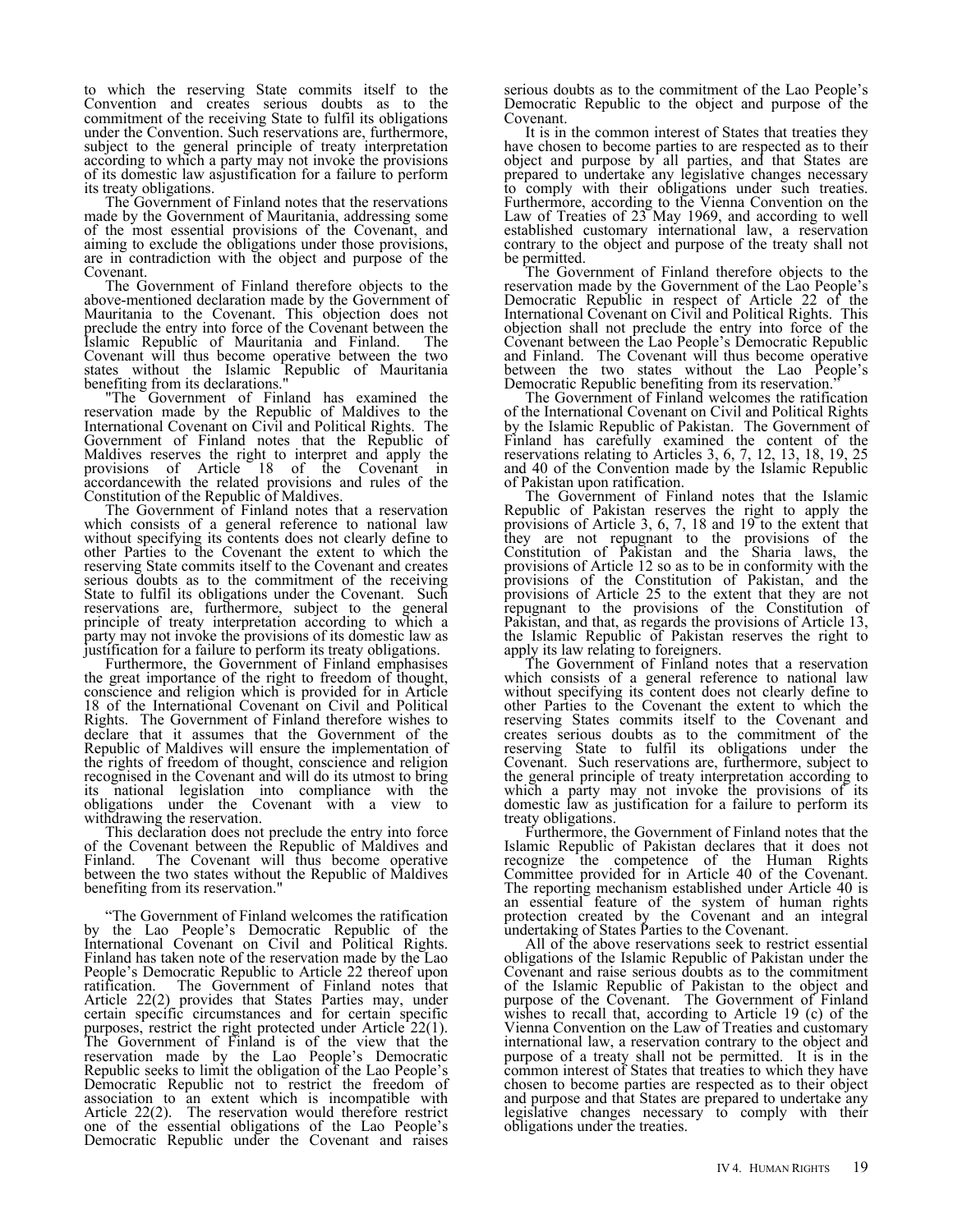The Government of Finland therefore objects to the reservations made by the Islamic Republic of Pakistan in respect of Articles 3, 6, 7, 12, 13, 18, 19, 25 and 40 of the Covenant. This objection shall not preclude the entry into force of the Covenant between the Islamic Republic of Pakistan and Finland. The Convention will thus become operative between the two states without the Islamic Republic of Pakistan benefiting from its reservations.

## **FRANCE**

The Government of the Republic takes objection to the reservation entered by the Government of the Republic of India to article 1 of the International Covenant on Civil and Political Rights, as this reservation attaches conditions not provided for by the Charter of the United Nations to the exercise of the right of self-determination. The present declaration will not be deemed to be an obstacle to the entry into force of the Covenant between the French Republic and the Republic of India.

At the time of the ratification of [the said Covenant], the United States of America expressed a reservation relating to article 6, paragraph 5, of the Covenant, which prohibits the imposition of the death penalty for crimes committed by persons below 18 years of age.

France considers that this United States reservation is not valid, inasmuch as it is incompatible with the object and purpose of the Convention.

Such objection does not constitute an obstacle to the entry into force of the Covenant between France and the United States.

The Government of the French Republic has studied Botswana's reservations to the International Covenant on Civil and Political Rights. The purpose of the two reservations is to limit Botswana's commitment to articles 7 and 12, paragraph 3, of the Covenant to the extent to which these provisions are compatible with sections 7 and 14 of the Constitution of Botswana.

The Government of the French Republic considers that the first reservation casts doubt upon Botswana's commitment and might nullify article 7 of the Covenant which prohibits in general terms torture and cruel, inhuman or degrading treatment or punishment.

Consequently, the Government of the French Republic objects to the Government of Botswana's reservation to article 7 of the Covenant.

"The Government of the French Republic has examined the declarations formulated by the Government of Mauritania upon acceding to the International Covenant on Civil and Political Rights, adopted on 16 December 1966, in accordance with which the Government of Mauritania, on the one hand, 'while accepting the provisions set out in article 18 concerning freedom of thought, conscience and religion, declares that their application shall be without prejudice to the Islamic sharia' and, on the other, 'interprets the provisions of article 23, paragraph 4, on the rights and responsibilities of spouses as to marriage as not affecting in any way the prescriptions of the Islamic sharia'. By making the application of article 18 and the interpretation of article 23, paragraph 4, of the Covenant subject to the prescriptions of the Islamic sharia, the Government of Mauritania is, in reality, formulating reservations with a general, indeterminate scope, such that they make it impossible to identify the modifications to obligations under the Covenant, which they purport to introduce. The Government of the French Republic considers that the reservations thus formulated are likely to deprive the provisions of the Covenant of any effect and are contrary to the object and purpose thereof. It therefore enters an objection to these reservations. This objection shall not preclude the entry into force of the Convention between France and Mauritania."

The Government of the French Republic has reviewed the reservation made by the Republic of Maldives at the time of its accession to the International Covenant on Civil and Political Rights of 16 December 1966 to the

effect that the Republic of Maldives intends to apply the principles relating to freedom of thought, conscience and religion set out in article 18 of twithout prejudice to its own Constitution.

The French Republic considers that by subordinating the general application of a right set out in the Covenant to its internal law, the Republic of Maldives is formulating a reservation that is likely to deprive a provision of the Covenant of any effect and makes it impossible for other States Parties to know the extent of its commitment.

The Government of the French Republic considers the reservation as contrary to the object and purpose of the Covenant. It therefore objects to that reservation. This objection does not prevent the entry into force of the Covenant between the French Republic and the Republic of Maldives.

The Government of the French Republic has considered the reservations made by the Islamic Republic of Pakistan upon its ratification of the International Covenant on Civil and Political Rights on 23 June 2010.

Concerning the reservations to articles 3, 6, 7, 12, 18, 19 and 25, France considers that in seeking to exclude the application of provisions of the Covenant, insofar as they might be contrary to or inconsistent with the Constitution of Pakistan and/or Sharia law, the Islamic Republic of Pakistan has made reservations of a general and indeterminate nature. Indeed, these reservations are vague since they do not specify which provisions of domestic law are affected. Thus, they do not allow other States Parties to appreciate the extent of the commitment of the Islamic Republic of Pakistan, including the compatibility of the provisions with the object and purpose of the Covenant.

With regard to article 40, France believes that in seeking to exclude the competence of the Human Rights Committee to consider periodic reports, the Islamic Republic of Pakistan is depriving this key body under the Covenant of its main function. As such, the Government of the French Republic considers this reservation to be contrary to the object and purpose of the Covenant.

The Government of the French Republic therefore objects to the reservations made by the Islamic Republic of Pakistan. However, this objection shall not preclude the entry into force of the Covenant between France and Pakistan

## **GERMANY<sup>10</sup>**

## *[See under "Objections" in chapter IV.3.]*

"The Government of the Federal Republic of Germany objects to the [reservation (i) by the Government of Trinidad and Tobago]. In the opinion of the Government of the Federal Republic of Germany it follows from the text and the history of the Covenant that the said reservation is incompatible with the object and purpose of the Covenant."

*[See under "Objections" in chapter IV.3.]* 

[The Federal Republic of Germany] interprets the declaration to mean that the Republic of Korea does not intend to restrict its obligations under article 22 by referring to its domestic legal system.

"The Government of the Federal Republic of Germany objects to the United States' reservation referring to article 6, paragraph 5 of the Covenant, which prohibits capital punishment for crimes committed by persons below eighteen years of age. The reservation referring to this provision is incompatible with the text as well as the object and purpose of article 6, which, as made clear by paragraph 2 of article 4, lays down the minimum standard for the protection of the right to life.

The Government of the Federal Republic of Germany interprets the United States' `reservation' with regard to article 7 of the Covenant as a reference to article  $\tilde{2}$  of the Covenant, thus not in any way affecting the obligations of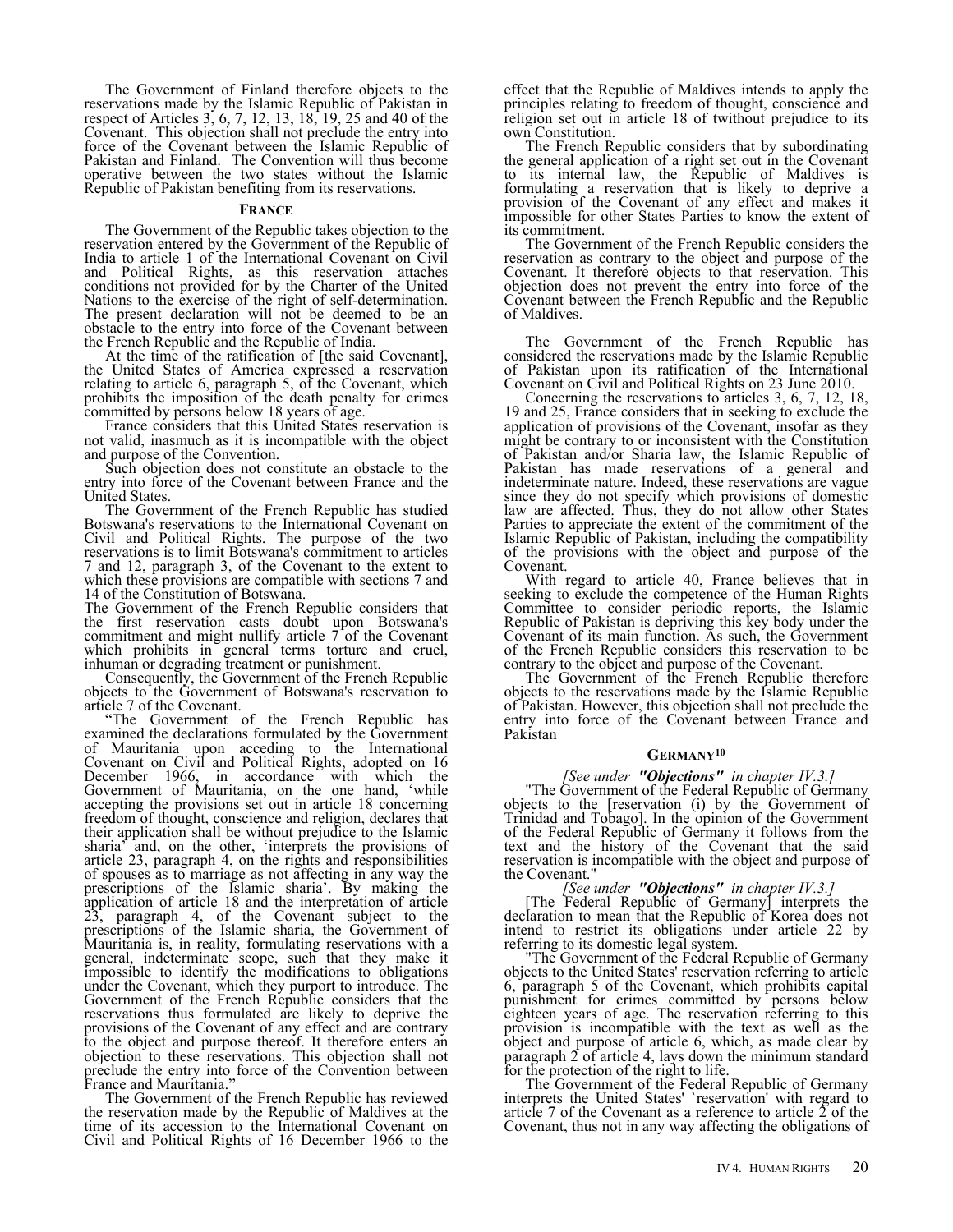the United States of America as a state party to the Covenant.

*[See under "Objections" in chapter IV.3.]* 

The Government of the Republic of Turkey has declared that it will implement the provisions of the Covenant only to the states with which it has diplomatic relations. Moreover, the Government of the Republic of Turkey has declared that it ratifies the Covenant exclusively with regard to the national territory where the Constitution and the legal and administrative order of the Republic of Turkey are applied. Furthermore, the Government of the Republic of Turkey has reserved the right to interpret and apply the provisions of Article 27 of the Covenant in accordance with the related provisions and rules of the Constitution of the Republic of Turkey and the Treaty of Lausanne of 24 July 1923 and its Appendixes.

The Government of the Federal Republic of Germany would like to recall that it is in the common interest of all states that treaties to which they have chosen to become parties are respected and applied as to their object and purpose by all parties, and that states are prepared to undertake any legislative changes necessary to comply with their obligations under these treaties. The Government of the Federal Republic of Germany is therefore concerned about declarations and reservations such as those made and expressed by the Republic of Turkey with respect to the International Covenant on Civil and Political Rights.

However, the Government of the Federal Republic of Germany believes these declarations do not aim to limit the Covenant's scope in relation to those states with which Turkey has established bonds under the Covenant, and that they do not aim to impose any other restrictions that are not provided for by the Covenant. The Government of the Federal Republic of Germany attaches great importance to the rights guaranteed by Article 27 of the Covenant. The Government of the Federal Republic of Germany understands the reservation expressed by the Government of the Republic of Turkey to mean that the rights guaranteed by Article 27 of the Covenant will also be granted to all minorities not mentioned in the provisions and rules referred to in the reservation."

The Government of the Federal Republic of Germany has carefully examined the declaration made by the Government of Mauritania on 17 November 2004 in respect of Articles 18 and 23 (4) of the International Covenant on Civil and Political Rights.

The Government of the Federal Republic of Germany is of the opinion that the limitations set out therein leave it unclear to which extent Mauritania considers itself bound by the obligations resulting from the Covenant.

The Government of the Federal Republic of Germany therefore regards the above-mentioned declaration as a reservation and as incompatible with the object and purpose of the Covenant.

The Government of the Federal Republic of Germany therefore objects to the above-mentioned reservation made by the Government of Mauritania to the International Covenant on Civil and Political Rights. This objection shall not preclude the entry into force of the Covenant between the Federal Republic of Germany and Mauritania.

"The Government of the Federal Republic of Germany has carefully examined the declaration made by the Government of the Republic of Maldives on 19 September 2006 in respect of Article 18 of the International Covenant on Civil and Political Rights.

The Government of the Federal Republic of Germany is of the opinion that reservations which consist in a general reference to a system of norms (like the constitution or the legal order of the reserving State) without specifying the contents thereof leave it uncertain to which extent that State accepts to be bound by the obligations under the treaty. Moreover, those norms may be subject to changes.

The reservation made by the Republic of Maldives is therefore not sufficiently precise to make it possible to determine the restrictions that are introduced into the agreement. The Government of the Federal Republic of Germany is therefore of the opinion that the reservation is capable of contravening the object and purpose of the Covenant.

The Government of the Federal Republic of Germany therefore regards the above-mentioned reservation incompatible with the object and purpose of the Covenant. This objection shall not preclude the entry into force of the Covenant between the Federal Republic of Germany and the Republic of Maldives."

"The Government of the Federal Republic of Germany has carefully examined the reservations made by the Islamic Republic of Pakistan on 23 June 2010 to Articles 3, 6, 7, 12, 13, 18, 19 and 25 of the International Covenant on Civil and Political Rights.

The Government of the Federal Republic of Germany is of the opinion that these reservations subject the applications of Articles 3, 6, 7, 12, 13, 18, 19 and 25 of the Covenant to a system of domestic norms without specifying the contents thereof, leaving it uncertain to which extent the Islamic Republic of Pakistan accepts to be bound by the obligations under the Covenant and raising serious doubts as to its commitment to fulfil its obligations under the Covenant. These reservations obligations under the Covenant. therefore are considered incompatible with the object and purpose of the Covenant and consequently impermissible under Art. 19 c of the Vienna Convention on the Law of Treaties.

By refusing to recognize the competence of the Committee provided for in Article 40 of the Covenant the Republic of Pakistan calls into question the complete reporting mechanism which is a central procedural element of the Covenant system. This specific reservation against Article 40 therefore is considered to be contrary to the object and purpose of the Covenant as well.

The Government of the Federal Republic of Germany therefore objects to the above-mentioned reservations as being incompatible with the object and purpose of the Covenant.

This objection shall not preclude the entry into force of the Covenant between the Federal Republic of Germany and the Islamic Republic of Pakistan."

# **GREECE**

"The Government of Greece has examined the declarations made by the Republic of Turkey upon ratifying the International Covenant on Civil and Political Rights.

The Republic of Turkey declares that it will implement the provisions of the Covenant only to the States with which it has diplomatic relations.

In the view of the Government of Greece, this claration in fact amounts to a reservation. This declaration in fact amounts to a reservation. reservation is incompatible with the principle that inter-State reciprocity has no place in the context of human rights treaties, which concern the endowment of individuals with rights. It is therefore contrary to the It is therefore contrary to the object and purpose of the Covenant.

The Republic of Turkey furthermore declares that the Covenant is ratified exclusively with regard to the national territory where the Constitution and the legal and administrative order of the Republic of Turkey are applied.

In the view of the Government of Greece, this declaration in fact amounts to a reservation. This declaration in fact amounts to a reservation. This reservation is contrary to the letter and the spirit of article 2 (i) of the Covenant. Indeed, a State Party must respect and ensure the rights laid down in the Covenant to anyone within the power or effective control of that State Party, even if not situated within the territory of such State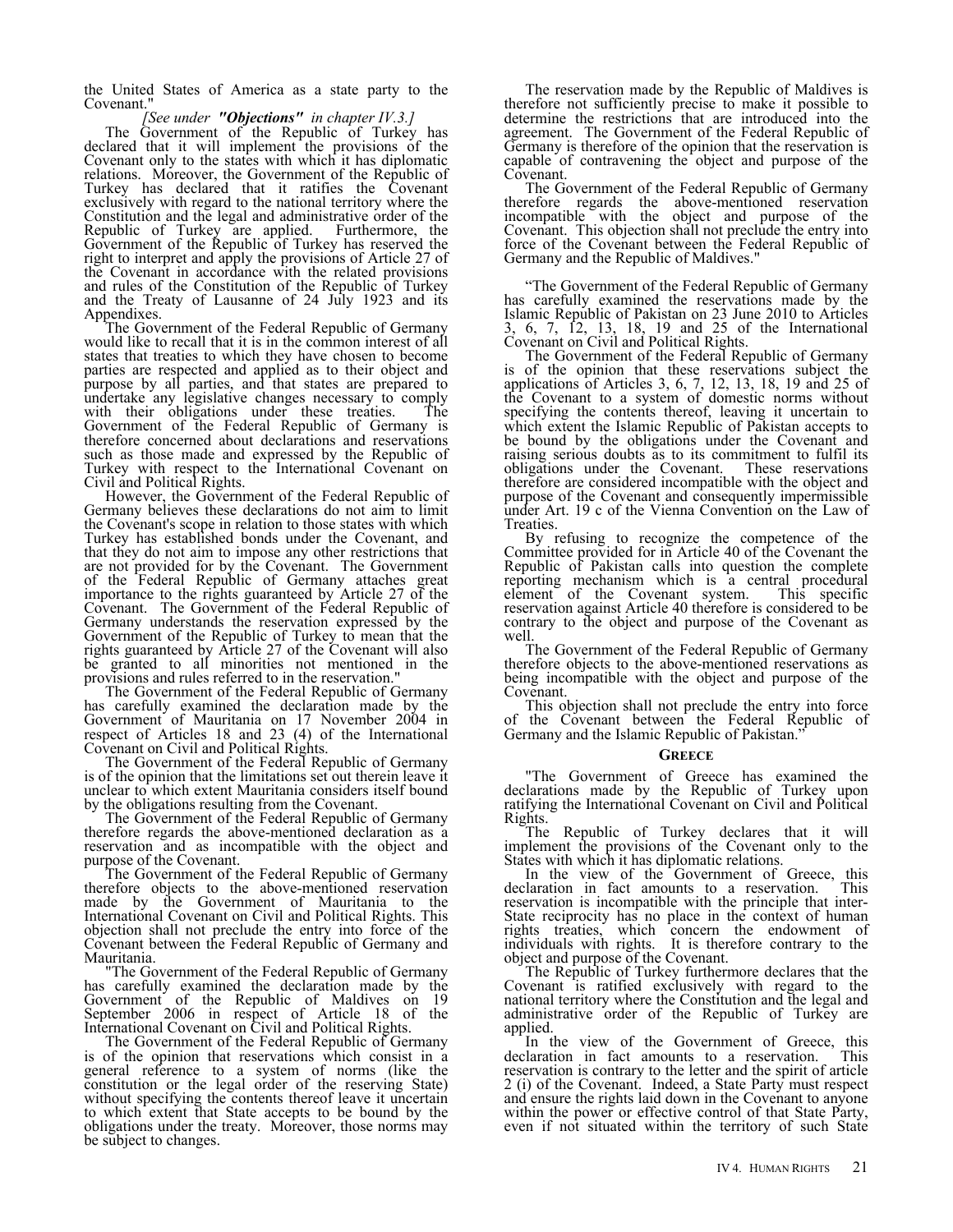Party. Accordingly, this reservation is contrary to the object and purpose of the Covenant.

For these reasons, the Government of Greece objects to the aforesaid reservations made by the Republic of Turkey to the International Covenant on Civil and Political Rights.

This objection shall not preclude the entry into force of the Covenant between the Hellenic Republic and the Republic of Turkey. The Covenant, therefore, enters into force between the two States without the Republic of Turkey benefiting from these reservations."

"The Government of the Hellenic Republic have examined the reservations made by the Government of the Islamic Republic of Mauritania upon accession to the International Covenant on Civil and Political Rights (New York, 16 December 1966) in respect of articles 18 and 23 paragraph 4 thereof.

The Government of the Hellenic Republic consider that these declarations, seeking to limit the scope of the aformentioned provisions on a unilateral basis, amount in fact to reservations.

The Government of the Hellenic Republic furthermore consider that, although these reservations refer to specific provisions of the Covenant, they are of a general character, as they do not clearly define the extent to which the reserving State has accepted the obligations deriving from the Covenant.

For these reasons, the Government of the Hellenic Republic object to the abovementioned reservations made by the Government of the Islamic Republic of Mauritania.

This objection shall not preclude the entry into force of the Covenant between Greece and Mauritania."

"The Government of the Hellenic Republic considers that the Articles 3, 6 and 7 of the Covenant are of fundamental importance and that the reservations formulated by the Islamic Republic of Pakistan to those Articles, containing a general reference to the Provisions of the Constitution of Pakistan and the Sharia laws without specifying the extent of the derogation there from, are incompatible with the object and purpose of the Covenant.

Furthermore, the Government of the Hellenic Republic considers that the reservation formulated with respect to Article 40 of the Covenant, is incompatible with the object and purpose of the Covenant, which seeks, inter alia, to establish an effective monitoring mechanism for the obligations undertaken by the States Parties.

For this reason the Government of the Hellenic Republic objects to the abovementioned reservations formulated by the Islamic Republic of Pakistan.

This objection shall not preclude the entry into force of the Covenant between Greece and the Islamic Republic of Pakistan."

### **HUNGARY**

"The Government of the Republic of Hungary has examined the reservation made by the Republic of Maldives on 19 September 2006 upon accession to the International Convention on Civil and Political Rights of 16 December 1966. The reservation states that the The reservation states that the application of the principles set out in Article 18 of the Covenant shall be without prejudice to the Constitution of the Republic of Maldives.

The Government of the Republic of Hungary is of the opinion that the reservation to Article 18 will unavoidably result in a legal situation in respect of the Republic of Maldives, which is incompatible with the object and purpose of the Convention.

Namely the reservation makes it unclear to what extent the Republic of Maldives considers itself bound by the obligations of the Covenant thus raising concerns as to its commitment to the object and purpose of the Covenant.

It is in the common interest of States that treaties to which they have chosen to become party are respected, as to their object and purpose, by all parties and that States are prepared to undertake any legislative changes necessary to comply with their obligations under the treaties.

According to Article 19 point (c) of the Vienna Convention on the Law of Treaties of 1969, a State may formulate a reservation unless it is incompatible with the object and purpose of the treaty.

The Government of the Republic of Hungary therefore objects to the above-mentioned reservation. This objection shall not preclude the entry into force of the Convention between the Republic of Hungary and the Republic of Maldives."

"With regard to the reservations made by the Islamic Republic of Pakistan:

The Government of the Republic of Hungary has examined the reservations made by the Islamic Republic of Pakistan upon accession to the International Covenant on Civil and Political Rights, adopted on 16 December 1966, in respect of Articles 3, 6, 7, 12, 13, 18, 19, 25 and 40 thereof.

The Government of the Republic of Hungary is of the opinion that the reservations made by the Islamic Republic of Pakistan with regard to Articles 3, 6, 7, 12, 13, 18, and 19 are in contradiction with the general principle of treaty interpretation according to which a State party to a treaty may not invoke the provisions of its internal law as justification for failure to perform according to the obligations set out by the treaty. Furthermore, the reservations consist of a general reference to the provisions of the Constitution, the Sharia laws, and/or Pakistani internal law relating to foreigners without specifying their content and as such do not clearly define to other Parties to the Covenant the extent to which the reserving State commits itself to the Covenant.

The Government of the Republic of Hungary recalls that it is in the common interest of States that treaties to which they have chosen to become party are respected, as to their object and purpose, by all parties and that States are prepared to undertake any legislative changes necessary to comply with their obligations under the treaties. According to customary international law as codified in the Vienna Convention on the Law of Treaties, a reservation that is incompatible with the object and purpose of a treaty shall not be permitted.

The Government of the Republic of Hungary therefore objects to the aforesaid reservations made by the Islamic Republic of Pakistan with regard to Articles 3, 6, 7, 12, 13, 18 and 19 of the Covenant. This objection shall not preclude the entry into force of the Covenant between the Republic of Hungary and the Islamic Republic of Pakistan."

#### **IRELAND**

"The Government of Ireland have examined the reservations made by the Government of the Republic of Botswana to Article 7 and to Article 12, paragraph 3 of the International Covenant on Civil and Political Rights.

These reservations invoke provisions of the internal law of the Republic of Botswana. The Government of Ireland are of the view that such reservations may cast doubts on the commitment of the reserving State to fulfil its obligations under the Convention. Furthermore, the Government of Ireland are of the view that such reservations may undermine the basis of international treaty law.

The Government of Ireland therefore object to the reservations made by the Government of the Republic of Botswana to Article 7 and Article 12, paragraph 3 of the Covenant.

This objection shall not preclude the entry into force of the Convention between Ireland and the Republic of Botswana."

"The Government of Ireland notes that the Republic of Maldives subjects application of Article 18 of the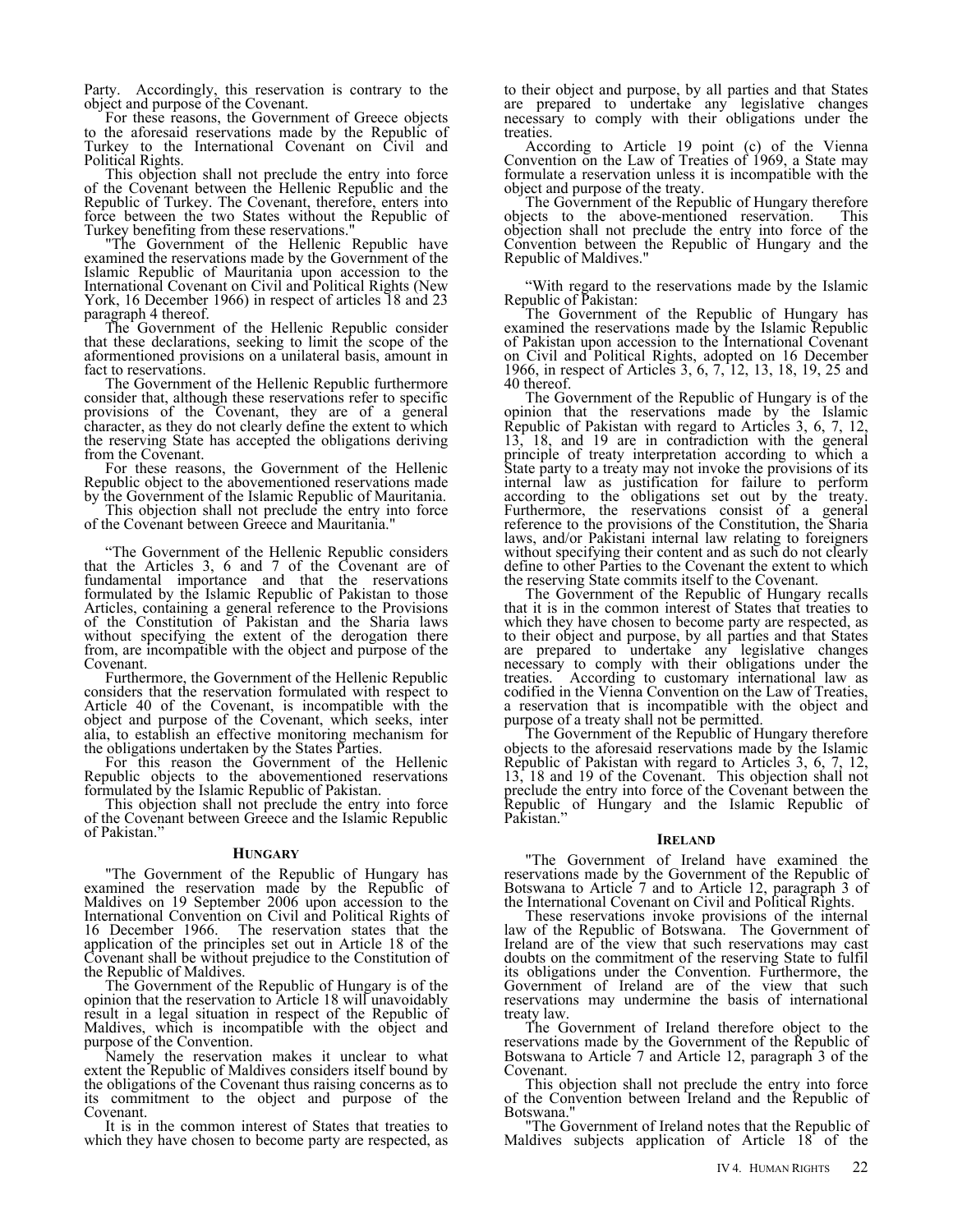International Covenant on Civil and Political Rights to the Constitution of the Republic of Maldives.

The Government of Ireland is of the view that a reservation which consists of a general reference to the Constitution of the reserving State and which does not clearly specify the extent of the derogation from the provision of the Covenant may cast doubts on the commitment of the reserving state to fulfil its obligations under the Covenant.

The Government of Ireland is furthermore of the view that such a reservation may undermine the basis of international treaty law and is incompatible with the object and purpose of the Covenant.

The Government of Ireland therefore objects to the aforesaid reservation made by the Republic of Maldives to Article 18 of the International Covenant on Civil and Political Rights.

This objection shall not preclude the entry into force of the Covenant between Ireland and the Republic of Maldives.'

"The Government of Ireland has examined the reservations and declarations made by the Lao People's Democratic Republic upon ratification of the International Covenant on Civil and Political Rights, and notes in particular, the intention of the Lao People's Democratic Republic to apply the provisions in Article 22 of the Covenant in its territory only insofar as those provisions are in conformity with the Constitution and relevant laws of the Lao People's Democratic Republic.

The Government of Ireland is of the view that a reservation which consists of a general reference to the Constitution or domestic laws of the reserving State and which does not clearly specify the extent of the derogation from the provision of the Covenant may cast doubts on the commitment of the reserving state to fulfil its obligations under the Covenant.

The Government of Ireland is furthermore of the view that such a reservation may undermine the basis of international treaty law and is incompatible with the object and purpose of the Covenant. The Government of Ireland recalls that according to Article 19 (c) of the Vienna Convention on the Law of Treaties, a reservation incompatible with the object and purpose of the Covenant shall not be permitted.

The Government of Ireland therefore objects to the aforesaid reservation made by the Lao People's Democratic Republic to Article 22 of the International Covenant on Civil and Political Rights.

This objection shall not preclude the entry into force of the Covenant between Ireland and the Lao People's Democratic Republic."

"The Government of Ireland has examined the reservations made on 23 June 2010 by the Islamic Republic of Pakistan upon ratification of the International Covenant on Civil and Political Rights.

The Government of Ireland notes that the Islamic Republic of Pakistan subjects Articles 3, 6, 7, 12, 13, 18, 19 and 25 to the Constitution of Pakistan, its domestic law and/or Sharia law. The Government of Ireland is of the view that a reservation which consists of a general reference to the Constitution or the domestic law of the reserving State or to religious law, may cast doubt on the commitment of the reserving state to fulfil its obligations under the Covenant. The Government of Ireland is of the view that such general reservations are incompatible with the object and purpose of the Covenant and may undermine the basis of international treaty law.

The Government of Ireland further notes the reservation by Pakistan to Article 40 of the International Covenant on Civil and Political Rights. The reporting mechanism is an integral undertaking of all States Parties to the Covenant.

The Government of Ireland therefore objects to the reservations made by the Islamic Republic of Pakistan to

Articles 3, 6, 7, 12, 13, 18, 19, 25 and 40 of the International Covenant on Civil and Political Rights.

This objection shall not preclude the entry into force of the Covenant between Ireland and the Islamic Republic of Pakistan."

# **ITALY**

"The Government of Italy, ..., objects to the reservation to art. 6 paragraph 5 which the United States of America included in its instrument of ratification.

In the opinion of Italy reservations to the provisions contained in art. 6 are not permitted, as specified in art.4, para 2, of the Covenant.

Therefore this reservation is null and void since it is incompatible with the object and the purpose of art. 6 of the Covenant.

Furthermore in the interpretation of the Government of Italy, the reservation to art. 7 of the Covenant does not affect obligations assumed by States that are parties to the Covenant on the basis of article 2 of the same Covenant.

These objections do not constitute an obstacle to the entry into force of the Covenant between Italy and the United States."

"The Government of Italy has examined the reservations made on 23 June 2010 by the Islamic Republic of Pakistan upon ratification of the International Covenant on Civil and Political Rights.

The Government of Italy has noted that the reservations to Articles 3, 6, 7, 18, 19, 12, 13 and 25 makes the constitutive provisions of International Covenant subject to the national law of the Islamic Republic of Pakistan (the Constitution, its domestic law and/or Sharia laws).

In the view of the Government of Italy a reservation should clearly define for the other States Parties to the Covenant the extent to which the reserving State has accepted the obligations of the Covenant. A reservation which consists of a general reference to national provisions without specifying its implications makes it unclear to what extent the Islamic Republic of Pakistan considers itself bound by the obligations of the Covenant and therefore raises concerns as to the commitment of the Islamic Republic of Pakistan to the object and purpose of the Covenant.

The Government of Italy is of the view that such general reservations are incompatible with the object and purpose of the Covenant and may undermine the basis of international treaty law.

The Government of Italy recalls that customary international law as codified by the Vienna Convention on the Law of Treaties, and in particular Article 19 (c), sets out that reservations that are incompatible with the object and purpose of a treaty are not permissible.

The Government of Italy, therefore, objects to the aforesaid reservations made by the Islamic Republic of Pakistan to Articles 3, 6, 7, 18, 19, 12, 13 and 25 of the International Covenant on Civil and Political Rights.

This objection shall not preclude the entry into force of the Covenant between Italy and the Islamic Republic of Pakistan.'

### **LATVIA**

"The Government of the Republic of Latvia has carefully examined the declaration made by Mauritania to the International Covenant on Civil and Political Rights upon accession.

The Government of the Republic of Latvia considers that the declaration contains general reference to prescriptions of the Islamic Shariah, making the provisions of International Covenant subject to the prescriptions of the Islamic Shariah.

Thus, the Government of the Republic of Latvia is of the opinion that the declaration is in fact a unilateral act deemed to limit the scope of application of the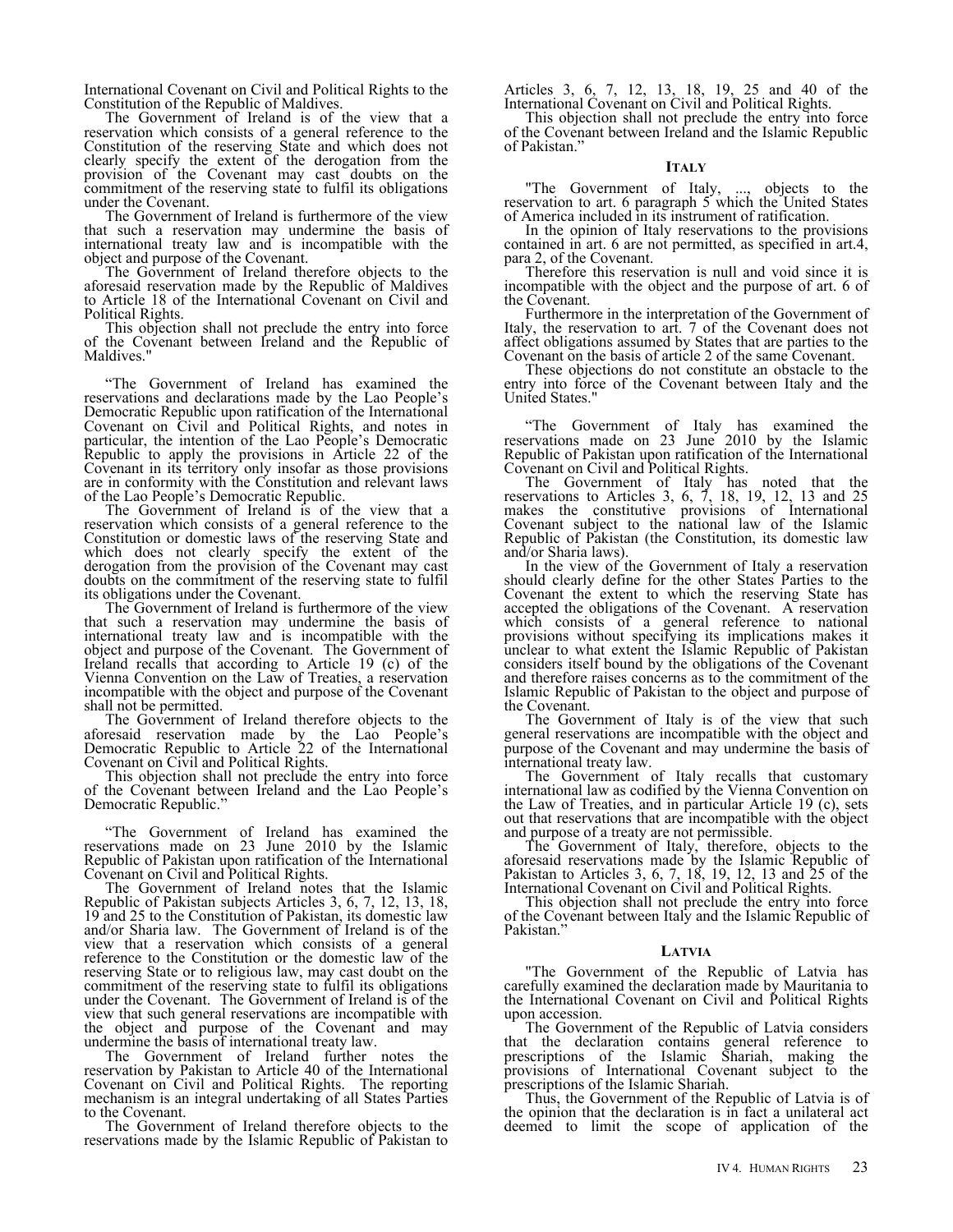International Covenant and therefore, it shall be regarded as a reservation.

Moreover, the Government of the Republic of Latvia noted that the reservation does not make it clear to what extent Mauritania considers itself bound by the provisions of the International Covenant and whether the way of implementation of the provisions of the International Covenant is in line with the object and purpose of the International Covenant.

The Government of the Republic of Latvia recalls that customary international law as codified by Vienna Convention on the Law of Treaties, and in particular Article 19c), sets out that reservations that are incompatible with the object and purpose of a treaty are not permissible.

The Government of the Republic of Latvia therefore objects to the aforesaid reservations made by Mauritania to the International Covenant on Civil and Political Rights.

However, this objection shall not preclude the entry into force of the International Covenant between the Republic of Latvia and Mauritania. Thus, the International Covenant will become operative without Mauritania benefiting from its reservation."

"The Government of the Republic of Latvia has noted that the reservation made by the Kingdom of Bahrain is submitted to the Secretary General on 4 December 2006, but the consent to be bound by the said Covenant by accession is expressed on 20 September 2006. In accordance with Article 19 of the Vienna Convention on the Law of Treaties reservations might be made upon signature, ratification, acceptance, approval or accession. Taking into considerations the aforementioned, the Government of the Republic of Latvia considers that the said reservation is not in force since its submission."

"The Government of the Republic of Latvia has carefully examined the reservation made by the Republic of Maldives to the International Covenant on Civil and Political Rights upon accession.

The Government of the Republic of Latvia considers that the said reservation makes the constitutive provisions of International Covenant subject to the national law (the Constitution) of the Republic of Maldives.

The Government of the Republic of Latvia recalls that customary international law as codified by Vienna Convention on the Law of Treaties, and in particular Article 19 (c), sets out that reservations that are incompatible with the object and purpose of a treaty are not permissible.

The Government of the Republic of Latvia, therefore, objects to the aforesaid reservations made by the Republic of Maldives to the International Covenant on Civil and Political Rights.

However, this objection shall not preclude the entry into force of the International Covenantbetween the Republic of Latvia and the Republic of Maldives. Thus, the International Covenant will become operative without the Republic of Maldives benefiting from its reservation."

"The Government of the Republic of Latvia has carefully examined the reservations expressed by the Islamic Republic of Pakistan to Articles 3, 6, 7, 12, 13, 18, 19, 25 and 40 of the International Covenant upon ratification.

Articles 3, 6 and 7 of the International Covenant shall be viewed as constituting the object and purpose thereof. Therefore, pursuant to Article  $19$  (c) of the Vienna Convention on the Law of Treaties, reservations, whereby the mentioned provisions of the International Covenant are subjected to the regime of the Constitution of the Islamic Republic of Pakistan or of Sharia law may not be viewed as being compatible with the object and purpose of the International Covenant.

Moreover, the Government of the Republic of Latvia notes that the reservations expressed by the Islamic Republic of Pakistan to Articles 3, 6 and 7 of the International Covenant are ambiguous, thereby lacking clarity, whether and to what extent the fundamental rights guaranteed by Articles 3, 6 and 7 of the International Covenant will be ensured.

Furthermore, the Government of the Republic of Latvia considers that Article 40 of the International Covenant contains essential provisions to oversee the implementation of the rights guaranteed by the International Covenant. Therefore, the reservation declaring that the State Party does not consider itself bound with the provisions of this Article cannot be in line with the object and purpose of the International Covenant.

Consequently, the Government of the Republic of Latvia objects to the reservations made by the Islamic Republic of Pakistan regarding Articles 3, 6, 7 and 40 of the International Covenant.

At the same time, this objection shall notpreclude the entry into force of the International Covenant between the Republic of Latvia and the Islamic Republic of Pakistan. Thus, the International Covenant will become operative without the Islamic Republic of Pakistan benefiting from its reservation."

# **NETHERLANDS**

"In the opinion of the Government of the Kingdom of the Netherlands it follows from the text and the history of the Covenant that [reservation (i) by the Government of Trinidad and Tobago] is incompatible with the object and purpose of the Covenant. The Government of the Kingdom of the Netherlands therefore considers the reservation unacceptable and formally raises an objection to it."

## *[See under "Objections" in chapter IV.3.] "I. Reservation by Australia regarding articles 2 and 50*

The reservation that article 2, paragraphs 2 and 3, and article 50 shall be given effect consistently with and subject to the provisions in article 2, paragraph 2, is acceptable to the Kingdom on the understanding that it will in no way impair Australia's basic obligation under international law, as laid down in article 2, paragraph 1, to respect and to ensure to all individuals within its territory and subject to its jurisdiction the rights recognized in the International Covenant on Civil and Political Rights.

*II. Reservation by Australia regarding article 10*

The Kingdom is not able to evaluate the implications of the first part of the reservation regarding article 10 on its merits, since Australia has given no further explanation on the laws and lawful arrangements, as referred to in the text of the reservation. In expectation of further clarification by Australia, the Kingdom for the present reserves the right to raise objection to the reservation at a later stage.

*III. Reservation by Australia regarding `Convicted Persons'*

The Kingdom finds it difficult, for the same reasons as mentioned in itscommentary on the reservation regarding article 10, to accept the declaration by Australia that it reserves the right not to seek amendment of laws now in force in Australia relating to the rights of persons wo have been convicted of serious criminal offences. The Kingdom expresses the hope it will be possible to gain a more detailed insight in the laws now in force in Australia, in order to facilitate a definitive opinion on the extent of this reservation."

*[Same objection as the one made by Belgium.] [See under "Objections" in chapter IV.3.]* 

"In the opinion of the Government of the Kingdom of the Netherlands it follows from the text and the history of the International Covenant on Civil and Political Rights that the reservations with respect to articles 14, paragraphs 5 and 7 and 22 of the Covenant made by the Government of the Republic of Korea are incompatible with the object and purpose of the Covenant. The Government of the Kingdom of the Netherlands therefore considers the reservation unacceptable and formally raises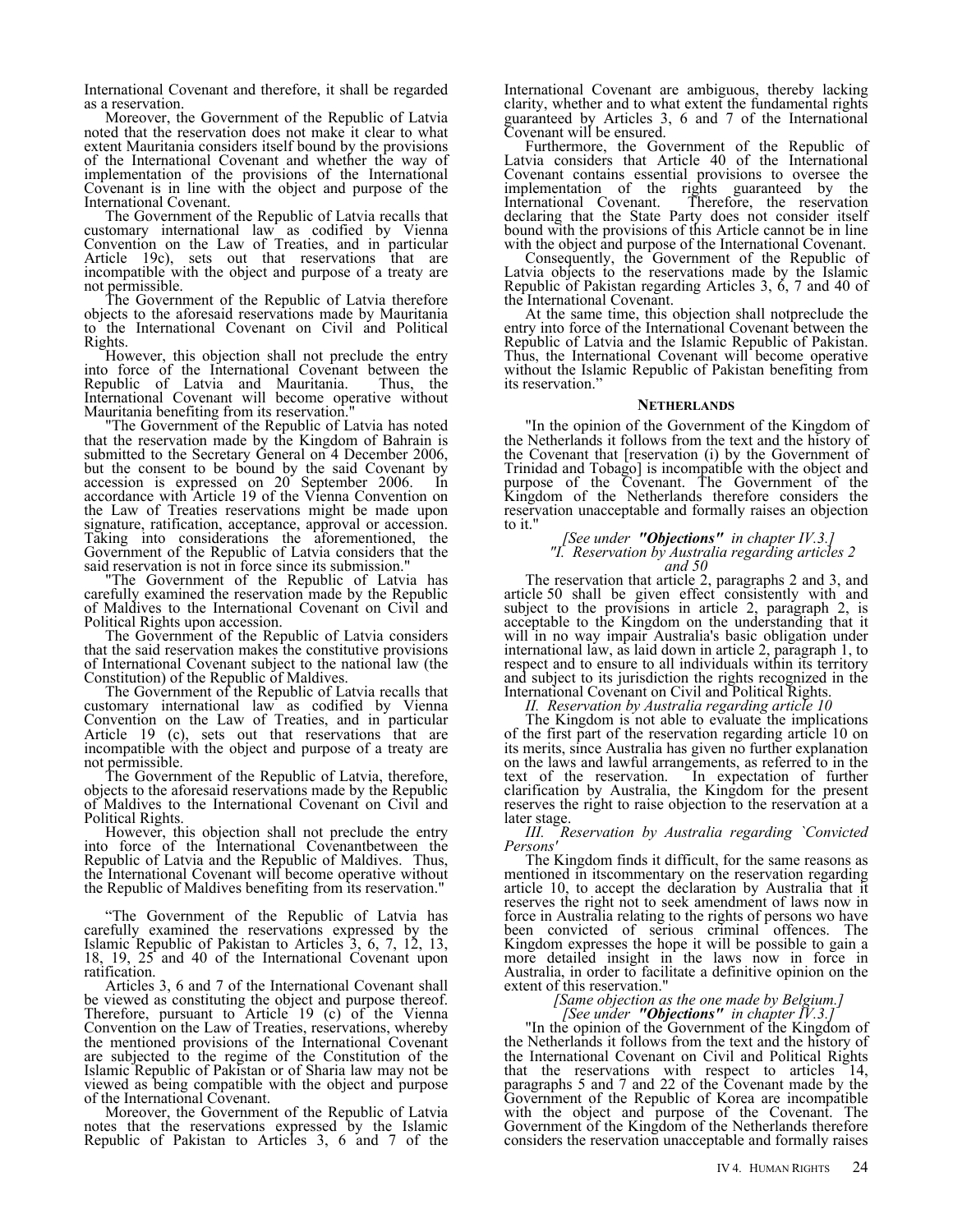objection to it. This objection is not an obstacle to the entry into force of this Covenant between the Kingdom of the Netherlands and the Republic of Korea."

"The Government of the Kingdom of the Netherlands objects to the reservations with respect to capital punishment for crimes committed by persons below eighteen years of age, since it follows from the text and history of the Covenant that the said reservation is incompatible with the text, the object and purpose of article 6 of the Covenant, which according to article 4 lays down the minimum standard for the protection of the right to life.

The Government of the Kingdom of the Netherlands objects to the reservation with respect to article 7 of the Covenant, since it follows from the text and the interpretation of this article that the saidreservation is incompatible with the object and purpose of the Covenant.

In the opinion of the Government of the Kingdom of the Netherlands this reservation has the same effect as a general derogation from this article, while according to article 4 of the Covenant, no derogations, not even in times of public emergency, are permitted.

It is the understanding of the Government of the Kingdom of the Netherlands that the understandings and declarations of the United States do not exclude or modify the legal effect of provisions of the Covenant in their application to the United States, and do not in any way limit the competence of the Human Rights Committee to interpret these provisions in their application to the United States.

Subject to the proviso of article 21, paragraph 3 of the Vienna Convention of the Law of Treaties, these objections do not constitute an obstacle to the entry into force of the Covenant between the Kingdom of the Netherlands and the United States."

[ *Same objection identical in essence, mutatis mutandis as the one made for Algeria.]*

""The Government of the Kingdom of the Netherlands considers this declaration as a reservation. The Government of the Kingdom of the Netherlands objects to the aforesaid declaration, since it follows from the text and history of the Covenant that the declaration is incompatible with the text, the object and purpose of article 6 of the Covenant, which according to article 4 lays down the minimum standard for the protection of the right to life.This objection shall not preclude the entry into force of the Covenant between the Kingdom of the Netherlands and the Kingdom of Thailand."

"The Government of the Kingdom of the Netherlands has examined the reservations made by the Government of Botswana upon signature of the International Covenant on Civil and Political Rights, and confirmed upon ratification, regarding articles 7 and 12, paragraph 3, of the Covenant. The Government of the Kingdom of the Netherlands notes that the said articles of the Covenant are being made subject to a general reservation referring to the contents of existing legislation in Botswana.

The Government of the Kingdom of the Netherlands is of the view that, in the absence of further clarification, these reservations raise doubts as to the commitment of Botswana as to the object and purpose of the Covenant and would like to recall that, according to customary international law as codified in the Vienna Convention on the Law of Treaties, a reservation incompatible with the object and purpose of a treaty shall not be permitted.

It is in the common interest of States that treaties to which they have chosen to become parties are respected as to their object and purpose by all Parties and that States are preparedto undertake any legislative changes necessary to comply with their obligations under the treaties.

The Government of the Kingdom of the Netherlands therefore objects to the aforesaid reservations made by the Government of Botswana to the International Covenant on Civil and Political Rights. This objection shall not preclude the entry into force of the Covenant between the Kingdom of the Netherlands and Botswana.

"The Government of the Netherlands has examined the reservation made by Mauritania to the International Covenant on Civil and Political Rights.

The application of the Articles 18 and 23 of the International Covenant on Civil and Political Rights has been made subject to religious considerations. This makes it unclear to what extent Mauritania considers itself bound by the obligations of the treaty and therefore raises concerns as to the commitment of Mauritania to the object and purpose of the Covenant.

It is of the common interest of States that all parties respect treaties to which they have chosen to become parties and that States are prepared to undertake any legislative changes necessary to comply with their obligations under the treaties. According to customary international law, as codified in the Vienna Convention on the Law of Treaties, a reservation which is incompatible with the object and purpose of a treaty shall not be permitted (Art. 19 c).

The Government of the Netherlands therefore objects to the reservation made by Mauritania to the International Covenant on Civil and Political Rights.

This objection shall not preclude the entry into force of the Covenant between Mauritania and the Kingdom of the Netherlands, without Mauritania benefiting from its reservation."

"The Government of the Kingdom of the Netherlands has examined the reservations made by the Kingdom of Bahrain to the International Covenant on Civil and Political Rights. Since the reservations were made after the accession of the Kingdom of Bahrain to the Covenant, the Government of the Kingdom of the Netherlands considers that the reservations were too late and therefore inconsistent with article 19 of the Vienna Convention on the Law of Treaties.

Furthermore, the reservation with respect to articles 3, 18 and 23 of the Covenant is a reservation incompatible with the object and purpose of the Covenant.

The Government of the Kingdom of the Netherlands considers that with this reservation the application of the International Covenant on Civil and Political Rights is made subject to the Islamic Shariah. This makes it unclear to what extent the Kingdom of Bahrain considers itself bound by the obligations of the Covenant and therefore raises concerns as to the commitment of the Kingdom of Bahrain to the object and purpose of the Covenant.

The Government of the Kingdom of the Netherlands recalls that, according to customary international law as codified in the Vienna Convention on the Law of Treaties, a reservation incompatible with the object and purpose of a treaty is not permitted.

It is in the common interest of States that treaties to which they have chosen to become party are respected, as to their object and purpose, by all parties and that States are prepared to undertake any legislative changes necessary to comply with their obligations under the treaties.

The Government of the Kingdom of the Netherlands objects to all of thereservations made by the Kingdom of Bahrain since they were made after accession, and specifically objects to the content of the reservation on articles 3, 18 and 23 made by the Kingdom of Bahrain to the International Covenant on Civil and Political Rights. This objection shall not preclude the entry into force of the Covenant between the Kingdom of the Netherlands and the Kingdom of Bahrain.

The Government of the Kingdom of the Netherlands has examined the reservation made by the Republic of Maldives to the International Covenant on Civil and Political Rights. The Government of the Kingdom of the Netherlands considers that the reservation with respect to article 18 of the Covenant is a reservation incompatible with the object and purpose of the Covenant.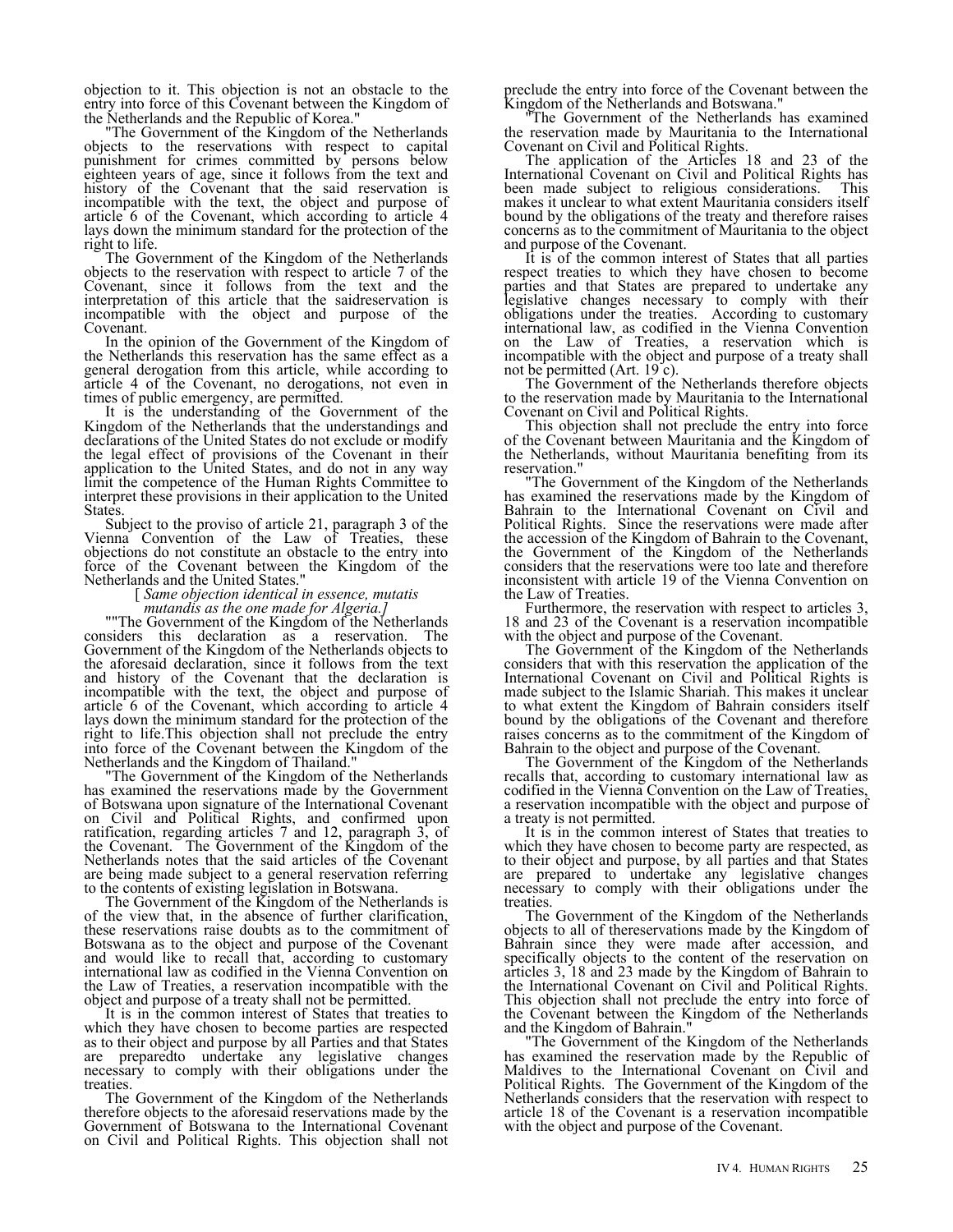Furthermore, the Government of the Kingdom of the Netherlands considers that with this reservation the application of the International Covenant on Civil and Political Rights is made subject to the provisions of constitutional law in force in the Republic of Maldives. This makes it unclear to what extent the Republic of Maldives considers itself bound by the obligations of the Covenant and therefore raises concerns as to the commitment of the Republic of Maldives to the object and purpose of the Covenant.

The Government of the Kingdom of the Netherlands recalls that, according to customary international law as codified in the Vienna Convention on the Law of Treaties, a reservation incompatible with the object and purpose of a treaty is not permitted.

It is in the common interest of States that treaties to which they have chosen to become party are respected, as to their object and purpose, by all partiesand that States are prepared to undertake any legislative changes necessary to comply with their obligations under the treaties.

The Government of the Kingdom of the Netherlands therefore objects to the aforesaid reservation made by the Republic of Maldives to the International Covenant on Civil and Political Rights and expresses the hope that the Republic of Maldives will soon be able to withdraw its reservation in light of the ongoing process of a revision of the Maldivian Constitution.

This objection shall not preclude the entry into force of the Covenant between the Kingdom of the Netherlands and the Republic of Maldives."

"The Government of the Kingdom of the Netherlands has carefully examined the reservation made by the Government of the Lao People's Democratic Republic upon ratification of the International Covenant on Civil and Political Rights.

The Government of the Kingdom of the Netherlands considers that with this reservation the application of Article 22 of the Covenant is made subject to national law in force in the Lao People's Democratic Republic. This makes it unclear to what extent the Lao People's Democratic Republic considers itself bound by the obligations under Article 22 of the Covenant.

The Government of the Kingdom of the Netherlands considers that such a reservation must be regarded as incompatible with the object and purpose of the Covenant and would recall that, according to Article 19 (c) of the Vienna Convention on the Law of Treaties, a reservation incompatible with the object and purpose of the Covenant shall not be permitted.

The Government of the Kingdom of the Netherlands therefore objects to the reservation made by the Government of the Lao People's Democratic republic to Article 22 of the Covenant.

This object does not constitute an obstacle to the entry into force of the Covenant between the Kingdom of the Netherlands and the Lao People's Democratic Republic."

### **NORWAY**

"1. In the view of the Government of Norway, the reservation (2) concerning capital punishment for crimes committed by persons below eighteen years of age is according to the text and history of the Covenant, incompatible with the object and purpose of article 6 of the Covenant. According to article 4 (2), no derogations from article 6 may be made, not even in times of public emergency. For these reasons the Government of Norway objects to this reservation.

2. In the view of the Government of Norway, the reservation (3) concerning article 7 of the Covenant is according to the text and interpretation of this article incompatible with the object and purpose of the Covenant. According to article  $4(2)$ , article  $7$  is a nonderogable provision, even in times of public emergency.

For these reasons, the Government of Norway objects to this reservation.

The Government of Norway does not consider this objection to constitute an obstacle to the entry into force of the Covenant between Norway and the United States of America."

"In the view of the Government of Norway, a statement by which a State Party purports to limit its responsibilities by invoking general principles of internal law may create doubts about the commitment of the reserving State to the objective and purpose of the Convention and, moreover, contribute to undermining the basis of international treaty law. Under well-established treaty law, a State is not permitted to invoke internal law as justification for its failure to perform its treaty obligations. Furthermore, the Government of Norway finds the reservations made to article 8, paragraph 1 (d) and article 9 as being problematic in view of the object and purpose of the Covenant. For these reasons, the Government of Norway objects to the said reservations made by the Government of Kuwait.

The Government of Norway does not consider this objection to preclude the entry into force of the Covenant between the Kingdom of Norway and the State of Kuwait."

"The Government of Norway has examined the contents of the reservation made by the Government of the Republic of Botswana upon ratification of the International Covenant on Civil and Political Rights.

The reservation's reference to the national Constitution without further description of its contents, exempts the other States Parties to the Covenant from the possibility of assessing the effects of the reservation. In addition, as the reservation concerns two of the core provisions of the Covenant, it is the position of the Government of Norway that the reservation is contrary to the object and purpose<br>of the Covenant. Norway therefore objects to the Norway therefore objects to the reservation made by the Government of Botswana.

This objection does not preclude the entry into force in its entirety of the Covenant between the Kingdom of Norway and the Republic of Botswana. The Covenant thus becomes operative between Norway and Botswana without Botswana benefiting from the said reservation."

"The Government of Norway has examined the reservations made by the Islamic Republic of Pakistan upon ratification of the International Covenant on Civil and Political Rights. The Government of Norway considers that the reservations with regard to articles 3, 6, 7, 12, 13, 18, 19, 25 and 40 of the Covenant are so extensive as to be contrary to its object and purpose. The Government of Norway therefore objects to the reservations made by the Islamic Republic of Pakistan. This objection does not preclude the entry into force of the Covenant between the Kingdom of Norway and the Islamic Republic of Pakistan. The Covenant thus becomes operative between the Kingdom of Norway and the Islamic Republic of Pakistan without the Islamic Republic of Pakistan benefiting from the aforesaid reservations."

### **PAKISTAN**

"The Government of Islamic Republic of Pakistan objects to the declaration made by the Republic of India in respect of article 1 of the International Covenant on Civil and Political Rights.

The right of Self-determination as enshrined in the Charter of the United Nations and as embodied in the Covenants applies to all peoples under foreign occupation and alien domination.

The Government of the Islamic Republic of Pakistan cannot consider as valid any interpretation of the right of self-determination which is contrary to the clear language of the provisions in question. Moreover, the said reservation is incompatible with the object and purpose of the Covenants. This objection shall not preclude the entry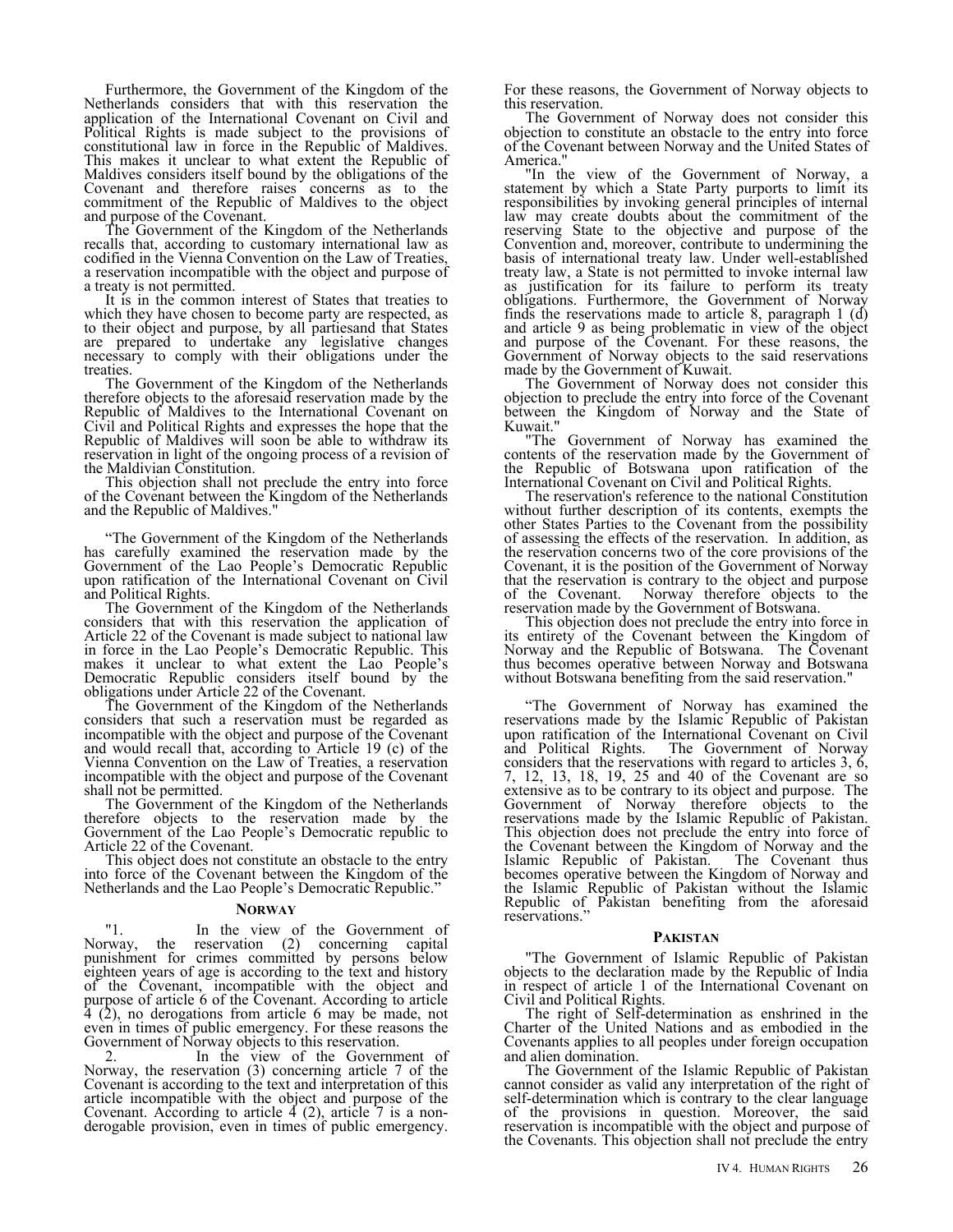into force of the Covenant between the Islamic Republic of Pakistan and India without India benefiting from its reservations."

# **POLAND**

"The Government of the Republic of Poland has examined the Declaration made by Mauritania upon accession to the International Covenant on Civil and Political Rights, done in New York on 16 December 1966, hereinafter called the Covenant, in respect of Articles 18 and 23 (4).

The Government of the Republic of Poland considers that the Declaration made Mauritania - which constitutes de facto a reservation - is incompatible with the object and purpose of the Covenant which guarantees every person equal enjoyment of the rights set forth in the Covenant.

The Government of the Republic of Poland therefore considers that, according to the customary international law as codified in the Vienna Convention on the Law of Treaties, done at Vienna on 23 May 1969, a reservation incompatible with the object and purpose of a treaty shall not be permitted (Article 19 c).

Furthermore, the Government of the Republic of Poland considers that the Declaration made by Mauritania is not precise enough to define for the other State Parties the extent to which Mauritania has accepted the obligation of the Covenant.

The Government of the Republic of Poland therefore objects to Declaration made by Mauritania.

This objection does not preclude the entry into force of the Covenant between the Republic of Poland and Mauritania."

"The Government of the Republic of Poland has examined the reservations made by the Islamic Republic of Pakistan upon accession to the International Covenant on Civil and Political Rights, opened for signature at New York on 19 December 1966, with regard to Articles 3, 6, 7, 12, 13, 18, 19, 25 and 40 of the Covenant.

In the view of the Government of the Republic of Poland, if put into practice, the reservations made by the Islamic Republic of Pakistan, especially when taking into account their unspecified extent and the vast area of rights they affect, will considerably limit the ability to benefit from the rights guaranteed by the Covenant.

Consequently, the Government of the Republic of Poland considers these reservations as incompatible with the object and purpose of the Covenant, which is to guarantee equal rights to everyone without any discrimination. In consequence, according to Article 19 (c) of the Vienna Convention on the Law of Treaties, which is a treaty and customary norm, these reservations shall not be permitted.

In order to justify its will to exclude the legal consequences of certain provisions of the Covenant, the Islamic Republic of Pakistan raised in its reservations the inconsistency of these provisions with its domestic legislation. The Government of the Republic of Poland recalls that, according to Article 27 of the Vienna Convention on the Law of Treaties, the State Party to an international agreement may not invoke the provisions of its internal law as justification for its failure to perform a treaty. On the contrary, it should be deemed a rule that a State Party adjusts its internal law to the treaty which it decides to be bound by. On these grounds, the reservations made by the Islamic Republic of Pakistan with regard to Articles 3, 6, 7, 12, 13, 18, 19 and 25 of the Covenant shall not be permitted.

The Islamic Republic of Pakistan refers in its reservations to the Sharia laws and to its domestic legislation as possibly affecting the application of the Covenant. Nonetheless it does not specify the exact content of these laws and legislation. As a result, it is impossible to clearly define the extent to which the reserving State has accepted the obligations of the

Covenant. Thus, the reservations made by the Islamic Republic of Pakistan with regard to Articles 3, 6, 7, 12, 13, 18, 19 and 25 of the Covenant shall not be permitted.

Furthermore, the Government of the Republic of Poland considers that reservations aimed at limitation or exclusion of the application of treaty norms stipulating non-derogable rights are in opposition with the purpose of this treaty. On these grounds, the reservations made with regard to Articles 6 and 7 of the Covenant are impermissible.

The Government of the Republic of Poland objects also to the reservation made by the Islamic Republic of Pakistan with regard to Article 40 of the Covenant considering it as impermissible as it undermines the basis of the United Nations mechanism of monitoring of the respect of human rights. The Government of the Republic of Poland considers the reporting obligations of States Parties to the Covenant to be of utmost importance for the effectiveness of the UN system of the protection of human rights and as such – not of optional nature.

Therefore, the Government of the Republic of Poland objects to the reservations made by the Islamic Republic of Pakistan upon accession to the International Covenant on Civil and PoliticalRights opened for signature at New York on 19 December 1966, with regard to Articles 3, 6, 7, 12, 13, 18, 19, 25 and 40 of the Covenant.

This objection does not preclude the entry into force of the Covenant between the Republic of Poland and the Islamic Republic of Pakistan."

### **PORTUGAL**

# *[See under "Objections" in chapter IV.3.]*

"The Government of Portugal considers that the reservation made by the United States of America referring to article 6, paragraph 5 of the Covenant which prohibits capital punishment for crimes committed by persons below eighteen years of age is in compatible with article 6 which, as made clear by paragraph 2 of article 4, lays down the minimum standard for the protection of the right to life.

The Government of Portugal also considers that the reservation with regard to article 7 in which a State limits its responsibilities under the Covenant by invoking general principles of National Law may create doubts on the commitments of the Reserving State to the object and purpose of the Covenant and, moreover, contribute to undermining the basis of International Law.

The Government of Portugal therefore objects to the reservations made by the United States of America. These objections shall not constitute an obstacle to the entry into force of the Covenant between Portugal and the United States of America."

"The Government of the Portuguese Republic has examined the reservation made by the Government of the Republic of Botswana to article 7 of the International Covenant on Civil and Political Rights (New York, 16 December 1966).

The Government of the Portuguese Republic is of the view that, according to article 4 (2) of the Covenant, the said reservation is incompatible with its object and purpose.

Furthermore, this reservation goes against the general principle of treaty interpretation according to which a State party to a treaty may not invoke the provisions of its internal law as justification for failure to perform according tothe obligations set out by the said treaty. It is the common interest of States that treaties to which they have chosen to become parties are respected, as to their object and purpose, by all parties and that States are prepared to undertake any legislative changes necessary to comply with their obligations under the treaties.

The Government of the Portuguese Republic considers that the Government of the Republic of Botswana, by limiting its responsibilities under the Covenant by invoking general principles of its Constitutional Law, may create doubts on its commitment to the Covenant and,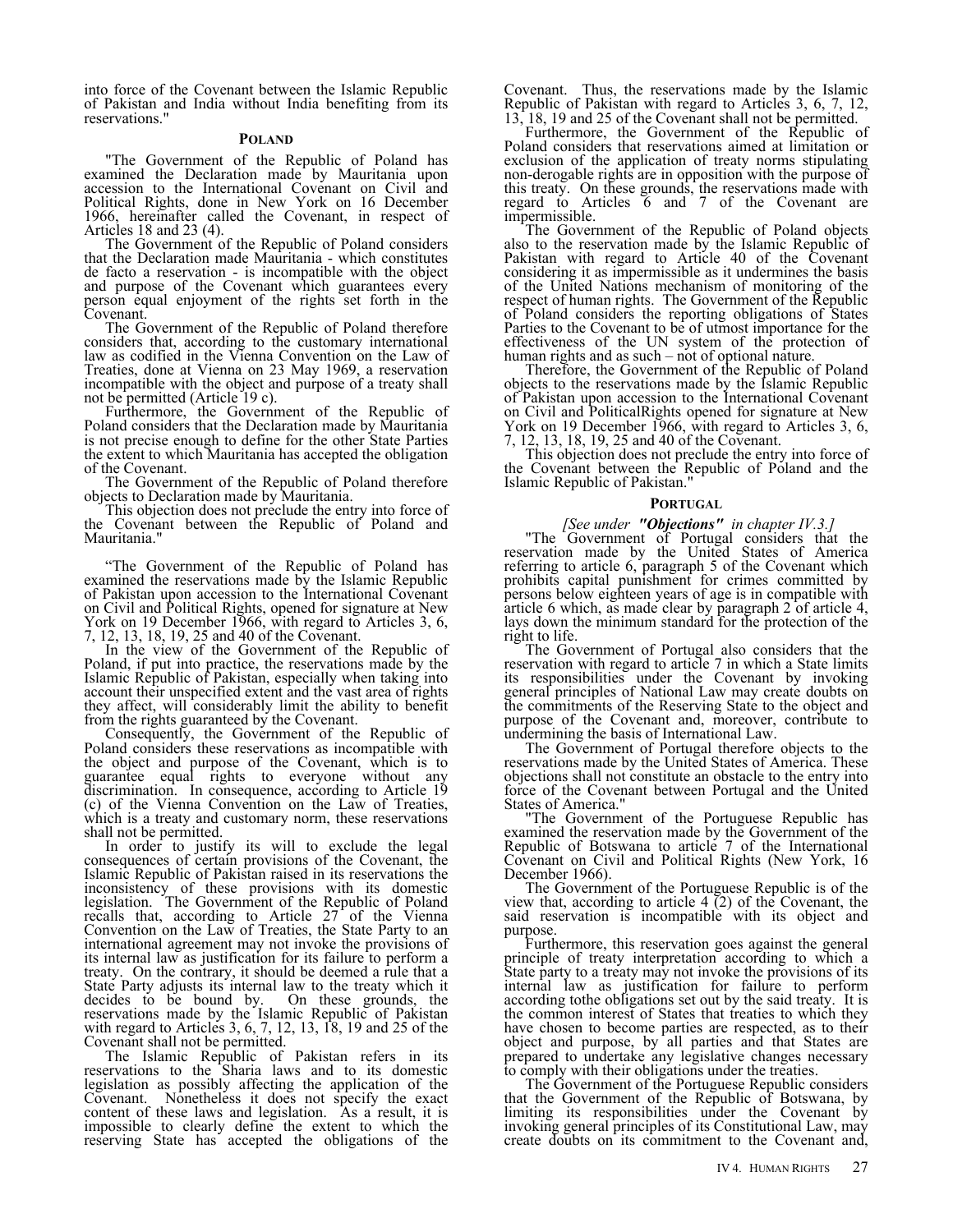moreover, contribute to undermine the basis of International Law.

The Government of the Portuguese Republic therefore objects to the reservation made by the Government of the Republic of Botswana to article 7 of the Covenant. This objection shall not constitute an obstacle to the entry into force of the Covenant between the Portuguese Republic and the Republic of Botswana.

"The Government of Portugal considers that reservations by which a State limits its responsibilities under the International Covenant on Civil and Political Rights (ICCPR) by invoking certain provisions of national law in general terms may create doubts as to the commitment of the reserving State to the object and purpose of the convention and, moreover, contribute to undermining the basis of international law.

It is in the common interest of all States that treaties to which they have chosen to become parties are respected as to their object and purpose by all parties and that States are prepared to undertake any legislative changes necessary to comply with their obligations under the treaties.

The Government of Portugal therefore objects to the reservation by Turkey to the ICCPR. This objection shall not constitute an obstacle to the entry into force of the Covenant between Portugal and Turkey."

"Portugal considers that the declaration concerning both Article 18 and Article 23, paragraph 4 is a reservation that seeks to limit the scope of the Covenant on a unilateral basis and that is not authorised by the Covenant.

This reservation creates doubts as to the commitment of the reserving State to the object and purpose of the Convention and, moreover, contributes to undermining the basis of international law.

The Government of the Portuguese Republic, therefore, objects to the above reservation made by the Mauritanian Government to the International Covenant on Civil and Political Rights.

This objection shall not preclude the entry into force of the Covenant between Portugal and Mauritania."

"The Government of the Portuguese Republic has carefully examined the reservation made by the Republic of Maldives to the International Covenant on Civil and Political Rights (ICCPR).

According to the reservation, the application of the principles set out in Article 18 of the Covenant shall be without prejudice to the Constitution of the Republic of Maldives. Portugal considers that this article is a fundamental provision of the Covenant and the reservation makes it unclear to what extent the Republic of Maldives considers itself bound by the obligations of the Covenant, raises concerns as to its commitment to the object and purpose of the Covenant and, moreover, contribute to undermining the basis of international law.

It is in the common interest of all States that treaties to which they have chosen to become parties are respected as to their object and purpose by all parties and that States are prepared to undertake any legislative changes necessary to comply with their obligations under these treaties. The Government of the Portuguese Republic, therefore, objects to the above mentioned reservation made by the Republic of Maldives to the ICCPR. This objection shall not preclude the entry into force of the Convention between Portugal and the Maldives.

"The Government of the Portuguese Republic has examined the reservations made by the Islamic Republic of Pakistan upon ratification of the International Covenant on Civil and Political Rights, New York, 16 December 1966.

The Government of the Portuguese Republic considers that the reservations made by the Islamic Republic of Pakistan to Articles 3, 6, 7, 12, 13, 18, 19 and 25 are reservations that seek to subject the application of the Covenant to its Constitution, its domestic law or/and Sharia Law, limiting the scope of the [Covenant] on an unilateral basis and contributing to undermining the basis of International Law.

The Government of the Portuguese Republic considers that reservations by which a State limits its responsibilities under the International Covenant on Civil and Political Rights by invoking its Constitution, the domestic law or/and the Sharia Law raise serious doubts as to the commitment of the reserving State to the object and purpose of the Covenant, as the reservations are likely to deprive the provisions of the Covenant of their effect and are contrary to the object and purpose thereof.

It is in the common interest of all the States that Treaties to which they have chosen to become parties are respected as to their object and purpose by all parties and that States are prepared to undertake any legislative changes necessary to comply with their obligations under the Treaties.

The Government of the Portuguese Republic furthermore notes that the Islamic Republic of Pakistan does not recognize the competence of the Committee provided for in Article 40 of the Covenant.

The Government of the Portuguese Republic is of the view that the reporting mechanism is a procedural requirement of the Covenant, an integral undertaking of its States Parties and that the reservation is likely to undermine the international human rights treaty body system. Thus, the reservation to article 40 is contrary to the object and purpose of the Covenant.

The Government of the Portuguese Republic recalls that, according to customary international law as codified in the Vienna Convention on the Law of Treaties, a reservation incompatible with the object and purpose of the Convention shall not be permitted.

The Government of the Portuguese Republic therefore objects to the aforesaid reservations made by the Government of the Islamic Republic of Pakistan to Articles 3, 6, 7, 12, 13, 18, 19, 25 and 40 of the International Covenant on Civil and Political Rights, New York, 16 December 1966.

However, these objections shall not preclude the entry into force of the Covenant between the Portuguese Republic and the Islamic Republic of Pakistan."

# **SLOVAKIA7,15,30**

"The Slovak Republic has examined the reservations made by the Islamic Republic of Pakistan upon its ratification of the International Covenant on Civil and Political Rights of 16 December 1966, according to which:

'[The] Islamic Republic of Pakistan declares that the provisions of Articles 3, 6, 7, 18 and 19 shall be so applied to the extent that they are not repugnant to the Provisions of the Constitution of Pakistan and the Sharia laws.

The Islamic Republic of Pakistan declares that the provisions of Article 12 shall be so applied as to be in conformity with the Provisions of the Constitution of Pakistan.

With respect to Article 13, the Government of the Islamic Republic of Pakistan reserves its right to apply its law relating to foreigners.

The Islamic Republic of Pakistan declares that the provisions of Article 25 shall be so applied to the extent that they are not repugnant to the Provisions of the Constitution of Pakistan. The Government of the Islamic Republic of Pakistan hereby declares that it does not recognize the competence of the Committee provided for in Article 40 of the Covenant'.

The Slovak Republic considers that with the reservations to Articles 3, 6, 7, 18 and 19 the application of the International Covenant on Civil and Political Rights is made subject to the Islamic Sharia law. Moreover it considers the reservations with respect to Articles 12, 13, 25 and 40 of the Covenant as incompatible with the object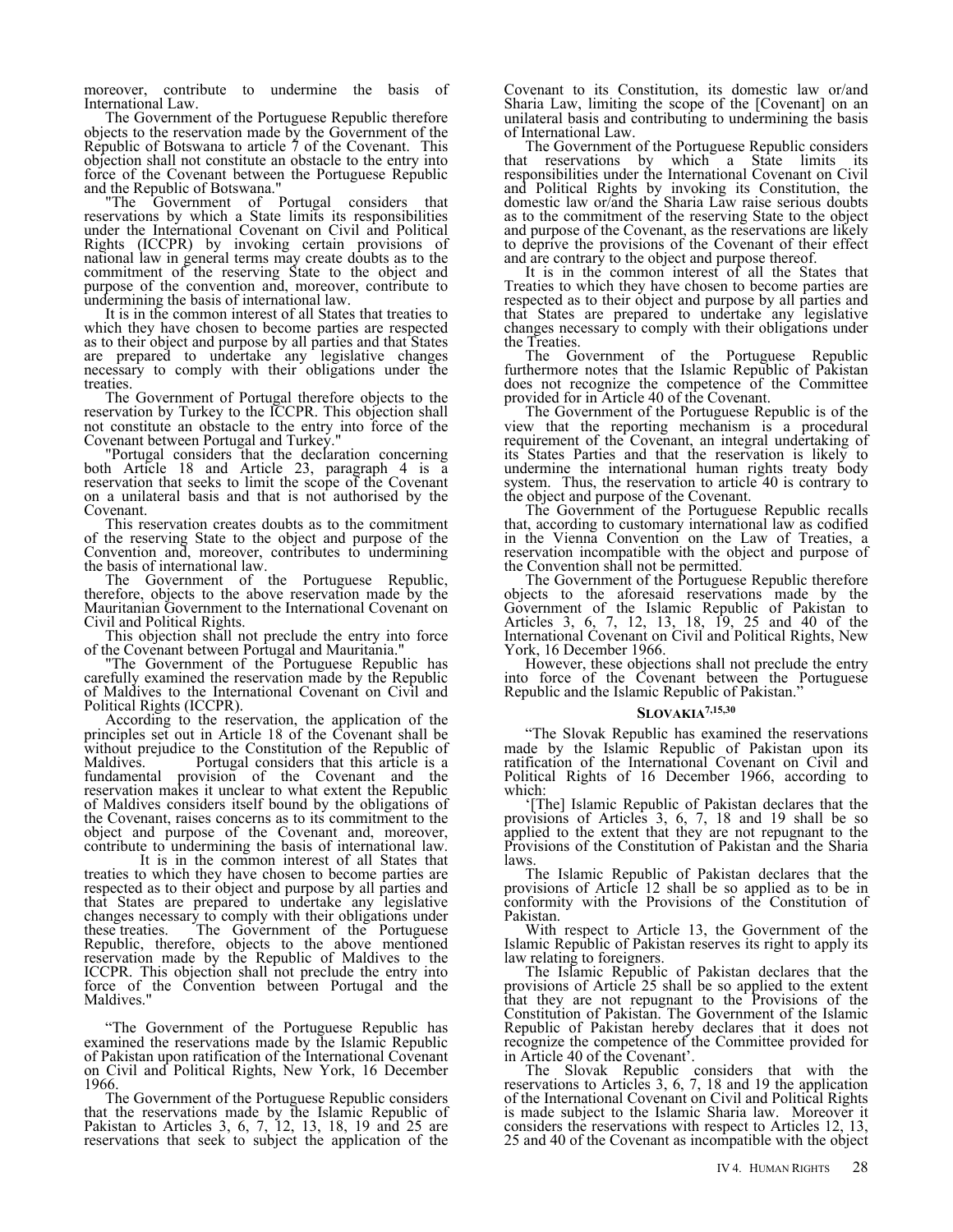and purpose of the Covenant. This makes it unclear to what extent the Islamic Republic of Pakistan considers itself bound by the obligations of the Covenant as to its commitment to the object and purpose of the Covenant.

It isin the common interest of States that all parties respect treaties to which they have chosen to become party, as to their object and purpose, and that States are prepared to undertake any legislative changes necessary to comply with their obligations under the treaties.

The Slovak Republic recalls that the customary international law, as codified by the Vienna Convention on the Law of Treaties, and in particular Article 19 (c), sets out that the reservation that is incompatible with the object and purpose of a treaty is not permitted. The Slovak Republic therefore objects to the reservations made by the Islamic Republic of Pakistan to Articles 3, 6, 7, 12, 13, 18, 19, 25 and 40 of the Covenant.

This objection shall not preclude the entry into force of the Covenant between the Slovak Republic and the Islamic Republic of Pakistan, without the Islamic Republic of Pakistan benefiting from its reservations."

## **SPAIN**

... After careful consideration of the reservations made by the United States of America, Spain wishes to point out that pursuant to article 4, paragraph 2, of the Covenant, a State Party may not derogate from several basic articles, among them articles 6 and 7, including in time of public emergency which threatens the life of the nation.

The Government of Spain takes the view that reservation (2) of the United States having regard to capital punishment for crimes committed by individuals under 18 years of age, in addition to reservation (3) having regard to article 7, constitute general derogations from articles 6 and 7, whereas, according to article 4, paragraph 2, of the Covenant, such derogations are not to be permitted.

Therefore, and bearing in mind that articles 6 and 7 protect two of the most fundamental rights embodied in the Covenant, the Government of Spain considers that these reservations are incompatible with the object and purpose of the Covenant and, consequently, objects to them.

This position does not constitute an obstacle to the entry into force of the Covenant between the Kingdom of Spain and the United States of America.

The Government of the Kingdom of Spain has examined the reservation made on 16 December 2000 by the Government of the Republic of Botswana to article 7 of the International Covenant on Civil and Political Rights, which makes its adherence to that article conditional by referring to the current content of Botswana's domestic legislation.

The Government of the Kingdom of Spain considers that this reservation, by referring to domestic law, affects one of the fundamental rights enshrined in the Covenant (prohibition of torture, right to physical integrity), from which no derogation is permitted under article 4, paragraph 2, of the Covenant. The Government of Spain also considers that the presentation of a reservation referring to domestic legislation, in the absence of further clarifications, raises doubts as to the degree of commitment assumed by the Republic of Botswana in becoming a party to the Covenant.

Accordingly, the Government of the Kingdom of Spain objects to the above-mentioned reservation made by the Government of the Republic of Botswana to article 7 of the Covenant on Civil and Political Rights of 1966.

This objection does not prevent the entry into force of the Covenant between the Kingdom of Spain and the Republic of Botswana.

"The Government of the Kingdom of Spain has reviewed the reservation made by the Republic of Maldives on 19 September 2006, at the time of its accession to the International Covenant on Civil and Political Rights of 16 December 1966.

The Government of the Kingdom of Spain observes that the broad formulation of the reservation, which makes the application of article 18 of the International Covenant on Civil and Political Rights conditional on its conformity with the Constitution of Maldives without specifying the content thereof, renders it impossible to ascertain to what extent the Republic of Maldives has accepted the obligations arising from that provision of the Covenant and, in consequence, raises doubts about its commitment to the object and purpose of the treaty.

The Government of the Kingdomof Spain considers the reservation of the Republic of Maldives to the International Covenant on Civil and Political Rights as incompatible with the object and purpose of the Covenant.

The Government of the Kingdom of Spain recalls that, under customary international law as codified in the Vienna Convention on the Law of Treaties, reservations incompatible with the object and purpose of a treaty are not permitted.

Accordingly, the Government of Spain objects to the reservation made by the Republic of Maldives to the International Covenant on Civil and Political Rights.

This objection does not prevent the entry into force of the International Covenant on Civil and Political Rights between the Kingdom of Spain and the Republic of Maldives."

The Government of the Kingdom of Spain has examined the reservations made by Pakistan upon ratification of the International Covenant on Civil and Political Rights, concerning articles 3, 6, 7, 12, 13, 18, 19, 25 and 40 of the said Covenant.

The Government of the Kingdom of Spain considers that the above-mentioned reservations are incompatible with the object and purpose of the Covenant, since they are intended to exempt Pakistan from its commitment to respect and guarantee certain rights essential for the fulfilment of the object and purpose of the Covenant, such as equality between men and women; the right to life and restrictions on the imposition of the death penalty; the prohibition of torture and other cruel, inhuman or degrading treatment; freedom of thought, conscience and religion; freedom of expression; liberty of movement and freedom in choice of residence; restrictions on the expulsion of aliens lawfully in the territory of a State Party; and the right to take part in public affairs, the right to vote and to be elected and the right to have access to public service on terms of equality, or to limit the said commitment in an undefined manner.

The Government of the Kingdom of Spain also considers that the reservation whereby Pakistan declares that it does not recognize the competence of the Human Rights Committee provided for in article 40 of the Covenant is incompatible with the object and purpose of the Covenant.

Furthermore, the Government of the Kingdom of Spain considers that the above-mentioned reservations made by Pakistan, subordinating the application of certain articles of the Covenant either to their conformity with sharia law or to their conformity with the Constitution of Pakistan, or to both, to which general reference is made without specifying their content, in no way excludes the legal effects of the obligations arising from the relevant provisions of the Covenant.

Accordingly, the Government of the Kingdom of Spain objects to the reservations made by Pakistan to articles 3, 6, 7, 12, 13, 18, 19, 25 and 40 of the International Covenant on Civil and Political Rights.

This objection does not prevent the entry into force of the Covenant between the Kingdom of Spain and Pakistan.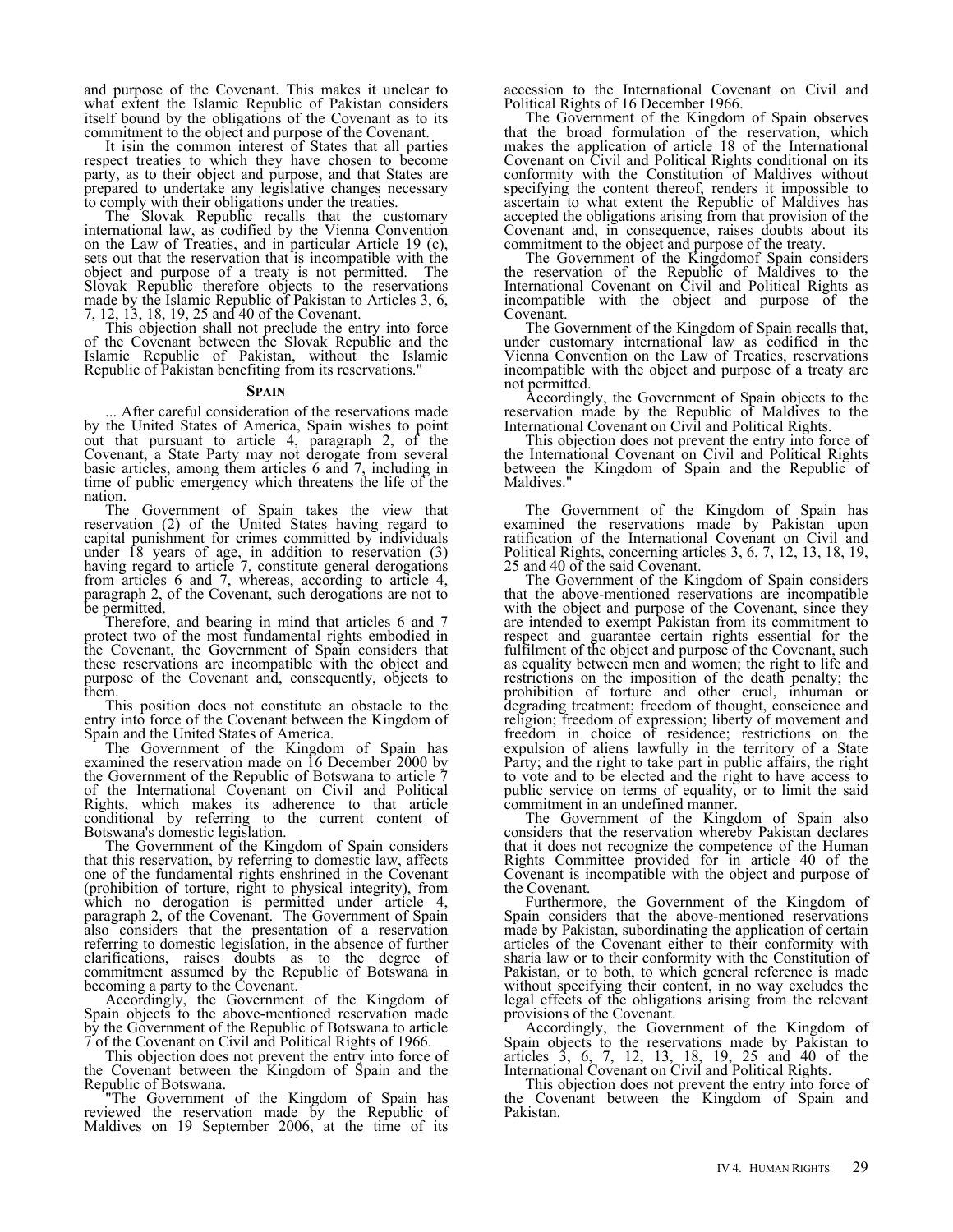### **SWEDEN**

"... In this context the Government recalls that under international treaty law, the name assigned to a statement whereby the legal effect of certain provisions of a treaty is excluded or modified, does not determine its status as a reservation to the treaty. Thus, the Government considers that some of the understandings made by the United States in substance constitute reservations to the Covenant.

A reservation by which a State modifies or excludes the application of the most fundamental provisions of the Covenant, or limits its responsibilities under that treaty by invoking general principles of national law, may cast doubts upon the commitment of the reserving State to the object and purpose of the Covenant. The reservations made by the United States of America include both reservations to essential and non-derogable provisions, and general references to national legislation. and general references to national Reservations of this nature contribute to undermining the basis of international treaty law. All States Parties share a common interest in the respect for the object and purpose of the treaty to which they have chosen to become parties.

Sweden therefore objects to the reservations made by the United States to:

- article 2; cf. Understanding (1);

- article 4; cf. Understanding (1);

- article 6; cf. Reservation  $(2)$ ;

- article 7; cf. Reservation  $(3)$ ;

- article 15; cf. Reservation (4);

- article 24; cf. Understanding  $(1)$ .

This objection does not constitute an obstacle to the entry into force of the Covenant between Sweden and the United States of America."

"The Government of Sweden notes that the interpretative declarations regarding article 2, paragraph 1, article 3 and 23 imply that central provisions of the Covenant are being made subject to a general reservation referring to the contents of national law. The Government of Sweden further notes that the reservation concerning article 25 (b) is contrary to the object and purpose of the Covenant.

The Government of Sweden is of the view that these interpretative declarations and this reservation raise doubts as to the commitment of Kuwait to the object and purpose of the Covenant.

It is in the common interest of States that treaties to which they have chosen to become parties are respected as to their object and purpose by all parties, and that states are prepared to undertake any legislative changes necessary to comply with their obligations under the treaties.

The Government of Sweden therefore objects to the aforesaid interpretative declarations and reservation made by the Government of Kuwait upon accession to the [said Covenant].

This objection does not preclude the entry into force in its entirety of the Covenant between Kuwait and Sweden."

"The Government of Sweden has examined the reservation made by Botswana upon signature of the 1966 International Covenant on Civil and Political Rights, and confirmed upon ratification, regarding articles  $\bar{7}$  and 12 (3) of the Covenant.

The Government of Sweden notes that the said articles of the Covenant are being made subject to a general reservation referring to the contents of existing legislation in Botswana.

The Government of Sweden is of the view that, in the absence of further clarification, this reservation raises doubts as to the commitment of Botswana to the object and purpose of the Covenant and would like to recall that, according to customary international law as codified in the Vienna Convention on the Law of Treaties, a reservation incompatible with the object and purpose of a treaty shall not be permitted,

It is in the common interest of States that treaties to which they have chosen to become parties are respected as to their object and purpose, by all parties, and that States are prepared to undertake any legislative changes necessary to comply with their obligations under the treaties.

The Government of Sweden therefore objects to the aforesaid reservation made by the Government of Botswana to the International Covenant on Civil and Political Rights. This objection shall not preclude the entry into force of the Covenant between Botswana and Sweden. The Covenant enters into force in its entirety The Covenant enters into force in its entirety between the two States, without Botswana benefiting from its reservation."

The Government of Sweden has examined the declarations and reservation made by the Republic of Turkey upon ratifying the International Covenant on Civil and Political Rights.

The Republic of Turkey declares that it will implement the provisions of the Covenant only to the State parties with which it has diplomatic relations. This statement in fact amounts, in the view of the Government of Sweden, to a reservation. The reservation of the Republic of Turkey makes it unclear to what extent the Republic of Turkey considers itself bound by the obligations of the Covenant. In absence of further clarification, therefore, the reservation raises doubt as to the commitment of the Republic of Turkey to the object and purpose of the Covenant.

The Republic of Turkey furthermore declares that the Covenant is ratified exclusively with regard to the national territory where the Constitution and the legal and administrative order of the Republic of Turkey are applied. This statement also amounts, in the view of the Government of Sweden, to a reservation. It should be recalled that the duty to respect and ensure the rights recognized in the Covenant is mandatory upon State parties in relation to all individuals under their jurisdiction. A limitation to the national territory is contrary to the obligations of State parties in this regard and therefore incompatible with the object and purpose of the Covenant.

The Government of Sweden notes that the interpretation and application of article 27 of the Covenant is being made subject to a general reservation referring to the Constitution of the Republic of Turkey and the Treaty of Lausanne of 24 July 1923 and its Appendixes. The general reference to the Constitution of the Republic of Turkey, which, in the absence of further clarification, does not clearly specify the extent of the Republic of Turkey's derogation from the provision in question, raises serious doubts as to the commitment of the Republic of Turkey to the object and purpose of the Covenant.

The Government of Sweden furthermore wishes to recall that the rights of persons belonging to minorities in accordance with article 27 of the Covenant are to be respected without discrimination. As has been laid down by the Human Rights Committee in its General comment 23 on Article 27 of the Covenant, the existence of a minority does not depend upon a decision by the state but requires to be established by objective criteria. The subjugation of the application of article 27 to the rules and provisions of the Constitution of the Republic of Turkey and the Treaty of Lausanne and its Appendixes is, therefore, in the view of the Government of Sweden, incompatible with the object and purpose of the Covenant.

According to established customary law as codified by the Vienna Convention on the Law of Treaties, reservations incompatible with the object and purpose of a treaty shall not be permitted. It is in the common interest of all States that treaties to which they have chosen to become parties are respected as to their object and purpose, by all parties, and that States are prepared to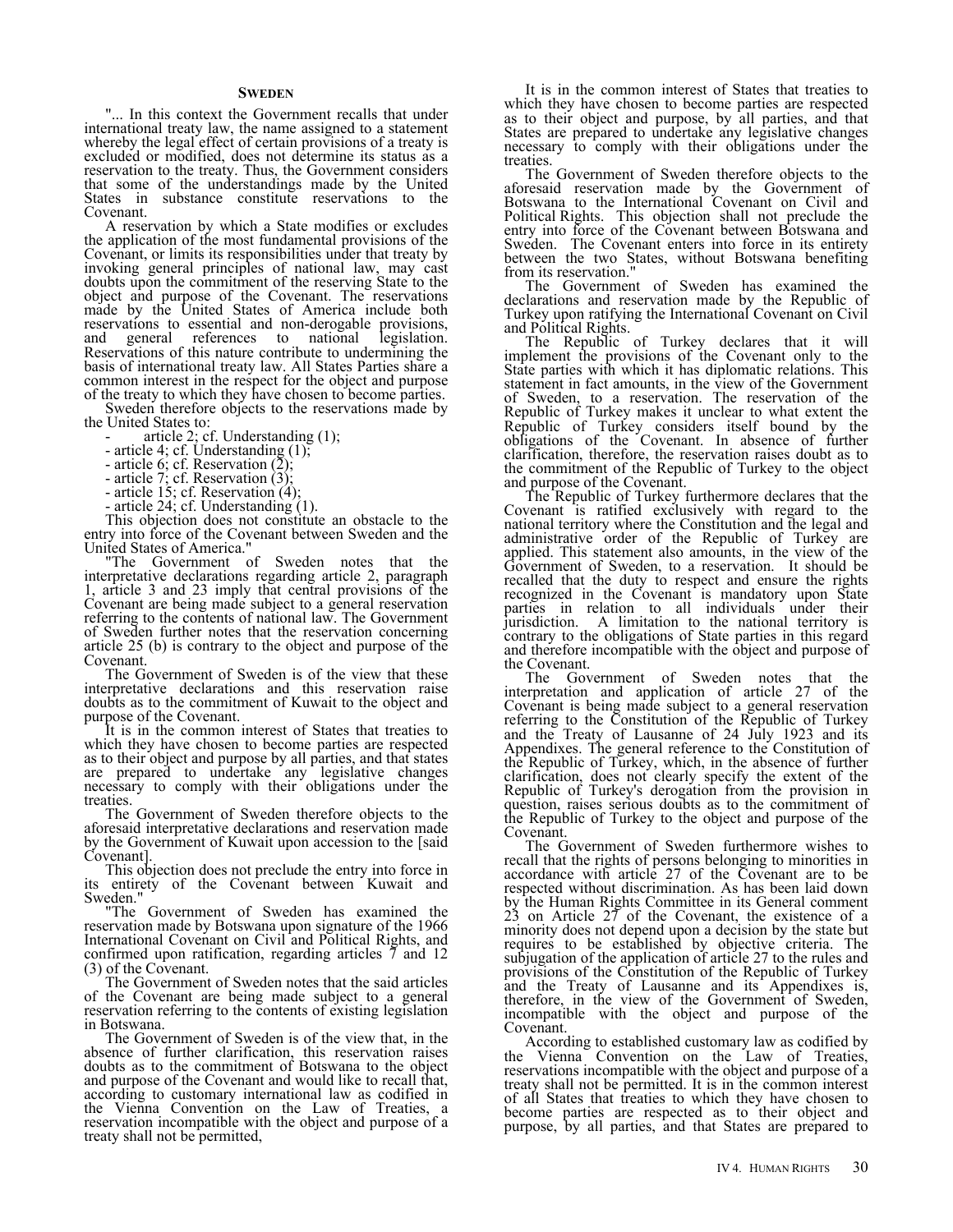undertake any legislative changes necessary to comply with their obligations under the treaties.

The Government of Sweden therefore objects to the aforesaid reservations made by the Republic of Turkey to the International Covenant on Civil and Political Rights.

This objection shall not preclude the entry into force of the Covenant between the Republic of Turkey and Sweden. The Covenant enters into force in its entirety between the two States, without the Republic of Turkey benefiting from its reservations.

"The Government of Sweden has examined the declarations made by the Government of Mauritania upon accession to the International Covenant on Civil and Political Rights, regarding Article 18 and paragraph 4 of Article 23.

The Government of Sweden would like to recall that the designation assigned to a statement whereby the legal effect of certain provisions of a treaty is excluded or modified does not determine its status as a reservation to the treaty.The Government of Sweden considers that this declaration made by the Government of Mauritania in substance constitutes a reservation.

The reservations make general references to the Islamic Sharia. The Government of Sweden is of the view that the reservations which do not clearly specify the extent of Mauritania's derogation from the provisions in question raises serious doubts as to the commitment of Mauritania to the object and purpose of the Covenant. In addition, article 18 of the Covenant is among the provisions from which no derogation is allowed, according to article 4 of the Covenant.

The Government of Sweden wishes to recall that, according to customary international law as codified in the Vienna Convention on the Law of Treaties, a reservation that is incompatible with the object and purpose of a treaty shall not be permitted. It is in the common interest of States that all parties respect treaties to which they have chosen to become parties as to their object and purpose, and that States are prepared to undertake any legislative changes necessary to comply with their obligations under the treaties.

The Government of Sweden therefore objects to the aforesaid reservations made by the Government of Mauritania to the International Covenant on Civil and Political Rights and considers the reservation null and void. This objection does not preclude the entry into force of the Covenant between Mauritania and Sweden. The Covenant enters into force in its entirety between the two States, without Mauritania benefiting from its reservation.

"...the Government of Sweden has examined the reservation made by the Government of the Republic of Maldives on 19 September 2006 to the International Covenant on Civil and Political Rights.

The Government of Sweden notes that the Maldives gives precedence to its Constitution over the application of article 18 of the Covenant. The Government of Sweden is of the view that this reservation, which does not clearly specify the extent of the Maldives' derogation from the provision in question, raises serious doubt as to the commitment of the Maldives to the object and purpose of the Covenant.

According to international customary law, as codified in the Vienna Convention on the Law of Treaties, reservations incompatible with the object and purpose of a treaty shall not be permitted. It is in the common interest of all States that treaties to which they have chosen to become parties, are respected as to their object and purpose by all parties, and that States are prepared to undertake any legislative changes necessary to comply with their obligations under the treaties.

The Government of Sweden therefore objects to the aforesaid reservation made by the Republic of Maldives to the International Covenant on Civil and Political Rights<br>and considers the reservation null and void. This and considers the reservation null and void. objection shall not preclude the entry into force of the

Covenant between the Maldives and Sweden. The Covenant enters into force in its entirety between the Maldives and Sweden, without the Maldives benefiting from its reservation."

"The Government of Sweden is of the view that these reservations raise serious doubt as to the commitment of the Islamic Republic of Pakistan to the object and purpose of the Covenant, as the reservations are likely to deprive the provisions of the Covenant of their effect and are contrary to the object and purpose thereof.

The Government of Sweden furthermore notes that the Islamic Republic of Pakistan does not recognize the competence of the Committee provided for in article 40 of the Covenant. The Government of Sweden is of the view that the reporting mechanism is a procedural requirement of the Covenant, an integral undertaking of its States Parties and that the reservation is likely to undermine the international human rights treaty body system. Thus, the reservation to article 40 is contrary to the object and purpose of the Covenant.

According to international customary law, as codified in the Vienna Convention on the Law of Treaties, reservations incompatible with the object and purpose of a treaty shall not be permitted. It is in the common interest of all States that treaties to which they have chosen to become parties are respected as to their object and purpose by all parties, and that States are prepared to undertake any legislative changes necessary to comply with their obligations under the treaties. The Government of Sweden therefore objects to the aforesaid reservations made by the Islamic Republic of Pakistan to the International Covenant on Civil and Political Rights and considers the reservations null and void.

This objection shall not preclude the entry into force of the Covenant between Pakistan and Sweden. The Covenant enters into force in its entirety between Pakistan and Sweden, without Pakistan benefiting from these reservations."

## **SWITZERLAND**

Concerning the International Covenant on Civil and Political Rights of 16 December 1966:

"The Swiss Federal Council has examined the reservations made by the Islamic Republic of Pakistan upon its accession to the International Covenant on Civil and Political Rights of 16 December 1966, with regard to articles 3, 6, 7, 18 and 19 of the Covenant.

The reservations to the articles, which refer to the provisions of domestic law and Islamic Sharia law, do not specify their scope and raise doubts about the ability of the Islamic Republic of Pakistan to honour its obligations as a party to the Covenant. Furthermore, the Swiss Federal Council emphasizes that the third sentence of article 6, paragraph 1; article 7; and article 18, paragraph 2, constitute jus cogens and therefore enjoy absolute protection.

A general reservation to article 40, a key provision of the Covenant, raises serious doubts as to the compatibility of such a reservation with the object and purpose of the Covenant.

Article 19 of the Vienna Convention on the Law of Treaties of 23 May 1969 prohibits any reservation that is incompatible with the object and purpose of a treaty.

Consequently, the Swiss Federal Council objects to the aforesaid reservations made by the Islamic Republic of Pakistan to the International Covenant on Civil and Political Rights of 16 December 1966.

This objection does not preclude the entry into force of the Covenant between Switzerland and the Islamic Republic of Pakistan."

# **UNITED KINGDOM OF GREAT BRITAIN AND NORTHERN IRELAND**

"The Government of the United Kingdom have noted the statement formulated by the Government of the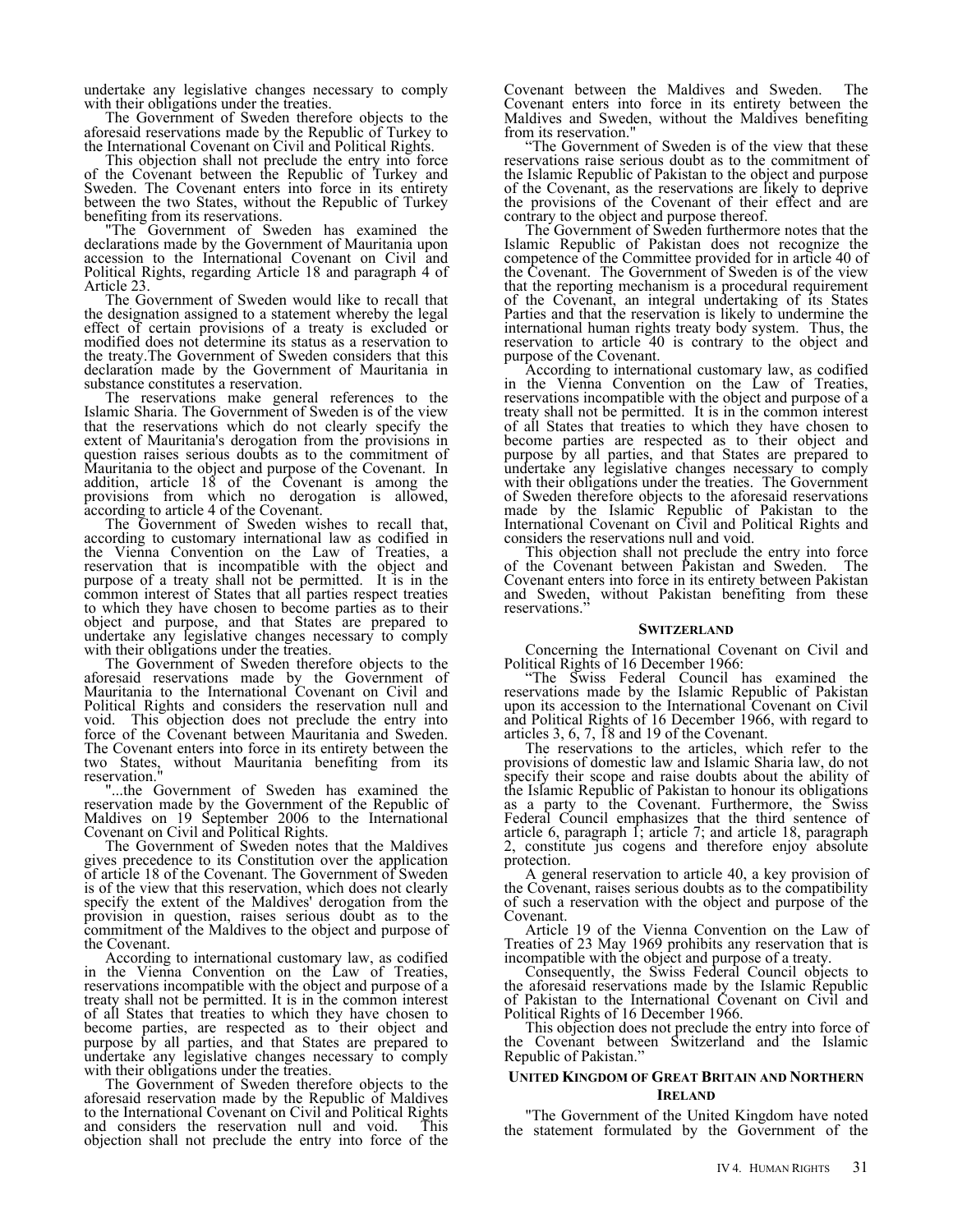Republic of Korea on accession, under the title "Reservations". They are not however able to take a position on these purported reservations in the absence of a sufficient indication of their intended effect, in accordance with the terms of the Vienna Convention on the Law of Treaties and the practice of the Parties to the Covenant. Pending receipt of such indication, the Government of the United Kingdom reserve their rights under the Covenant in their entirety."

"The Government of the United Kingdom have examined the Declaration made by the Government of Mauritania to the International Covenant on Civil and Political Rights (done at New York on 16 December 1966) on 17 November 2004 in respect of Articles 18 and 23 (4).

The Government of the United Kingdom consider that the Government of Mauritania's declaration that:

'The Mauritanian Government, while accepting the provisions set out in article 18 concerning freedom of thought, conscience and religion, declares that their application shall be without prejudice to the Islamic Shariah...

The Mauritanian Government interprets the provisions of article 23, paragraph 4, on the rights and responsibilities of spouses as to marriage as not affecting in any way the prescriptions of the Islamic Shariah' is a reservation which seeks to limit the scope of the Covenant on a unilateral basis. The Government of the United Kingdom note that the Mauritanian reservation specifies particular provisions of the Convention Articles to which the reservation is addressed. Nevertheless this reservation does not clearly define for the other States Parties to the Convention the extent to which the reserving Sta has accepted the obligations of the Convention. The Government of the United Kingdom therefore object to the aforesaid reservation made by the Government of Mauritania.

This objection shall not preclude the entry into force of the Convention between the United Kingdom of Great Britain and Northern Ireland and Mauritania."

"The Permanent Mission of the United Kingdom of Great Britain and Northern Ireland to the United Nations presents its compliments to the Secretary-General and has the honour to refer to the reservation made by the Government of the Maldives to the International Covenant on Civil and Political Rights, which reads:

'The application of the principles set out in Article 18 [freedom of thought, conscience and religion] of the Covenant shall be without prejudice to the Constitution of the Republic of the Maldives.'

In the view of the United Kingdom a reservation should clearly define for the other States Parties to the Covenant the extent to which the reserving State has accepted the obligations of the Covenant. A reservation which consists of a general reference to a constitutional provision without specifying its implications does not do so. The Government of the United Kingdom therefore object to the reservation made by the Government of the Maldives.

This objection shall not preclude the entry into force of the Covenant between the United Kingdom and the Maldives.'

"The Government of the United Kingdom of Great Britain and Northern Ireland has examined the reservations made by the Government of Pakistan to the [International] Covenant [on Civil and Political Rights] on 23 June 2010, which read:

1. [The] Islamic Republic of Pakistan declares that the provisions of Articles 3, 6, 7, 18 and 19 shall be so applied to the extent that they are not repugnant to the Provisions of the Constitution of Pakistan and the Sharia laws.

The Islamic Republic of Pakistan declares that the provisions of Articles 12 shall be so applied as to be in conformity with the Provisions of the Constitution of Pakistan.

3. With respect to Article 13, the Government of the Islamic Republic of Pakistan reserves its right to apply its law relating to foreigners.

4. [The] Islamic Republic of Pakistan declares that the provisions of Articles 25 shall be so applied to the extent that they are not repugnant to the Provisions of the Constitution of Pakistan.

5. The Government of the Islamic Republic of Pakistan hereby declares that it does not recognize the competence of the Committee provided for in Article 40 of the Covenant.

In the view of the United Kingdom a reservation should clearly define for the other States Parties to the Covenant the extent to which the reserving State has accepted the obligations of the Covenant. Reservations which consist of a general reference to a constitutional provision, law or system of laws without specifying their contents do not do so.

In addition, the United Kingdom considers that the reporting mechanism enshrined in Article 40 is an essential procedural requirement of the Covenant, and an integral undertaking of States Parties to the Covenant.

The Government of the United Kingdom therefore objects to the reservations made by the Government of Pakistan.

The United Kingdom will re-consider its position in light of any modifications or withdrawals of the reservations made by the Government of Pakistan to the Covenant.'

## **UNITED STATES OF AMERICA**

"The Government of the United States of America objects to Pakistan's reservations to the ICCPR. Pakistan has reserved to Articles 3, 6, 7, 12, 13, 18, 19, and 25 of the Covenant, which address the equal right of men and women to the full enjoyment of civil and political rights, the right to life, protections from torture and other cruel inhuman or degrading treatment or punishment, freedom of movement, expulsion of aliens, the freedoms of thought, conscious and religion, the freedom of expression, and the right to take part in political affairs. Pakistan has also reserved to Article 40, which provides for a process whereby States Parties submit periodic reports on their implementation of the Covenant when so requested by the Human Rights Committee (HRC). These reservations raise serious concerns because they both obscure the extent to which Pakistan intends to modify its substantive obligations under the Covenant and also foreclose the ability of other Parties to evaluate Pakistan's implementation through periodic reporting. As a result, the United States considers the totality of Pakistan's reservations to be incompatible with the object and purpose of the Covenant. This objection does not constitute an obstacle to the entry into force of the Covenant between the United States and Pakistan, and the aforementioned articles shall apply between our two states, except to the extent of Pakistan's reservations."

### **URUGUAY**

The Government of the Eastern Republic of Uruguay considers that the oversight procedures established by international human rights agreements are an essential tool for monitoring and determining the degree to which States Parties are complying with their obligations and an integral part of the system for the international protection of human rights. Rejecting the competence of the Committee to request, receive and consider reports from the State Party thwarts the aim of promoting universal and effective respect for human rights and fundamental freedoms, as set forth in the preamble of the Covenant.

Accordingly, the Government of the Eastern Republic of Uruguay objects to the reservation made by the Islamic Republic of Pakistan with respect to article 40 of the International Covenant on Civil and Political Rights.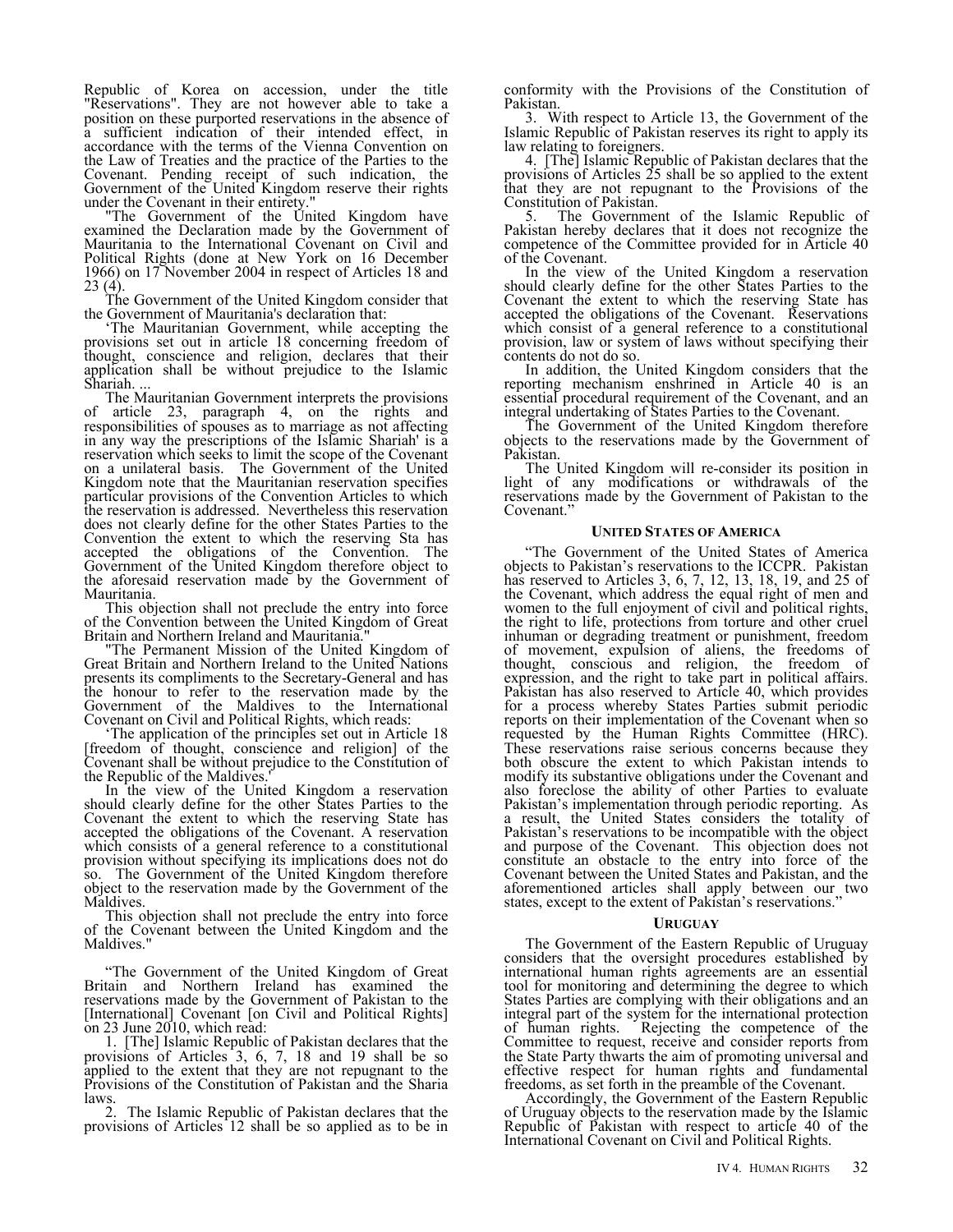# *Declarations recognizing the competence of the Human Rights Committee under article 41<sup>41</sup> (Unless otherwise indicated, the declarations were made upon ratification, accession or succession.)*

## **ALGERIA**

[The Government of the Democratic People's Republic of Algeria] recognizes the competence of the Human Rights Committee referred to in article 28 of the Covenant to receive and consider communications to the effect that a State Party claims that another State Party is not fulfilling its obligations under the Covenant.

### **ARGENTINA**

The instrument contains a declaration under article 41 of the Covenant by which the Government of Argentina recognizes the competence of the Human Rights Committee established by virtue of the International Covenant on Civil and Political Rights.

## **AUSTRALIA**

"The Government of Australia declares that it recognizes, for and on behalf of Australia, the competence of the Committee to receive and consider communications to the effect that a State Party claims that another State Party is not fulfilling its obligations under the aforesaid Convention."

### **AUSTRIA**

[The Government of the Republic of Austria] declares under article 41 of the Covenant on Civil and Political Rights that Austria recognizes the competence of the Human Rights Committee to receive and consider communications to the effect that a State Party claims that another State Party is not fulfilling its obligations under the Covenant on Civil and Political Rights.

### **BELARUS**

The Republic of Belarus declares that it recognizes the competence of the Committee on Human Rights in accordance with article 41 of the International Covenant on Civil and Political Rights to receive and consider communications to the effect that a State Party to the International Covenant on Civil and Political Rights claims that another State Party is not fulfilling its obligations under the Covenant.

### **BELGIUM**

The Kingdom of Belgium declares that it recognizes the competence of the Human Rights Committee under article 41 of the International Covenant on Civil and Political Rights.

The Kingdom of Belgium declares, under article 41 of the International Covenant on Civil and Political Rights, that it recognizes the competence of the Human Rights Committee established under article 28 of the Covenant to receive and consider communications submitted by another State Party, provided that such State Party has, not less than twelve months prior to the submission by it of a communication relating to Belgium, made a declaration under article 41 recognizing the competence of the Committee to receive and consider communications relating to itself.

## **BOSNIA AND HERZEGOVINA**

"The Republic of Bosnia and Herzegovina in accordance with article 41 of the said Covenant, recognizes the competence of the Human Rights Committee to receive and consider communications submitted by another State Party to the effect that a State Party claims that another State Party is not fulfilling its obligations under the Covenant."

## **BULGARIA**

"The Republic of Bulgaria declares that it recognizes the competence of the Human Rights Committee to receive and consider communications to the effect that a State Party which has made a declaration recognizing in regard to itself the competence of the Committee claims that another State Party is not fulfilling its obligations under the Covenant."

## **CANADA**

"The Government of Canada declares, under article 41 of the International Covenant on Civil and Political Rights, that it recognizes the competence of the Human Rights Committee referred to in article 28 of the said Covenant to receive and consider communications submitted by another State Party, provided that such State Party has, not less than twelve months prior to the submission by it of a communication relating to Canada, made a declaration under article 41 recognizing the competence of the Committee to receive and consider communications relating to itself."

# **CHILE**

As from the date of this instrument, the Government of Chile recognizes the competence of the Human Rights Committee established under the International Covenant on Civil and Political Rights, in accordance with article 41 thereof, with regard to all actions which may have been initiated since 11 March 1990.

### **CONGO**

Pursuant to article 41 of the International Covenant on Civil and Political Rights, the Congolese Government recognizes, with effect from today's date, the competence of the Human Rights Committee to receive and consider communications to the effect that a State Party claims that another State party is not fulfilling its obligations under the above-mentioned Covenant.

### **CROATIA**

The Government of the Republic of Croatia declares under article 41 of the Covenant on Civil and Political Rights that the Republic of Croatia recognizes the competence of the Human Rights Committee to receive and consider communications to the effect that a State Party claims that another State Party is not fulfilling its obligations under the Covenant on Civil and Political Rights.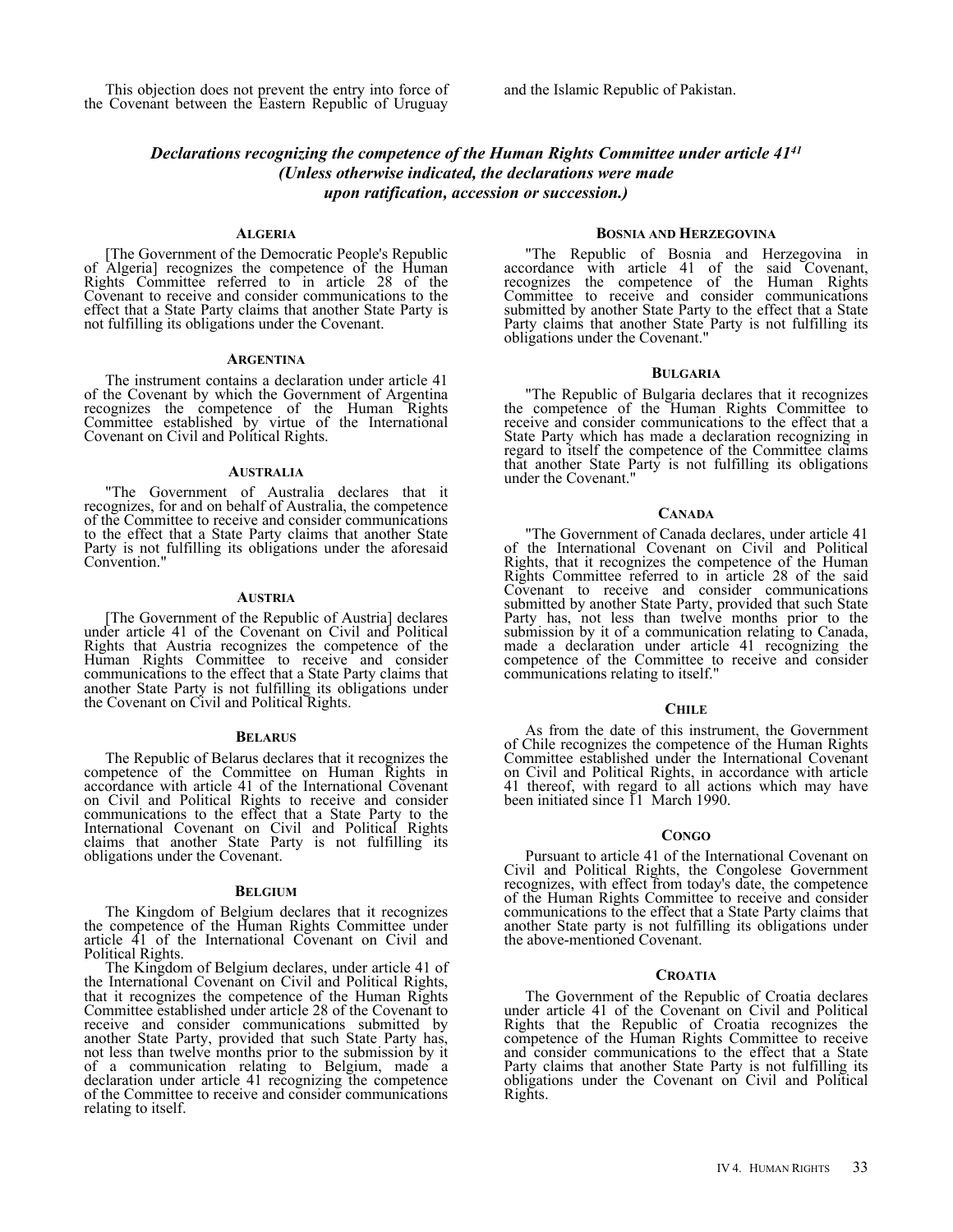# **CZECH REPUBLIC<sup>7</sup>**

# **DENMARK<sup>42</sup>**

"[The Government of Denmark] recognizes, in accordance with article 41 of the International Covenant on Civil and Political Rights, opened for signature in New York on December 19, 1966, the competence of the Committee referred to in article 41 to receive and consider communications to the effect that a State Party claims that another State Party is not fulfilling its obligations under the Covenant."

## **ECUADOR**

The Government of Ecuador recognizes the competence of the Human Rights Committee to receive and consider communications to the effect that a State Party claims that another State Party is not fulfilling its obligations under the aforementioned Covenant, as provided for in paragraph 1 (a), (b), (c), (d), (e),  $(f)$ ,  $(g)$ and (h) of that article.

This recognition of competence is effective for an indefinite period and is subject to the provisions of article 41, paragraph 2, of the International Covenant on Civil and Political Rights.

#### **FINLAND**

"Finland declares, under article 41 of the International Covenant on Civil and Political Rights, that it recognizes the competence of the Human Rights Committee referred to in article 28 of the said Covenant, to receive and consider communications to the effect that a State Party claims that another State Party is not fulfilling its obligations under this Covenant."

#### **GAMBIA**

"The Government of the Gambia hereby declares that the Gambia recognises the competence of the Human Rights Committee to receive and consider Committee communications to the effect that a State Party claims that another State Party is not fulfilling its obligations under the present Covenant."

## **GERMANY10,43**

The Federal Republic of Germany now recognizes for an unlimited period the competence of the Human Rights Committee under Article 41(1) of the Covenant to receive and consider communications to the effect that at State Party claims that another State Party is not fulfilling its obligations under the Covenant.

#### **GHANA**

"The Government of the Republic of Ghana recognizes the competence of the Human Rights Committee to consider complaints brought by or against the Republic in respect of another State Party which has made a Declaration recognising the competence of the Committee at least twelve months before Ghana becomes officially registered as Party to the Covenant.

[The Government of the Republic of Ghana] interprets Article 41 as giving the Human Rights Committee the competence to receive and consider complaints in respect of violations by the Republic of any rights set forth in the said Covenant which result from decisions, acts, commissions, developments or events occurring AFTER the date on which Ghana becomes officially regarded as party to the said Covenant and shall not apply to decisions, acts, omissions, developments or events occurring before that date."

#### **GUINEA-BISSAU**

Recognize the competence of the Human Rights Committee to receive and examine communications in which a Party claims that another Party is not fulfilling its obligations under the present Covenant, signed by Guinea-Bissau on 12 September, 2000, and for which the instrument of ratification was deposited by Guinea-Bissau on 1 November 2010.

#### **GUYANA**

"The Government of the Co-operative Republic of Guyana hereby declares that it recognises the competence of the Human Rights Committee to receive and consider communications to the effect that a State Party claims that another State Party is not fulfilling its obligations under the aforementioned Covenant."

#### **HUNGARY**

The Hungarian People's Republic [...] recognizes the competence of the Human Rights Committee established under article 28 of the Covenant to receive and consider communications to the effect that a State Party claims that another State Party is not fulfilling its obligations under the Covenant.

#### **ICELAND**

"The Government of Iceland [...] recognizes in accordance with article 41 of the International Covenant on Civil and Political Rights the competence of the Human Rights Committee referred to in article 28 of the Covenant to receive and consider communications to the effect that a State Party claims that another State Party is not fulfilling its obligations under the Covenant."

#### **IRELAND**

"The Government of Ireland hereby declare that in accordance with article 41 they recognise the competence of the Human Rights Committee established under article 28 of the Covenant."

#### **ITALY**

The Italian Republic recognizes the competence of the Human Rights Committee, elected in accordance with article 28 of the Covenant, to receive and consider communications to the effect that a State party claims that another State party is not fulfilling its obligations under the Covenant.

## **LIECHTENSTEIN**

"The Principality of Liechtenstein declares under article 41 of the Covenant to recognize the competence of the Human Rights Committee, to receive and consider communications to the effect that a State party claims that another State party is not fulfilling its obligations under the Covenant.

#### **LUXEMBOURG**

"The Government of Luxembourg recognizes, in accordance with article 41, the competence of the Human Rights Committee referred to in article 28 of the Covenant to receive and consider communications to the effect that a State party claims that another State party is not fulfilling its obligations under the Covenant."

#### **MALTA**

"The Government of Malta declares that under article 41 of this Covenant it recognises the competence of the Human Rights Committee to receive and consider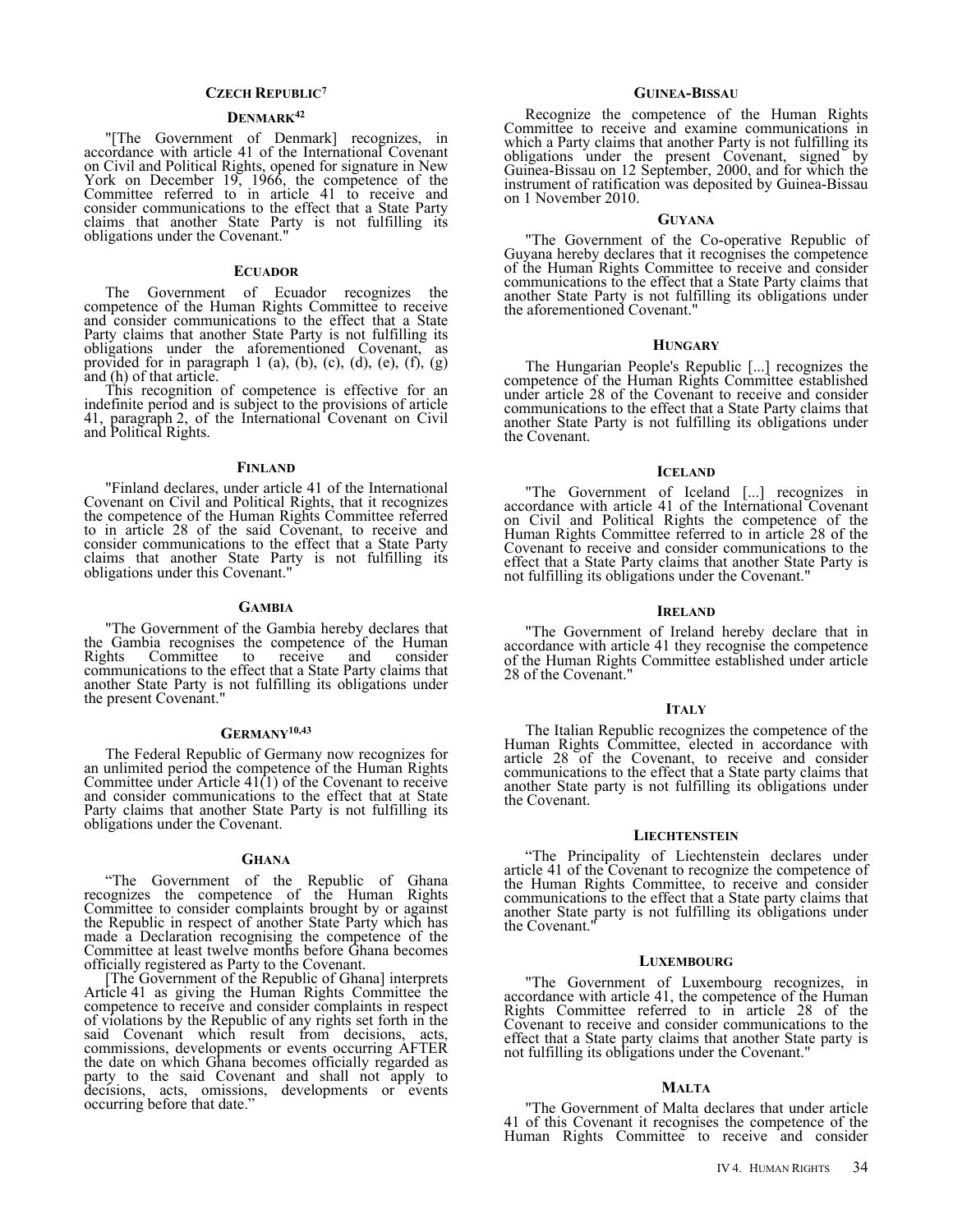communications submitted by another State Party, provided that such other State Party has, not less than twelve months prior to the submission by it of a communication relating to Malta, made a declaration under article 41 recognising the competence of the Committee to receive and consider communications relating to itself."

#### **NETHERLANDS**

"The Kingdom of the Netherlands declares under article 41 of the International Covenant on Civil and Political Rights that it recognizes the competence of the Human Rights Committee referred to in article 28 of the Covenant to receive and consider communications to the effect that a State Party claims that another State Party is not fulfilling its obligations under the Covenant."

#### **NEW ZEALAND**

"The Government of New Zealand declares under article 41 of the International Covenant on Civil and Political Rights that it recognises the competence of the Human Rights Committee to receive and consider communications from another State Party which has similarly declared under article 41 its recognition of the Committee's competence in respect to itself except where the declaration by such a state party was made less than twelve months prior to the submission by it of a complaint relating to New Zealand."

#### **NORWAY**

"Norway recognizes the competence of the Human Rights Committee referred to in article 28 of the Covenant, to receive and consider communications to the effect that a State Party claims that another State Party is not fulfilling its obligations under the Covenant."

#### **PERU**

Peru recognizes the competence of the Human Rights Committee to receive and consider communications to the effect that a State Party claims that another State Party is not fulfilling its obligations under the Covenant on Civil and Political Rights, in accordance with article 41 of the said Covenant.

#### **PHILIPPINES**

"The Philippine Government, in accordance with article 41 of the said Covenant, recognizes the competence of the Human Rights Committee set up in the aforesaid Covenant, to receive and consider communications to the effect that a State Party claims that another State Party is not fulfilling its obligations under the Covenant."

#### **POLAND**

"The Republic of Poland recognizes, in accordance with article 41, paragraph 1, of the International Covenant on Civil and Political Rights, the competence of the Human Rights Committee to receive and consider communications to the effect that a State Party claims that another State Party is not fulfilling its obligations under the Covenant."

#### **REPUBLIC OF KOREA**

[The Government of the Republic of Korea] recognizes the competence of the Human Rights Committee under article 41 of the Covenant.

#### **RUSSIAN FEDERATION**

The Union of Soviet Socialist Republics declares that, pursuant to article 41 of the International Covenant on Civil and Political Rights, it recognizes the competence of the Human Rights Committee to receive and consider communications submitted by another State Party, in respect of situations and events occurring after the adoption of the present declaration, provided that the State Party in question has, not less than 12 months prior to the submission by it of such a communication, recognized in regard to itself the competence of the Committee, established in article 41, in so far as obligations have been assumed under the Covenant by the USSR and by the State concerned.

#### **SENEGAL**

The Government of Senegal declares, under article 41 of the International Covenant on Civil and Political Rights, that it recognizes the competence of the Human Rights Committee referred to in article 28 of the said Covenant to receive and consider communications submitted by another State Party, provided that such State Party has, not less than twelve months prior to the submission by it of a communication relating to Senegal, made a declaration under article 41 recognizing the competence of the Committee to receive and consider communications relating to itself.

### **SLOVAKIA<sup>7</sup>**

#### **SLOVENIA**

"[The] Republic of Slovenia, in accordance with article 41 of the said Covenant, recognizes the competence of the Human Rights Committee to receive and consider communications submitted by another State Party to the effect that a State Party claims that another State Party is not fulfilling its obligations under the Covenant."

#### **SOUTH AFRICA**

"The Republic of South Africa declares that it recognises, for the purposes of article 41 of the Covenant, the competence of the Human Rights Committee to receive and consider communications to the effect that a State Party claims that another State Party is not fulfilling its obligations under present the Covenant."

# **SPAIN<sup>44</sup>**

The Government of Spain declares that, under the provisions of article 41 of the [Covenant], it recognizes the competence of the Human Rights Committee to receive and consider communications to the effect that a State Party claims that another State Party is not fulfilling its obligations under the Covenant.

#### **SRI LANKA**

"The Government of the Democratic Socialist Republic of Sri Lanka declares under article 41 of the International Covenant on Civil and Political Rights that it recognizes the competence of the Human Rights Committee to receive and consider communications to the effect that a State Party claims that another State Party is not fulfilling its obligations under the Covenant, from another State Party which has similarly declared under article 41 its recognition of the Committee's competence in respect to itself.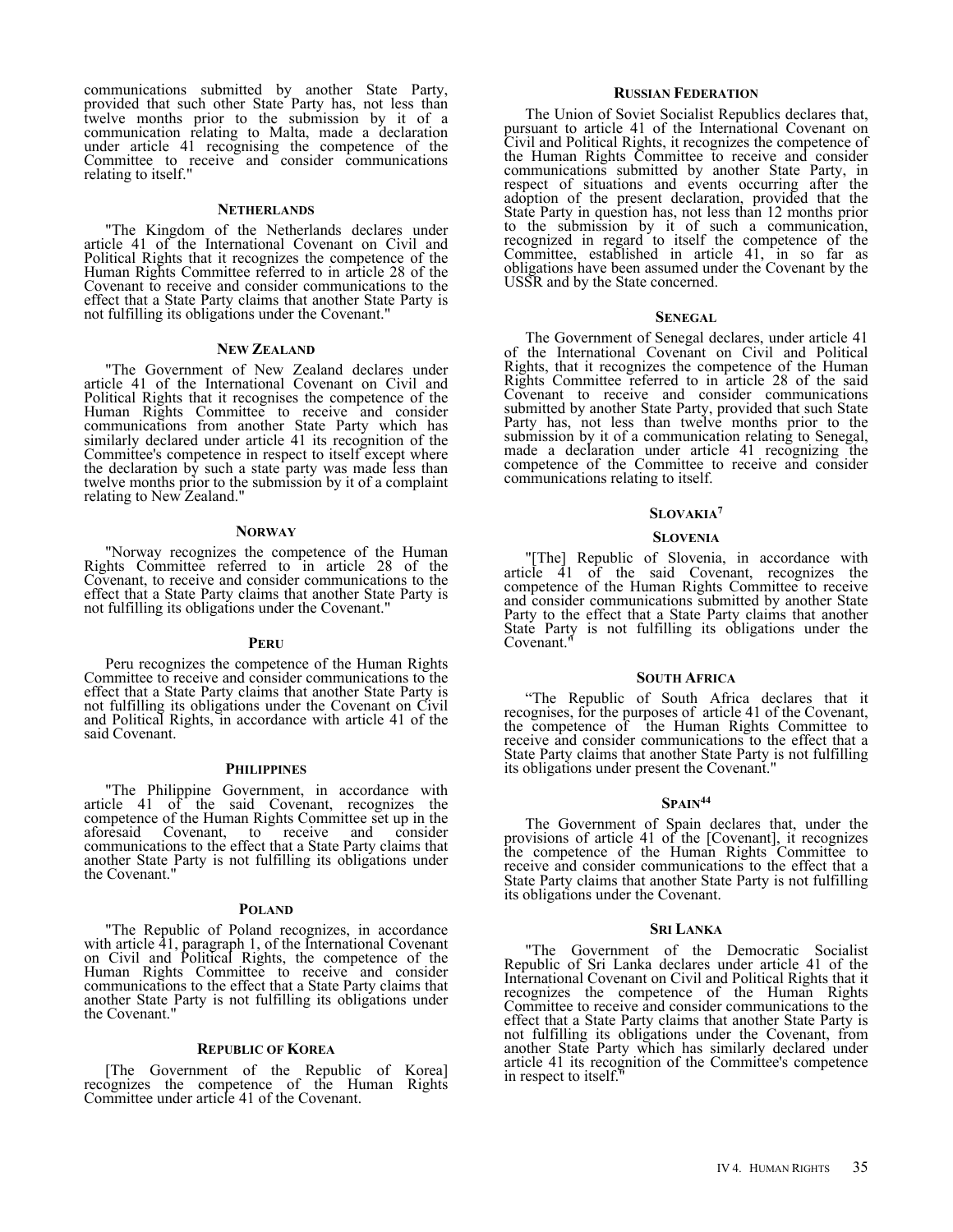## **SWEDEN**

"Sweden recognizes the competence of the Human Rights Committee referred to in article 28 of the Covenant to receive and consider communications to the effect that a State Party claims that another State Party is not fulfilling its obligations under the Covenant."

#### **SWITZERLAND<sup>42</sup>**

The Swiss Government declares, pursuant to article 41 (1) of the [said Covenant], that it shall recognize for a further period of five years, as from 18 September 1997, the competence of the Human Rights Committee to receive and consider communications to the effect that a State Party claims that another State Party is not fulfilling its obligations under the present Covenant.

.. the Swiss Federal Council declares, pursuant to article 41 (1) of the International Covenant on Civil and Political Rights of 16 December 1966, that it recognizes for a further period of five years, beginning on 16 April 2010, the competence of the Human Rights Committee to receive and consider communications from States parties concerning non-compliance by other States parties with the obligations arising under the Covenant."

#### **TUNISIA**

The Government of the Republic of Tunisia declares that it recognizes the competence of the Human Rights Committee established under article 28 of the [said Covenant] ..., to receive and consider communications to the effect that a State Party claims that the Republic of Tunisia is not fulfilling its obligations under the Covenant.

The State Party submitting such communications to the Committee must have made a declaration recognizing in regard to itself the competence of the Committee under article 41 of the [said Covenant].

#### **UKRAINE**

In accordance with article 41 of the International Covenant on Civil and Political Rights, Ukraine recognizes the competence of the Human Rights Committee to receive and consider communications to the effect that any State Party claims that another State Party is not fulfilling its obligations under the Covenant.

# **UNITED KINGDOM OF GREAT BRITAIN AND NORTHERN IRELAND**

"The Government of the United Kingdom declare under article 41 of this Covenant that it recognizes the competence of the Human Rights Committee to receive and consider communications submitted by another State Party, provided that such other State Party has, not less than twelve months prior to the submission by it of a communication relating to the United Kingdom made a declaration under article 41 recognizing the competence of the Committee to receive and consider communications relating to itself."

#### **UNITED STATES OF AMERICA**

"The United States declares that it accepts the competence of the Human Rights Committee to receive and consider communications under article 41 in which a State Party claims that another State Party is not fulfilling its obligations under the Covenant.

#### **ZIMBABWE**

"The Government of the Republic of Zimbabwe recognizes with effect from today's date, the competence of the Human Rights Committee to receive and consider communications to the effect that a State Party claims that another state party is not fulfilling its obligations under the Covenant [provided that such State Party has, not less than twelve months prior to the submission by it of a communication relating to Zimbabwe, made a declaration under article 41 recognizing the competence of the Committee to receive and consider communications relating to itself]." *(\*The text between brackets was received at the Secretariat on 27 January 1993.)"*

# *Notifications under Article 4 (3) of the Covenant (Derogations)*

(Taking into account the important number of these declarations, and in order not to increase excessively the number of pages of the present publication, the text of the notifications has in some cases, exceptionally, been *abridged. Unless otherwise indicated, when the notification concerns an extension, the said extension affects* those articles of the Covenant originally derogated from, and was decided for the same reasons. The date on *the right hand, above the notification, is the date of receipt.)*

## **ALGERIA**

In view of public disturbances and the threat of deterioration of the situation [...] a state of siege has been proclaimed, beginning at midnight in the night of 4/5 June 1991, for a period of four months throughout Algerian territory.

The Government of Algeria subsequently specified that these disturbances had been fomented with a view of preventing the general elections to be held on 27 June 1991 and to challenge the ongoing democratic process; and that in view of the insurrectional situation which threatened the stability of the institutions, the security of the people and their property, and the normal operation of the public services, it had been necessary to derogate from the provisions of articles 9 (3), 12 (1), 17, 19 (2) and 21 of the Covenant.

The said state of siege was terminated throughout Algeria on 29 September 1991.

(Dated 13 February 1992)

In view of the serious threats to public order and the safety of individuals over the past few weeks, the growth of such threats during the month of February 1992 and the dangers of aggravation of the situation, the President of the High State Council, [...], has issued Presidential decree No. 92-44 of 9 February 1992, decreeing a state of emergency, throughout the national territory, with effect from 9 February 1992 at 2000 hours for a duration of twelve months, in accordance with articles 67, 74 and 76 of the Algerian Constitution. *[The Government of Algeria has specified that the articles of the Covenant which are derogated from are articles 9(3), 12, 17 and 21].*

The establishment of the state of emergency, which is aimed essentially at restoring public order, protecting the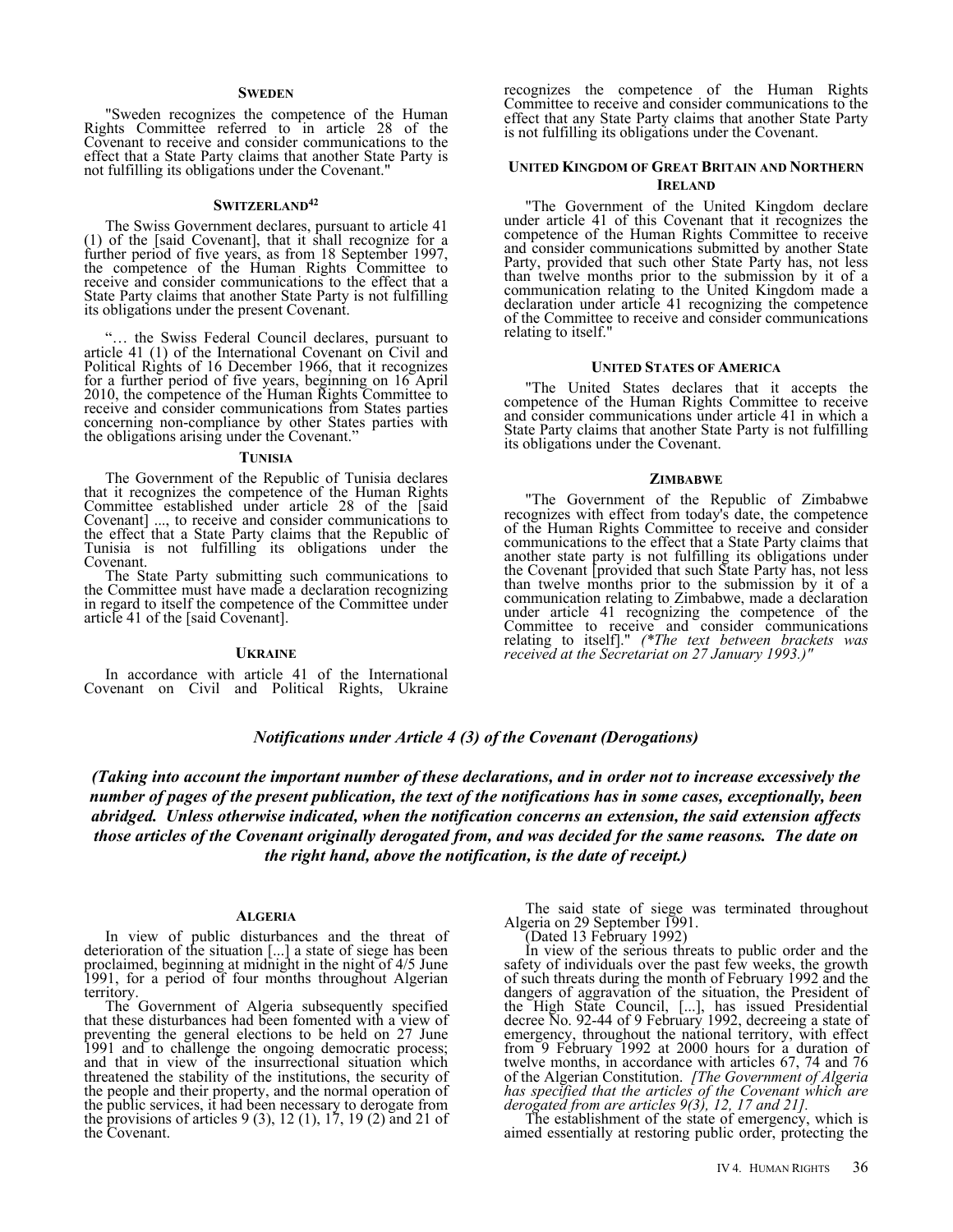safety of individuals and public services, does not interfere with the democratic process inasmuch as the exercise of fundamental rights and freedoms continues to be guarantied.

The state of emergency may, however, be lifted ahead of schedule, once the situation which prompted its establishment has been resolved and normal conditions of life in the nation have been restored.

by Presidential Ordinance No. 11-01 of 23 February 2011, the Government of the People's Democratic Republic of Algeria has lifted the state of emergency.

[The] [s]aid Ordinance [...] repealed Legislative Decree No. 93-02 of 6 February 1993 extending the duration of the state of emergency established by Presidential Decree No. 92-44 of 9 February 1992...

### **ARGENTINA**

(Dated 7 June 1989)

Proclamation of the state of siege throughout the national territory for a period of 30 days in response to events [attacks and looting of retail shops, vandalism, use of firearms] whose seriousness jeopardizes the effective enjoyment of human rights and fundamental freedoms by the entire community. (Derogation from articles 9 and 21.)

(Dated 11 July 1989)

Termination of the state of siege as from 27 June 1989 throughout the national territory.

(Dated 21 December 2001)

By decree No. 1678/2001 of 19 December 2001, proclamation of a State of siege for 30 days in the territory of Argentina.

By decree No. 1689/2001 of 21 December 2001, suspension of the State of seige declared by Decree No. 1678/2001.

(Dated 23 December 2001)

By Decrees Nos. 16, 18 and 20/2001 of 21 December 2001, declaration of a 10-day siege in the provinces of Buenos Aires, Entre Rios and San Juan.

(Dated 4 January 2002)

Cessation, as from 31 December 2001, of martial law that had been imposed in the provinces of Buenos Aires, Entre Rios and San Juan.

(Dated 18 January 2002)

Communication concerning the state of siege declared by Decree No. 1678/2001 and the lifting of the state of siege by Decreee No. 1689/2001; and the state of siege declared by Decrees Nos. 16/2002, 18/2001 and 20/2001 and the cessation of the state of siege. [For the text of the communication, see depositary notification see depositary C.N.179.2002.TREATIES-3 of 27 February 2002.]

#### **ARMENIA**

..., in connection with the Decree of the President of the Republic of Armenia on Declaration of the State of Emergency in conformity with Article 55 paragraph 14 and Article 117 paragraph 6 of the Constitution of the Republic of Armenia,, dated 1 March 2008, and pursuant to Article 4 paragraph 3 of the Covenant, availed itself of the right of derogation from or limitation of application of the following provisions of the Covenant: Article 12 paragraph 1; Article 17 paragraph 1; Article 19 paragraphs 1-2; Article 21; Article 22 paragraph 1.

The above decree extends the state of emergency to the city of Yerevan for a period of 20 days in order to prevent the threat of danger to the constitutional order in the Republic of Armenia and protect the rights and legal interests of the population, following the mass disorders, resulting in human losses, personal injury and considerable material damage, which took place in Yerevan on 1 March 2008.

Amendments in NH-35-N Decree of 1 March 2008

Guided by point 14 of Article 55 and point 6 of Article 117 of the Constitution of the Republic of Armenia, I decree:

• 1. To declare null and void points 6 and 7 of paragraph 4 of the NH-35-N Decree of the President of the Republic of Armenia on Declaration of State of Emergency of 1 March 2008.

• 2. The decree comes into force from the moment of its announcement.

PRESIDENT OF THE REPUBLIC OF ARMENIA R. KOCHARIAN

### **AZERBAIJAN**

Proclamation of the state of emergency for a period of 60 days as from 6 a.m. on 3 April 1993 until 6 a.m. on 3 June 1993 in the territory of the Azerbaijani Republic. The Government of the Azerbaijani Republic declared that the measures were taken as a result of the escalating aggression by the armed forces of Armenia threatening the very existence of the Azerbaijani State.

(Derogation from articles 9, 12, 19, 21 and 22.)

Extension of the State of emergency for a period of 60 days as from 2 August 1993.

Lifting of the state of emergency proclaimed on 2 April 1993 as from 22 September 1993.

(Dated 5 October 1994)

Proclamation of a 60 day state of emergency in Baku by Decree of the President of 4 October 1994 with effect from 20 hours on 4 October 1994 owing to the fact that in September 1994, terrorist groups wounded two prominent Azerbaijani politicians followed by a series of terrorist acts in densely populated districts of the city which caused loss of life. These acts, designed to destabilize the social and political situation in the country were preliminary to the subsequent direct attempt to overthrow by force of arms the constitutional order of the Azerbaijani Republic and the country's democratically elected leader.

The Government of Azerbaijan specifed that the rights set forth in articles 9, 12, 19, 21 and 22 of the Covenant were derogated from.

(Dated 21 October 1994)

Declaration of a state of emergency in the city of Gyanja for a period of 60 days as from 11 October 1994 by Decree of the President of the Azerbaijani Republic dated 10 October 1994 following an attempted *coup d'état* in Gyanja since on 4 October 1994, control of the organs of State was seized by criminal groups and acts of violence were perpetrated against the civilian population. This action was the latest in a series of terrorist acts designed to destabilizethe situation in Baku. A number of the criminals involved in the insurrection are continuing their activities directed against the state system of Azerbaijan and are endeavouring to disrupt public order in the city of Gyanja.

It was specified that the rights set forth in articles 9, 12, 19, 21 and 22 of the Covenant were derogated from.

(Dated 13 December 1994)

Extension of the state of emergency in Baku, as from 2000 hours on 4 December 1994 in view of the incomplete elimination of the causes that served as the basis for its imposition.

(Dated 17 December 1994)

Extension of the state of emergency in the town of Gyandzha for a period of 60 days as from 2400 hours on 11 December 1994 in view of the incomplete elimination of the causes that served as the basis for its imposition.

(Dated 23 February 1995)

*First notification:*

By Decree by the President of the Republic dated 2 February 1995, extension of the state of emergency in Baku, for a period of 60 days, as from 2300 hours on 2 February 1995.

*Second notification:*

By Decree by the President of the Republic dated 2 February 1995 on the extension of the state of emergency in the town of Gyandzha, for a period of 60 days, as from 2400 hours on 9 February 1995.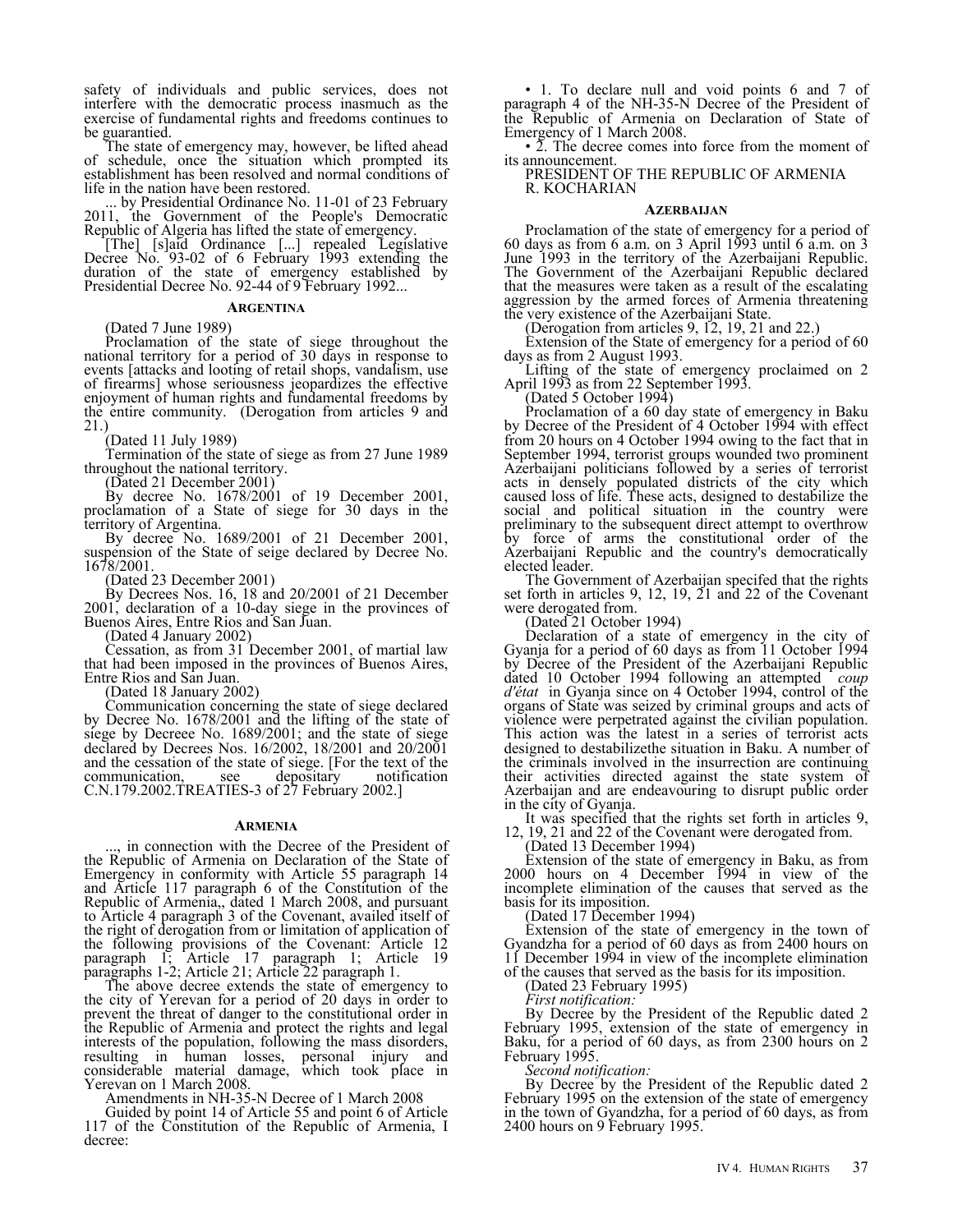The extension of the state of emergency in Baku and Gyandzha has been declared, as indicated by the Government of Azerbaijan, bearing in mind the need to maintain social order, to protect the rights and freedoms of citizens and to restore legality and law and order and in view of the incomplete elimination of the causes that served as the basis for the imposition in October 1994 of the state of emergency in the cities of Baku and Gyandzha.

It is recalled that the provisions from which it has been derogated are articles 9, 12, 19, 21 and 22 of the Covenant.

(Dated 8 April 1995)

Extension of the state of emergency in Baku fora period of 60 days, by Decree of the President of the Republic dated 2 April 1995 as from 2000 hours on 3 April 1995. The extension of the state of emergency in Baku has been declared, as indicated by the Government of Azerbaijan, due to an attempted *coup d'état* which took place on 13-17 March 1995 in the city of Baku and to the fact that notwithstanding the suppression of the rebellion, criminal elements in the city of Baku are continuing activities inconsistent with the will of the people and endeavouring to disrupt public order. The Government of Azerbaijan also confirmed that the extension was decided in order to protect the constitutional order of the country, to maintain public order in the city of Baku, to protect the rights and freedoms of citizens and to restore legality and law and order.

(Dated 17 April 1995)

Termination, as from 11 April 1995, on the basis of a decision of the Milli Mejlis (Parliament) of the Azerbaijani Republic dated 11 April 1995, of the State of emergency in the city of Gyanja declared on 11 October 1994.

### **BAHRAIN**

"... His Majesty King Hamad bin Issa Al Khalifa, King of the Kingdom of Bahrain, issued a Royal Decree 39 for the year 2011 on 08 May 2011, lifting the State of National Safety, effective 01 June 2011."

By Royal Decree No. 18 of 2011, the Kingdom of Bahrain declared a State of National Safety on 15 March 2011, for a period of three months in order to address and overcome the threat to the security , economy and society of Bahrain and its people. Bahrain invoked its right under article 4 of the Convenant to take measures derogating from Articles 9, 12, 13, 17, 21 and 22 of the Covenant.

...by Royal Decree No. 39 of 2011, the State of National Safety, declared by Royal Decree No. 18 of 2011, was lifted with effect from 1 June 2011, and that accordingly the derogations from the Covenant terminated from the same date.

### **BOLIVIA (PLURINATIONAL STATE OF)**

By Supreme Decree No. 21069, the Government of Bolivia declared a temporary state of siege throughout the country, with effect from 18 September 1985.

The notification specifies that this measure was adopted to ensure the maintenance of the process of economic recovery initiated by the Government so as to save Bolivia from the scourge of hyperinflation and to counter the social unrest which sought to supplant the legitimate authorities by establishing itself as an authority which publicly proclaimed the repudiation of the law and called for subversion, and to counter the occupation of State facilities and the interruption of public services. The Government of Bolivia has specified that the provisions of the Covenant from which it is derogated from concern articles 9, 12 and 21.

(Dated 6 January 1986)

... The guarantees and rights of citizens had been fully restored throughout the national territory, with effect from 19 December 1985 and, accordingly, the provisions of the Covenant were again being implemented in accordance with the stipulations of its relevant articles.

(Dated 28 August 1986)

The notification indicates that the state of emergency was proclaimed because of serious political and social disturbances, *inter alia* , a general strike in Potosi and Druro which paralyzed illegally those cities; the hyperinflationary crisis suffered by the country; the need for rehabilitation of the Bolivian mining structures; the subversive activities of the extreme left; the desperate reaction of the drug trafficking mafia in response to the government successful campaign of eradication; and in general plans aiming to overthrow the Constitutional Government.

(Dated 28 November 1986)

Notification, identical in essence, *mutatis mutandis* , as that of 9 January 1986. With effect from 29 November 1986.

(Dated6 November 1989)

Proclamation of a state of siege throughout the Bolivian territory. The notification indicates that this measure was necessary to restore peace which had been seriously breached owing to demands of an economic nature, but with a subversive purpose that would have put an end to the process of economic stabilization. The provisions of the Covenant from which it is derogated concern articles 9, 12 and 21 of the Covenant.

(Dated 18 March 1990)

Termination of the state of emergency as from 15 February 1990.

(Dated 19 April 1995)

Declaration of a state of siege throughout the nation by Supreme Decree No. 23993 on 18 April 1995 for a period of 90 days.

The reasons for the declaration of this state of siege, as indicated by the Government of Bolivia, were due to the fact that leaders, particularly from the teaching profession and from political groups having close ties to trade union leaders have organized strikes, embargoes and violence against individuals and property, in an effort to bypass existing laws and disrupt the public order and peace in the country. Moreover, assemblies of people openly disregarding the Constitution of the State and the laws have arrogated to themselves the sovereignty of the people, seeking to create bodies outside the supreme law of the national and the other laws.

The articles which were being derogated from were articles 12(3), 21(2) and 22 (2).

(Dated 26 July 1995)

Extension of the state of siege, declared on 19 April 1995,by Supreme Decree No. 24701 until 15 October 1995.

(Dated 10 August 1995)

Termination as from 31 July 1995 of the provisional detention of all persons so detained or confined as a result of the proclamation of martial law in Bolivia.

(Dated 23 October 1995)

Termination, as from 16 October 1995, of the state of siege which had been in force throughout the nation from 18 April 1995.

### **BOLIVIA (PLURINATIONAL STATE OF)**

by Supreme Decree No. 29705 of 12 September 2008, the Government of the Plurinational State of Bolivia declared a state of emergency throughout the territorial jurisdiction of the Department of Pando in response to crimes against humanity which caused the deaths of citizens, the violent seizure of public and private institutions, the destruction of State property, road damage and roadblocks, and public disorder that generated public unrest and insecurity and caused massive disturbance in the Department of Pando in accordance with the provisions of article 111 of its Political Constitution.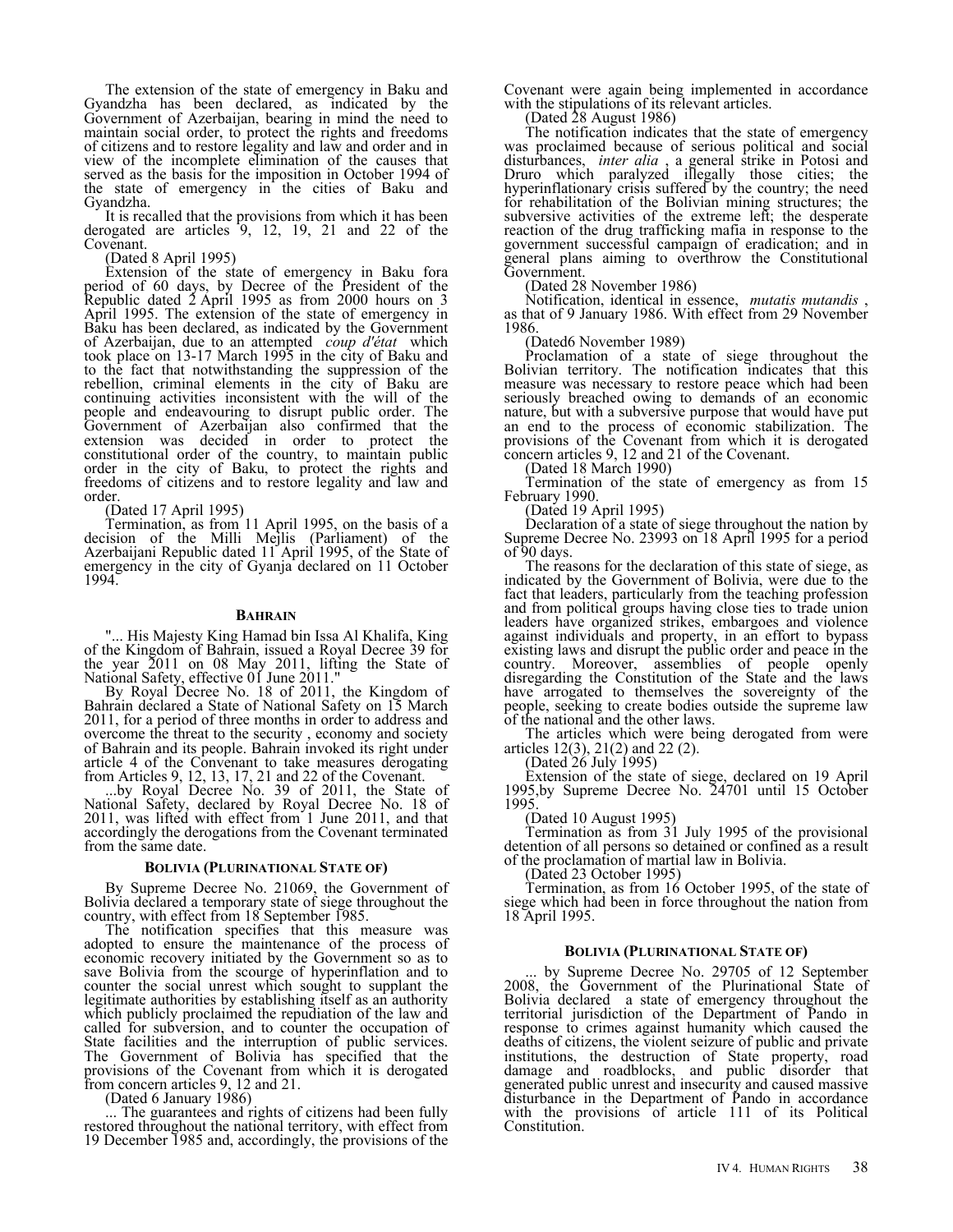by Supreme Decree No. 29809 of 22 November 2008, the Government of the Purinational State of Bolivia lifted the state of emergency in the Department of Pando declared by Supreme Decree No. 29705 of 12 September 2008.

### **CHILE**

[Chile] has been under a state of siege for reasons of internal defence since 11 March 1976; the state of siege was legally proclaimed by Legislative Decree No. 1.369.

The proclamation was made in accordance with the constitutional provisions concerning state of siege, which have been in force since 1925, in view of the inescapable duty of the government authorities to preserve public order and the fact that there continue to exist in Chile extremist seditious groups whose aim is to overthrow the established Government.

As a consequence of the proclamation of the state of siege, the rights referred to in articles 9, 12, 13, 19 and 25 (b) of the Covenant on Civil and Political Rights have been restricted in Chile.

(Dated 16 September 1986)

By Decree No. 1.037, the Government of Chile declared a state of siege throughout the national territory from 8 September to 6 December 1986, for as long as circumstances warrant. The notification specifies that Chile has been subjected to a wave of terrorist aggression of alarming proportions, that an alarming number of attacks have taken the lives of a significant number of citizens and armed forces personnel, massive stockpiles of weapons were discovered in terrorists hands, and that for the first time in the history of the Republic, a terrorist attack was launched on H.E. the President of the Republic.

The notification specifies that the rights set forth in articles 9, 12, 13 and 19 of the Covenant would be derogated from.

(Dated 28 October 1986)

Termination of State of siege by Decree No. 1074 of 26 September 1986 in the Eleventh Region and by Decree No. 1155 of 16 October 1986 in the 12th Region (with the exception of the Commune of Punta Arenas), in the Province of Chiloé in the Tenth Region, and in the Province of Parinacota in the First Region.

(Dated 20 November 1986)

Termination of the state siege in the Provinces of Cardenal Caro in the 6th Region, Arauco in the 8th Region and Palena in the 10th Region.

(Dated 20 January 1987)

Termination of the state of siege throughout Chile as at 6 January 1987.

Termination of the state of emergency and of the state of danger of disturbance of the domestic peace in Chile as from 27 August 1988, [...] thereby bringing to an end all states of ex ception in the country, which is now in a situation of full legal normality.

Owing to the earthquake that took place in Chile on 27 February 2010, the Government of Chile decreed a 30 day constitutional state of disaster emergency in the regions of Maule and Bío Bío, by Supreme Decrees Nos. 152 and 153 of 28 February 2010, respectively. In addition, by Supreme Decree No. 173, a constitutional state of disaster emergency was declared by the Government of Chile in the Libertador Bernardo O'Higgins region. Under these measures, the President of the Republic may restrict fundamental freedoms. The freedoms that may be restricted are freedom and movement and of assembly. Goods may be requisitioned and property rights limited in accordance with article 43 of the Constitution.

#### **COLOMBIA**

The Government, by Decree 2131 of 1976, declared that public order had been disturbed and that all of the national territory was in a state of siege, the requirements of the Constitution having been fulfilled, and that in the face of serious events that disturbed the public peace, it had become necessary to adopt extraordinary measures within the framework of the legal régime provided for in the National Constitution for such situations (art. 121 of the National Constitution). The events disturbing the public peace that led the President of the Republic to take that decision are a matter of public knowledge. Under the state of siege (art. 121 of the National Constitution) the Government is empowered to suspend, for the duration of the state of siege, those provisions that are incompatible with the maintenance and restoration of public order.

On many occasions the President of the Republic has informed the country of his desire to terminate the state of siege when the necessary circumstances prevail.

It should be observed that, during the state of siege in Colombia, the institutional order has remained unchanged, with the Congress and all public bodies functioning normally. Public freedoms were fully respected during the most recent elections, both the election of the President of the Republic and the election of members of elective bodies.

By Decree No. 1674 of 9 June 1982, the state of siege was terminated on 20 June of 1982.

(Dated 30 March 1984)

The Government of Colombia had declared a breach of the peace and a state of siege in the territory of the Departments of Caquetá, Huila, Meta and Cauca in response to the activities in those Departments of armed groups which wereseeking to undermine the constitutional system by means of repeated publidisturbances.

Further to Decree No. 615, Decree Nos. 666, 667, 668, 669 and 670 had been enacted on 21 March 1984 to restrict certainreedoms and to take other measures aimed at restoring public order. (For the provisions which were derogated from, see *in fine* notification of 8 June 1984 hereinafter.)

(Dated 7 May 1984)

The Government of Colombia indicated that it had, through Decree No. 1038 of 1 May 1984, declared a state of siege in the territory of the Republic of Colombia owing to the assassination in April of the Minister of Justice and to recent disturbances of the public order that occurred in the cities of Bogotá, Cali, Barranquilla, Medellín, Acevedo (Department of Huila), Corinto (Department of Cauca), Sucre and Jordon Bajo (Department of Santander), Giraldo (Department of Antioquia) and Miraflores (Comisaría of Guaviare).

Pursuant to the above-mentioned Decree No. 1038,the Government had issued Decrees Nos. 1039 and 1040 of 1 May 1984 and Decree No. 1042 of 2 May 1984, restricting certain freedoms and enacting other measures to restore public order. The Government of Colombia, in a subsequent communication dated 23 November 1984, indicated that the decrees affected the rights referred to in articles 12 and 21 of the Covenant.)

(Dated 11 December 1984)

Termination of derogation from article 21.

(Dated 9 August 1991)

Termination as of 7 July 1991 of the state of siege and of the measures adopted on 1 and 2 May 1984, which were still in force through the national territory.

(Dated 16 July 1992)

By Legislative Decree No. 1155 of 10 July 1992, which was to remain in force until 16 July 1992, the Government of Colombia declared a state of emergency throughout the national territory.... The state of emergency was proclaimed in order to preserve public order by preventing the cartels responsible for the most serious assaults on public order from evading justice. The prospect of a torrent of releases on parole of persons, many of which "awaiting trial for a wide vari of terrorist activities, ... in addition to the acts perpetrated by the drug-trafficking cartels which might have taken place under the provisions of a newly promulgated Code of Penal Procedure", in disregard of the applicability of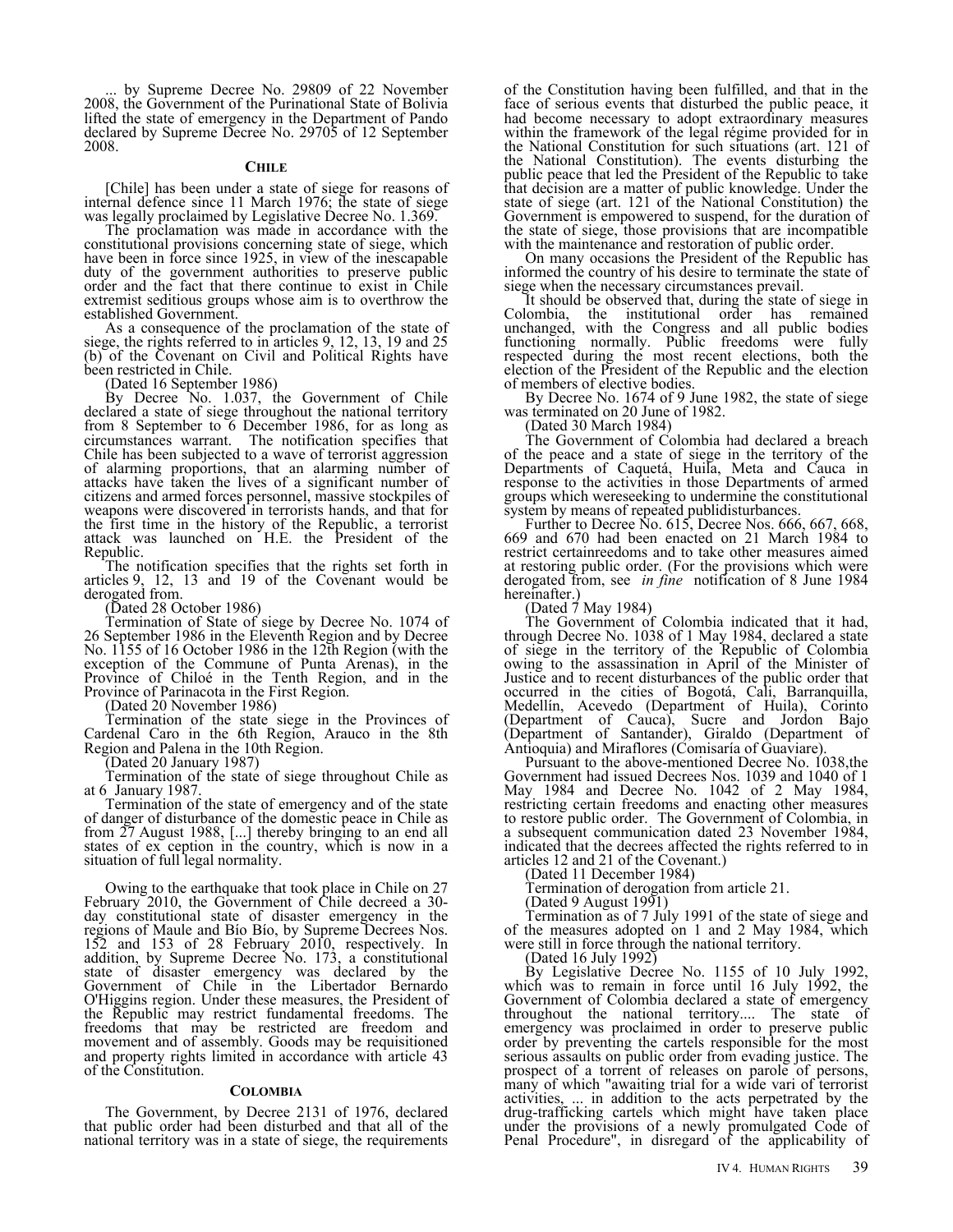special legislation, was causing "serious disturbances of public order".

The provisions of the Pact which were derogated from are articles 12, 17, 21 and 22.

(Dated 10 November 1992)

By legislative Decree No. 1793 of 8 November 1992 which was to remain in force until 6 February 1993, the Government of Colombia declared a state of emergency throughout the national territory for a period of 90 days.... The state of emergency was due to the fact that "in recent weeks, the public order situation in the country ... has grown significantly worse because of terrorist activities by gorilla organizations and organized crime ... Those criminal groups have also managed to obstruct and evade judicial action because the criminal justice is unable to use military forces as a judicial police organ to gather the necessary evidence".

The provisions of the Pact which were derogated from are articles 12, 17, 21 and 22.

(Dated 5 March 1993)

In accordance with Legislative Decree No. 261, extension for a period of 90 days from 5 February 1993 until 7 May 1993 of the state of emergencyin effect throughout the national territory. The extension was made necessary due to a continuation of the public order disturbances described above. The provisions of the Pact which were derogated from are articles 12, 17, 21 and 22.

(Dated 6 May 1994))

By legislative Decree No. 874 of 1 May 1994 which is to remain in force until 10 May 1994, declaration of the state of emergency throughout the national territory for the following reasons:

Since November 1993, there has been a significant increase in the number of investigations carried out by the Procurator-General's Office. It has become necessary to take steps to ensure that the efforts made by the Procurator-General's Office to conclude on-going investigations are not hampered through improper situations such as obstructing an agreement, requesting the postponement of formal proceedings, etc.

The large number of cases in which prior circumstances have prevented characterisation within the stipulated time-limit constitutes an unforeseen situation which is generating social insecurity, public anxiety, a lack of trust in the administration of justice and strengthening of the criminal and guerilla warfare organizations committed to disrupting law and order and destabilizing the institutions of government.

In view of the foregoing, measures must be adopted to ensure that the difficulties that have arisen do not affect institutional stability, national security and civil harmony, a judicial emergency must be declared and consequently, transition measures must be adopted in the area of administration and penal procedure.

(Dated 27 May 1994)

Termination of the state of civil unrest and extension of the applicability of the provisions relating to the judicial emergency. Pursuant to the Decree No. 874 of 1 May 1994 and in exercise of the powers conferred on the Government under article 213 of the Political Constitution, the Government enacted Legislative Decree No. 875 of 1 May 1994, "by means of which a judicial emergency has been declared and measures have been adopted with regard to penal procedure". Because of the declaration of judicial emergency, it was decided to suspend for two months, in respect of cases involving offences under the jurisdiction of regional and National Court judges, the time-limits established for obtaining release on bail.

By means of Decree No. 951 of 10 May 1994, measures were adopted to strengthen the functioning of the justice system.

The Government of Colombia has specified that the provision from which it has derogated is article 9 (3) of the Covenant.

(Dated 3 November 1995)

By Decree No. 1900 of 2 November 1995, declaration of a State of internal disturbance throughout the national territory for a period of ninety (90) days. The state of internal disturbance by the National Government is justified by the fact that acts of violence attributed to criminal and terrorist organizations have occurred in difference regions of the country and are seriously and manifestly disturbing public order.

(Dated 21 March 1996)

By Legislative Decree No. 1901 of 2 November, the Government limits or restricts fundamental rights or freedoms laid down in the [said] Covenant.

By Decree No. 205 of 29 January 1996, the state of internal disturbance was extended for 90 calendar days, starting on 31 January 1996.

The Government of Colombia has specified that the provision from which it has derogated are articles 17 and 9 respectively of the Covenant.

(Dated 21 March 1996)

Pursuant to paragraph 3 of Decree No. 0717 of 18 April 1996, the guarantee set forth in article 12 of the Covenant was to be restricted.

The measure was adopted in connection with Decree No. 1900 of 2 November 1995 whereby the state of internal disturbance was declared throughout the national territory *(see notification of 7 November 1995 above).*

(Dated 18 June 1996)

By Decree No. 777 of 29 April 1996, the state of internal disturbance (proclaimed by Decree No. 1900 of 2 November 1995) was extended for a further period of 90 calendar days, starting on 30 April 1996.

By Decree No. 900 of 22 May 1996, measures were adopted to control the activities of criminal and terrorist organizations in special public-order zones. The provisions of the Pact which were derogated from are articles 9 (1) and 12.

(Dated 30 July 1996)

By Decree No. 1303 of 25 July 1996, lifting of the state of internal disturbance (proclaimed by Decree No. 1900 of 2 November 1995) and extension of some of the measures instituted by means of Decree No. 1901 of 2 November 1995, Decree No. 208 of 29 January 1996 and Decree No. 777 of 29 April 1996.

(Dated 12 August 2002)

Transmission of Decree No. 1837 dated 11 August 2002, which declared a state of internal disturbance throughout the national territory, and Decree No. 1838 dated 11 August 2002, which introduced a special tax to meet the necessary expenditure under the country's General Budget to maintain democratic security.

(Dated 8 November 2002)

Transmisison of Decree No. 2555 dated 8 November 2002, which extended the state of internal disturbance declared by Decree 1837 of 11 August 2002 for ninety (90) calendar days, as from 9 November 2002.

Dated 12 February 2003)

Transmission Decree 245 of 5 February 2003, concerning the second extension of the declaration of internal disturbance decreed on 5 February 2003 throughout the national territory.

..., by Legislative Decree No. 3929 of 9 October 2008, a nationwide state of internal disturbance has been declared for 90 days.

Pursuant to the provision of article 16 of Law No. 137 of 1994 and in keeping with article 4, paragraph 3, of the International Covenant on Civil and Political Rights, I [...] inform you of the issuance of Decree No. 2799 of 2010, "which partially amends Decrees Nos. 2693 and 2694 of 2010".

By means of this measure, a special category of goods excluded from sales tax is temporarily created, with the aim of benefiting those people affected by the situation that led to teh declaration of a social emergency...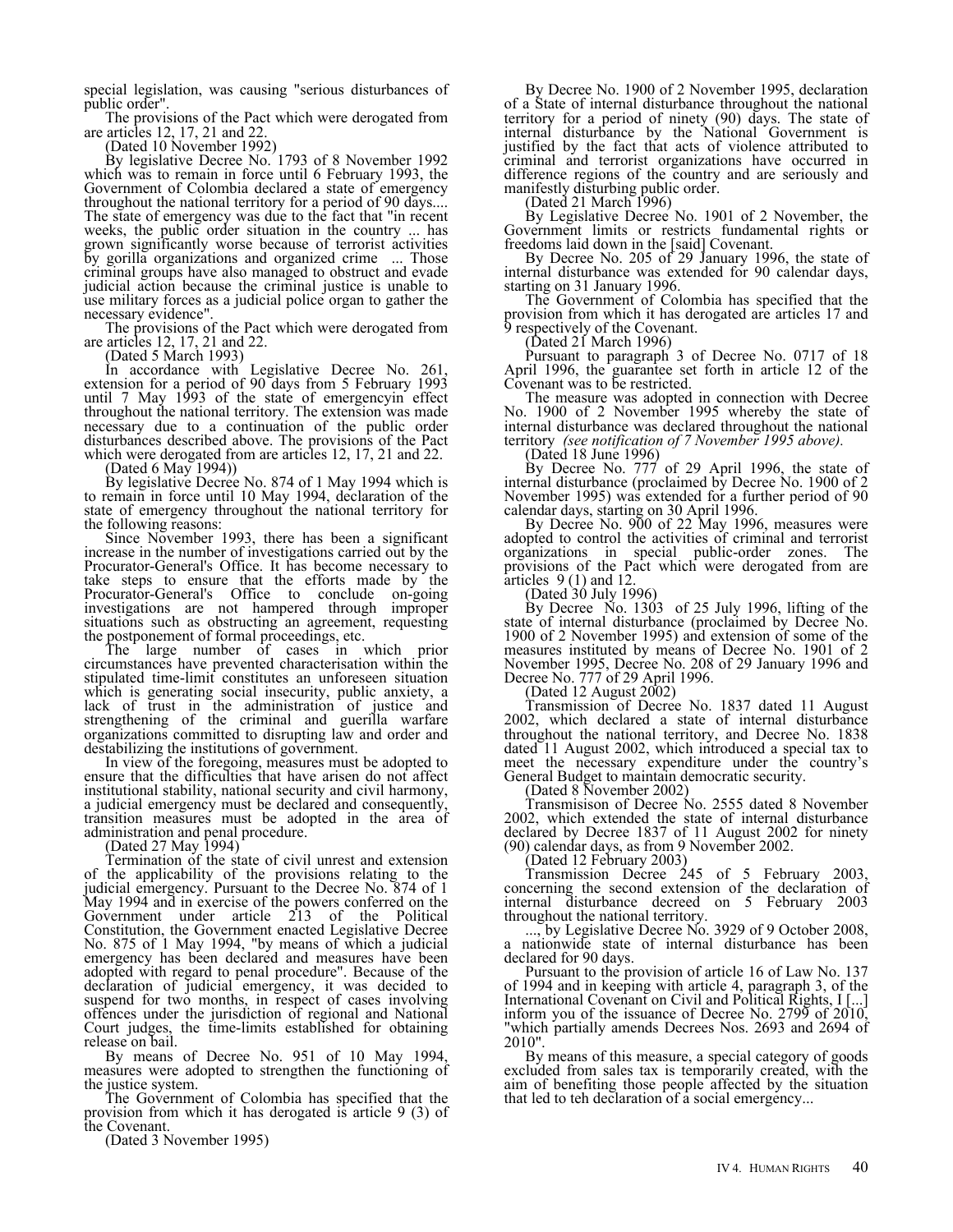#### **ECUADOR**

The Government declared the extension of the state of emergency as from 20 to 25 October 1982 by Executive Decree No. 1252 of 20 October 1982 and derogation from article 12 (1) owing to serious disorders brought about by the suppression of subsidies, and termination of the state of emergency by Executive Decree No. 1274 of 27 October 1982

Derogation from articles  $9(1)$  and  $(2)$ ; 12 (1) and  $(3)$ 17; 19  $(2)$  and 21 in the provinces of Napo and Esmeraldas by Executive Decree No. 2511 of 16 March 1984 owing to destruction and sabotage in these areas.

Termination of the state of emergency by Executive Decree No. 2537 of 27 March 1984.

(Dated 14 March 1986)

Declaration of the State of emergency in the provinces of Pichincha and Manabi due to the acts of subversion and armed uprising by a high-ranking officer no longer on active service, backed by extremist groups; thereby derogations from articles 12, 21 and 22, it being understood that no Ecuadorian may be exiled or deported outside the capitals of the provinces or to a region other than the one in which he lives.

(Dated 18 March 1986)

End of State of emergency as from 17 March 1986.

(Dated 28 October 1987)

Declaration of a state of national emergency throughout the national territory, effective as of 28 October 1987. [Derogation from articles 9 (1) and (2); 12 (1) and (2); 19 (2); and 21.]

The notification states that this measure was made necessary as a result of an illegal call for a national strike which would lead to acts of vandalism, offences against persons and property and would disrupt the peace of the State and the proper exercise of the civic rights of Ecuadorians.

Termination of the state of emergency throughout the national territory as from 0 hour on 29 October 1987.

(Dated 1 June 1988)

Declaration of a state of national emergency throughout the national territory, effective as of 9 p.m. on 31 May 1988. [Derogation from articles 9 (1) and (2); 12 (1) and (2); 19 (2); and 21.]

The notification states that this measure is the necessary legal response to the 24 hour strike called for by the United Workers Front, which would result in acts of vandalism, violation of the security of persons and attacks on public and private property.

(Dated 2 June 1988)

Termination of the state of emergency throughout the national territory as from 1 June 1988.

(Dated 12 January 1999) Declaration of a state of emergency in Guayas province, indicating the the measures were prompted by the serious internal disturbance resulting from the massive crime wave in Guayas Province. Subsequently, the Government of Ecuador specified that the provisions from which it has derogated are articles 12 (1) and 17 (1) of the Covenant.

(Dated 15 March 1999)

Decree No. 681 by the President of the Republic dated 9 March 1999 by which a state of national emergency was declared and the entire territory of the Republic established as a security zone, as from 9 March 1999.

(Dated 22 March 1999)

Decree No. 717 by the President of the Republic dated 18 March 1999 by which the state of national emergency declared by Decree No. 681 dated 9 March 1999, was lifted as from 18 March 1999.

(Dated 27 August 1999)

Decree No. 1041 of 5 July 1999 by thePresident of the Republic, establishing a state of emergency in Ecuador in respect of public and private transport system throughout the country during the month of July 1999;

Decree No. 1070 of 13 July 1999 by the President of the Republic (following the revocation of Decree No. 1041 by the National Congress on 13 July 1999), declaring a state of national emergency and establishing the entire territory of the Republic as a secity zone; and

Decree No. 1088 of 17 July 1999 by the President of the Republic, lifting the state of national emergency and rescinding Decree No.  $1070$ . Subsequently, the rescinding Decree No. 1070. Government of Ecuador specified that the provisions from which it had derogated were articles 17 (1), 12 (1), 21 and 22 of the Covenant.

(Dated 9 December 1999)

Establishment of the State of Emergency in the Guayas Province by Decree No. 1557 of 30 November 1999 by the President of the Republic indicating that the measure was taken in response to the serious internal disturbance which produced a massive crime wave that continues to affect that province. The Decree states that "since the state of emergency declared in the Guayas Province in January 1999 *(see notification of 14 January 1999)* , was ended there has been an increase in criminal activity which as made it clear that extraordinary measures must once again be taken..., it is necessary to attenuate the serious repercussions of the ciminal activity in Guayas Province in order to prevent any change in the normal pattern of civil life...".

Subsequently, on 28 January 2000, the Government of Ecuador specified that the provisions from which it has derogated are articles 12 (1) and 17 (1) of the Covenant.

(Dated 6 January 2000)

On 5 January 2000, by Executive Decree, the President declared a state of national emergency establishing the entire territory of the Republic as a security zone. This measure was motivated by the serious internal unrest caused by the economic crisis which Ecuador is experiencing.

The Government of Ecuador specifed that the provisions from which it has derogated are articles 12 (1), 17 (1), 21 and 22 (1).

On 21 February 2001, the Secretary-General received from the Government of Ecuador a notification dated 16 February 2001, made under article 4 (3) of the above Covenant, transmitting the text of Executive Decree No. 1214 by the President of thec dated 2 February 2001, by which a state of national emergency was declared and the entire territory of the Republic was established as a security zone, as from 2 February 2001. The said Decree stipulates that this measure was adopted to overcome the adverse consequences of the economic crisis affecting Ecuador which has created a situation of serious internal unrest.

The Government of Ecuador specified that the provisions from which it has derogated are articles 12, 17 and 21 of the Covenant.

On 21 February 2001, the Secretary-General received from the Government of Ecuador a notification dated 16 February 2001, made under article 4 (3) of the above Covenant, transmitting the text of Executive Decree No. 1228 by the President of the Republic dated 9 February 2001, by which the state of national emergency, declared by Decree No. 1214 of 2 February 2001, was lifted as from 9 March 2001.

Sir,

In accordance with article 4 of the International Covenant on Civil and Political Rights, of which Ecuador is a State Party, and on behalf of the national Government, I am writing to notify you of the declarations of a stateof national emergency this year declared by Dr. Gustavo Noboa Bejarano, President of the Republic, in accordance with the provisions of articles 180 and 181 of the Ecuadorian Constitution in force, and when they were lifted. The details of these declarations follow:

Executive Decree No. 2404 of 26 February 2002 (Official Register No. 525): A state of emergency is declared in Sucumbios and Orellana provinces. The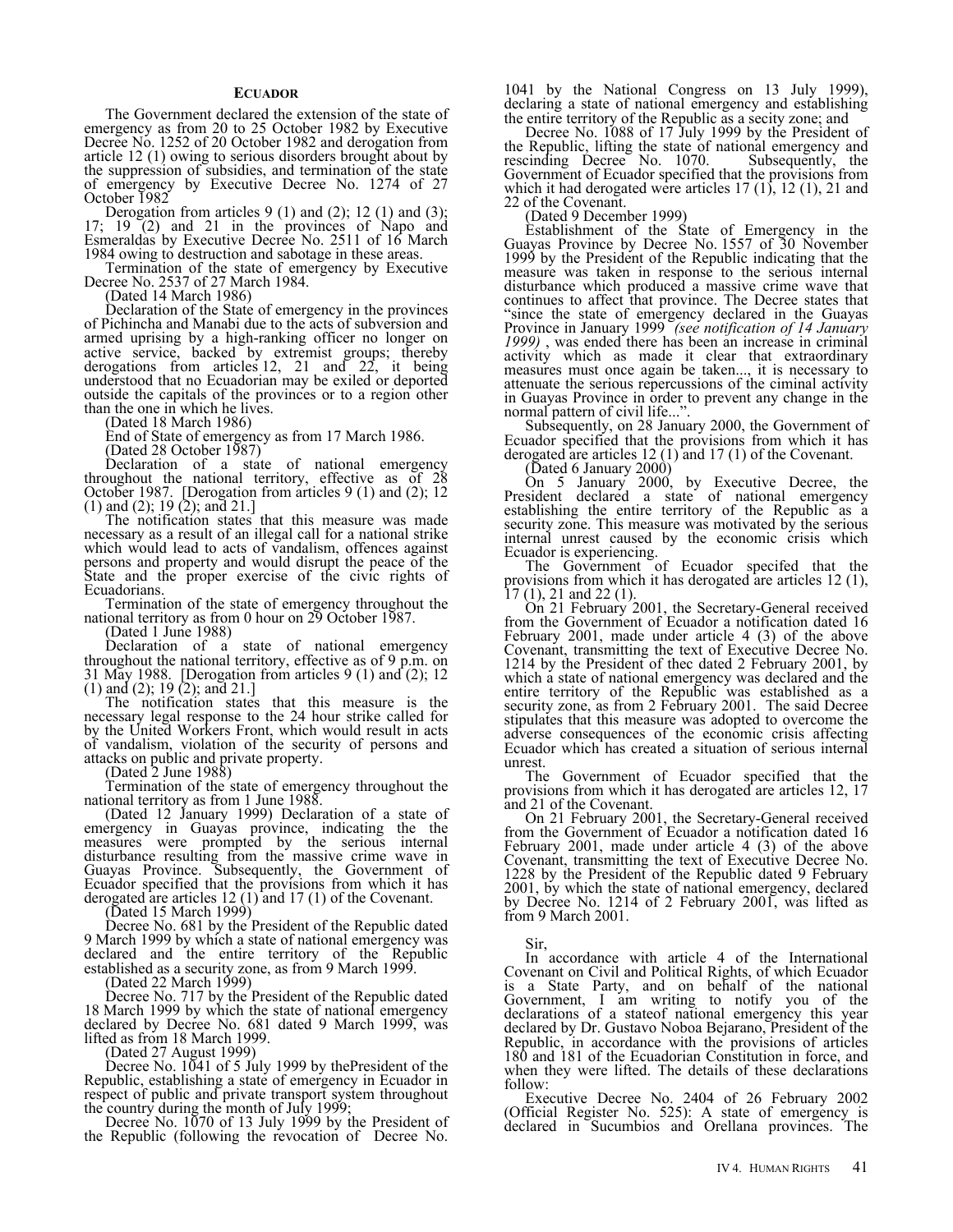reason for this measure is the serious situation arising out of problems of the Colombian conflict on the frontiers;

Executive Decree No. 2421 of 4 March 2002: The state of emergency in Sucumbios and Orellana provinces is declared over, and accordingly Executive Decree 2404 of 22 February 2002 is abrogated;

Executive Decree No. 2492 of 22 March 2002: State of emergency in Esmeraldas, Guayas Los Ríos, Manabí and El Oroovinces. The reason for this measure is the severe storm on the Ecuadorian coast. The state of emergency was lifted on 22 May pursuant to the legal provision embodied in article 182, paragraph 2, of the Ecuadorian Constitution to the effect that "a decree of a state of emergency shall remain in force for up to a maximum of 60 days

Executive Decree No. 2625 of 7 May 2002 (Official Register No. 575 of 14 May 2002): State of national emergency in respect of land transport. (This state of emergency has not been lifted but, will last until 7 July, unless the President declares that it is lifted in advance.)

Accept, Sir, the renewed assurances of my highest consideration.

On 18 August 2005, the Secretary-General received from the Government of Ecuador a notification made under article 4 (3) of the above Covenant,notifying of the declaration of a state of emergency in Sucumbios and Orellana Provinces, decreed by the President of the Republic on 17 August 2005, in accordance with the provisions of articles 180 and 181 of the Ecuadorian Constitution in force.

The Government of Ecuador specified that this measure was motivated by the serious internal unrest caused by crime waves in the aforementioned provinces. The declaration of emergency was made by means of Executive Decree No. 426 of 17 August 2005. Moreover, the articles of the Covenant which were derogated from were not indicated.

On 22 August 2005, the Secretary-General received from the Government of Ecuador notifications made under article 4 (3) of the above Covenant, notifying of the declaration of a state of emergency in the Canton of Chone, Manabi Province, decreed by the Constitutional President of the Republic on 19 August 2005, in accordance with articles 180 and 181 of the Political Constitution of Ecuador.

The Government of Ecuador specified that this measure was taken in response to serious internal unrest, which has led to a crime wave and to widespread looting<br>in the aforementioned canton. The declaration of in the aforementioned canton. The declaration of emergency was made by means of Executive Decree No. 430 of 19 August 2005. Moreover, the Government of Ecuador specified that during the state of emergency the rights established in article 23, paragraphs 9, 12, 13, 14 and 19, and article 23 of the Political Constitution of the Republic were suspended.

Declaration of a state of emergency in a number of Ecuadorian provinces, issued on 21 March through Executive Decree No. 1269 which was suspended on 7 April 2006 through Executive Decree No. 1329.

### **EL SALVADOR**

(Dated 3 November 1983)

The Government has declared an extension for a period of 30 days of the suspension of constitutional guarantees by Legislative Decree No. 329 dated 28 October 1983. The constitutional guarantees have been suspended in accordance with article 175 of the Political Constitution because of disruption of public order. In a complimentary notification dated 23 January 1984 and received on 24 January 1984, the Government of El Salvador specified the following:

1) The provisions of the Covenant from which it is derogated are articles 12 and 19 by Decree No. 329 of 28 August 1983, and article 17 (in respect of interference with correspondence);

2) The constitutional guarantees were first suspended by Decree No. 155 dated 6 March 1980, with further extensions of the suspension for a total of 24 months. Decree No. 155 was modified by Decree No. 999 dated 24 February 1982, which expired on 24 March 1982. By Decree No. 1089 dated 20 April 1982, the Revolutionary Government Junta again suspended the constitutional guarantees. By Legislative Decree No. 7 dated 20 May 1982, the Constituent Assembly extended the suspension for an additional period of 30 days. The said Legislative Decree No. 7 was itself extended several times until the adoption of the above-mentioned Decree No. 329 dated 28 October 1983, which took effect on that date.

3) The reasons for the adoption of the initial suspension decree (No. 155 of 6 March 1980) were the same as for the adoption of the subsequent decrees.

(Dated 14 June 1984)

By Legislative Decree No. 28 of 27 January 1984, previous measures were amended to the effect that political parties would be permitted to conduct electoral campaigns, and were thus authorized to engage in partisan campaigning and electoral propaganda activities. The said Decree was extended for successive 30-day periods until the promulgation of Decree No. 97 of 17 May 1984, which rescinded theafore-mentioned change which had allowed political parties to conduct electoral campaigns.

The provisions of the Covenant from which it is derogated are articles 12, 19, 17 (in respect of interference with correspondence) and  $21$  and  $22$ . As regards article 22, the suspension refers to the right of association in general, but does not affect the right to join professional associations (the right to form and join trade unions).

(Dated 31 July 1985)

[...] the Government of El Salvador has for successive periods extended martial law by the following legislative decrees:

Decrees No. 127 of 21 June 1984, No. 146 of 19 July 1984, No. 175 of 24 August 1984, No. 210 of 18 September 1984, No. 234 of 21 October 1984, No. 261 of 20 November 1984, No. 277 of 14 December 1984, No. 322 of 18 January 1985, No. 335 of 21 February 1985, No. 351 of 14 March 1985, No. 386 of 18 April 1985, No. 10 of 21 May 1985, No. 38 of 13 June 1985, and the most recent, Decree No. 96 of 11 July 1985 which extended the martial law for an additional period of 30 days beyond that date.

The provisions of the Covenant that are thus suspended are those of articles 12, 17 (in respect of interference with correspondence) and 19 (2).

The notification specifies that the reasons for the suspension of constitutional guarantees continue to be those originally indicated, namely: the need to maintain a climate of peace and tranquility, which had been disturbed through the commission of acts designed to create a state of instability and social unrest which affected the economy and the public peace by persons seeking to obstruct the process of structural change, thus seriously disrupting public order.

(Dated 13 November 1989)

Suspension for a period of 30 days as from 12 November 1990 of various constitutional guarantees. (Derogation from articles 12, 17, 19, 21 and 22 of the Covenant.)

The notification indicates that this measure became necessary owing the use of terror and violence by the Frente Farabundo Marti to obtain the political authority, in complete disregard of previous elections.

### **FRANCE**

On 15 November 2005, the Secretary-General received from the Government of France a notification signed by the Permanent Representative dated 15 November 2005, made under article 4 (3) of the above Covenant, declaring a state of emergency had been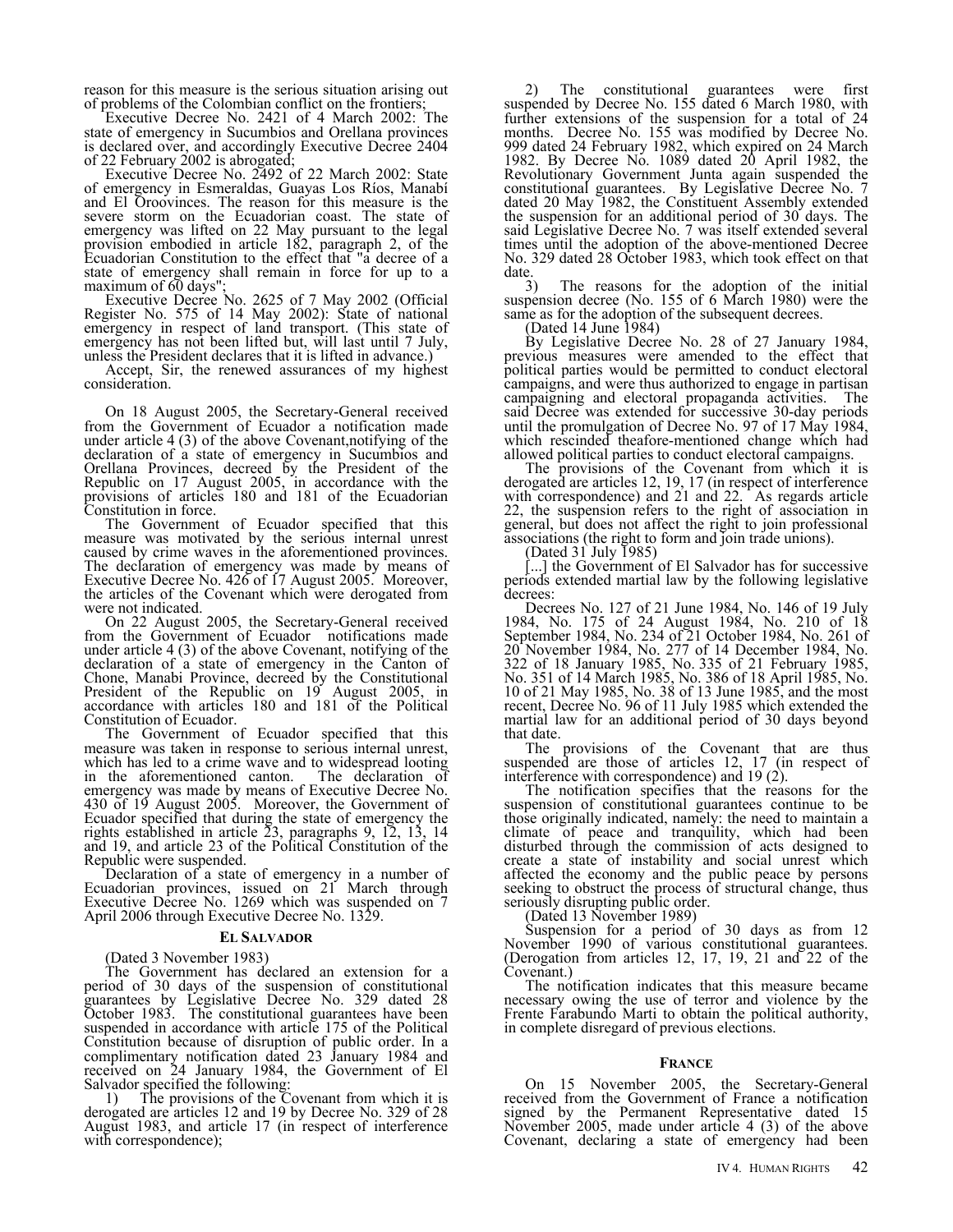established pursuant to the Decree dated 8 November 2005.

On 12 January 2006, the Secretary-General received from the Government of France a notification declaring the termination of the state of emergency established pursuant to the Decree dated 8 November 2005, with effect from 4 January 2006.

### **GEORGIA**

Excellency,

In conformity with Article 4 of the Covenant on Civil and Political Rights and Article 15 of the Law on the State of Emergency of Georgia, I have to inform you that the President of Georgia on February 26, 2006 has issued the Decree No. 173 on "State of Emergency in the Khelvachauri district" which has been approved by the Parliament of Georgia on February 28, 2006. The Decree is aimed at preventing further spread throughout Georgia of the H5N1 virus (bird flu) that has been recently detected in the district in question. The restrictions imposed upon by the Decree are fully in line with provisions of Article 21, paragraphs 2 and 3 (on the restrictions related to property rights) and Article 22, paragraph 3 (on the restrictions related to the freedom of movement) and Article 46 (on the restrictions related to

constitutional rights and freedoms) of the Constitution of Georgia and respective provisions of the Law on the State of Georgia.

You will be informed in due course when the above Decree is abolished.

Please accept, Excellency, the assurances of my highest consideration.

(Signed) Gela Bezhuashvili

(Dated 23 March 2006)

"In conformity with Article 4 of the Covenant on Civil and Political Rights and Article 15 of the Law of the State of Emergency of Georgia, I have to inform you that the President of Georgia on March 15, 2006 has issued the Decree No. 199 on "Abolishment of the State of Emergency in the Khelvachauri district", which has been approved by the Parliament of Georgia on March 16, 2006.

According to the above Decree, the Presidential Decree No. 173 of February 26, 2006 "On State of Emergency in the Khelvachauri district" has been declared null and void."

In conformity with Article 4 of the Covenant on Civil and Political Rights I would like to inform you that the President of Georgia on November 7, 2007 has issued the Order #621 on "the Decration of the State of Emergency on the entire territory of Georgia"and Decree N.1 "On the measures to be undertaken in connection with the declaration of the state of emergency on the entire territory of Georgia"which will be approved by the Parliament of Georgia within next 48 hours. Introduction of the state of emergency became necessary because of the extreme deterioration of the situation in Tbilisi as a result of the attempted coup d'état and massive disobedience and violent resistance to the law enforcement authorities. Due to the state of emergency, pursuant to Article 73, paragraph 1, subparagraph 'h', and Article 46 paragraph 1 of the Constitution of Georgia and Article 2, paragraph 1 of the Law of Georgia on the State of Emergency, right to receive and disseminate information (Article 24 of the Constitution of Georgia), freedom to assembly and manifestation (Article 25) and right to strike (Article 33) are restricted for the duration of the state of emergency. You will be informed in due course when the above Order and Decree are abolished.

### **GUATEMALA**

(Dated 20 November 1998)

By Decree No. 1-98 of 31 October 1998, declaration of the state of public disaster throughout the national territory for a period of thirty (30) days, in order to resolve the hazardous situation caused by Hurricane Mitch and to mitigate its effects.

(Dated 26 July 2001)

By Government Decree No. 2-2001, extension of the state of emergency established by Government Decree No. 1-2001, for an additional 30 days throughout the national territory.

The Government Decree No. 1-2001 was not supplied to the Secretary-General. Moreover, the articles of the Covenant which were derogated from were not indicated.

(Dated 2 August 2001)

By Government Decree No. 3-2001, establishment of a state of emergency for a period of 30 days in the Department of Totonicapán with immidiate effect. The articles of the Covenant which were derogated from were not indicated.

(Dated 6 August 2001)

State of emergency declared by Decree No. 3-2001 has been rescinded by Government Decree No. 4-2001 with immediate effect.

On 14 October 2005, the Secretary-General received from the Government of Guatemala a notification made under article 4 (3) of the above Covenant, notifying of a derogation from obligations under the Covenant.

The decision was adopted by the Congress of Guatemala on 6 October 2005 in Legislative Decree No. 70-2005, and it entered into force on 10 October 2005. The Decree recognizes a state of national disaster in the affected areas for a period of 30 days.

The Government of Guatemala specified that it has derogated from the provisions relating to the right of liberty of movement and the right of freedom of action, except for the right of persons not to be harassed for their opinions or for acts which do not violate the law. Moreover, the articles of the Covenant which were derogated from were not indicated.

On 5 September 2006, the Secretary-General received from the Government of Guatemala a notification made under article 4 (3) of the above Covenant, notifying a declaration of a state of emergency in the municipalities of Concepción Tutuapa, Ixchiguán, San Miguel Ixtahuacán, Tajumulco and Tejuela, in the Department of San Marcos of the Republic of Guatemala.<br>The State of emergency was

The State of emergency was declared by Governmental Decree No. 1-2006 of 28 August 2006.

On 18 September 2006, the Secretary-General received from the Government of Guatemala a communication informing him of Government Decree No. 2-2006 of 31 August 2006, which repeals article 4, paragraph (d), of Government Decree No. 1-2006, which was sent earlier.

by Government Decrees Nos. 5-2006 and 6-2006, the President of the Republic declared a state of emergency in some municipalities in the Departments of San Marcos, Huehuetenango and Quetzaltenango. The state of emergency remained in effect for eight days from the date indicated in the decrees, i.e., 17 November 2006.

(Dated 7 May 2008)

... by Government Decree No. 1-2008 of 7 May 2008, a state of emergency has been declared throughout the territory of the Republic of Guatemala.

Government Decree No. 1-2008, which entered into force immediately, will remain in effect for 15 days and will be applicable throughout the national territory. Accordingly, the exercise of the rights and freedoms guaranteed under articles 9, 19, 21,  $\tilde{22}$  (para. 1) and 22 (para. 2) of the International Covenant on Civil and Political Rights has been restricted.

On 12 May 2008, the Secretary-General received from the Government of Guatemala a letter dated 8 May 2008 from the Minister for Foreign Affairs of Guatemala providing information on the state of emergency declared in the Republic of Guatemala by Government Decree No. 1-2008.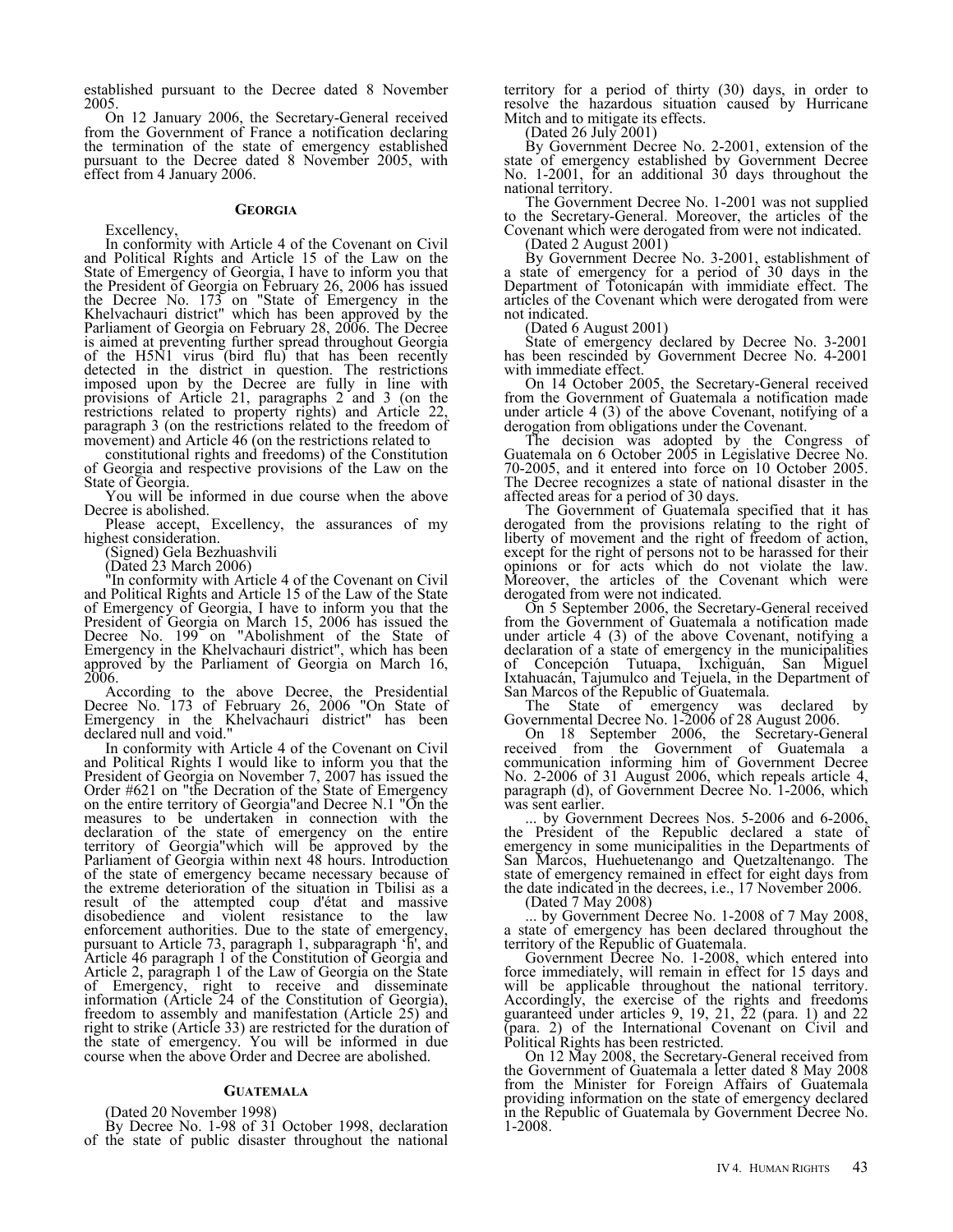In compliance with article 4, paragraph 3 of the International Covenant on Civil and Political Rights, the Government of Guatemala wishes to inform the Secretary-General that the state of emergency established by Government Decree No. 1-2008 expired on 22 May 2008. Accordingly, the rights and guarantees suspended by this Decree have been restored.

. by Government Decree No. 3-2008 the President of the Republic has decreed a state of emergency in the municipality of San Juan Sacatepéquez in the Department of Guatemala. The state of emergency will remain in effect for a period of 15 days from 22 June 2008.

On 14 October 2008, the Government of Guatemala notified the Secretary-General that by Decree No. 07- 2008 various measures were adopted to suspend certain rights in the Municipality of Coatepeque in the Department of Quetzaltenango. The Decree remained in force for 15 days as of 5 October 2008.

(Dated 24 April 2009)

... by Governmental Decree No. 5-2009, a state of emergency was declared in the municipality of Huehuetenango, Department of Huehuetenango, for a period of 15 days.

On 25 April 2009, the President of the Republic of Guatemala repealed, by Government Decree 6-2009, the state of emergency in the Municipality of Huehuetenango, Department of Huehuetenango, that had been declared by Government Decree 5-2009.

(Dated 6 May 2009)

... by Government Decree No. 7-2009, a public health emergency has been declared throughout the national territory, with a view to preventing and mitigating the effects of the influenza A (H1N1) epidemic.

Government Decree No. 7-2009, which was declared for a period of thirty (30) days, limits the rights and freedoms contained in articles 12, 19 and 21 of the International Covenant on Civil and Political Rights.

On 12 May 2009, by Government Decree No. 8-2009, the President of the Republic repealed Government Decree No.7-2009 dated 6 May 2009.

... by Government Decree No. 14-2009 of 22 December 2009, the President of the Republic declared a state of emergency in the Department of San Marcos. The Decree entered into force immediately for a period of fifteen (15) days during which the exercise of the rights and freedoms guaranteed under articles 9, 12, 19 and 21 of the International Covenant on Civil and Political Rights has been restricted.

by Government Decrees Nos. 01-2010 of 5 January 2010 and 02-2010 of 20 January 2010, the President of the Republic extended the state of emergency in the Department of San Marcos declared by Government Decree 14-2009 of 22 December 2009, each for a period of fifteen (15) days.

by Government Decree No. 08-2010 of 18 March 2010, the President of the Republic extended the state of emergency in the Department of San Marcos for a period of fifteen (15) days.

by Government Decree No. 4-2010 of 5 February 2010, the President of the Republic extended the state of emergency (Decree 14-2009 of 22 december 2009) in the Department of San Marcos for a period of fifteen (15) days.

by Government Decree No. 6-2010 of 19 February 2010, the President of the Republic extended the state of emergency (Decree 14-2009 of 22 december 2009) in the Department of San Marcos for a period of fifteen (15) days.

by Government Decrees No. 9-2010 of 7 April 2010 and No. 11-2010 of 16 April 2010, the President of the Republic extended the state of emergency (Decree 14- 2009 of 22 december 2009) in the Department of San Marcos for a period of fifteen (15) days respectively.

... by Government Decrees No. 09-2010 of 7 April 2010 and No. 11-2010 of 16 April 2010, the President of the Republic extended the state of emergency (Decree 08-2009 of 18 March 2010) in the Department of San Marcos for a period of fifteen (15) days respectively.

by Governement Decree No. 13-2010 of 17 May 2010, the President of the Republic declared a state of emergency in the Department of San Marcos for a period of fifteen (15) days. The Decree restricted the exercise of the rights and freedoms referred to in articles 9, 12, 19 and 21 of the Covenant. The state of emergency concluded 15 days after it was declared.

... by Government Decree No. 14-2010, owing to the eruption of the Pacaya volcano, the President of the Republic declared a disaster emergency in the territory of the Departmenets of Escuintla, Sacatepéquez and Guatemala for a period of 30 days, partially restricting the rights and freedoms referred to in articles 12 and 21 of the Covenant.

... by Government Decree No. 15-2010 of 29 May 2010, owing to the natural disaster caused by tropical storm Agatha and the continuous rain affecting the country, the President of the Republic declared a national disaster emergency for a period of 30 days. On 25 June 2010, by Government Decree No. 16-2010, the disaster emergency was extended for a further 30 days in the Departments of Escuintla, Sacatepéquez and Guatemala owing to the continuance of the circumstances that led to the issuance of Government Decrees Nos. 14-2010 and 15-2010.

In each case, measures were adopted that partially restrict the content of articles  $12<sup>1</sup>$  and  $21<sup>1</sup>$  of the International Covenant.

... by Government Decree 17-2010 of 22 July 2010, the President of the Republic extended for a further 30 days the disaster emergency proclamed by Government Decree 14-2010.

by Government Decree No. 6-2010 of 19 February 2010 extended the state of emergency in the Department of San Marcos, Guatemala.

The Government Decree entered into force immediately and has been issued for a period of fifteen (15) days in the Department of San Marcos, Guatemala. The exercise of the rights and freedoms established in articles 12, 19, paragraph 2 and 21 of the International Covenant on Civil and Political Rights has been partially restricted.

In a note received on 28 June 2010, the Government of Guatemala informed the Secretary-General that the State of public emergency declared by Government Decree 11- 2010 of 16 April 2010 in the Department of San Marcos ended 15 days after its declaration.

... by Government Decree No. 23-2010 of 19 December 2010, the President of the Republic of Guatemala declared a state of siege in the Department of Alta Verapaz for a period of 30 days from the entry into force of the Decree in response to the need to regain control of the region where drugs traffickers have a strong presence, and where a series of violent events have taken place. Measures were adopted restricting the full application of articles 9, 12 and 21 of the Covenant.

... by Government Decree 01-2011, the state of siege is being extended because the conditions that led to the issuance of Government Decree No. 23-2010 [...] still persist.

by Government Decree No. 4-2011 in the Council of Ministers, the President of the Republic of guatemala declared a state of emergency in the Department of Petén for a period of thirty (30) days, beginning on the date of the entry into force of the aforesaid Decree. Accordingly, the exercise of the rights and freedoms established in articles 9, 12 and 21 of the International Covenant on Civil and Political Rights have been restricted, as necessary.

... by Government decree No. 5-2011, the state of emergency declared by by Government Decree 4-2011 is extended for an additional period of 30 days in the Department of Petén. Measures restricting the application of articles 9, 12 and 21 of the Covenant remain in effect.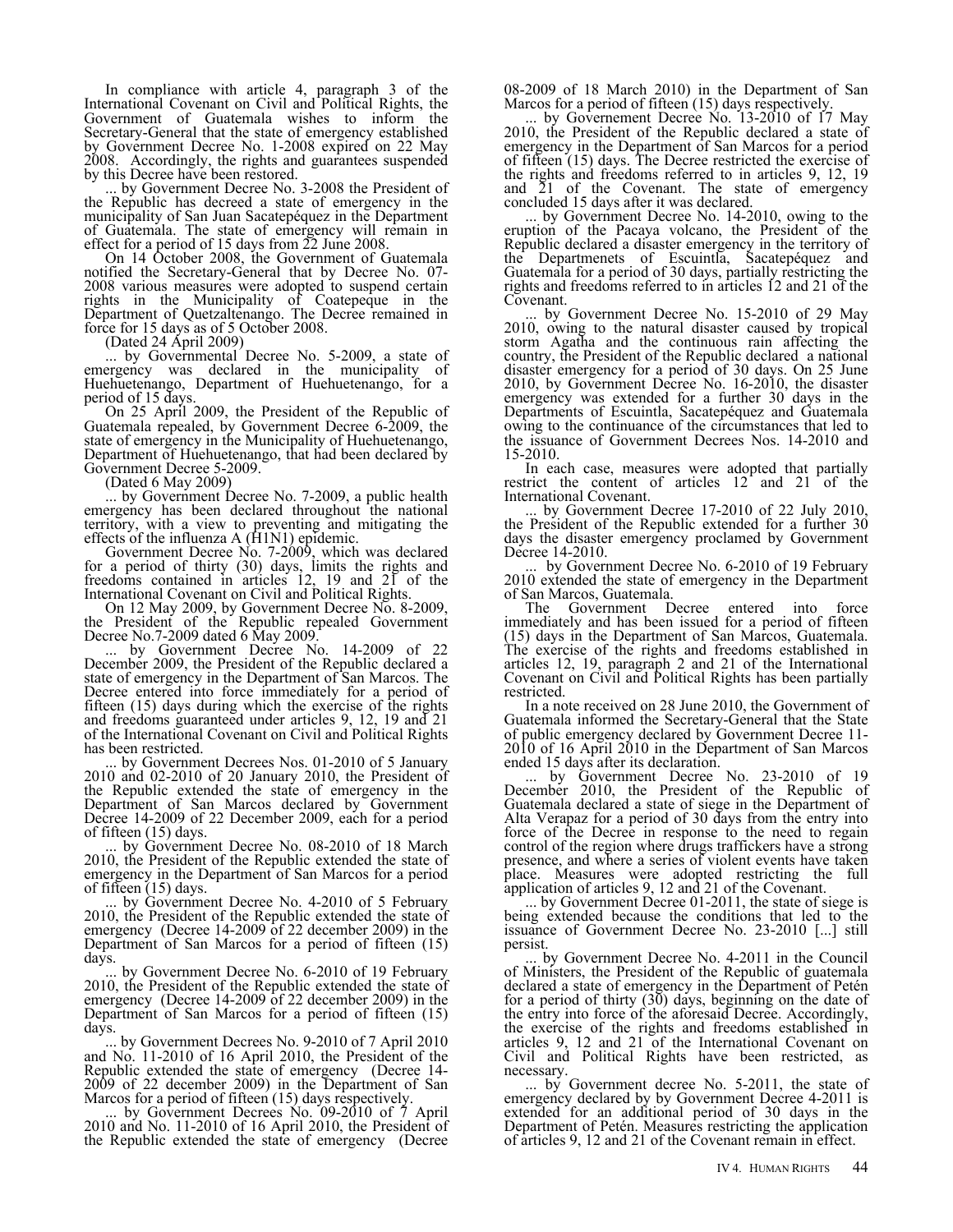. by Governement Decree No. 6-2011, the President of Guatemala extended for an additional 30 days the state of emergency in the Department of Petén declared by Government Decree No. 4-2011 and extended by Government Decree No. 5-2011. Measures restricting the application of articles 9, 12 and 21 of the Covenant remain in effect.

... by Governement Decree No. 7-2011, the President of the Republic of Guatemala, in the Council of Ministers, declared a state of emergency in the Department of Petén for 30 days as of 14 August 2011. The exercise of the rights and freedoms set out in articles 9, 12 and 21 of the Covenant have been restricted.

In a note received on 6 September 2011, the Government of Guatemala informed the Secretary-General that the state of public emergency declared by Government Decree 6-2011, dated 14 July 2011, ended on 17 August 2011.

... by Government Decree 9-2011, the Vice-President of the Republic of Guatemala, acting in the Council of Ministers and on the authority of the President of the Republic, declared a state of public emergency in the Department of Santa Rosa for a period of thirty (30) days as from the date of the entry into force of that Decree. In that connection, measures restricting the application of articles 9, 12 and 21 of the International Covenant on Civil and Political Rights were taken.

On 15 October 2011, the President of the Republic of Guatemala declared in the Council of Ministers, by Government decree No. 10-2011, a state of emergency throughout the national territory, to run for thirty days starting from the date of entry into force of that decree. Measures have been adopted to derogate as necessary from the provisions of articles 9, 12 and 21 of the aforementioned International Covenant.

... on 14 August 2011, the President of the Republic of Guatemala, in the Council of Ministers, through Government Decree No. 7-2011, declared a state of emergency in the Department of Petén, Guatemala, for a period of thirty (30) days.

Because of the continuation of the conditions that led to declare the above-mentioned state of emergency, by Government Decree No. 8-2011, dated 13 September, 2011, the President of the Republic of Guatemala again extended the state of emergency for an additional 30 days in the Department of Petén, Guatemala.

[...] on 1 May 2012 the President of the Republic of Guatemala, in the Council of Ministers, declared a state of emergency in the town of Santa Cruz Barillas, Department of Huehuetenango, by Government Decree No. 1-2012.

Government Decree No. 1-2012 entered into force immediately for a period of thirty (30) days in the town of Santa Cruz Barillas, Department of Huehuetenango, Guatemala. It restricted the exercise of the rights referred to in articles 9, 12 and 21 of the International Covenant on Civil and Political Rights, with regard to lawful detention, freedom of movement and the right of assembly and demonstration, as well as the right to bear arms.

However, as the circumstances that led to that decree no longer exist, on 18 May 2012 the state of emergency in the town of Santa Cruz Barillas, Department of Huehuetenango, was lifted by Government Decree No. 2- 2012.

On 7 November 2012, the President of the Republic of Guatemala, in the Council of Ministers, declared a state of disaster in the Guatemalan departments of Retalhuleu, Quetzaltenango, Sololá, Quiché, Totonicapán, San Marcos and Huehuetenango through Government Decree No. 3-2012. Subsequently, the President of the Republic, in the Council of Ministers, expanded the state of disaster declared through Government Decree No. 3-2012 to include the department of Suchitepéquez.

The relevant measures have been decreed for a period of fifteen (15) days and restrict the implementation of article 12 of the above-mentioned Covenant with regard to liberty of movement.

On 7 November 2012, the President of the Republic of Guatemala, in the Council of Ministers, declared a state of disaster in the Guatemalan departments of Retalhuleu, Quetzaltenango, Sololá, Quiché, Totonicapán, San Marcos, Huehuetenango and Suchitepéquez through Government Decrees Nos. 3-2012 and 4-2012.

Because the conditions that gave rise to the aforementioned declaration of a state of disaster still persist, the President of the Republic of Guatemala has further extended, through Government Decree No. 5-2012 of 7 December 2012, the state of disaster in the Guatemalan departments of Retalhuleu, Quetzaltenango, Sololá, Quiché, Totonicapán, San Marcos, Sololá, Quiché, Totonicapán, San Marcos,<br>Huehuetenango and Suchitepéquez, for a period of thirty additional days.

... on 7 November 2012, the President of the Republic of Guatemala, in the Council of Ministers, declared a state of disaster in the Guatemalan departments of Retalhuleu, Quetzaltenango, Sololá, Quiché, Totonicapán, San Marcos, Huehuetenango and Suchitepéquez through Government Decrees Nos. 3-2012 and 4-2012.

Subsequently, on 7 December 2012, the President of the Republic of Guatemala extended the state of disaster for an additional thirty days in the Guatemalan departments of Retalhuleu, Quetzaltenango, Sololá, Quiché, Totonicapán, San Marcos, Huehuetenango and Suchitepéquez, through Government Decree 5-2012.

Because the conditions that gave rise to the aforementioned declaration of a state of disaster still persist, the President of the Republic of Guatemala has further extended, through Government Decree No. 1-2013 of 7 January 2013, the state of disaster in the Guatemalan departments of Retalhuleu, Quetzaltenango, Sololá, Quiché, Totonicapán, San Marcos, Huehuetenango and Suchitepéquez, for a period of thirty additional days ...

... on 7 November 2012, the President of the Republic of Guatemala, in the Council of Ministers, declared a state of disaster in the Guatemalan departments of Retalhuleu, Quetzaltenango, Sololá, Quiché, Totonicapán, San Marcos, Huehuetenango and Suchitepéquez through Government Decrees Nos. 3-2012, 4-2012, 5-2012 and 1- 2013.

Because the conditions that gave rise to the aforementioned declaration of a state of disaster still persist, the President of the Republic of Guatemala has further extended, through Government Decree No. 2-2013 of 31 January 2013, the state of disaster in the Guatemalan departments of Retalhuleu, Quetzaltenango, Sololá, Quiché, Totonicapán, San Marcos, Sololá, Quiché, Totonicapán, San Marcos,<br>Huehuetenango and Suchitepéquez, for a period of thirty additional days.

... On 21 September 2014, the President of the Republic of Guatemala, in the Council of Ministers, declared a state of alert in the municipality of San Juan Sacatepéquez in the Department of Guatemala through Government Decree No. 6-2014.

The measures have been decreed for a period of fifteen (15) days and restrict the implementation of articles 12 and 21 of the aforementioned Covenant.

## **ISRAEL**

"Since its establishment, the State of Israel has been the victim of continuous threats and attacks on its very existence as well as on the life and property of its citizens.

"These have taken the form of threats of war, of actual armed attacks, and campaigns of terrorism resulting in the murder of and injury to human beings.

"In view of the above, the State of Emergency which was proclaimed in May 1948 has remained in force ever since. This situation constitutes a public emergency This situation constitutes a public emergency within the meaning of article 4 (1) of the Covenant.

"The Government of Israel has therefore found it necessary, in accordance with the said article 4, to take measures to the extent strictly required by the exigencies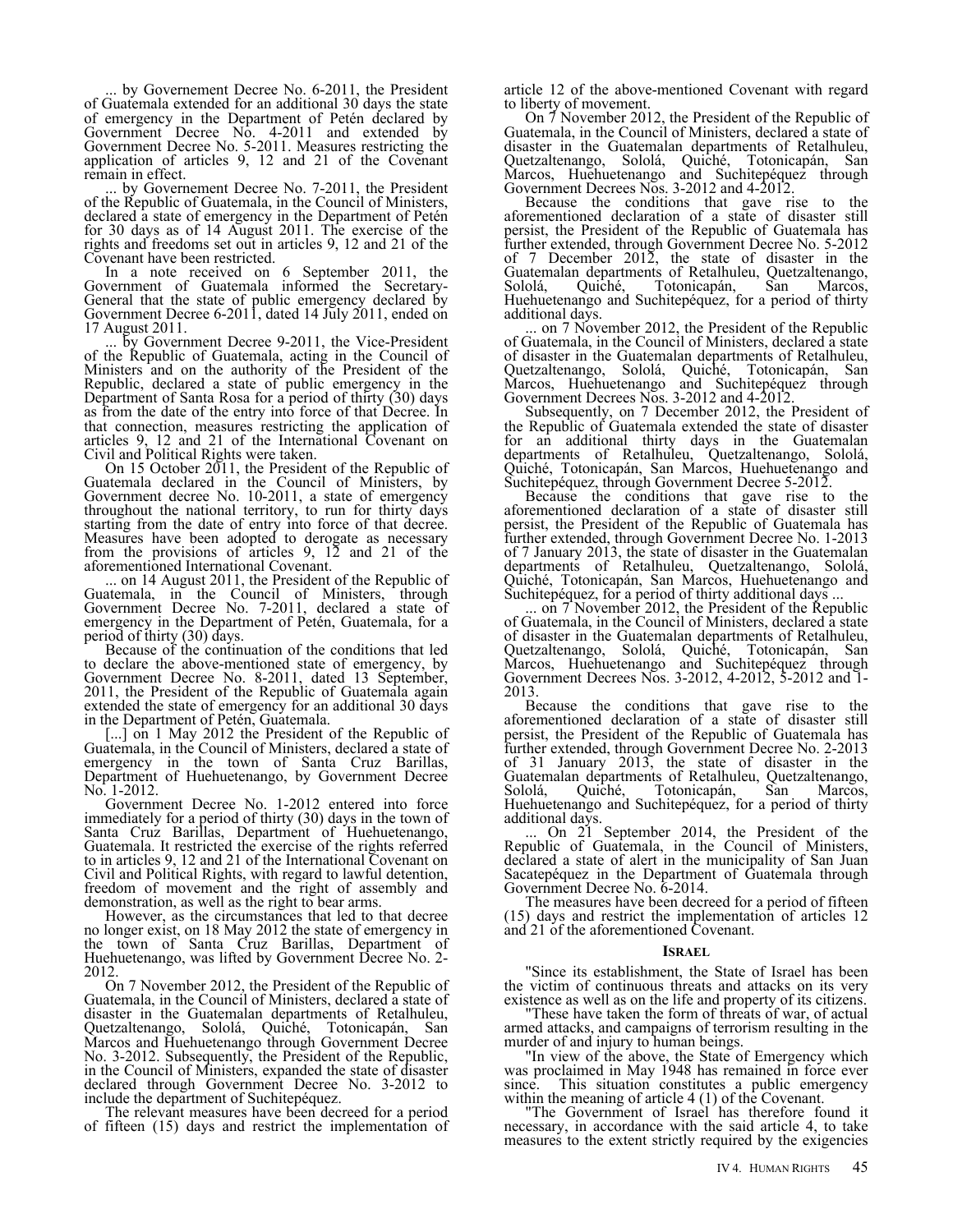of the situation, for the defence of the State and for the protection of life and property, including the exercise of powers of arrest and detention.

"In so far as any of these measures are inconsistent with article 9 of the Covenant, Israel thereby derogates from its obligations under that provision."

### **JAMAICA**

On 28 September 2004, the Secretary-General received from the Government of Jamaica a notification dated 28 September 2004, made under article 4 (3) of the above Covenant, transmitting a Proclamation declaring a state of emergency in the island. The proclamation shall remain in effect for an initial period of 30 days, unless the Governor-General is advised to repeal it or an extension is granted by the House of Representatives.

In a note received on 22 October 2004, the Government of Jamaica informed the Secretary-General that during the state of emergency, the provisions from which it may derogate are articles 12, 19, 21 and 22 (2) of the Covenant.

On 27 October 2004, the Secretary-General received from the Government of Jamaica a notification, made under article 4 (3) of the above Covenant, transmitting text of sections 26 (4) - (7) of the Constitution by which the proclamation of a state of public emergency issued by the Governor-General on 10 September 2004 terminated on 8 October 2004.

Furthermore, the Government of Jamaica informed the Secretary-General that the possible derogation from the rights guaranteed by Articles 12, 19, 21 and 22 (2) by Jamiaca ceased on 8 October 2004.

On 24 August 2007, the Secretary-General received from the Government of Jamaica a notification dated 23 August 2007, made under article 4 (3) of the above Covenant, transmitting a proclamation declaring a State of Public Emergency in the Island issued by the Governor on 19 August 2007. The proclamation shall remain in effect for an initial period of 30 days, unless the Governor-General is advised to repeal it.

In a note received on 27 August 2007, the Government of Jamaica informed the Secretary-General that the State of public emergency issued by the Governor on 19 August 2007 has since been lifted effective Friday 24 August.

"[...] in accordance with Article 4 (3) of the International Covenant on Civil and Political Rights has the honour to inform that on 23rd May 2010, the Governor-General of Jamaica issued a proclamation declaring a State of Public Emergency in the island.

The State of Public Emergency has been imposed in the parishes of Kingston and St. Andrew as a result of a threat to public safety and shall exist for a period of one month unless extended by the House of Representatives or terminated at an earlier time.

The Proclamation issued by the Governor-General is in strict compliance with the provisions of the International Covenant on Civil and Political Rights and with the Constitution of Jamaica. There may be derogation from the rights guaranteed by Articles 12, 19 and 21 of the International Covenant on Civil and Political Rights. [...]

The Government of Jamaica hereby requests that the Secretary-General in his capacity as depository of the International Covenant on Civil and Political Rights inform all Parties to the Covenant on the provision from which it may derogate and the reason for possible derogation.

The Permanent of Jamaica has the further honour to advise that the Government of Jamaica will inform the Secretary-General of measures taken by the authorities aimed at the termination of the State of Public of Emergency. [...].'

"... The Permanent Mission [of Jamaica to the United Nations] wishes to advise that, upon the decision of the House of Representatives for Jamaica, the State of Emergency [declared on 23 May 2010] has been extended by the Government of Jamaica, in accordance with Section 26 (4)-(7) of the Constitution, for a further period of twenty-eight (28) days from the date of June 23, 2010 for the parishes of Kingston, St. Andrew, as well as St. Catherine.

During the period of public emergency the Government may derogate from the provisions of Articles 9, 12, 17, 19 and 21 of the Covenant under regulations made pursuant to Emergency Powers Act. ....

## **NAMIBIA**

## (Dated 5 August 1999)

Proclamation No. 23 by the President of the Republic of Namibia, establishing a state of emergency in the Caprivi region for an initial period of thirty (30) days, indicating that the measures were prompted by circumstances arisen in this region causing a public emergency threatening the life of the nation and the constitutional order;

Proclamation No. 24 by the President of the Republic of Namibia, setting out the emergency regulations to the Caprivi region.

Derogation from articles  $9(2)$  and  $9(3)$  of the Covenant.

(Dated 10 September 1999)

Proclamation No. 27 by the President of the Republic, revoking the declaration of state of emergency and emergency regulations in the Caprivi region promulgated by Proclamations No. 23 of 2 August 1999 and No. 24 of 3 August 1999.

### **NEPAL**

"..... in view of the serious situation arising out of terrorist attacks perpetrated by the Maoists in various districts, killing several security and civilian personnel and attacking the government installations, a state of emergency has been declared in the entire Kingdom effective from 26 November 2001, in accordance with the Article 115 of the Constitution of the Kingdom of Nepal, 2047 (BS). Accordingly, His Majesty the King, on the recommendation of the Council of Ministers, has suspended the right to freedom of opinion and expression (Article 12.2a), freedom to assemble peacefully without arms  $(12.2b)$  and to move throughout the Kingdom (12.2d). Press and publication right (13.1), right against preventive detention (Article 15), right to information (Article 16), right to property (Article 17), right to privacy (Article 22) and right to constitutional remedy (Article 23) have also been suspended. However, the right to the remedy of habeas corpus has not been suspended.

The Permanent Representative also would like to inform the Secretary-General that, while suspending the rights and freedoms, His Majesty's Government has fully observed the provision of Article 4, paragraphs 1 and 2 of the above mentioned Covenant. Accordingly, the rights and freedoms as contained in Articles 6,  $7, 8$  (1), 11, 15, 16 and 18 of the Covenant, which are also guaranteed by the Constitution of the Kingdom of Nepal, remain in effect."

... following the dissolution of the Parliament, which was done in accordance with the relevant provisions of the Constitution of the Kingdom of Nepal - 2047, His Majesty's Government of Nepal has decided to hold the general elections on November 13, 2002 in a free and fair manner. In view of the current security situation in the country prompted by the Maoist insurgency, the Government has also extended the state of emergency by three more months. The Government, however, is committed to liftig the emergency as soon as there is an improvement in the security situation to facilitate free and peaceful general elections.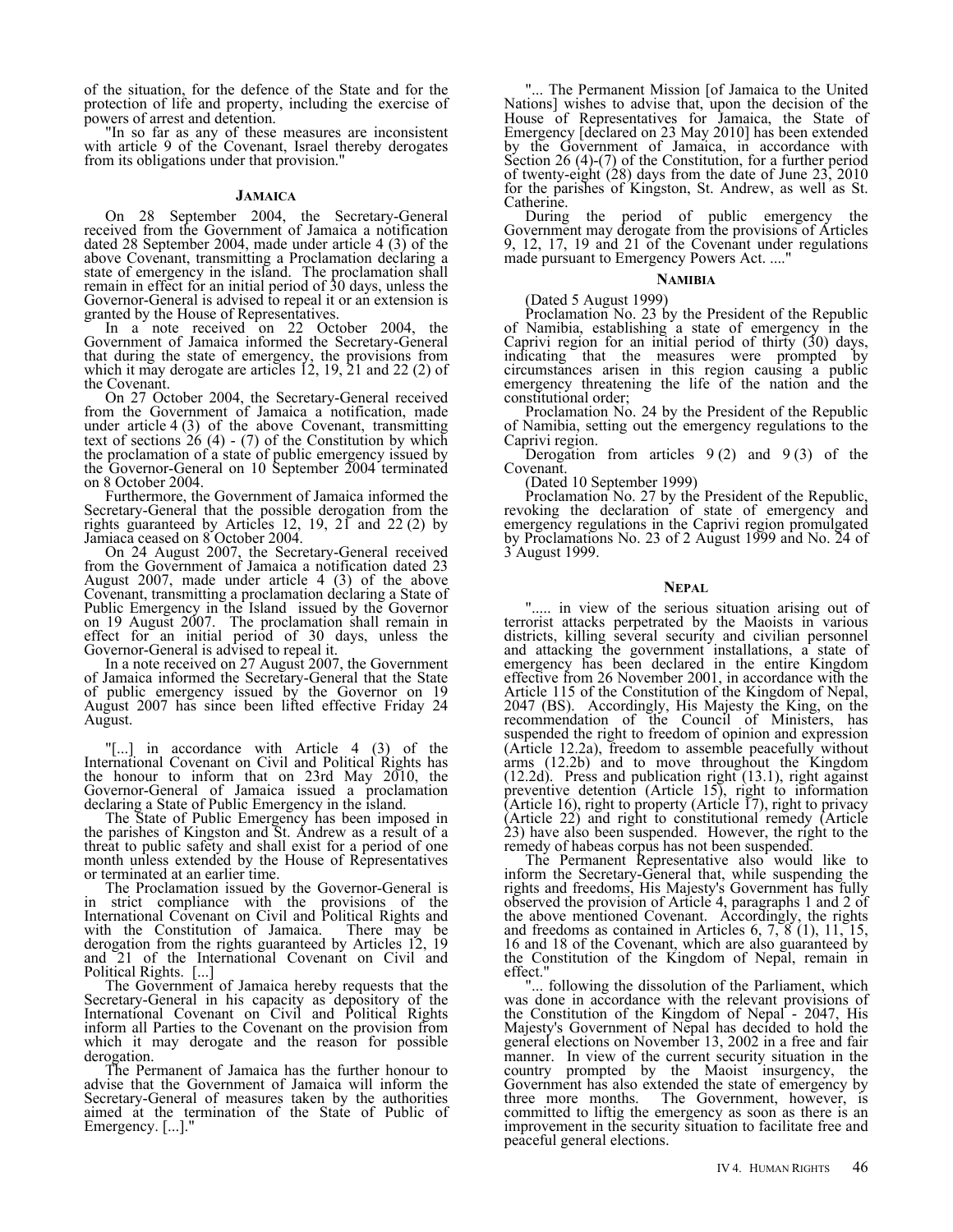... in spite of these steps, the Government will stay the course in respect to development programs and socioeconomic reforms."

(Dated 19 November 2002)

... With reference to [...] note 0076/2002 dated 22 February 2002 and pursuant to clause 3 of Article 4 of the International Covenant on Civil and Political Rights 1966,

.... [the Government of Nepal] lifted the state of emergency in the country, effective from 20 August 2002.

"The Permanent Mission of the Kingdom of Nepal to the United Nations presents its compliments to the Secretary-General of the United Nations and, pursuant to Paragraph 3 of Article 4 of the International Covenant on Civil and Political Rights (1966), has the honour to inform him that in view of a grave emergency threatening the sovereignty, integrity and security of the Kingdom of Nepal, His Majesty the King has, in accordance with clause (1) of Article 115 (1) of the Constitution of the Kingdom of Nepal, 1990 (2047), issued an order of a State of Emergency in respect of the whole of the Kingdom of Nepal on 1 February 2005 with immediate effect. As the situation in the country had reached a point where the survival of multiparty democracy and the nation's sovereignty had been seriously threatened and the people of Nepal had to go through a miserable period of time due to untold sufferings brought about by the rise in terrorist activities throughout the country, and as the governments formed during the past few years had not been serious enough about initiating a dialogue with terrorists, His Majesty as the protector of the Constitution and the symbol of national unity, had no alternative but to declare a state of emergency to meet the exigencies in exercise of His State authority and in keeping with the spirit of the Constitution of the Kingdom ofl, 1990 and taking into account Article 27 (3) of the Constitution, to protect and preserve the sovereignty of the Nation. His Majesty the King has also, in accordance with clause (8) of Article 115 of the Constitution, suspended sub-clauses (a) freedom of thought and expression, (b) freedom to assemble peaceably and without arms, and (d) freedom to move and reside in any part of Nepal, of clause (2) of Article 12; clause (1) of Article 13 press and publication right which provides that no news item, article or any other reading material shall be censored; and Article 15: right against private detention; Article 16: right to information; Article 17: right to property; Article 22: right to privacy; and Article 23: and the right to constitutional remedy (with the exception of the right to the remedy of habeus corpus) of the Constitution of the Kingdom of Nepal, 1990 (2047).

The Permanent Mission would further like to inform the Secretary-General that such measures are not inconsistent with Nepal's other obligations under international law and do not involve discrimination solely on the ground of race, colour, sex, language, religion or social origin.

The Permanent Mission would also like to inform the Secretary-General that the non-derogable rights as set forth in Articles 6, 7, 8 (paragraphs  $\tilde{\Gamma}$  and 2), 11, 15, 16 and 18 of the International Covenant on Civil and PoliticalRights, which are guaranteed by the Constitution of the Kingdom of Nepal, 1990, have been kept intact."

".... following the declaration of a State of Emergency throughout the Kingdom of Nepal on 1 February 2005, [the Government of Nepal] has derogated itself from the obligations under the articles, mentioned below, of the International Covenant on Civil and Political Rights (ICCPR) for a period of the State of Emergency in the Derogation from Article 19 of the ICCPR following the suspension of sub-clause (a) of Clause 2 of Article 12, Clause (1) of Article 1and Article 16 of the Constitution (freedom of opinion and expression, right to press and publication and right to information respectively). 2. Derogation information respectively). 2. from Articles 12.1 and 12.2 of the ICCPR following the suspension of sub-clause (d) of Clause 2 of Article 12 of the Constitution (freedom to move and reside in any part of the Kingdom of Nepal). 3. Derogation of the Kingdom of Nepal). 3. from Article 17 of the ICCPR following the suspension of Article 22 of the Constitution (right to privacy). 4.

Derogation from Article 2.3 of the ICCPR following the suspension of Article 23 of the Constitution (right to constitutional remedy except the writ of habeas corpus).

On 5 May 2005, the Secretary-General received from the Government of Nepal a notification, dated the same, informing him that, as required by Article 4 (3) of the International Covenant on Civil and Political Rights, 1966, that *His Majesty the King* has, in accordance with clause (11) of Article 115 of the Constitution of the Kingdom of Nepal, 1990 (2047), revoked the Order of State of Emergency proclaimed on 1 Feburary 2005 in respect to fthe whole of the Kingdom of Nepal.

### **NICARAGUA**

The Governing Junta for National Reconstruction of the Republic of Nicaragua, by Decree No. 383 of 29 April 1980, rescinded the National Emergency Act promulgated on 22 July 1979 and revoked the state of emergency extended by Decree No. 365 of 11 April 1980.

Suspension of articles 1-5, 8 (3), 10, 12-14, 17, 19-22, 26 and 27 in accordance with Decree No. 996 of 15 March 1982 (national emergency) from 15 March to 14 April 1982. Extension of the suspension to 14 May 1982.

Extension of the suspension to 14 June 1982.

Suspension of the above-mentioned articles of the Covenant in accordance with Decree No. 1082 of 26 July 1982 from 26 July 1982 to 26 January 1983.

Extension of the suspension to 30 May 1983.

Extension of the state of emergency for fifty days beginning on 31 May 1984 and derogation from article 2 paragraph 3; articles 9, 12 and 14; article 19, paragraphs 2 and 3; and article 21 of the Covenant.

(Dated 10 June 1984)

Extension of the state of emergency until 30 May 1984 by Decree 1255 of 26 May 1984 and derogations from articles 1 to 5, article 8, paragraph 3; articles 9, 10, 12, 13, 14, 19 to 22; and articles 26 and 27.

(Dated 2 August 1984)

Extension of the state of emergency until 20 October 1984 and derogation from articles  $2(3)$ , 9 and 14 of the Covenant by Legislative Decree No. 1477 of 19 July 1984.

(Dated 9 August 1984)

Derogation from the implementation of articles 2 (3), 9 and 14 of the Covenant from 6 August to 20 October 1984, in respect of persons committing or suspected of committing the offences referred to in articles 1 and 2 of the Act concerning the Maintenance of Order and Public Security.

(Dated 11 November 1985)

... [The] Government [of Nicaragua] has been obliged, as a resultf the foreign aggression to which it is being subjected, to suspend the application of certain of the provisions of the Covenant throughout the national territory, for a period of one year starting on 30 October 1985.

The reasons for this suspension are [the following]: the Government of the United States of America, against the express will of the majority of the world's governments and peoples and in violation of the norms of international law, has continued its unjust, unlawful and immoral aggression against the Nicaraguan people and their revolutionary government.

... The following provisions of the Covenant [are suspended] throughout the national territory for the period of one year, starting on 29 October 1985:

Article 8 (3); article 9; article 10, except paragraph 1; article 12 (2) and (4); article 14, except paragraphs 2 and 5 and subparagraphs (a), (b), (d) and (g) of paragraph 3;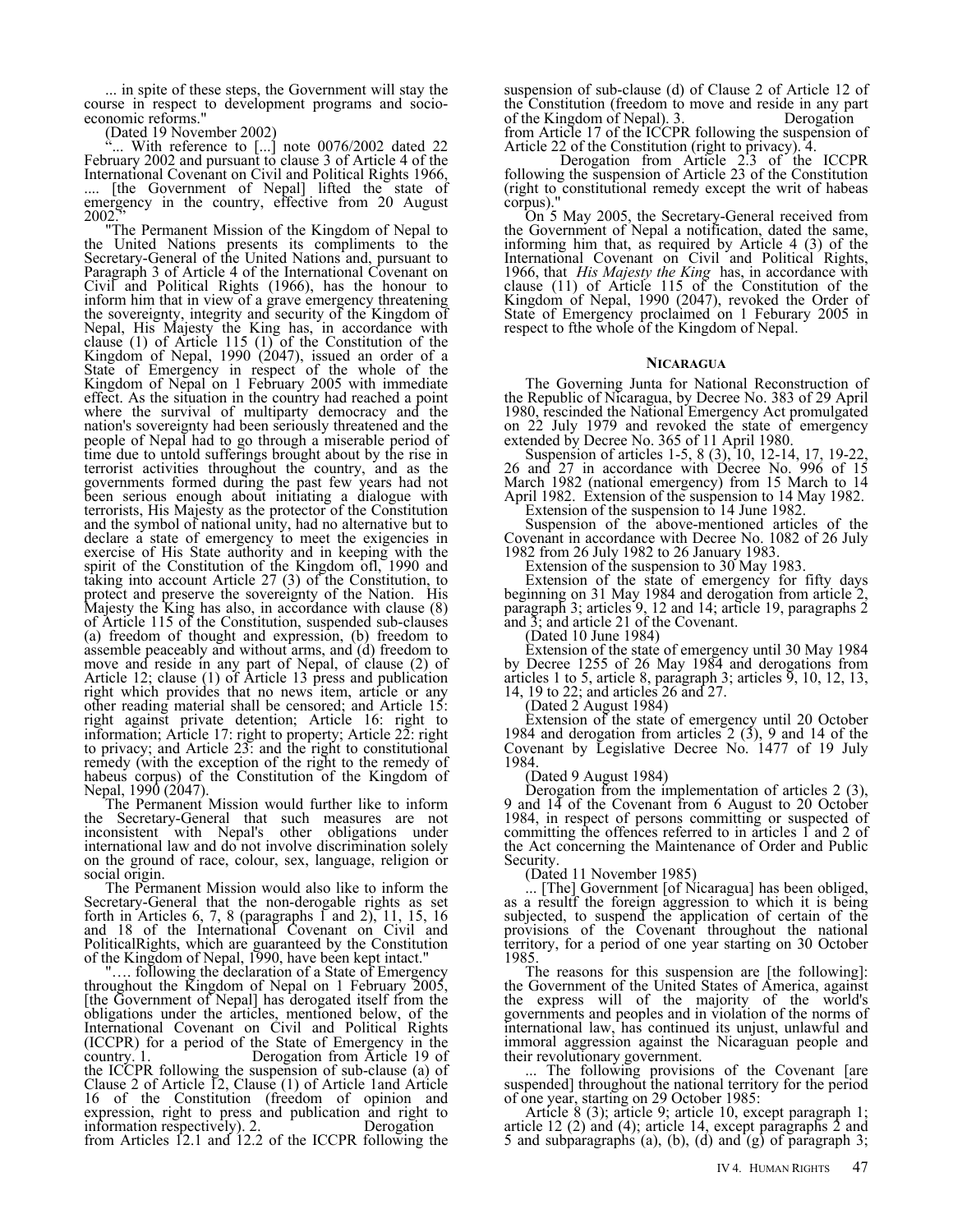article 17; article 19; article 21 and article 22. Article 2 (2) remains in force for those rights that have not been suspended, and paragraph 3 of the same remains in force for all those offences which do not affect national security and public order.

(Dated 29 January 1987)

Taking into account the continuation and the escalation of the military, political and economic aggressions by the United States of America, the State of National Emergency has been re-established as from 9 January 1987 by Decree No. 245. Accordingly and throughout the territory of Nicaragua and until 8 January 1988 the following provisions of the Covenant aresuspended:

Article 2 (3) in respect of acts which undermine national security and public order and of the rights and guarantees set forth in those provisions of the Covenant which have been suspended;

Article 9 (solely for offences against national security and public order).

Article 12 and article 14 (3) (c); article 17, in so far as it relates to home and correspondence, with the other rights remaining in effect;

Articls 19, 21 and 22.

(Dated 8 April 1987)

By Decree No. 250 dated 23 February 1987, confirming a previous Decree No. 245 of 9 January 1987, the Government of Nicaragua has reinstated the State of emergency for a year as of 28 February 1987, owing to the unjust, unlawful and cruel war of aggression waged against Nicaragua. Accordingly, the following articles of the Covenant are being derogated from:

Article 2, paragraph 3, in which we draw a distinction between administrative *amparo* which is suspended in respect of the rights and guarantees provided in the Covenant, which have been suspended, and the remedy of *habeas corpus,* which is not applicable to offences against national security and public order;

Article 9. It should be understood that the remedy referred to in paragraph 4 is suspended solely in respect of offences against national security and public order;

Article 12, regarding the right of residence, liberty of movement and freedom to enter and leave the country;

Article 14, paragraph (3), regarding the right to be tried without undue delay;

Article 17, in respect of the inviolability of the home and correspondence with the other rights remaining in effect;

Article 19, paragraphs (1) and (2), regarding the right to hold opinions and the freedom of expression.

(Dated 4 February 1988)

Suspension of the state of emergency in force in the country, thus re-establishing the full enjoyment of all rights and guarantees of Nicaraguans laid down in the Constitution of Nicaragua.

(Dated 19 May 1993)

Partial suspension for a period of 30 days by Decree 30-93 of 18 May 1993 as from that same date of the rights and guarantees provided for in articles 17 (in respect of the inviolability of the home),  $9(1)(2)(3)$  and  $(5)$  within the 14 Nicaraguan municipalities located in the departments of Matagalpa, Jinotega, Estelí, Nueva Segovia and Madriz for the purpose of restoring lawnd order and public safety in accordance with the needs expressed since criminal offences have been perpetrated continually in certain municipalities in the country threatening public order and personal security. Moreover, some members of armed groups have continued to engage in unlawful rebel activities.

(Dated 11 August 1993)

Re-establishment of the rights and guarantees provided for in articles 17 and 9 of the Covenant as from 17 June 1993 in the affected municipalities and throughout Nicaragua.

On 1 June 2005, the Secretary-General received from the Government of Nicaragua a notification signed by the President dated 30 May 2005, made under article 4 (3) of the above Covenant, declaring a state of emergency had been established pursuant to Decree No. 34-2005 to reduce the impact of the socio-economic and political crisis that Nicaragua is undergoing.

The above notification specified that the provisions partially derogated from are article 2, paragraphs 1 and 3  $(a)$ ,  $(b)$  and  $(c)$ , and article 9, paragraph 3, of the Covenant.

On 3 June 2005, the Secretary-General received from the Government of Nicaragua a notification made under article 4 (3) of the Covenant transmitting Decree No. 38- 2005 dated 2 June 2005, which declared that the economic emergency which had been established by Decree No. 34-2005 was repealed and that the constitutional rights and guarantees have been restored.

### **PANAMA**

(Dated 11 June 1987)

Declaration of the State of emergency throughout the territory of the Republic of Panama. The notification specifies that the state of emergency was declared since, on 9 and 10 June 1987, there were outbreaks of violence, clashes between demonstrators and units of defence forces, and incitement to violence by individuals and political groups resulting in personal injury and considerable material damage. The measure was taken with a view to restoring law and order and safeguarding the life, the dignity and the property of Panamanian nationals and of foreigners living in Panama.

The articles of the Covenant being derogated from are articles 12, paragraph 1; 17, with regard to the inviolability of correspondence; 19 and 21.

Termination of the State of emergency and reinstatement of all constitutional guarantees as at 30 June 1987.

### **PARAGUAY**

Through note DM/No. 105/2010, the Ministry of Foreign Affairs of the Republic of Paraguay notified the Secretary-General that in response to criminal acts that are causing serious internal disturbances within the Republic and which pose an immediate threat to the proper functioning of constitutional bodies and to the lives, liberty, rights and property of the populations concerned, by act No. 3,994/10, a state of emergency was declared in the Departments of Concepción, San Pedro, Amambay, Alto Paraguay and Presidente Hayes for a period of 30 days as from 24 April 2010.

## **PERU**

[For notifications made by Peru received by the Secretary-General between 22 March 1983 and 12 December 2006, see note 1 under "Peru" in the "Historical Information" section in the front matter of this volume.]

... by Supreme Decree No. 005-2007-PCM, issued on 18 January 2007, a state of emergency in the provinces of Huanta and La Mar, department of Ayacucho; the province of Tayacaja, department of Huancavelica; the province of La Convención, department of Cusco; the province of Satipo, Andamarca district of the province of Concepción, and Santo Domingo de Acobamba district of the province of Huancayo, department of Junín, has been extended for 60 days from 25 January 2007.

During the state of emergency, the rights to inviolability of the home, freedom of movement, freedom of assembly and liberty and security of person, which are recognized in article 2, paragraphs 9, 11, 12 and 24 (f), of the Political Constitution of Peru and in articles 17, 12, 21 and 9 of the International Covenant on Civil and Political Rights, respectively, will be suspended.

by Supreme Decree No. 011-2007-PCM issued on 15 February 2007 together with a corrigendum, the state of emergency in the provinces of Marañón,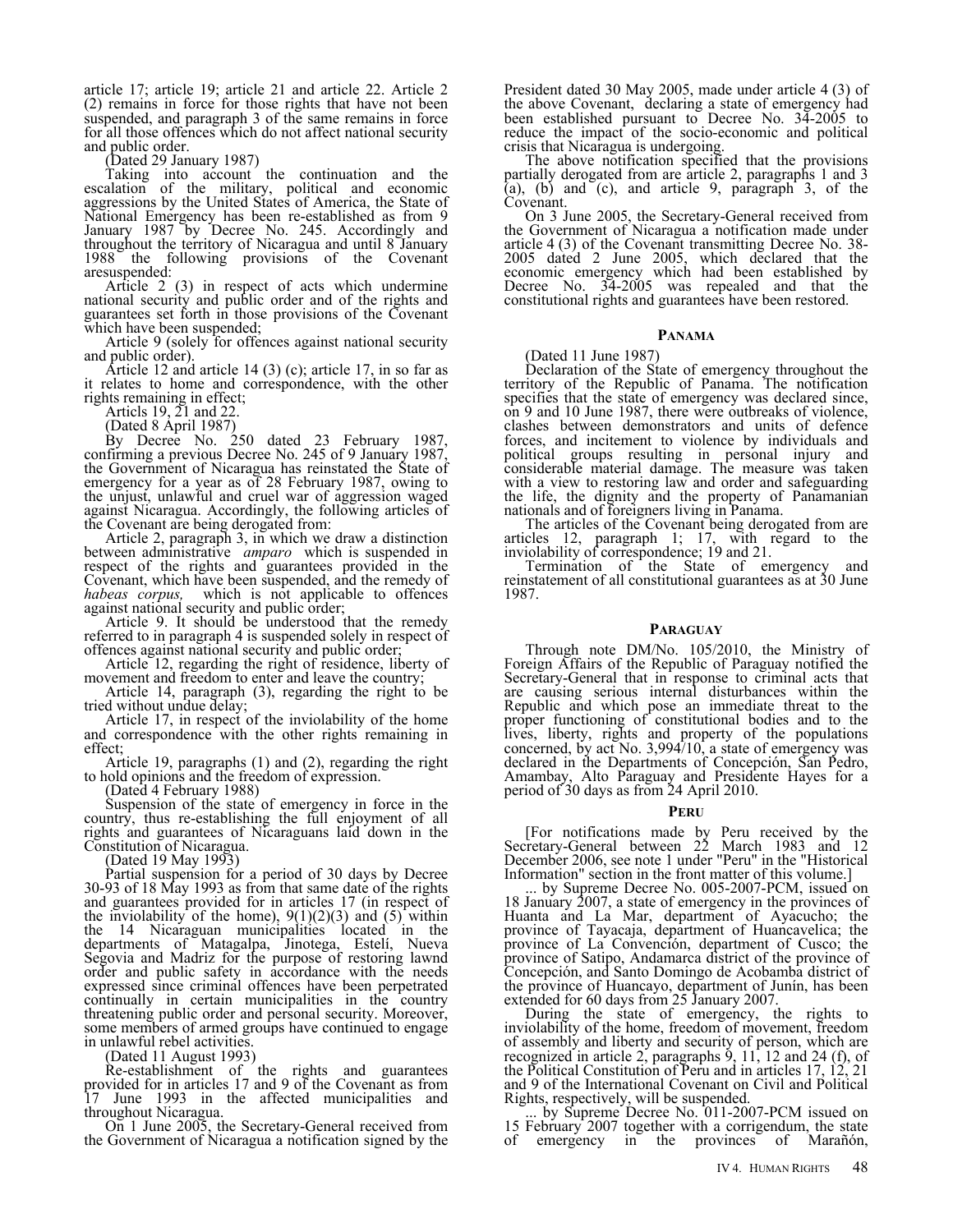Huacaybamba, Leoncio Prado and Huamalíes, department of Huánuco, the province of Tocache, department of San Martín, and the province of Padre Abad, department of Ucayali, has been extended for a period of 60 days. A previous extension was communicated in our note No. 7- 1-SG/044 dated 20 October 2006.

During the state of emergency, the rights recognized in article 2, paragraphs 9, 11, 12 and 24 (f), of the Political Constitution of Peru are suspended.

by Supreme Decree No. 026-2007-PCM, issued on 22 March 2007, the state of emergency in the provinces of Huanta and La Mar, Department of Ayacucho; the province of Tayacaja, Department of Huancavelica; the province of La Convención, Department of Cusco; and the province of Satipo, the Andamarca district of the province of Concepción and the Santo Domingo de Acobamba district of the province of Huancayo, Department of Junín, has been extended for a period of 60 days as from 26 March 2007.

During the state of emergency, the rights to inviolability of the home, liberty of movement, freedom of assembly and liberty and security of person, which are recognized, respectively, in article 2, paragraphs 9, 11, 12 and 24 (f), of the Political Constitution of Peru and in articles  $\hat{I}$ ,  $\hat{I}$ ,  $\hat{I}$ ,  $\hat{I}$  and 9 of the International Covenant on Civil and Political Rights, are suspended.

... by Supreme Decree No. 016-2007-PCM, issued on 2 March 2007, a state of emergency was declared in the department of Arequipa, province of Islay, district of Cocachacra, for a period of 30 days.

During the state of emergency, the right to inviolability of the home, freedom of movement, freedom of assembly and liberty and security of person, established in article 2, paragraphs 9, 11, 12 and 24 (f) of the Political Constitution of Peru, and in articles 17, 12, 21 and 9 of the International Covenant on Civil and Political Rights, respectively, shall be suspended.

... by Supreme Decree No. 030-2007-PCM, issued on 31 March 2007, the state of emergency in the department of Arequipa, province of Islay, district of Cocachacra, was extended for a period of 30 days from 1 April 2007.

During the state of emergency, the right to inviolability of the home, freedom of movement, freedom of assembly and liberty and security of person, established in article 2, paragraphs 9, 11, 12 and 24 (f), of the Political Constitution of Peru, and in articles 17, 12, 21 and 9 of the International Covenant on Civil and Political Rights, respectively, shall be suspended.

... by Supreme Decree No. 039-2007-PCM issued on 18 April 2007, the state of emergency in the provinces of Marañón, Huacaybamba, Leoncio Prado and Huamalíes, department of Huánuco, the province of Tocache, department of San Martín, and the province of Padre Abad, department of Ucayali, has been extended for a period of 60 days. A previous extension was communicated in our note No. 7-1-SG/06 of 20 February 2007.

During the state of emergency, the rights to the inviolability of the home, freedom of movement and assembly, and liberty and security of person recognized in article 2, paragraphs 9, 11, 12 and 24 (f) of the Political Constitution of Peru and in articles  $17$ ,  $12$ ,  $21$  and 9 of the International Covenant on Civil and Political Rights, respectively, are suspended.

by Supreme Decree No. 044-2007-PCM issued on 24 May 2007, a state of emergency in the provinces of Huanta and La Mar, Department of Ayacucho; the province of Tayacaja, Department of Huancavelica; the province of La Convención, Department of Cusco; and the province of Satipo, the Andamarca and Comas districts of the province of Concepción and the Santo Domingo de Acobamba and Pariahuanca districts of the province of Huancayo, Department of Junín has been extended for a period of 60 days as from 25 May 2007. A previous extension was communicated in Note 7-1- SG/009 of 28 March 2007.

During the state of emergency, the rights to inviolability of the home, liberty of movement, freedom of assembly and liberty and security of person, which are recognized, respectively, in article 2, paragraphs 9, 11, 12 and 24 (f), of the Political Constitution of Peru and in articles  $\hat{I}$ ,  $\hat{I}$ ,  $\hat{I}$ ,  $\hat{I}$  and 9 of the International Covenant on Civil and Political Rights, are suspended.

by Supreme Decree No. 045-2007-PCM issued on 25 May 2007, a state of emergency has been declared in the Santa Anita district of the province of Lima, Department of Lima, for a period of seven days.

During the state of emergency, the rights to inviolability of the home, liberty of movement, freedom of assembly and liberty and security of person, which are recognized, respectively, in article 2, paragraphs 9, 11, 12 and 24 (f), of the Political Constitution of Peru and in articles 17, 12, 21 and 9 of the International Covenant on Civil and Political Rights, are suspended.

... by Supreme Decree No. 056-2007-PCM issued on 2 July 2007, a state of emergency in the provinces of Marañón, Huacaybamba, Leoncio Prado and Huamalíes, department of Huánuco, the province of Tocache, department of San Martín, and the province of Padre Abad, department of Ucayali, has been extended for a period of 60 days. A previous extension was communicated in our note No. 7-1-SG/013 of 24 April 2007.

During the state of emergency, the rights to the inviolability of the home, freedom of movement and assembly, and liberty and security of person recognized in article 2, paragraphs 9, 11, 12 and 24 (f) of the Political Constitution of Peru and in articles  $17$ ,  $12$ ,  $21$  and 9 of the International Covenant on Civil and Political Rights, respectively, are suspended.

... by Supreme Decree No. 065-2007-PCM, issued on 21 July 2007, extended the state of emergency in the provinces of Huanta and La Mar, Department of Ayacucho; the province of Tayacaja, Department of Huancavelica; the districts of Kimbiri, Pichari and Vilcabambaof the provinceof La Convención, Department of Cusco; and the province of Satipo, the Andamarca and Comas districts of the province of Concepción and the Santo Domingo de Acobamba and Pariahuanca districts of the province of Huancayo, Department of Junín, for a period of 60 days as from 24 July 2007. A previous extension was communicated in Note 7-1-SG/017 of 6 June 2007.

During the state of emergency, the rights to inviolability of the home, liberty of movement, freedom of assembly and liberty and security of person, which are recognized, respectively, in article 2, paragraphs 9, 11, 12 and 24 (f), of the Political Constitution of Peru and in articles  $\hat{I}$ ,  $\hat{I}$ ,  $\hat{I}$ ,  $\hat{I}$  and 9 of the International Covenant on Civil and Political Rights, are suspended.

... by Supreme Decree No. 077-2007-PCM, issued on 30 August 2007, extended the state of emergency in the provinces of Marañón, Huacaybamba, Leoncio Prado and Huamalíes, department of Huánuco, the province of Tocache, department of San Martín, and the province of Padre Abad, department of Ucayali, has been extended for a period of 60 days as from 31 August 2007.

During the state of emergency, the rights to inviolability of the home, liberty of movement, freedom of assembly and liberty and security of person, which are recognized, respectively, in article 2, paragraphs 9, 11, 12 and 24 (f), of the Political Constitution of Peru and in articles  $\hat{17}$ ,  $\hat{12}$ ,  $\hat{21}$  and 9 of the International Covenant on Civil and Political Rights, are suspended.

... by Supreme Decree No. 099-2007-PCM, issued on 28 December 2007, thestate of emergency in the Districts of San Buenaventura and Cholón, Province of Marañón, in the Province of Leoncio Prado and in the District of Monzón, Province of Huamalíes, Department of Huánuco; in the Province of Tocache, Department of San Martín; and in the Province of Padre Abad, Department of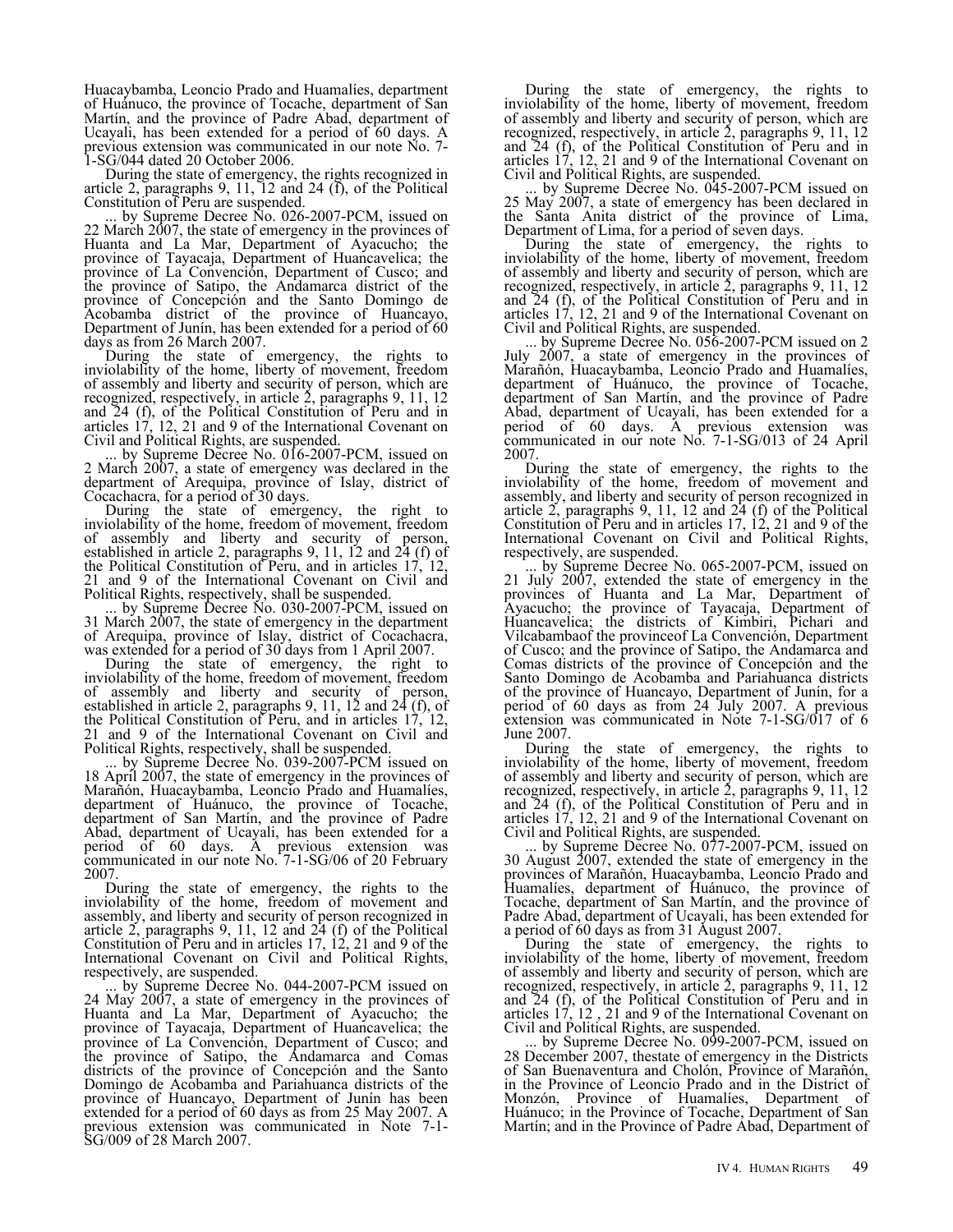Ucayali, has been extended for 60 days as from 29 December 2007.

During the state of emergency the rights to inviolability of the home, freedom of movement, freedom of assembly and liberty and security of person, recognized in article 2, paragraphs 9, 11, 12 and 24 (f), of the Political Constitution of Peru and in articles 17, 12, 21 and 9 of the International Covenant on Civil and Political Rights, respectively, shall be suspended.

by Supreme Decree No. 005-2008-PCM, published on 19 January 2008, the state of emergency in the provinces of Huanta and La Mar, department of Ayacucho, the province of Tayacaja, department of Huancavelica, the Kimbiri, Pichari and Vilcabamba districts of the province of La Convención, department of Cusco, the province of Satipo, the Andamarca and Comas districts of the province of Concepción and the Santo Domingo de Acobamba and Pariahuanca districts of the province of Huancaya, department of Junín, has been extended for sixty days, beginning 20 January 2008. A previous extension and declaration were communicated in Note 7-1-SG/009 of 28 March 2007.

During the state of emergency, the rights to inviolability of the home, freedom of movement, freedom of association and liberty and security of the person, recognized in article 2, paragraphs 9, 11, 12 and 24(f) of the Political Constitution of Peru and in articles 17, 12, 21 and 9 of the International Covenant on Civil and Political Rights, respectively, shallbe suspended.

by Supreme Decree No. 012-2008-PCM, published on 18 February 2008, a state of emergency has been declared in the Provinces of Huaura, Huaral and Barranca, Department of Lima; in the Provinces of Huarmey, Casma and Santa, Department of Ancash; and in the Province of Virú, Department of La Libertad, for a period of seven days.

During the state of emergency the rights to inviolability of the home, freedom of movement, freedom of assembly and liberty and security of person, recognized in article 2, paragraphs 9, 11, 12 and 24 (f), of the Political Constitution of Peru and in articles 17, 12, 21 and 9 of the International Covenant on Civil and Political Rights, respectively, shall be suspended.

... by Supreme Decree No. 019-2008-PCM, issued on 6 March 2008, a state of emergency has been declared in Cholón district of the province of Marañón, in Monzón district of the province of Huamalíes and in Leoncio Prado province, department of Huánuco; in Tocache province, department of San Martín; and Padre Abad province, department of Ucayali, for a period of 60 days.

During the state of emergency, the rights to inviolability of the home, freedom of movement, freedom of assembly and liberty and security of person, which are recognized in article 2, paragraphs 9, 11, 12 and 24 (f), of the Political Constitution of Peru and in articles 17, 12, 21 and 9 of the International Covenant on Civil and Political Rights, respectively, will be suspended.

... by Supreme Decree No. 019-2008-PCM, issued on 4 May 2008, the state of emergency in Cholón district of the Province of Marañón, in Monzón district of the Province of Huamalíes and in the Province of Leoncio Prado, Department of Huánuco; the Province of Tocache, Department of San Martín; and the Province of Padre Abad, Department of Ucayali, has been extended for a period of 60 days, beginning 6 May 2008. A previous extension was communicated in Note 7-1-SG/09 of 12 March 2008.

During the state of emergency, the rights to inviolability of the home, freedom of movement, freedom of assembly and liberty and security of person, which are recognized in article 2, paragraphs 9, 11, 12 and 24 (f) of the Political Constitution of Peru and in articles 17, 12, 21 and 9 of the International Covenant on Civil and Political Rights, respectively, will be suspended.

... by Supreme Decree No. 045-2008-PCM, published on 3 July 2008, the state of emergency in the Cholón district in Marañón province, the Monzón district in Huamalíes province, and Leoncio Prado province, all of which are located in the department of Huánuco; Tocache province, department of San Martín; and Padre Abad province, department of Ucayali, has been extended for 60 days from 5 July 2008.

During the state of emergency, the rights to inviolability of the home, freedom of movement, freedom of assembly and liberty and security of person, which are recognized in article 2, paragraphs 9, 11, 12 and 24 (f) of the Political Constitution of Peru and in articles 17, 12, 21 and 9 of the International Covenant on Civil and Political Rights, respectively, are suspended.

... by Supreme Decree No. 046-2008-PCM, issued on 12 July 2008, the state of emergency in the provinces of Huanta and La Mar, department of Ayacucho; the province of Tayacaja, department of Huancavelica; the Kimbiri, Pichari and Vilcabamba districts of the

province of La Convención, department of Cusco; the province of Satipo; the Andamarca and Comas districts of the province of Concepción; and the Santo Domingo de Acobamba and Pariahuanca districts of the province of Huancayo, department of Junín has been extended for 60 days as from 18 July 2008.

During the state of emergency, the right to inviolability of the home, freedom of movement, freedom of assembly, and liberty and security of person, which are recognized in article 2, paragraphs 9, 11, 12 and 24 (f) of the Political Constitution of Peru and in articles 17, 12, 21 and 9 of the International Covenant on Civil and Political Rights, respectively, are suspended.

... by Supreme Decree No. 045-2008-PCM, published on 3 July 2008, the state of emergency in the Cholón district in Marañón province, the Monzón district in Huamalíes province, and Leoncio Prado province, all of which are located in the department of Huánuco; Tocache province, department of San Martín; and Padre Abad province, department of Ucayali, has been extended for 60 days from 5 July 2008.

During the state of emergency, the rights to inviolability of the home, freedom of movement, freedom of assembly and liberty and security of person, which are recognized in article 2, paragraphs 9, 11, 12 and 24 (f) of the Political Constitution of Peru and in articles 17, 12, 21 and 9 of the International Covenant on Civil and Political Rights, respectively, are suspended.

by Supreme Decree No. 038-2008-PCM, issued on 15 May 2008, the state of emergency in the provinces of Huanta and La Mar, department of Ayacucho, the province of Tayacaja, department of Huancavelica, the Kimbiri, Pichari and Vilcabamba districts of the province of La Convención, department of Cusco, the province of Satipo, the Andamarca and Comas districts of the province of Concepción and the Santo Domingo de Acobamba and Pariahuanca districts of the province of Huancayo, department of Junín, has been extended for sixty days, beginning 19 May 2008.

During the state of emergency, the rights to inviolability of the home, freedom of movement, freedom of association and liberty and security of the person, recognized in article 2, paragraphs 9, 11, 12 and 24 (f) of the Political Constitution of Peru and in articles 17, 12, 21 and 9 of the International Covenant on Civil and Political Rights, respectively, shall be suspended.

... by Supreme Decree No. 058-2008-PCM, issued on 18 August 2008, a state of emergency was declared in the Provinces of Bagua

and Utcubamba, Department of Amazonas; the Province of Datem del Marañón, Department of Loreto; and the Echarate district of the Province of La Convención, Department of Cusco, for a period of thirty days as from 19 August 2008.

During the state of emergency, the rights to inviolability of the home, freedom of movement, freedom of assembly and liberty and security of person, recognized in article 2, paragraphs 9, 11, 12 and 24 (f), of the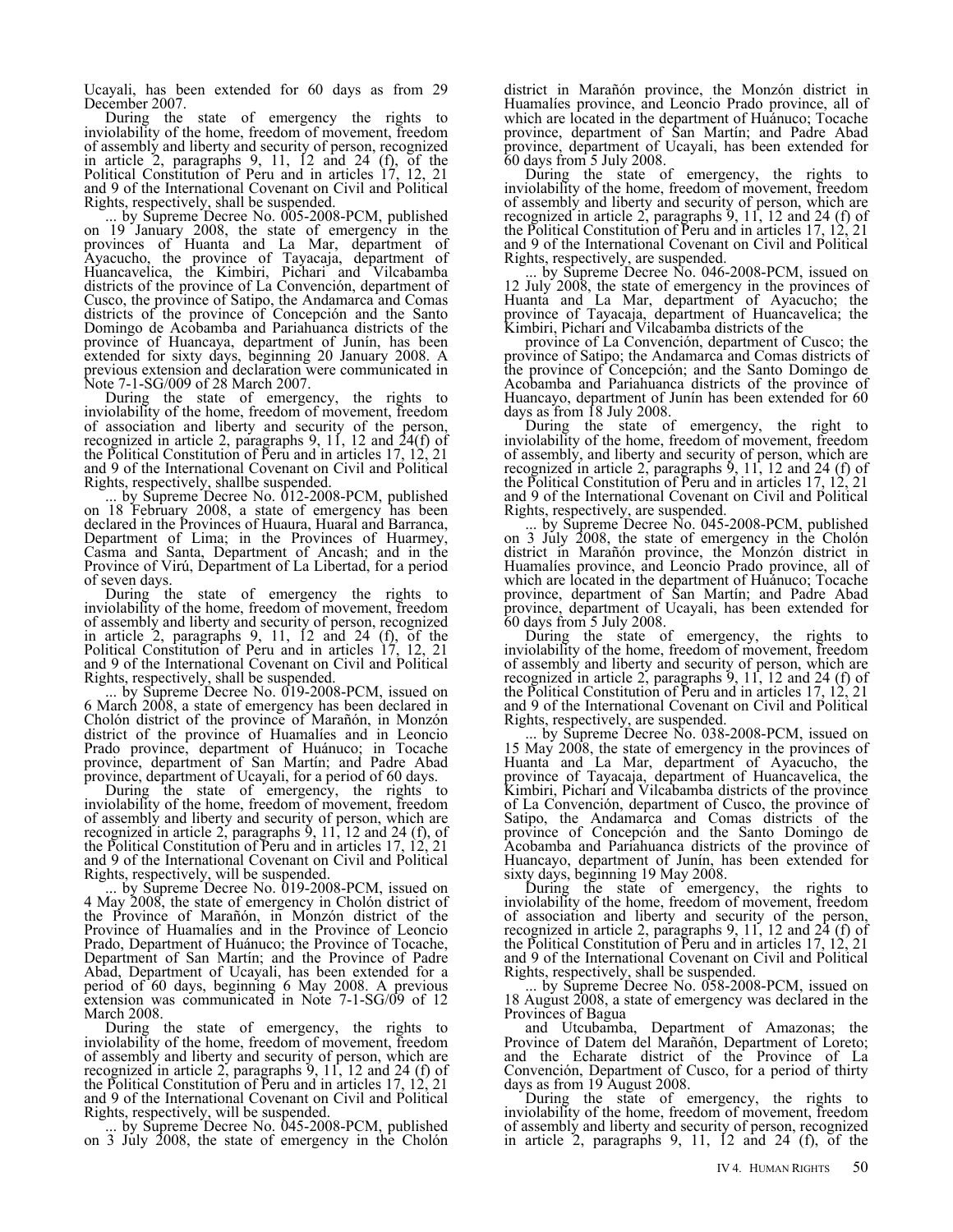Political Constitution of Peru and in articles 17, 12, 21 and 9 of the International Covenant on Civil and Political Rights, respectively, shall be suspended.

... by Supreme Decree No. 060-2008-PCM, issued on 28 August 2008, the state of emergency in the Cholón District in Marañón Province, the Monzón District in Huamalíes Province, and Leoncio Prado Province, all of which are located in the Department of Huánuco; in Tocache Province, Department of San Martín; and in Padre Abad Province, Department of Ucayali, has been extended for a period of 60 days from 3 September 2008.

During the state of emergency, the rights to inviolability of the home, freedom of movement, freedom of assembly and liberty and security of person enshrined in article 2, paragraphs 9, 11, 12 and 24 (f), of the Political Constitution of Peru and in articles 17, 12, 21 and 9 of the International Covenant on Civil and Political Rights, respectively, will be suspended.

... by Supreme Decree No. 061-2008-PCM, which was issued on 28 August 2008, Supreme Decree No. 058- 2008-PCM, which established a state of emergency in the Provinces of Bagua and Utcubamba in the Department of Amazonas; in the Province of Datem del Marañón in the Department of Loreto; and in the Echarate District of La Convención Province in the Department of Cusco, has been declared null and void.

by Supreme Decree No. 063-2008-PCM, issued on 12 September 2008, the state of emergency in the provinces of Huanta and La Mar, department of Ayacucho; in the province of Tayacaja, department of Huancavelica; in the Kimbiri, Pichari and Vilcabamba districts of the province of La Convención, department of Cusco; in the province of Satipo; in the Andamarca and Comas

districts of the province of Concepción; and in the Santo Domingo de Acobamba and Pariahuanca districts of the province of Huancayo, department of Junín, has been extended for 60 days, beginning 16 September 2008.

During the state of emergency, the rights to inviolability of the home, freedom of movement, freedom of assembly, and liberty and security of the person, recognized in article 2, paragraphs 9, 11, 12 and 24 (f), of the Political Constitution of Peru and in articles 17, 12, 21 and 9 of the InternationalCovenant on Civil and Political Rights, respectively, shall be suspended.

... by Supreme Decree No. 070-2008-PCM, issued on 4 November 2008, a state of emergency has been declared, as from 5 November 2008, in the provinces of Tacna, Jorge Basadre, Candarave and Tarata, department of Tacna.

During the state of emergency the rights to inviolability of the home, freedom of movement, freedom of assembly, and liberty and security of person, which are recognized in article 2, paragraphs 9, 11, 12 and 24 (f), of the Political Constitution of Peru and in articles 17, 12, 21 and 9 of the International Covenant on Civil and Political Rights, respectively, shall be suspended.

by Supreme Decree No. 072-2008-PCM, published on 13 November 2008, the state of emergency has been extended for a period

of 60 days, beginning 15 November 2008, in the provinces of Huanta and La Mar, department of Ayacucho; in the province of Tayacaja, department of Huancavelica; in the districts of Kimbiri, Pichari and Vilcabamba in the province of La Convención, department of Cusco; in the province of Satipo; in the districts of Andamarca and Comas in the province of Concepción and in the districts of Santo Domingo de Acobamba and Pariahuanca in the province of Huancayo, department of Junín.

During the state of emergency, the rights to inviolability of the home, freedom of movement, freedom of assembly and liberty and security of person, which are recognized in article 2, paragraphs 9, 11, 12 and 24 (f), of the Political Constitution of Peru and in articles 17, 12, 21

and 9 of the International Covenant on Civil and Political Rights, respectively, will be suspended.

by Supreme Decree No. 072-2008-PCM, published on 13 November 2008, the state of emergency has been extended for 60 days,

beginning 15 November 2008, in the provinces of Huanta and La Mar, department of Ayacucho; in the province of Tayacaja, department of Huancavelica; in the districts of Kimbiri, Pichari and Vilcabamba in the province of La Convención, department of Cusco; in the province of Satipo; in the districts of Andamarca and Comas in the province of Concepción; and in the districts of Santo Domingo de Acobamba and Pariahuanca in the province of Huancayo, department of Junín.

During the state of emergency, the rights to inviolability of the home, freedom of movement, freedom of assembly and liberty and security of person, which are recognized in article 2, paragraphs 9, 11, 12 and 24(f) of the Political Constitutionof Peru and in articles 17, 12, 21 and 9 of the International Covenant on Civil and Political Rights, respectively, shall be suspended.

by Supreme Decree No. 001-2009-PCM, published on 10 January 2009, the state of emergency has been extended for 60 days,

with effect from 14 January 2009, in the provinces of Huanta and La Mar, department of Ayacucho; in the province of Tayacaja, department of Huancavelica; in the districts of Kimbiri, Pichari and Vilcabamba in the province of La Convención, department of Cusco; in the province of Satipo; and in the districts of Andamarca and Comas in the province of Concepción and the districts of Santo Domingo de Acobamba and Pariahuanca in the province of Huancayo, department of Junín.

During the state of emergency, the rights to inviolability of the home, freedom of movement, freedom of assembly, and liberty and security of person, which are recognized in article 2, paragraphs 9, 11, 12 and 24 (f) of thePolitical Constitution of Peru and in articles 17, 12, 21 and 9 of the International Covenant on Civil and Political Rights, respectively, are suspended.

... by Supreme Decree No. 015-2009-PCM, issued on 12 March 2009, the state of emergency has been extended for 60 days, with effect from 15 March 2009, in the provinces of Huanta and La Mar, department of Ayacucho; in the province of Tayacaja,

department of Huancavelica; in the districts of Kimbiri, Pichari and Vilcabamba in the province of La Convención, department of Cusco; in the province of Satipo; and in the districts of Andamarca and Comas in the province of Concepción and the districts of Santo Domingo de Acobamba and Pariahuanca in the province of Huancayo, department of Junín.

During the state of emergency, the rights to inviolability of the home, liberty of movement, freedom of assembly, and liberty and security of person, which are recognized in article 2, paragraphs 9, 11, 12 and 24 (f) of the Political Constitution of Peru and in articles 17, 12, 21 and 9 of the International Covenant on Civil and Political Rights, respectively, are suspended.

... by Supreme Decree No. 013-2009-PCM, issued on 26 February 2009, the state of emergency in the Cholón district of the province of Marañón, the Monzón district of the province of Huamalíes and the province of Leoncio Prado, department of Huánuco; the

province of Tocache, department of San Martín; and the province of Padre Abad, department of Ucayali, has been extended for sixty days with effect from 2 March 2009.

During the state of emergency, the right to inviolability of the home, freedom of movement, freedom of assembly, and liberty and security of person, recognized in article 2, paragraphs 9, 11, 12 and 24 (f), of the Political Constitution of Peru and in articles 17, 12, 21 and 9 of the International Covenant on Civil and Political Rights, respectively, shall be suspended.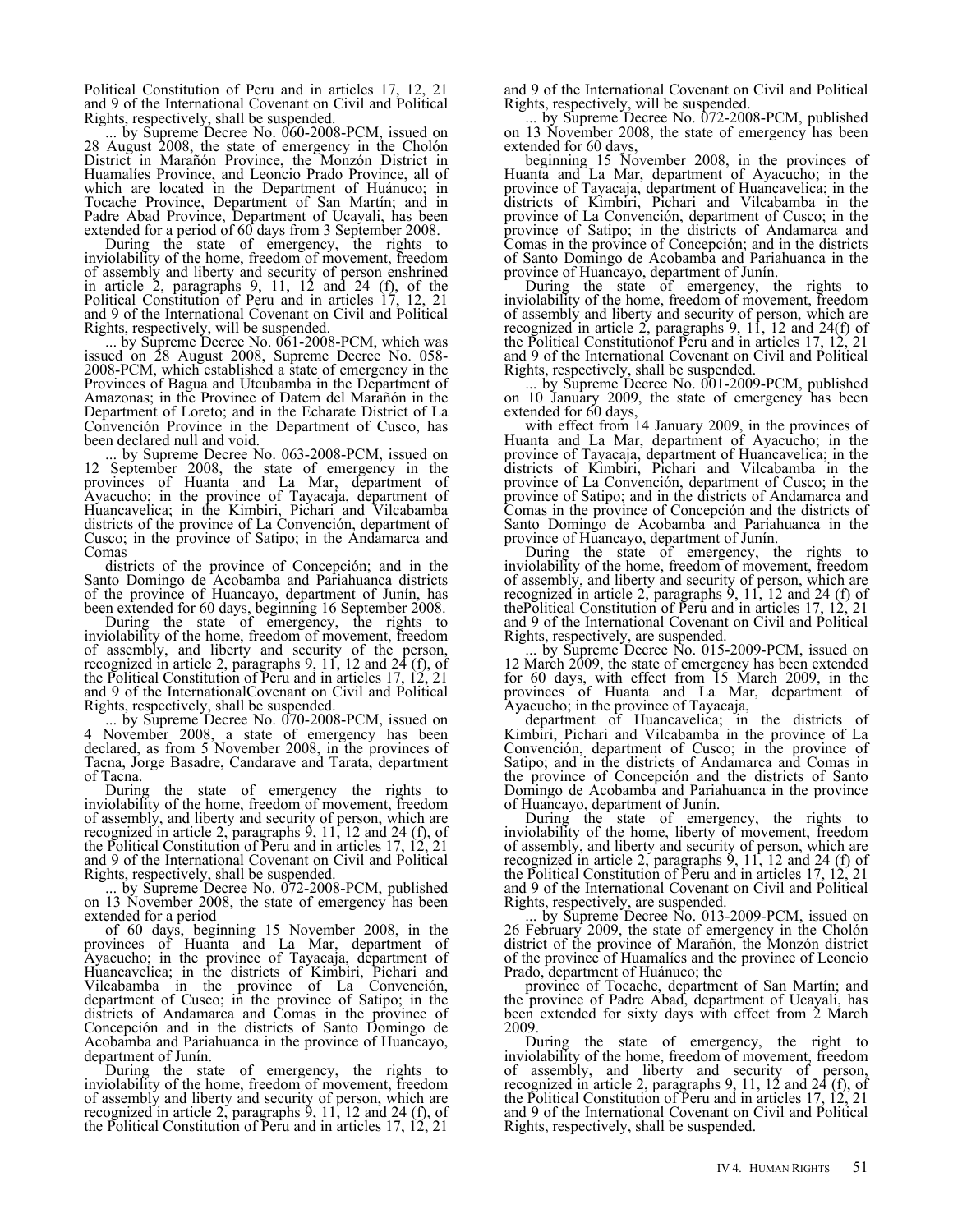... by Supreme Decree No. 027-2009-PCM, issued on 9 May 2009, a state of emergency was declared in the Echarate and Kimbiri districts of the province of La Convención, department of Cuzco; the Sepahua district of the province of Atalaya, department of Ucayali; the Napo district of the province of Maynas, department of Loreto; the Andoas, Pastaza, Morona and Manseriche districts of the province of Datem del Marañón, department of Loreto; and the Imaza district of the province of Bagua, department of Amazonas, for a period of 60 days, with effect from 10 May 2009.

During the state of emergency, the right to inviolability of the home, freedom of movement, freedom of assembly, and liberty and security of person, recognized in article 2, paragraphs 9, 11, 12 and 24 (f), of the Political Constitution of Peru and in articles 17, 12, 21 and 9 of the International Covenant on Civil and Political Rights, respectively, shall be suspended.

... by Supreme Decree No. 035-2009-PCM issued on 5 June 2009, the state of emergency declared under Supreme Decree No. 027-2009-PCM has been extended throughout the department of Amazonas, Datem del Marañón province of the department of Loreto and Jaén and San Ignacio provinces of the department of Cajamarca.

During the state of emergency, the right to the inviolability of the home, freedom of movement, freedom of association and liberty and security of person, contained in article 2, paragraphs 9, 11, 12 and 24 (f) of the Political Constitution of Peru, and in articles 17, 12, 21 and 9 of the International Covenant on Civil and Political Rights, respectively, have been suspended.

by Supreme Decree No. 028-2009-PCM, issued on 13 May 2009, the state of emergency in the provinces of Huanta and La Mar, department of Ayacucho; the province of Tayacaja, department of Huancavelica; the Kimbiri, Pichari and Vilcabamba districts of the

province of La Convención, department of Cusco; the province of Satipo; the Andamarca and Comas districts of the province of Concepción and the Santo Domingo de Acobamba and Pariahuanca districts of the province of Huancayo, department of Junín, has been extended for 60 days, with effect from 14 May 2009.

During the state of emergency, the right to inviolability of the home, freedom of movement, freedom of assembly, and liberty and security of person, recognized in article 2, paragraphs 9, 11, 12 and 24(f) of the Political Constitution of Peru and in articles 17, 12, 21 and 9 of the International Covenant on Civil and Political Rights, respectively, shall be suspended.

by Supreme Decree No. 039-2009-PCM, issued on 22 June 2009, the state of emergency declared by Supreme Decree No. 027-

2009-PCM, and extended by Supreme Decree No. 035-2009-PCM, in all the territorial areas covered by those legal provisions (the Echarate and Kimbiri districts of the province of La Convención, department of Cusco; the Sepahua district of the province of Atalaya, department of Ucayali; the Napo district of the province of Maynas, department of Loreto; the Andoas, Pastaza, Morona and Manseriche districts of the province of Datem del Marañón, department of Loreto; and the Imaza district of the province of Bagua, department of Amazonas) has been lifted.

It should be noted that the state of emergency in the Kimbiri district of the province of La Convención, departmentof Cusco, will remain in effect pursuant to Supreme Decree No. 028-2009-PCM.

During the state of emergency, the right to inviolability of the home, freedom of movement, freedom of assembly, and liberty and security of person, recognized in article 2, paragraphs 9, 11, 12 and 24(f) of the Political Constitution of Peru and in articles 17, 12, 21 and 9 of the International Covenant on Civil and Political Rights, respectively, shall be suspended.

... by Supreme Decree No. 041-2009-PCM, issued on 26 June 2009, the state of emergency in the Cholón district of the province of Marañón, the Monzón district of the province of Huamalíes and the province of Leoncio Prado, department of Huánuco; the province of Tocache, department of San Martín; and the province of Padre Abad, department of Ucayali, has been extended for sixty days with

effect from 1 July 2009.

During the state of emergency, the rights of inviolability of the home, freedom of movement, freedom of assembly, and liberty and security of the person recognized in article 2, paragraphs 9, 11, 12, and 24 (f) of the Political Constitution of Peru and in articles 17, 12, 21 and 9 of the International Covenant on Civil and Political Rights, respectively, are suspended.

... by Supreme Decree No. 043-2009-PCM, issued on 9 July 2009, a state of emergency has been declared in the department of Ica, the provinces of Cañete and Yauyos of the department of Lima; and the provinces of Castrovirreyna, Huaytará and the districts of

Acobambilla and Manta of the province of Huancavelica, for a period of sixty days.

During the state of emergency, the rights of inviolability of the home, freedom of movement, freedom of assembly, and liberty and security of the person recognized in article 2, paragraphs 9, 11, 12, and 24 (f) of the Political Constitution of Peru and in articles 17, 12, 21 and 9 of the International Covenant on Civil and Political Rights, respectively, are suspended.

... by Supreme Decree No. 044-2009-PCM, issued on 9 July 2009, the state of emergency in the provinces of Huanta and La Mar, department of Ayacucho; the province of Tayacaja, department of Huancavelica; the Kimbiri, Pichari and Vilcabamba districts of the

province of La Convención, department of Cusco; the province of Satipo; the Andamarca and Comas districts of the province of Concepción and the Santo Domingo de Acobamba and Pariahuanca districts of the province of Huancayo, department of Junín, has been extended for 60 days, with effect from 13 July 2009.

During the state of emergency, the right to inviolability of the home, freedom of movement, freedom of assembly, and liberty and security of person, recognized in article 2, paragraphs 9, 11, 12 and 24(f) of the Political Constitution of Peru and in articles 17, 12, 21 and 9 of the International Covenant on Civil and Political Rights, respectively, shall be suspended.

... by Supreme Decree No. 055-2009-PCM, issued on 3 September 2009, the state of emergency in the provinces of Huanta and La

Mar, department of Ayacucho; the province of Tayacaja, department of Huancavelica; the Kimbiri, Pichari and Vilcabamba districts of the province of La Convención, department of Cusco; the province of Satipo; the Andamarca and Comas districts of the province of Concepción and the Santo Domingo de Acobamba and Pariahuanca districts of the province of Huancayo, department of Junín, has been

extended for 60 days, with effect from 11 September 2009.

During the state of emergency, the right to inviolability of the home, freedom of movement, freedom of assembly, and liberty and security of person, recognized in article 2, paragraphs 9, 11, 12 and 24(f) of the Political Constitution of Peru and in articles 17, 12, 21 and 9 of the International Covenant on Civil and Political Rights, respectively, shall be suspended.

... by Supreme Decree No. 060-2009-PCM, published on 10 September 2009, a state of emergency has been declared in the Cholón

district of the province of Marañón, the Monzón district of the province of Huamalíes and the province of Leoncio Prado, all of which are located in the department of Huánuco; the province of Tocache, department of San Martín; and the province of Padre Abad, department of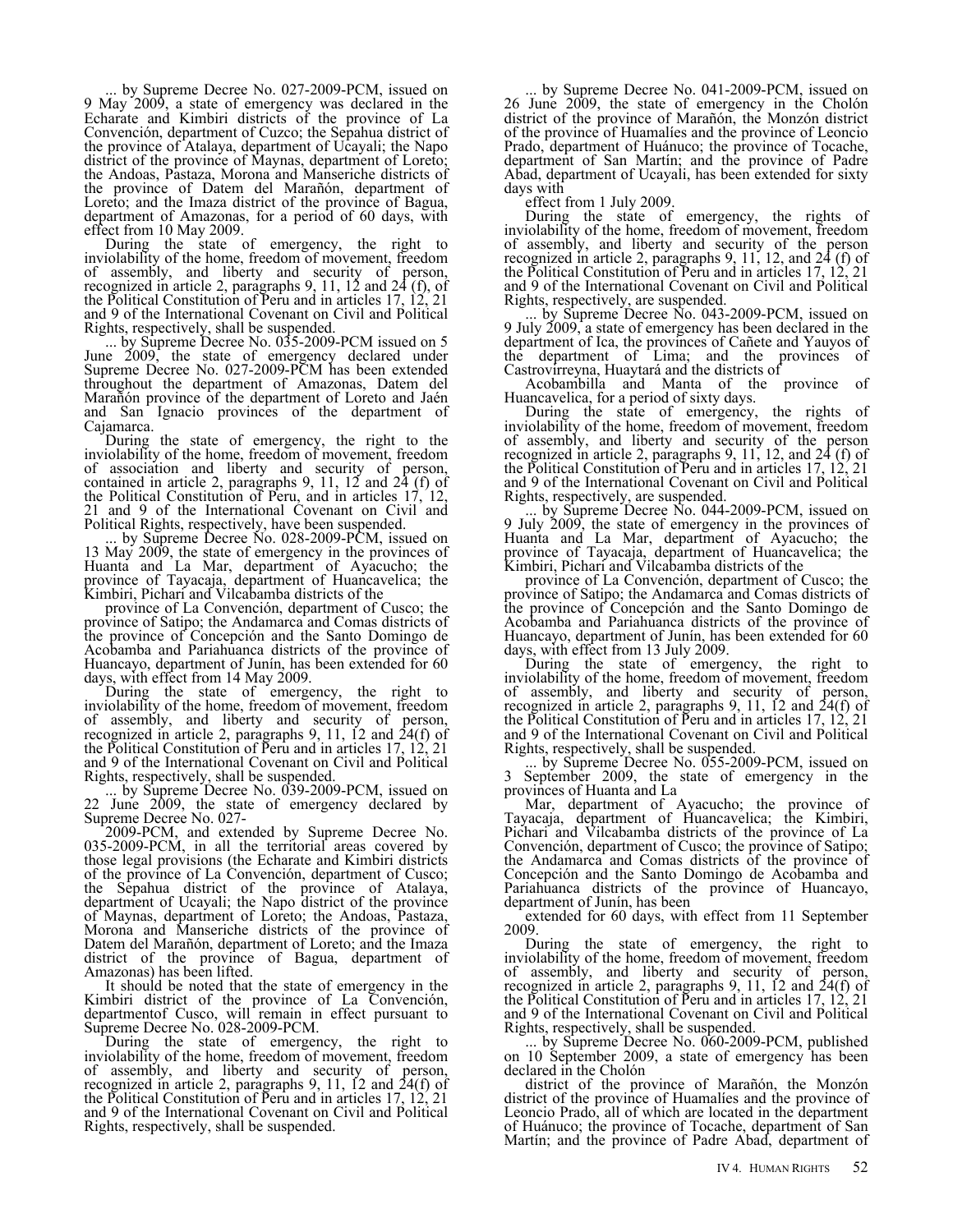Ucayali, for a period of 60 days with effect from 11 September 2009.

During the state of emergency, the rights to inviolability of the home, freedom of movement, freedom of assembly, and liberty and security of person, which are recognized in article 2, paragraphs 9, 11, 12 and 24 (f), of the Political Constitution of Peru and in articles 17, 12, 21 and 9 of the International Covenant on Civil and Political Rights, respectively, will be suspended.

by Supreme Decree No. 068-2009-PCM, issued on 30 October 2009, the state of emergency in the provinces of Huanta and La Mar, department of Ayacucho; the province of Tayacaja, department of Huancavelica; the Kimbiri, Pichari and Vilcabamba districts of the province of La Convención, department of Cusco; the province of Satipo; the Andamarca and Comas districts of the province of Concepción and the Santo Domingo de Acobamba and Pariahuanca districts of the province of Huancayo, department of Junín, has been extended for 60 days, with effect from 10 November 2009.…

During the state of emergency, the right to inviolability of the home, freedom of movement, freedom of assembly, and liberty and security of person, recognized in article 2, paragraphs 9, 11, 12 and 24(f) of the Political Constitution of Peru and in articles 17, 12, 21 and 9 of the International Covenant on Civil and Political Rights, respectively, shall be suspended.

... by Supreme Decree No. 070-2009-PCM, published on 5 November 2009, the state of emergency in the Cholón district of the province of Marañón, the Monzón district of the province of Huamalíes and the province of Leoncio Prado, all of which are located in the department of Huánuco; the province of Tocache, department of San Martín; and the province of Padre Abad, department of Ucayali, has been extended for 60 days with effect from 10 November 2009.

During the state of emergency, the rights to inviolability of the home, freedom of movement, freedom of assembly, and liberty and security of person, which are recognized in article 2, paragraphs 9, 11, 12 and 24 (f), of the Political Constitution of Peru and in articles 17, 12, 21 and 9 of the International Covenant on Civil and Political Rights, respectively, will be suspended.

by Supreme Decree No. 077-2009-PCM, published on 1 December 2009, a state of emergency was declared in the province of

Abancay, department of Apurimac, for a period of 60 days as from 2 November 2009.

During the state of emergency, the right to inviolability of the home, freedom of movement, freedom of assembly, and liberty and security of person, provided for in article 2, paragraphs 9, 11, 12 and 24 (f), of the Political Constitution of Peru, and in articles 17, 12, 21 and 9 of the International Covenant on Civil and Political Rights, respectively, have been suspended.

... by Supreme Decree No. 042-2010-PCM, issued on 31 March 2010 [...], a state of emergency was declared in the provinces of Nazca, Palpa and San Juan de Marcona, department of Ica; the provinces Tambopata and Manú, department of Madre de Dios; and the provinces of Carevelí and Camaná, department of Arequipa, for a period of 60 days as from 1 April 2010.

During the state of emergency, the right to inviolability of the home, freedom of movement, freedom of assembly, and liberty and security of person, provided for in article 2, paragraphs 9, 11, 12 and 24(f), of the Political Constitution of Peru, and in articles 17, 12, 21 and 9 of the International Covenant on Civil and Political Rights, respectively, shall be suspended.

[...] by Supreme Decree No. 049-2010-PCM, issued on 29 April 2010 (copy attached), the state of emergency in the provinces of Huanta and La Mar, department of Ayacucho; the province of Tayacaja, department of Huancavelica; the Kimbiri, Pichari and Vilcabamba districts of the province of La Convención, department of Cusco; the province of Satipo; the Andamarca and Comas districts of the province of Concepción and the Santo Domingo de Acobamba and Pariahuanca districts of the province of Huancayo, department of Junín, has been extended for 60 days, with effect from 9 May 2010.

During the state of emergency, the right to inviolability of the home, freedom of movement, freedom of assembly, and liberty and security of person, recognized in article 2, paragraphs 9, 11, 12 and 24(f) of the Political Constitution of Peru and in articles 17, 12, 21 and 9 of the International Covenant on Civil and Political Rights, respectively, will be suspended.

[...]

by Supreme Decree No. 055-2010-PCM of 15 May 2010, the public order having been disturbed in the provinces of Marañón, Leoncio Prado and Humanalíes, a state of emergency has been declared in the Cholón district of the province of Marañón, the Monzón district of the province of Huamalíes and the province of Leoncio Prado, all located in the department of Huánuco; in the province of Tocache, department of San Martín; and in the province of Padre Abad, department of Ucayali, for a period of 60 days with efect from 16 May 2010.

During the state of emergency, the rights to inviolability of the home, liberty of movement, freedom of assembly and liberty and security of person, recognized in article 2, paragraphs 9, 11, 12 and 24 (f) of the Political Constitution of Peru and in articles 17, 12, 21 and 9 of the International Covenant on Civil and Political Rights, respectively, shall be suspended.

...] by Supreme Decree No. 057-2010-PCM, issued on 18 May 2010, a state of emergency has been declared in the constitutional province of Callao for a period of 60 days, with effect from 19 May 2010.

During the state of emergency, the rights to inviolability of the home, liberty of movement, freedom of assembly and liberty and security of person, recognized in article 2, paragraphs 9, 11, 12 and 24 (f) of the Political Constitution of Peru and in articles 17, 12, 21 and 9 of the International Covenant on Civil and Political Rights, respectively, shall be suspended.

[...] by Supreme Decree No. 078-2010-PCM, published on 31 July 2010 [...], a state of emergency has been declared in the Echarate district of the province of La Convención, department of Cusco, for a period of 60 days with effect from 1 August 2010.

During the state of emergency, the rights to inviolability of the home, freedom of movement, freedom of assembly, and liberty and security of person, which are recognized in article 2, paragraphs 9, 11, 12 and 24 (f), of the Political Constitution of Peru and in articles 17, 12, 21 and 9 of the International Covenant on Civil and Political Rights, respectively, will be suspended.

[...] by Supreme Decree No. 087-2010-PCM, issued on 26 August 2010 [...], the state of emergency in the provinces of Huanta and La Mar, department of Ayacucho; the province of Tayacaja, department of Huancavelica; the Kimbiri, Pichari and Vilcabamba districts of the province of La Concepción, department of Cusco; the province of Satipo; the Andamarca and Comas districts of the province of Concepción; and the Santo Domingo de Acobamba and Pariahuanca districts of the province of Huancayo, department of Junín, has been extended for 60 days, with effect from 6 September 2010.

During the State of emergency, the right to inviolability of the home, freedom of movement, freedom of assembly, and liberty and security of person, recognized in article 2, paragraphs 9, 11, 12 and 24 (f) of the Political Constitution of Peru and in articles 17, 12, 21 and 9 of the International Covenant on Civil and Political Rights, respectively, will be suspended.

[...] by Supreme decree No. 091-2010-PCM, issued on 11 September 2010 [...], the state of emergency in the Cholón district in Marañón province, the Monzón district in Huamalíes province, and Leoncio Prado province, all of which are located in the department of Huánuco;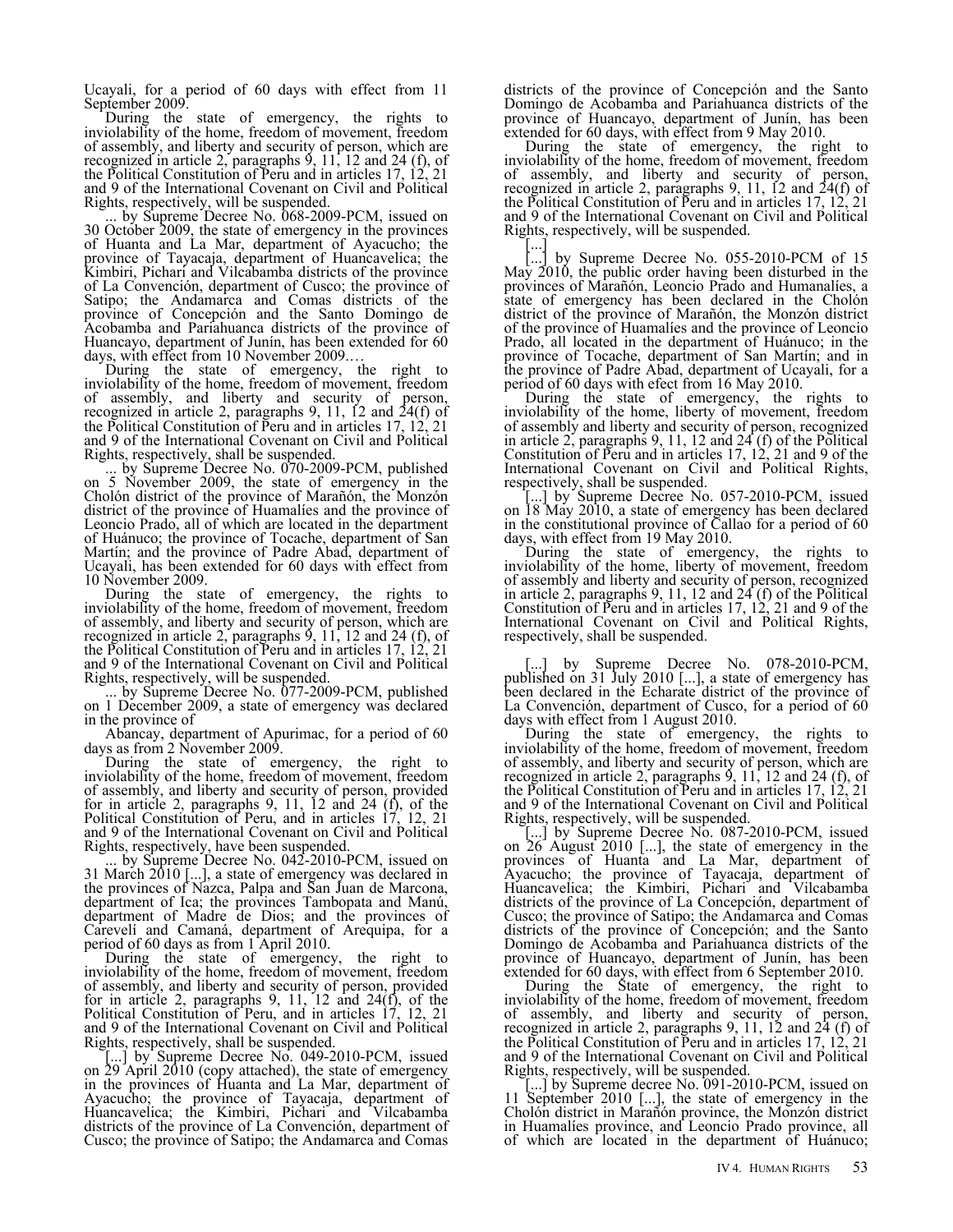Tocache province, department of San Martín; and Padre Abad province departmetn of Ucayali, has been extended for 60 days, with effect from 12 September 2010.

During the state of emergency, the right to inviolability of the home, freedom of movement, freedom of assembly, and liberty and security of person, which are recognized in article 2, paragraphs 9, 11, 12 and 24 (f) of the Political Constitution of Peru and in articles 17, 12, 21 and 9 of the International Covenant on Civil and Political Rights, respectively, will be suspended.

[...] by Supreme Decree No. 091-2010-PCM, issued on 11 September 2010 [...], the State of emergency in the Cholón district in Marañón province, the Monzón district in Huamalíes province, and Leoncio Prado province, all of which are located in the department of Huánuco; Tocache province, department of San Martín; and Padre Abad province, department of Ucayali, has been extended for 60 days, with effect from 12 September 2010.

During the state of emergency, the right to inviolability of the home, freedom of movement, freedom of assembly, and liberty and security of person, which are recognized in article 2, paragraphs 9, 11, 12 and 24 (f) of the Political Constitution of Peru and in articles 17, 12, 21 and 9 of the International Covenant on Civil and Political Rights, respectively, will be suspended.

[...] by Supreme Decree No. 093-2011-PCM, issued on 4 December 2011, [...], a state of emergency was declared for a period of sixty days, starting on 5 December 2011, in Cajamarca, Celendín, Hualgayoc and Contumazá provinces in the administrative department of Cajamarca.

During the state of emergency, the President has suspended the right to inviolability of the home, freedom of movement, freedom of assembly and liberty and security of person, under article 2, paragraphs 9, 11, 12 and 24(f) of the Political Constitution of Peru, and articles 17, 12, 21 and 9 of the International Covenant on Civil and Political Rights, respectively.

by Supreme Decree No. 096-2011-PCM, issued on 15 December 2011, the state of emergency in the provinces of Cajamarca, Celendín, Hualgayoc and Contumazá in the department of Cajamarca, declared in Supreme Decree No. 093-2011-PCM, has been lifted.

...] by Supreme Decree No. 043-2012-PCM, issued on 10 April 2012, a state of emergency was declared for a period of 60 days, with effect from 11 April 2012, in the district of Echarate, province of La Convención, department of Cusco.

During the state of emergency, the right to inviolability of the home, freedom of movement, freedom of assembly and liberty and security of person, under article 2, paragraphs 9, 11, 12 and 24(f) of the Political Constitution of Peru, and articles 17, 12, 21 and 9 of the International Covenant on Civil and Political Rights, respectively, shall be suspended.

[...] in reference to Supreme Decree 085-2011-PCM (5) November 2011), by which a state of emergency was declared in the provinces of Huanta and La Mar, department of Ayacucho; in the province of Tayacaja, department of Huancavelica; in the districts of Kimbiri, Pichari and Vilcabamba, province of La Convención, department of Cusco; in the province of Satipo; in the districts of Andamarca and Comas, province of Concepción; and in the districts of Santo Domingo de Acobamba and Pariahuanca, province of Huancayo, department of Junín. That state of emergency was extended by Supreme Decree 004-2012-PCM (4 January 2012).

In that regard, in accordance with the provisions of article 4 of the International Covenant on Civil and Political Rights, the Permanent Mission of Peru to the United Nations informs the Secretariat of the United Nations that, by Supreme Decree 022-2012-PCM [...] the state of emergency was extended for 60 days, in effect from 6 March 2012.

During the state of emergency, the right to inviolability of the home, freedom of movement, freedom of assembly and liberty and security of person, set out in article 2, paragraphs 9, 11, 12 and 24 (f), of the Political Constitution of Peru and in articles  $17$ ,  $12$ ,  $21$  and  $9$  of the International Covenant on Civil and Political Rights, respectively, are suspended.

[...] reference is made to Supreme Decree 078-2011-PCM (12 September 2011) by which a state of emergency was declared in the district of Cholón, province of Marañón; in the district of Monzón, province of Humalíes; and in the province of Leoncio Prado, all in the department of Huánuco; in the province of Tocache, department of San Martín; and in the province of Padre Abad, department of Ucayali. The above-mentioned state of emergency was extended by Supreme Decrees 087- 2011-PCM (11 November 2011) and 002-2012-PCM (3 January 2012).

In that regard, in accordance with the provisions of article 4 of the International Covenant on Civil and Political Rights, the Permanent Mission of Peru to the United Nations informs the Secretariat of the United Nations that, by Supreme Decree 023-2012-PCM, a copy of which is attached to the present note, the aforementioned state of emergency was extended for 60 days, in effect from 11 March 2012.

During the state of emergency, the rights of inviolability of the home, freedom of movement, freedom of assembly and liberty and security of person, set out in article 2, paragraphs 9, 11, 12 and 24(f), of the Political Constitution of Peru and in articles  $17$ ,  $12$ ,  $21$  and  $9$  of the International Covenant on Civil and Political Rights, respectively, are suspended.

[...] by Supreme Decree No. 056-2012-PCM, issued on 28 May 2012, a state of emergency was declared for a period of thirty (30) days, in effect from 29 May 2012, in the province of Espinar, department of Cusco, where the National Police of Peru shall maintain public order.

During the state of emergency, the right to inviolability of the home, freedom of movement, freedom of assembly and liberty and security of person, set out in article 2, paragraphs 9, 11, 12 and 24 (f), of the Political Constitution of Peru and in articles  $17$ ,  $12$ ,  $21$  and  $9$  of the International Covenant on Civil and Political Rights, respectively, are suspended.

[...] in reference to Supreme Decree 085-2011-PCM (5 November 2011), by which a state of emergency was declared in the provinces of Huanta and La Mar, in the department of Ayacucho; in the province of Tayacaja, department of Huancavelica; in the districts of Kimbiri, Pichari and Vilcabamba, province of La Convención, in the department of Cusco; in the province of Satipo; in the districts of Andamarca and Comas, province of Concepción; and in the districts of Santo Domingo de Acobamba and Pariahuanca province of Huancayo, department of Junín, the aforementioned state of emergency was extended by Supreme Decrees 004-2012- PCM (4 January 2012) and 022-2012-PCM (6 March 2012).

In that regard, in accordance with the provisions of article 4 of the International Covenant on Civil and Political Rights, by Supreme Decree 060-2012-PCM, the state of emergency was extended for 60 days, in effect from 4 June 2012.

During the state of emergency, the right to inviolability of the home, freedom of movement, freedom of assembly and liberty and security of person, set out in article 2, paragraphs 9, 11, 12 and 24 (f), of the Political Constitution of Peru and in articles  $17$ ,  $12$ ,  $21$  and  $9$  of the International Covenant on Civil and Political Rights, respectively, are suspended.

[...] by Supreme Decree No. 070-2012-PCM, promulgated on 3 July 2012, a state of emergency was declared for thirty (30) days in the provinces of Cajamarca, Celendín and Hualgayoc in the department of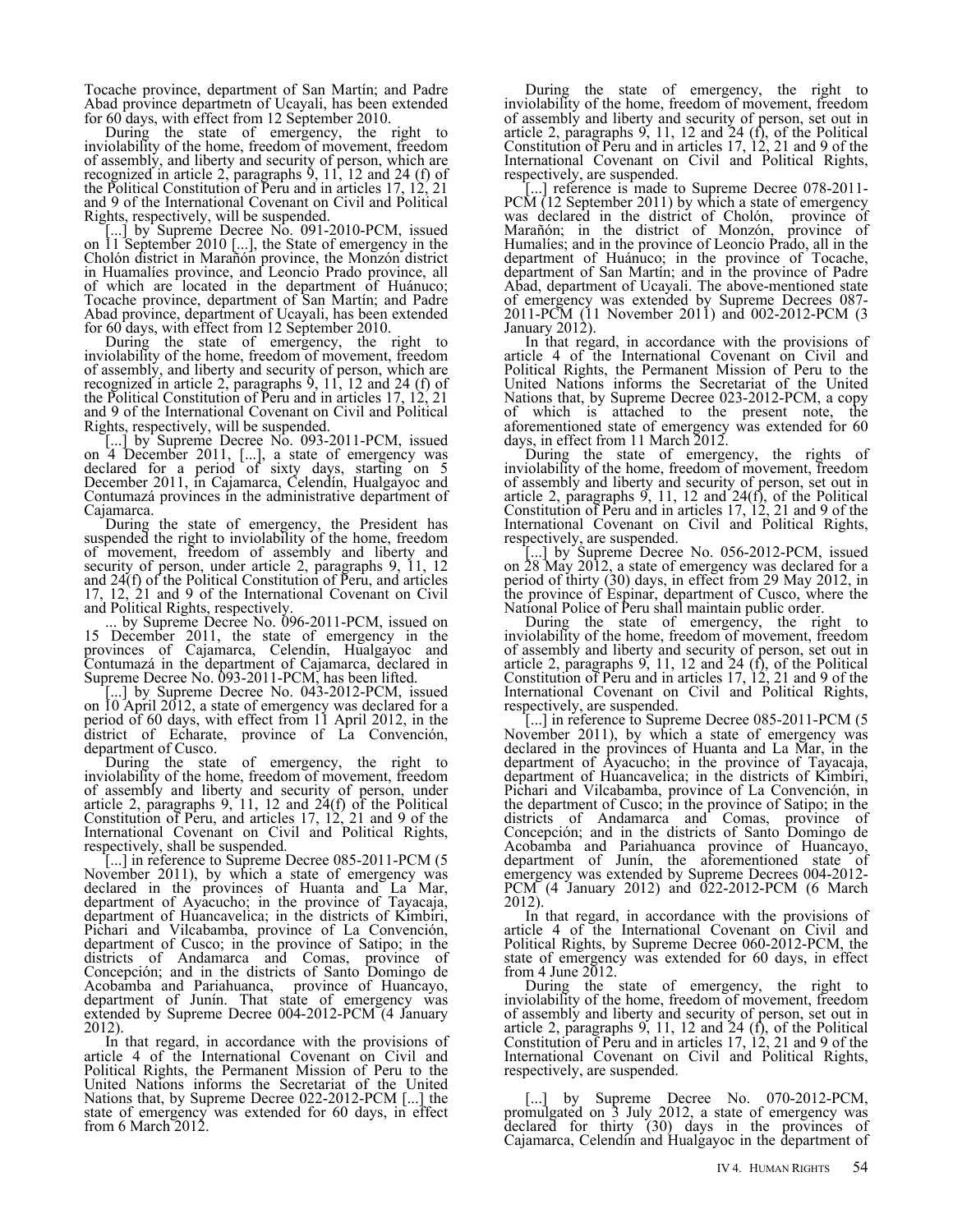Cajamarca, with the National Police of Peru maintaining public order.

During the state of emergency, the right to inviolability of the home, freedom of movement, freedom of assembly, and liberty and security of person, provided for in article 2, paragraphs 9, 11, 12 and 24(f), of the Political Constitution of Peru and in articles 17, 12, 21 and 9 of the International Covenant on Civil and Political Rights, respectively, are suspended.

[...] by Supreme Decree No. 078-2011-PCM (12 September 2011) a state of emergency was declared in the Cholón district of the province of Marañón, the Monzón district of the province of Huamalíes and the province of Leoncio Prado, all located in the department of Huánuco; the province of Tocache, department of San Martín; and the province of Padre Abad, department of Ucayali. The aforementioned state of emergency was extended by Supreme Decrees Nos. 087-2011-PCM (11 November 2011), 002-2012-PCM (3 January 2012), 023-2012-PCM (10 March 2012) and 052-2012-PCM.

By Supreme Decree No. 073-2012-PCM, the aforementioned state of emergency was extended for 60 days, with effect from 9 July 2012.

During the state of emergency, the rights to inviolability of the home, freedom of movement, freedom of assembly, and liberty and security of person, which are recognized in article 2, paragraphs 9, 11, 12 and 24(f), of the Political Constitution of Peru and in articles 17, 12, 21 and 9 of the International Covenant on Civil and Political Rights, respectively, are suspended.

[...] by Supreme Decree No. 070-2012-PCM, promulgated on 3 July 2012, a state of emergency was declared for thirty (30) days in the provinces of Cajamarca, Celendín and Hualgayoc, department of Cajamarca.

In this regard, and in compliance with the provisions of article 4 of the International Covenant on Civil and Political Rights, by Supreme Decree No. 082-2012-PCM, the aforementioned state of emergency has been extended for a period of thirty days as from 3 August 2012.

During the state of emergency, the rights to inviolability of the home, freedom of movement, freedom of assembly, and liberty and security of person, provided for in article 2, paragraphs 9, 11, 12 and 24 (f), of the Political Constitution of Peru and in articles 17, 12, 21 and 9 of the International Covenant on Civil and Political Rights, respectively, are suspended.

[...] by Supreme Decree No. 085-2011-PCM (5 November 2011), a state of emergency was declared in the provinces of Huanta and La Mar, department of Ayacucho; the province of Tayacaja, department of Huancavelica; the Kimbiri, Pichari and Vilcabamba districts of the province of La Convención, department of Cusco; the province of Satipo, the Andamarca and Comas districts of the province of Concepción, and the Santo Domingo de Acobamba and Pariahuanca districts of the province of Huancayo, department of Junín. It should be pointed out that the aforementioned state of emergency was extended by Supreme Decrees Nos. 004-2012-PCM (4 January 2012), 022-2012-PCM (6 March 2012) and 060-2012-PCM (29 May 2012).

In this regard, and in compliance with the provisions of article 4 of the International Covenant on Civil and Political Rights, by Supreme Decree No. 081-2012-PCM, the aforementioned state of emergency has been extended for a period of sixty days as from 3 August 2012.

During the state of emergency, the rights to inviolability of the home, freedom of movement, freedom of assembly, and liberty and security of person, provided for in article 2, paragraphs 9, 11, 12 and 24 (f) of the Political Constitution of Peru and in articles 17, 12, 21 and 9 of the International Covenant on Civil and Political Rights, respectively, are suspended.

[...] by Supreme Decree No. 061-2012-PCM (29 May 2012), a state of emergency was declared in the Echarate district of the province of La Convención, department of Cusco.

In this regard, and in compliance with the provisions of article 4 of the International Covenant on Civil and Political Rights, by Supreme Decree No. 080-2012-PCM, the aforementioned state of emergency has been extended for a period of sixty days as from 9 August 2012.

During the state of emergency, the rights to inviolability of the home, freedom of movement, freedom of assembly, and liberty and security of person, provided for in article 2, paragraphs 9, 11, 12 and 24 (f), of the Political Constitution of Peru and in articles 17, 12, 21 and 9 of the International Covenant on Civil and Political Rights, respectively, are suspended.

[...] by Supreme Decree No. 085-2011-PCM (5 November 2011) by which a state of emergency was declared in the provinces of Huanta and La Mar, department of Ayacucho; the province of Tayacaja, department of Huancavelica; the Kimbiri, Pichari and Vilcabamba districts of the province of La Convención, department of Cusco; the province of Satipo; the Andamarca and Comas districts of the province of Concepción; and the Santo Domingo de Acobamba and Pariahuanca districts of the province of Huancayo, department of Junín. The above-mentioned state of emergency was extended by Supreme Decrees 004-2012- PCM (4 January 2012), 022-2012-PCM (6 March 2012), 060-2012-PCM (29 May 2012) and 081-2012-PCM (1 August 2012).

In that regard, and in accordance with the provisions of article 4 of the International Covenant on Civil and Political Rights, the Permanent Mission of Peru to the United Nations hereby informs the Secretariat that, by Supreme Decree 098-2012-PCM, a copy of which is attached hereto, the aforementioned state of emergency has been extended for 60 days, with effect from 2 October 2012.

During the state of emergency, the rights to inviolability of the home, freedom of movement, freedom of assembly, and liberty and security of person, provided for in article 2, paragraphs 9, 11, 12 and 24(f), of the Political Constitution of Peru and in articles 17, 12, 21 and 9 of the International Covenant on Civil and Political Rights, respectively, are suspended.

[...] by Supreme Decree No. 061-2012-PCM (29 May 2012) by which a state of emergency was declared in the Echarate district of the province of La Convención, department of Cusco. The above-mentioned state of emergency was extended by Supreme Decree 080-2012- PCM (1 August 2012).

In that regard, and in accordance with the provisions of article 4 of the International Covenant on Civil and Political Rights, the Permanent Mission of Peru to the United Nations hereby informs the Secretariat that, by Supreme Decree 099-2012-PCM, the aforementioned state of emergency has been extended for 60 days, with effect from 8 October 2012.

During the state of emergency, the rights to inviolability of the home, freedom of movement, freedom of assembly, and liberty and security of person, provided for in article 2, paragraphs 9, 11, 12 and 24(f), of the Political Constitution of Peru and in articles 17, 12, 21 and 9 of the International Covenant on Civil and Political Rights, respectively, are suspended.

[...] by Supreme Decree 061-2012-PCM (29 May 2012) by which a state of emergency was declared in the Echarate district of the province of La Convención, department of Cusco. The above-mentioned state of emergency was extended by Supreme Decree 080-2012- PCM (1 August 2012) and Supreme Decree 099-2012- PCM (27 September 2012).

In that regard, and in accordance with the provisions of article 4 of the International Covenant on Civil and Political Rights, the Permanent Mission of Peru to the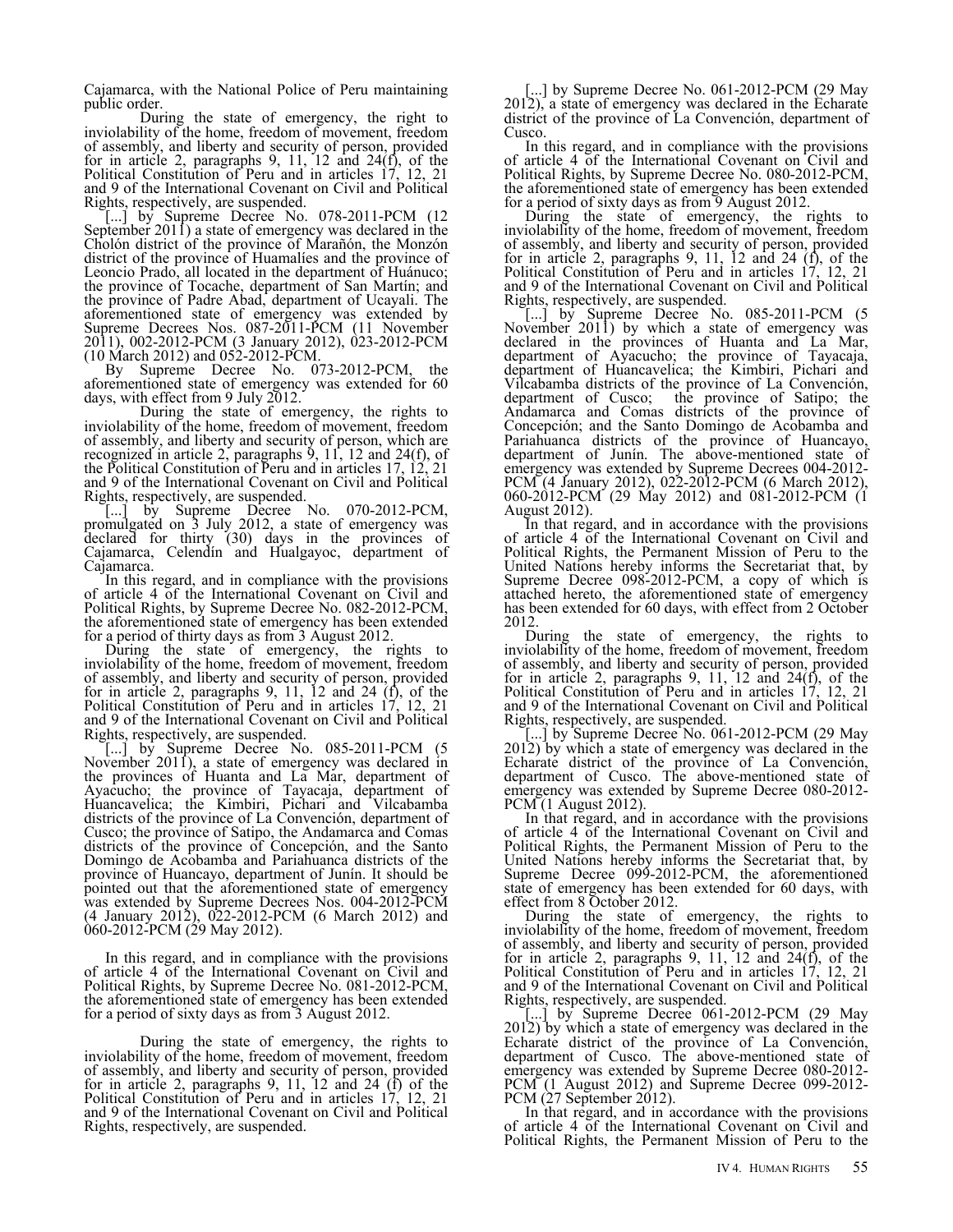United Nations hereby informs the Secretariat that, by Supreme Decree 116-2012-PCM, the aforementioned state of emergency has been extended for 60 days, with effect from 7 December 2012.

During the state of emergency, the rights to inviolability of the home, freedom of movement, freedom of assembly, and liberty and security of person, provided for in article 2, paragraphs 9, 11, 12 and 24(f), of the Political Constitution of Peru and in articles 17, 12, 21 and 9 of the International Covenant on Civil and Political Rights, respectively, shall be suspended.

[...] by Supreme Decree 085-2011-PCM (5 November 2011) by which a state of emergency was declared in the provinces of Huanta and La Mar, department of Ayacucho; the province of Tayacaja, department of Huancavelica; the Kimbiri, Pichari and Vilcabamba districts of the province of La Convención, department of Cusco; the province of Satipo; the Andamarca and Comas districts of the province of Concepción; and the Santo Domingo de Acobamba and Pariahuanca districts of the province of Huancayo, department of Junín. The abovementioned state of emergency was extended by Supreme Decrees 004-2012-PCM (4 January 2012), 022- 2012-PCM (6 March 2012), 060-2012-PCM (29 May 2012), 081-2012-PCM (1 August 2012) and 098-2012- PCM (27 September 2012).

In that regard, and in accordance with the provisions of article 4 of the International Covenant on Civil and Political Rights, the Permanent Mission of Peru to the United Nations hereby informs the Secretariat that, by Supreme Decree 115-2012-PCM, the aforementioned state of emergency has been extended for 60 days, with effect from 1 December 2012.

During the state of emergency, the rights to inviolability of the home, freedom of movement, freedom of assembly, and liberty and security of person, provided for in article 2, paragraphs  $9$ ,  $11$ ,  $12$  and  $24(f)$ , of the Political Constitution of Peru and in articles 17, 12, 21 and 9 of the International Covenant on Civil and Political Rights, respectively, shall be suspended.

[...] by Supreme Decree No. 078-2011-PCM (12 September 2011) by which a state of emergency was declared in the Cholón district of the province of Marañón, the Monzón district of the province of Huamalíes and the province of Leoncio Prado, all located in the department of Huánuco; the province of Tocache, department of San Martín; and the province of Padre Abad, department of Ucayali. The above-mentioned state of emergency was extended

by Supreme Decrees Nos. 087-2011-PCM (11 November 2011), 002-2012-PCM (3 January 2012), 023- 2012-PCM (10 March 2012), 052-2012-PCM (9 May 2012), 073-2012-PCM (7 July 2012), 092-2012-PCM (6 September 2012) and 108-2012-PCM (26 October 2012).

In that regard, in accordance with the provisions of article 4 of the International Covenant on Civil and Political Rights, the Permanent Mission of Peru to the United Nations hereby informs the Secretariat of the United Nations that, by Supreme Decree No. 002-2013- PCM, the aforementioned state of emergency was extended for 60 days, with effect from 5 January 2013.

During the state of emergency, the rights to inviolability of the home, freedom of movement, freedom of assembly, and liberty and security of person, set out in article 2, paragraphs 9, 11, 12, and 24 (f), of the Political Constitution of Peru and in articles 17, 12, 21 and 9 of the International Covenant on Civil and Political Rights, respectively, are suspended.

[...] by Supreme Decree No. 085-2011-PCM, issued on 5 November 2011, by which a state of emergency was declared in the provinces of Huanta and La Mar, department of Ayacucho; the province of Tayacaja, department of Huancavelica; the districts of Kimbiri, Pichari and Vilcabamba, province of La Convención, department of Cusco; the province of Satipo; the districts of Andamarca and Comas, province of Concepción; and the districts of Santo Domingo de Acobamba and Pariahuanca, province of Huancayo, department of Junín. This state of emergency was extended under Supreme Decree 004-2012-PCM, issued on 4 January 2012; Supreme Decree 022-2012-PCM, issued on  $\ddot{6}$  March 2012; Supreme Decree 060-2012-PCM, issued on 29 May 2012; Supreme Decree 081-2012-PCM, issued on 1 August 2012; Supreme Decree 098-2012-PCM, issued on 27 September 2012; and Supreme Decree 115-2012- PCM, issued on 23 November 2012.

In this regard, under article 4 of the International Covenant on Civil and Political Rights, the Permanent Mission of Peru to the United Nations wishes to note that, pursuant to Supreme Decree 010-2013-PCM, the state of emergency has been extended for 60 days from 30 January 2013.

During the state of emergency, the rights to inviolability of the home, freedom of movement, freedom of assembly and freedom and security of person, which are recognized in article 2, paragraphs 9, 11, 12 and 24 (f), of the Political Constitution of Peru and in articles 17, 12, 21 and 9 of the International Covenant on Civil and Political Rights, respectively, will be suspended.

[...] by Supreme Decree 061-2012-PCM (29 May 2012) by which a state of emergency was declared in the Echarate district of the province of La Convención, department of Cusco. The aforementioned state of emergency was extended by Supreme Decree 080-2012- PCM (1 August 2012), Supreme Decree 099-2012-PCM (27 September 2012) and Supreme Decree 116-2012- PCM (23 November 2012).

In that regard, and in accordance with the provisions of article 4 of the International Covenant on Civil and Political Rights, the Permanent Mission of Peru to the United Nations hereby informs the Secretariat that, by Supreme Decree 011-2013-PCM, the aforementioned state of emergency has been extended for 60 days, with effect from 5 February 2013.

During the state of emergency, the rights to inviolability of the home, freedom of movement, freedom of assembly, and liberty and security of the person, provided for in article 2, paragraphs 9, 11, 12 and 24 (f), of the Political Constitution of Peru and in articles 17, 12, 21 and 9 of the International Covenant on Civil and Political Rights, respectively, shall be suspended.

[...] by Supreme Decree No. 078- 2011-PCM (12 September 2011) by which a state of emergency was declared in the Cholón district of the province of Marañón, the Monzón district of the province of Huamalies and the province of Leoncio Prado, all located in the department of Huánuco; the province of Tocache, department of San Martin; and the province of Padre Abad, department of Ucayali. The above-mentioned state of emergency was extended by Supreme Decrees Nos. 087-2011-PCM (11 November 2011), 002-2012-PCM (3 January 2012), 023-2012-PCM (10 March 2012), 052- 2012-PCM, 073-2012-PCM (7 July 2012), 092-2012- PCM (6 September 2012) and 108-2012-PCM (26 October 2012) and 001-2013-PCM (3 January 2013).

In that regard, in accordance with the provisions of article 4 of the International Covenant on Civil and Political Rights, the Permanent Mission of Peru to the United Nations hereby informs the Secretariat of the United Nations that, by Supreme Decree No. 022-2013- PCM, the aforementioned state of emergency was extended for 60 days, with effect from 6 March 2013.

During the state of emergency, the rights to inviolability of the home, freedom of movement, freedom of assembly, and liberty and security of person, set out in article 2, paragraphs 9, 11, 12, and 24 (f), of the Political Constitution of Peru and in articles 17, 12, 21 and 9 of the International Covenant on Civil and Political Rights, respectively, are suspended.

[...] by Supreme Decree 085-2011-PCM (5 November 2011) by which a state of emergency was declared in the provinces of Huanta and La Mar, department of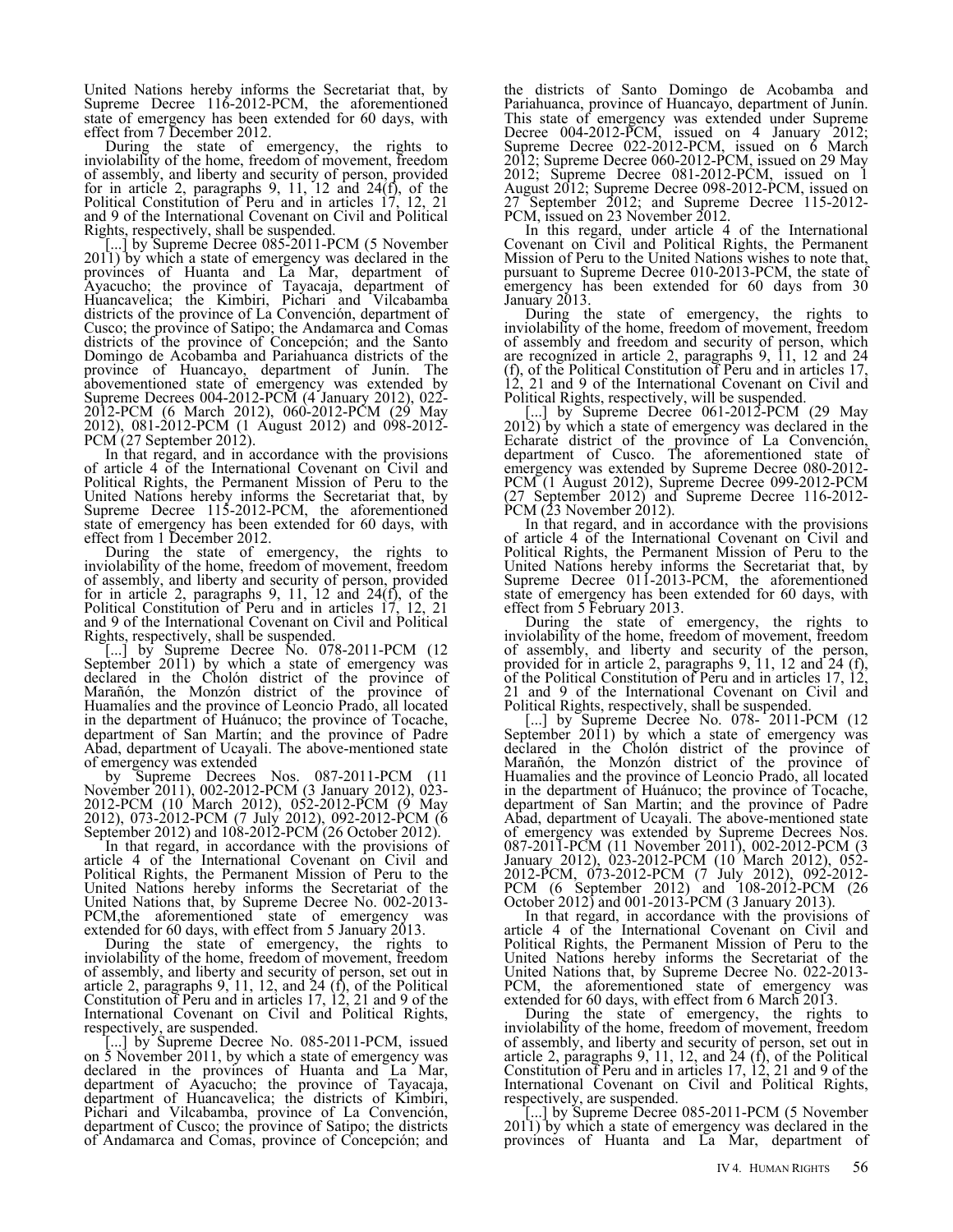Ayacucho; the province of Tayacaja, department of Huancavelica; Kimbiri, Pichari and Vilcabamba districts of the province of La Convención, department of Cusco; the province of Satipo; Andamarca and Comas districts of the province of Concepción, and Santo Domingo de Acobamba and Pariahuanca districts of the province of Huancayo, department of Junín. The aforementioned state of emergency was extended by Supreme Decree 004- 2012PCM (4 January 2012), 022-2012-PCM (6 March 2012), 060-2012-PCM (29 May 2012), Supreme Decree 081-2012-PCM (1 August 2012), Supreme Decree 098- 2012-PCM (27 September 2012), Supreme Decree 115- 2012-PCM (23 November 2012) and Supreme Decree 010-2013-PCM (26 January 2013).

In that regard, and in accordance with the provisions of article 4 of the International Covenant on Civil and Political Rights, the Permanent Mission of Peru to the United Nations hereby informs the Secretariat that, by Supreme Decree 028-2013-PCM, the aforementioned state of emergency has been extended for 60 days, with effect from 31 March 2013.

During the state of emergency, the rights to inviolability of the home, freedom of movement, freedom of assembly, and of liberty and security of the person, provided for in article 2, paragraphs 9, 11, 12 and 24(f), of the political Constitution of Peru and in articles 17, 12, 21 and 9 of the International Covenant on Civil and Political Rights, respectively, shall be suspended.

[...] by Supreme Decree 061-2012-PCM (29 May 2012) by which a state of emergency was declared in the Echarate district of the province of La Convención, department of Cusco. The aforementioned state of emergency was extended by Supreme Decree 080-2012- PCM (1 August 2012), Supreme Decree 099-2012-PCM (27 September 2012), Supreme Decree 116-2012-PCM  $(23$  November 2012) and Supreme Decree 011-2013-PCM (26 January 2013).

In that regard, and in accordance with the provisions of article 4 of the International Covenant on Civil and Political Rights, the Permanent Mission of Peru to the United Nations hereby informs the Secretariat that, by Supreme Decree 029-2013-PCM, the aforementioned state of emergency has been extended for 60 days, with effect from 6 April 2013.

During the state of emergency, the rights to inviolability of the home, freedom of movement, freedom of assembly, and of liberty and security of the person, provided for in article 2, paragraphs 9, 11, 12 and 24(f), of the Political Constitution of Peru and in articles 17, 12, 21 and 9 of the International Covenant of Civil and Political Rights, respectively, shall be suspended.

[...] by Supreme Decree No. 078-2011-PCM of 12 September 2011, whereby a state of emergency was declared in the District of Cholón, Province of Marañón; in the District of Monzón, Province of Huamalíes; and in the Province of Leoncio Prado, all in the Department of Huánuco; in the Province of Tocache, Department of San Martín; and in the Province of Padre Abad, Department of Ucayali. It should be noted that this state of emergency was extended by Supreme Decrees Nos. 087-2011-PCM of 11 November 2011, 002-2012-PCM of 3 January 2012, 023-2012-PCM of 10 March 2012, 052-2012-PCM, 073- 2012-PCM of 7 July 2012, 092-2012-PCM of 6 September 2012, 108-2012-PCM of 26 October 2012, 001-2013-PCM of 3 January 2013 and 022-2013-PCM of 1 March 2013.

In that regard, in accordance with the provisions of article 4 of the International Covenant on Civil and Political Rights, the Permanent Mission of Peru to the United Nations hereby informs the Secretariat that the state of emergency has been extended by a further 60 days, with effect from 5 May 2013, pursuant to Supreme Decree No. 049-2013-PCM.

The rights to inviolability of the home, freedom of movement, freedom of assembly and liberty and security of person, as set out in article 2, paragraphs 9, 11, 12 and

24(f), of the Political Constitution of Peru and in articles 17, 12, 21 and 9 of the International Covenant on Civil and Political Rights, respectively, will be suspended during the state of emergency.

[...] by Supreme Decree 061-2012-PCM (29 May 2012) by which a state of emergency was declared in the Echarate district of the province of La Convención, department of Cusco. The aforementioned state of emergency was extended by Supreme Decree 080-2012- PCM (1 August 2012), Supreme Decree 099-2012-PCM (27 September 2012), Supreme Decree 116-2012-PCM (23 November 2012), Supreme Decree 011-2013-PCM (26 January 2013) and Supreme Decree 029-2013-PCM (26 March 2013).

In that regard, and in accordance with the provisions of article 4 of the International Covenant on Civil and Political Rights, the Permanent Mission of Peru to the United Nations hereby informs the Secretariat that, by Supreme Decree 059-2013-PCM, the aforementioned state of emergency has been extended for 60 days, with effect from 5 June 2013.

During the state of emergency, the rights to inviolability of the home, freedom of movement, freedom of assembly, and of liberty and security of the person, provided for in article 2, paragraphs 9, 11, 12 and 24(f), of the Political Constitution of Peru and in articles 17, 12, 21 and 9 of the International Covenant on Civil and Political Rights, respectively, shall be suspended.

[...] by Supreme Decree 085-2011-PCM (5 November 2011) by which a state of emergency was declared in the provinces of Huanta and La Mar, department of Ayacucho; the province of Tayacaja, department of Huancavelica; Kimbiri, Pichari and Vilcabamba districts of the province of La Convención, department of Cusco; the province of Satipo; Andamarca and Comas districts of the province of Concepción, and Santo Domingo de Acobamba and Pariahuanca districts of the province of Huancayo, department of Junín. The aforementioned state of emergency was extended by Supreme Decree 004- 2012-PCM (4 January 2012), 022-2012-PCM (6 March 2012), 060-2012-PCM (29 May 2012), Supreme Decree 081-2012-PCM (1 August 2012), Supreme Decree 098- 2012-PCM (27 September 2012), Supreme Decree 115- 2012-PCM (23 November 2012), Supreme Decree 010- 2013-PCM (26 January 2013) and Supreme Decree 028- 2013-PCM (26 March 2013).

In that regard, and in accordance with the provisions of article 4 of the International Covenant on Civil and Political Rights, the Permanent Mission of Peru to the United Nations hereby informs the Secretariat that, by Supreme Decree 058-2013-PCM, the aforementioned state of emergency has been extended for 60 days, with effect from 30 May 2013.

During the state of emergency, the rights to inviolability of the home, freedom of movement, freedom of assembly, and of liberty and security of the person, provided for in article 2, paragraphs 9, 11, 12 and 24(f), of the political Constitution of Peru and in articles 17, 12, 21 and 9 of the International Covenant on Civil and Political Rights, respectively, shall be suspended.

[...] by Supreme Decree No. 085-2013-PCM, issued on 28 July 2013, the state of emergency in the provinces of Huanta and La Mar, department of Ayacucho; the province of Tayacaja, department of Huancavelica; the Kimbiri, Pichari and Vilcabamba districts of the province of La Convención, department of Cusco; the province of Satipo; the Andamarca and Comas districts of the province of Concepción; and the Santo Domingo de Acobamba and Pariahuanca districts of the province of Huancayo, department of Junín, has been extended for 60 days, with effect from 29 July 2013.

The Permanent Mission has duly reported to the Secretariat previous extensions of the state of emergency in the aforementioned places, the most recent communication being Note 7-1-SG/27 dated 29 May 2013.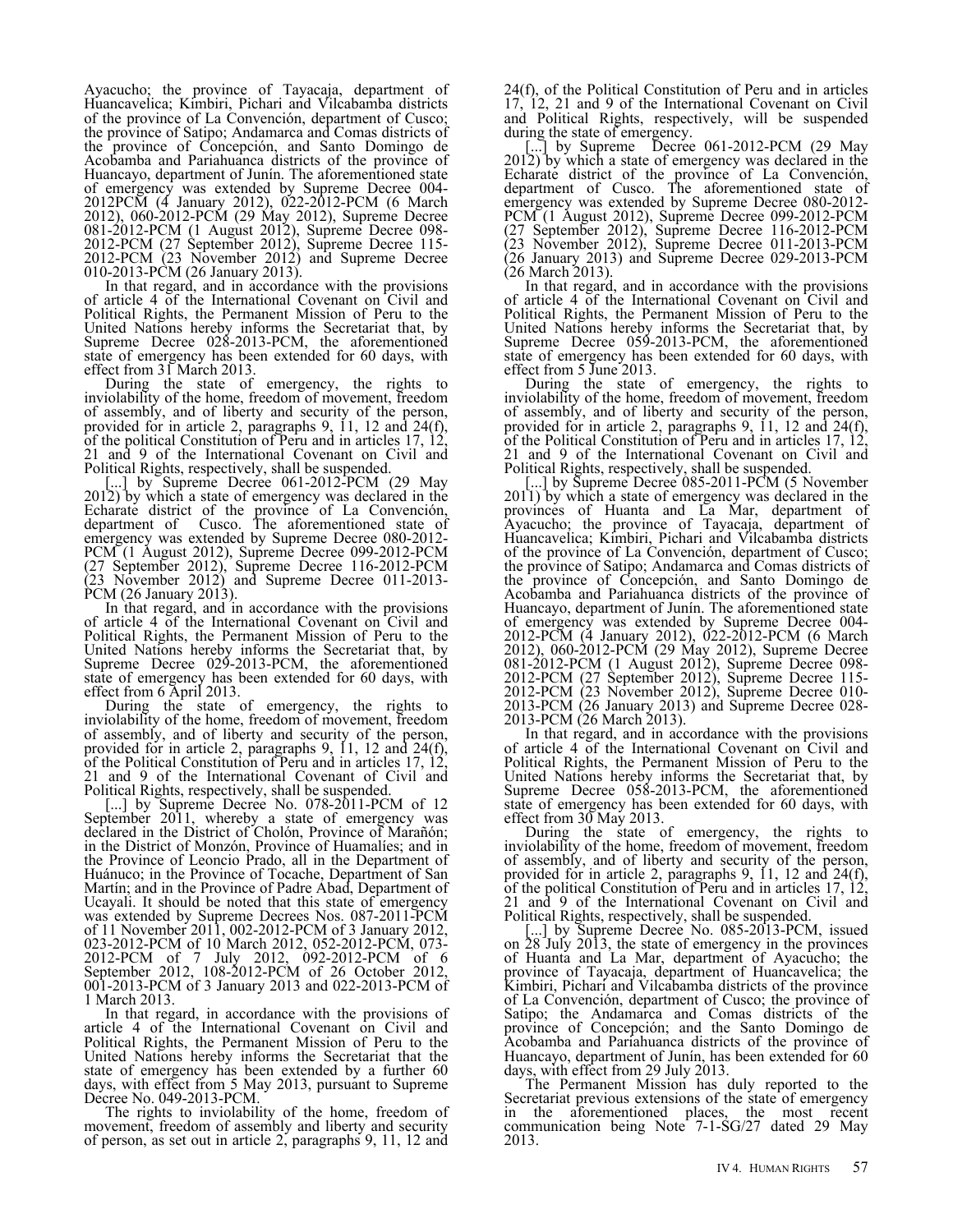During the state of emergency, the rights relating to liberty and security of person, inviolability of the home, freedom of assembly and freedom of movement within the territory, recognized in article 2, paragraphs 9, 11, 12 and 24 (f), of the Political Constitution of Peru and in articles  $\hat{I}$ ,  $\hat{I}$ ,  $\hat{I}$ ,  $\hat{I}$  and 9 of the International Covenant on Civil and Political Rights, respectively, will be suspended in order to strengthen peacebuilding in the area and in the country.

[...] by Supreme Decree No. 086-2013-PCM, issued on 28 July 2013, the state of emergency in the Echarate district of the province of La Convención, department of Cusco, has been extended for 60 days, with effect from 4 August 2013.

The Permanent Mission has duly reported to the Secretariat previous extensions of the state of emergency in the aforementioned places, the most recent communication being Note 7-1-SG/26 dated 29 May 2013.

During the state of emergency, the rights relating to liberty and security of person, inviolability of the home, freedom of assembly and freedom of movement within the territory, recognized in article 2, paragraphs 9, 11, 12 and 24 (f), of the Political Constitution of Peru and in articles  $\hat{I}$ ,  $\hat{I}$ ,  $\hat{I}$ ,  $\hat{I}$  and 9 of the International Covenant on Civil and Political Rights, respectively, shall be suspended in order to strengthen peacebuilding in the area and in the country.

[...] by Supreme Decree No. 99-2013-PCM, issued on 30 August 2013, the state of emergency in the districts of Cholón of the province of Marañón and Monzón of the province of Huamalíes, and in the province of Leoncio Prado, all in the department of Huánuco; in the province of Tocache, department of San Martín; and in the province of Padre Abad, department of Ucayali, has been extended for 60 days, with effect from 1 September 2013.

The Permanent Mission has duly reported to the Secretariat previous extensions of the state of emergency<br>in the aforementioned places, the most recent in the aforementioned places, the most recent communication being Note 7-1-SG/21 dated 9 May 2013.

During the state of emergency, the right to liberty and security of person, inviolability of the home, freedom of assembly and freedom of movement within the national territory, recognized in article 2, paragraphs 9, 11, 12 and 24 (f) of the Political Constitution of Peru and in articles 17, 12, 21 and 9 of the International Covenant on Civil and Political Rights, respectively, shall be suspended in order to strengthen peacebuilding in the area and in the country.

[...] by Supreme Decree No. 109-2013-PCM, issued on 21 September 2013, the state of emergency in the Echarate district of the province of La Convención, department of Cusco, has been extended for 60 days, with effect from 3 October 2013.

The Permanent Mission has duly reported to the Secretariat previous extensions of the state of emergency in the aforementioned place, the most recent communication being Note 7-1-SG/35 dated 31 July 2013.

During the state of emergency, the right to liberty and security of person, inviolability of the home, freedom of assembly and freedom of movement within the national territory, recognized in article 2, paragraphs 9, 11, 12 and 24 (f) of the Political Constitution of Peru and in articles 17, 12, 21 and 9 of the International Covenant on Civil and Political Rights, respectively, shall be suspended in order to strengthen peacebuilding in the area and in the country.

[...] by Supreme Decree No. 110-2013-PCM, issued on 21 September 2013, the state of emergency in the provinces of Huanta and La Mar, department of Ayacucho; the province of Tayacaja, department of Huancavelica; the Kimbiri,

Pichari and Vilcabamba districts of the province of La Convención, department of Cusco; the province of Satipo; the Andamarca and Comas districts of the province of Concepción; and the Santo Domingo de Acobamba and Pariahuanca districts of the province of Huancayo, department of Junín, has been extended for 60 days, with effect from 27 September 2013.

The Permanent Mission has duly reported to the Secretariat previous extensions of the state of emergency in the aforementioned places, the most recent communication being Note 7-1-SG/34 dated 31 July 2013.

During the state of emergency, the right to liberty and security of person, inviolability of the home, freedom of assembly and freedom of movement within the national territory, recognized in article 2, paragraphs 9, 11, 12 and 24 (f) of the Political Constitution of Peru and in articles 17, 12, 21 and 9 of the International Covenant on Civil and Political Rights, respectively, will be suspended in order to strengthen peacebuilding in the area and in the country.

[...] by Supreme Decree No. 122-2013-PCM, issued on 26 November 2013, the state of emergency in the provinces of Huanta and La Mar, department of Ayacucho; the province of Tayacaja, department of Huancavelica; the Kimbiri, Pichari and Vilcabamba districts of the province of La Convención, department of Cusco; the province of Satipo; the Andamarca and Comas districts of the province of Concepción; and the Santo Domingo de Acobamba and Pariahuanca districts of the province of Huancayo, department of Junín, has been extended for 60 days, with effect from 26 November 2013.

The Permanent Mission has duly reported to the Secretariat previous extensions of the state of emergency in the aforementioned places, the most recent communication being Note 7-1-SG/44 dated 10 October 2013.

During the state of emergency, the right to liberty and security of person, inviolability of the home, freedom of assembly and freedom of movement within the national territory, recognized in article 2, paragraphs 9, 11, 12 and 24 (f) of the Political Constitution of Peru and in articles 17, 12, 21 and 9 of the International Covenant on Civil and Political Rights, respectively, are suspended in order to strengthen peacebuilding in the area and in the country.

[...] by Supreme Decree No. 121-2013-PCM, issued on 26 November 2013, the state of emergency in the Echarate district of the province of La Convención, department of Cusco, has been extended for 60 days, with effect from 2 December 2013.

The Permanent Mission has duly reported to the Secretariat previous extensions of the state of emergency in the aforementioned places, the most recent communication being Note 7-1-SG/45 dated 10 October 2013.

During the state of emergency, the right to liberty and security of person, inviolability of the home, freedom of assembly and freedom of movement within the national territory, recognized in article 2, paragraphs 9, 11, 12 and 24 (f) of the Political Constitution of Peru and in articles 17, 12, 21 and 9 of the International Covenant on Civil and Political Rights, respectively, will be suspended in order to strengthen peacebuilding in the area and in the country.

[...] by Supreme Decree No. 007-2014-PCM, issued on 23 January 2014, the state of emergency in the Echarate district of the province of La Convención, department of Cusco, has been extended for 60 days, with effect from 31 January 2014.

The Permanent Mission has duly reported to the Secretariat previous extensions of the state of emergency in the aforementioned place, the most recent communication being Note 7-1-SG/57 dated 5 December 2013.

During the state of emergency, the rights relating to liberty and security of person, inviolability of the home, freedom of assembly and freedom of movement within the territory, recognized in article 2, paragraphs 9, 11, 12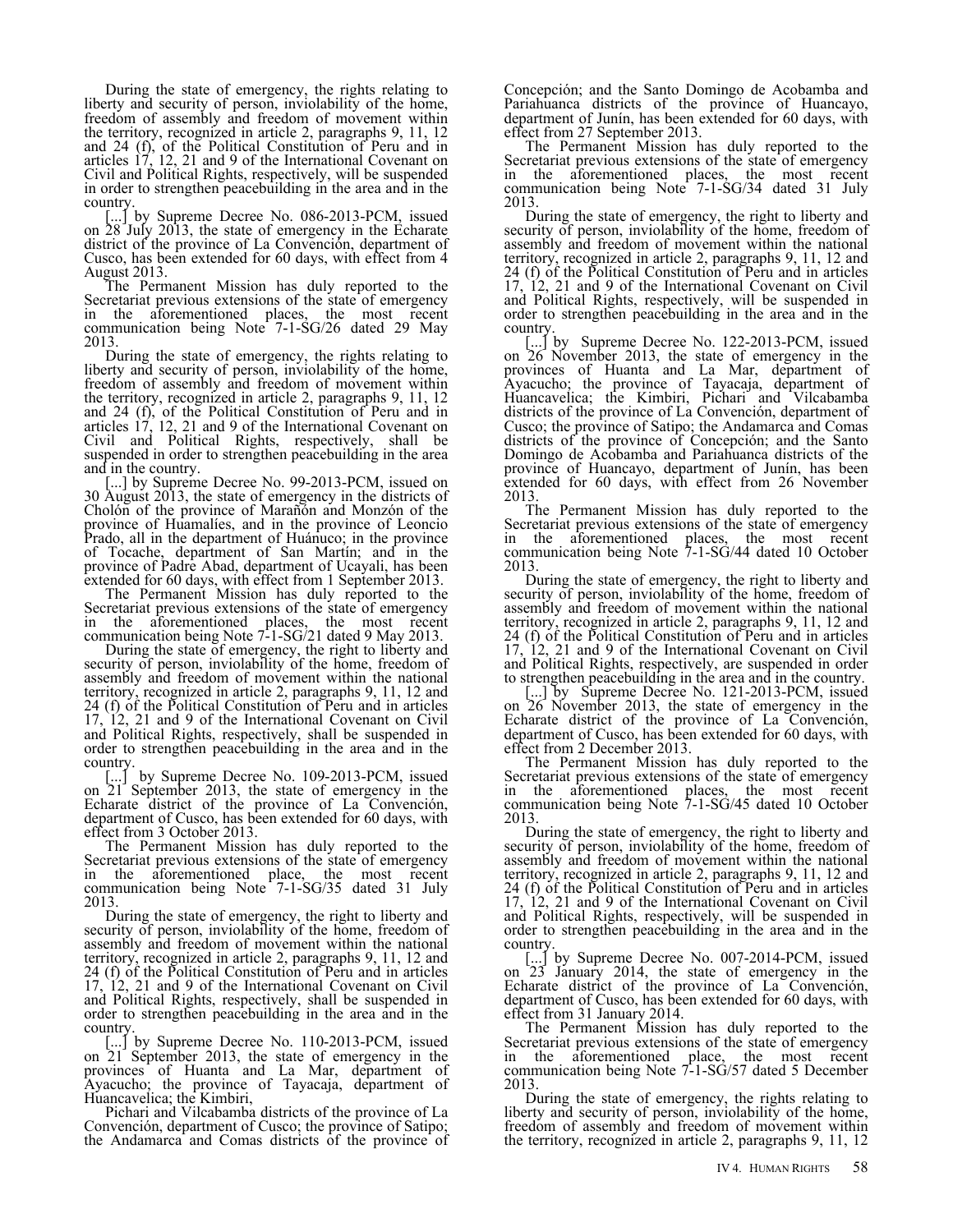and 24 (f), of the Political Constitution of Peru and in articles  $\hat{I}$ ,  $\hat{I}$ ,  $\hat{I}$ ,  $\hat{I}$  and 9 of the International Covenant on Civil and Political Rights, resprespectively, will be suspended in order to strengthen peacebuilding in the area and in the country.

[...] by Supreme Decree No. 008-2014-PCM, issued on 23 January 2014, the state of emergency in the provinces of Huanta and La Mar, department of Ayacucho; the province of Tayacaja,department of Huancavelica; the Kimbiri, Pichari and Vilcabamba districts of the province of La Convención, department of Cusco; the province of Satipo; the Andamarca and Comas districts of the province of Concepción; and the Santo Domingo de Acobamba and Pariahuanca districts of the province of Huancayo, department of Junín, has been extended for 60 days, with effect from 25 January 2014.

The Permanent Mission has duly reported to the Secretariat previous extensions of the state of emergency in the aforementioned places, the most recent communication being Note 7-1-SG/56 dated 5 December 2013.

During the state of emergency, the rights relating to liberty and security of person, inviolability of the home, freedom of assembly and freedom of movement within the territory, recognized in article 2, paragraphs 9, 11, 12 and 24 (f) of the Political Constitution of Peru and in articles 17, 12, 21 and 9 of the International Covenant on Civil and Political Rights, respectively, will be suspended in order to strengthen peacebuilding in the area and in the country.

[...] by Supreme Decrees Nos. 134-2013-PCM and 017-2014-PCM, issued on 28 December 2013 and 27 February 2014 respectively, the state of emergency in the district of Cholón of the province of Marañón, in the district of Monzón of the province of Huamalíes and in the province of Leoncio Prado, all in the department of Huánuco; in the province of Tocache, department of San Martín; and in the province of Padre Abad, department of Ucayali, was successively extended for 60 days, with effect from 30 December 2013 and 27 February 2014.

The Permanent Mission has duly reported to the Secretariat previous extensions of the state of emergency in the aforementioned places, the most recent communication being Note 7-1-SG/46 dated 10 October 2013.

During the state of emergency, the right to liberty and security of person, inviolability of the home, freedom of assembly and freedom of movement within the national territory, recognized in article 2, paragraphs 9, 11, 12 and 24 (f) of the Political Constitution of Peru and in articles 17, 12, 21 and 9 of the International Covenant on Civil and Political Rights, respectively, shall be suspended in order to strengthen peacebuilding in the area and in the country.

[...] by Supreme Decree No. 021-2014-PCM, issued on 26 March 2014, the state of emergency in the Echarate district of the province of La Convención, department of Cusco, has been extended for 60 days, with effect from 1 April 2014.

The Permanent Mission has duly reported to the Secretariat previous extensions of the state of emergency in the aforementioned place, the most recent communication being Note 7-1-SG/7 dated 28 January 2013.

During the state of emergency, the rights relating to liberty and security of person, inviolability of the home, freedom of assembly and freedom of movement within the territory, recognized in article 2, paragraphs 9, 11, 12 and 24 (f), of the Political Constitution of Peru and in articles  $\hat{I}$ ,  $\hat{I}$ ,  $\hat{I}$ ,  $\hat{I}$  and 9 of the International Covenant on Civil and Political Rights, respectively, will be suspended in order to strengthen peacebuilding in the area and in the country.

[...] by Supreme Decree No. 020-2014-PCM, issued on 25 March 2014, the state of emergency in the provinces of Huanta and La Mar, department of

Ayacucho; in the province of Tayacaja, department of Huancavelica; in the Kimbiri, Pichari and Vilcabamba districts of the province of La Convención, department of Cusco; in the province of Satipo; in the Andamarca and Comas districts of the province of Concepción; and in the Santo Domingo de Acobamba and Pariahuanca districts of the province of Huancayo, department of Junín, has been extended for 60 days, with effect from 26 March 2014.

The Permanent Mission has duly reported to the Secretariat previous extensions of the state of emergency in the aforementioned places, the most recent communication being Note 7-1-SG/6 dated 28 January 2014.

During the state of emergency, the rights relating to liberty and security of person, inviolability of the home, freedom of assembly and freedom of movement within the territory, recognized in article 2, paragraphs 9, 11, 12 and 24 (f) of the Political Constitution of Peru and in articles 17, 12, 21 and 9 of the International Covenant on Civil and Political Rights, respectively, will be suspended in order to strengthen peacebuilding in the area and in the country.

[...] by Supreme Decree No. 030-2014-PCM, issued on 28 April 2014, the state of emergency in the District of Cholón in the Province of Marañón, the District of Monzón in the Province of Huamalíes, and the Province of Leoncio Prado, Department of Huánuco; in the Province of Tocache, Department of San Martín; and in the Province of Padre Abad, Department of Ucayali, has been extended for 60 days, with effect from 29 April 2014.

The Permanent Mission has duly reported to the Secretariat previous extensions of the state of emergency in the aforementioned places, the most recent communication being note No. 7-1-SG/15 of 2 April 2014.

During the state of emergency, the rights relating to liberty and security of person, inviolability of the home, freedom of assembly and freedom of movement within the territory, recognized in article 2, paragraphs 9, 11, 12 and 24 (f), of the Political Constitution of Peru and in articles  $\hat{I}$ ,  $\hat{I}$ ,  $\hat{I}$ ,  $\hat{I}$  and 9 of the International Covenant on Civil and Political Rights, respectively, will be suspended in order to consolidate peace in the area and in the country as a whole.

[...] by Supreme Decree No. 035-2014-PCM, issued on 15 May 2014, the state of emergency in the Provinces of Huanta and La Mar, Department of Ayacucho; in the Province of Tayacaja, Department of Huancavelica; in the Districts of Kimbiri, Pichari and Vilcabamba in the Province of La Convención, Department of Cusco; and in the Province of Satipo, the Districts of Andamarca and Comas in the Province of Concepción, and the Districts of Santo Domingo de Acobamba and Pariahuanca in the Province of Huancayo, Department of Junín, has been extended for 60 days, with effect from 25 May 2014.

The Permanent Mission has duly reported to the Secretariat previous extensions of the state of emergency in the aforementioned places, the most recent communication being note No. 7-1-SG/13 of 2 April 2014.

During the state of emergency, the rights relating to liberty and security of person, inviolability of the home, freedom of assembly and freedom of movement within the territory, recognized in article 2, paragraphs 9, 11, 12 and 24 (f), of the Political Constitution of Peru and in articles  $\hat{I}$ ,  $\hat{I}$ ,  $\hat{I}$ ,  $\hat{I}$  and 9 of the International Covenant on Civil and Political Rights, respectively, will be suspended in order to consolidate peace in the area and in the country as a whole.

[...] by Supreme Decree No. 036-2014-PCM, issued on 15 May 2014, the state of emergency in the District of Echarate in the Province of La Convención, Department of Cusco, has been extended for 60 days, with effect from 31 May 2014.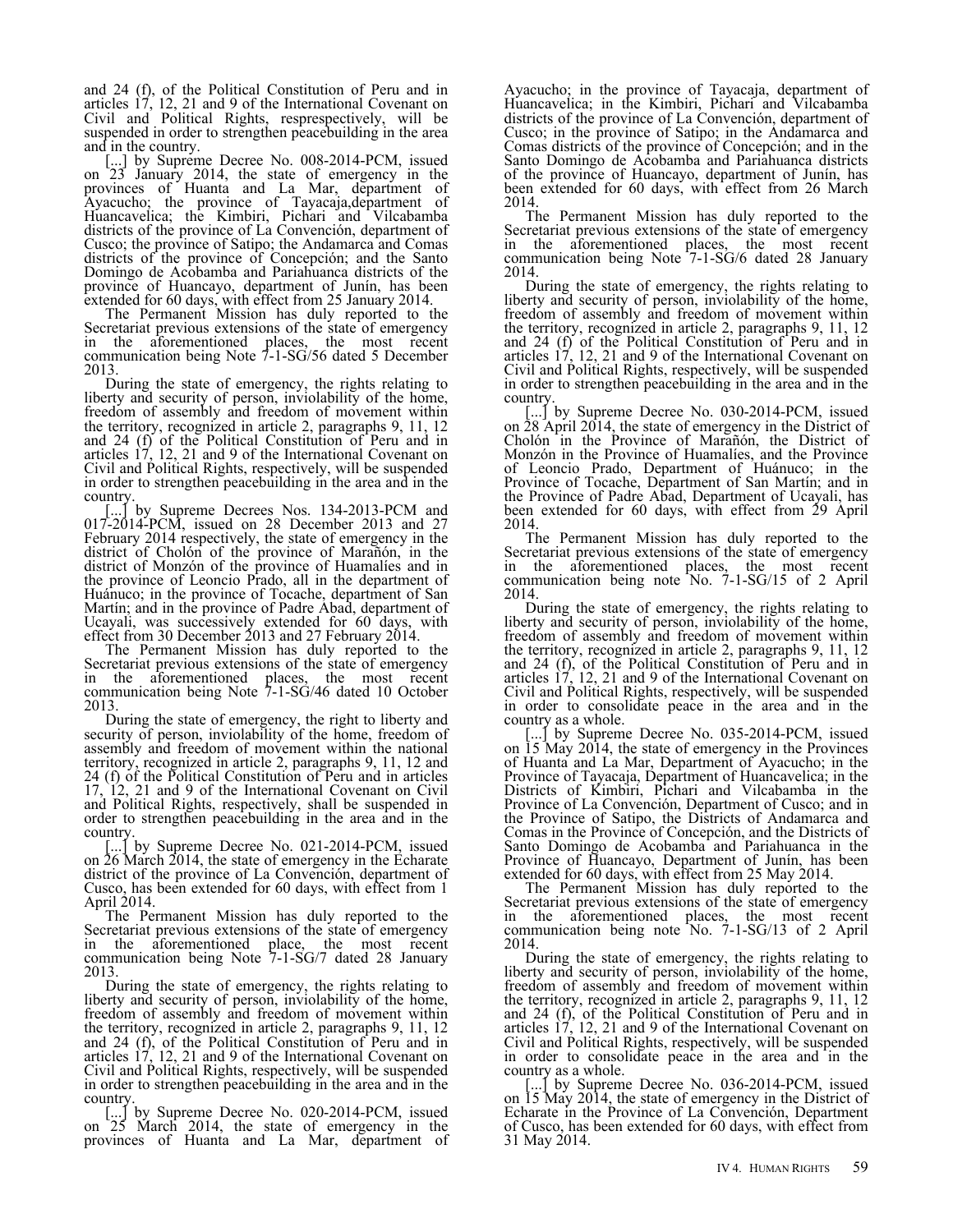The Permanent Mission has duly reported to the Secretariat previous extensions of the state of emergency in the aforementioned place, the most recent communication being note No. 7-1-SG/14 of 2 April 2014.

During the state of emergency, the rights relating to liberty and security of person, inviolability of the home, freedom of assembly and freedom of movement within the territory, recognized in article 2, paragraphs 9, 11, 12 and 24 (f), of the Political Constitution of Peru and in articles  $\hat{I}$ ,  $\hat{I}$ ,  $\hat{I}$ ,  $\hat{I}$  and 9 of the International Covenant on Civil and Political Rights, respectively, will be suspended in order to consolidate peace in the area and in the country as a whole.

[...] by Supreme Decree No. 045-2014-PCM, issued on 26 June 2014, the state of emergency in the District of Cholón in the Province of Marañón, the District of Monzón in the Province of Huamalíes, and the Province of Leoncio Prado, Department of Huánuco; in the Province of Tocache, Department of San Martín; and in the Province of Padre Abad, Department of Ucayali, has been extended for 60 days, with effect from 28 June 2014.

The Permanent Mission has duly reported to the Secretariat previous extensions of the state of emergency in the aforementioned places, the most recent communication being note No. 7-1-SG/26 of 23 June 2014.

During the state of emergency, the rights relating to liberty and security of person, inviolability of the home, freedom of assembly and freedom of movement within the territory, recognized in article 2, paragraphs 9, 11, 12 and 24 (f), of the Political Constitution of Peru and in articles  $\hat{I}$ ,  $\hat{I}$ ,  $\hat{I}$ ,  $\hat{I}$  and 9 of the International Covenant on Civil and Political Rights, respectively, will be suspended in order to consolidate peace in the area and in the country as a whole.

[...] by Supreme Decree No. 048-2014-PCM, issued on 23 July 2014, the state of emergency in the Provinces of Huanta and La Mar, Department of Ayacucho; in the Province of Tayacaja, Department of Huancavelica; in the Districts of Kimbiri, Pichari and Vilcabamba in the Province of La Convención, Department of Cusco; and in the Province of Satipo, the Districts of Andamarca and Comas in the Province of Concepción, and in the Districts of Santo Domingo de Acobamba and Pariahuanca in the province of Huancayo, Department of Junín, has been extended for 60 days, with effect from 24 July 2014.

The Permanent Mission has duly reported to the Secretariat previous extensions of the state of emergency in the aforementioned places, the most recent communication being note No. 7-1-SG/27 of 23 June 2014.

During the state of emergency, the rights relating to liberty and security of person, inviolability of the home, freedom of assembly and freedom of movement within the territory, recognized in article 2, paragraphs 9, 11, 12 and 24 (f), of the Political Constitution of Peru and in articles  $\hat{I}$ ,  $\hat{I}$ ,  $\hat{I}$ ,  $\hat{I}$  and 9 of the International Covenant on Civil and Political Rights, respectively, will be suspended in order to consolidate peace in the area and in the country as a whole.

[...] by Supreme Decree No. 049-2014-PCM, issued on 24 July 2014, the state of emergency in the District of Echarate in the province of La Convención, Department of Cusco, has been extended for 60 days, with effect from 30 July 2014.

The Permanent Mission has duly reported to the Secretariat previous extensions of the state of emergency in the aforementioned place, the most recent communication being Note 7-1-SG/25 dated 23 June 2014.

During the state of emergency, the rights relating to liberty and security of person, inviolability of the home, freedom of assembly and freedom of movement within the territory, recognized in article 2, paragraphs 9, 11, 12 and 24 (f), of the Political Constitution of Peru and in articles 17, 12, 21 and 9 of the International Covenant on Civil and Political Rights, respectively, will be suspended in order to consolidate peace in the area and in the country as a whole.

### **POLAND**

"In connection with the proclamation of martial law by the Council of State of the Polish People's Republic, as based on article 33, paragraph 2, of Poland's Constitution, there has been temporary derogation from or limitation of application of provisions of articles 9, 12 (paragraphs1 and 2), 14 (paragraph 5), 19 (paragraphs 2, 21 and 22) of the Covenant, to the extent strictly required by the exigencies of the situation ...

Temporary limitation of certain rights of citizens has been prompted by the supreme national interest. It was caused by the exigencies of averting a civil war, economic anarchy as well as destabilization of state and social structures ...

The restrictive measures in question are of a temporary nature. They have already been considerably cut back and along with the stabilizing of the situation, will be successively terminated."

Basing on the law by the Diet (Seym) of the Polish People's Republic of 18 December 1982 concerning special legal regulation in the time of suspension of martial law, derogation from Covenant's articles 9, 12 paragraphs 1 and 2, articles 21 and 22, has been terminated as of 31 December 1982.

By terms of the same law as well as a result of earlier successive measures, restrictions in the application of Covenant provisions which are still derogated from, namely article 14 paragraph 5 and article 19 paragraph 2, have also been considerably reduced.

For instance, with reference to Covenant's article 14 paragraph 5, emergency procedures have been lifted in relation to crimes and offences committed in social conflicts out of political motivations, they have only been retained with regard to crimes most dangerous to State's basic economic interests as well as to life, health and property of its citizens.

Termination as from 22 July 1983 of derogations.

## **RUSSIAN FEDERATION**

(Dated 13 October 1988)

[Owing to] nationalistic clashes in the Soviet Union in the Nagorno-Karabach Autonomous Region and the Agdam district of the Azerbaydzhan Soviet Socialist Republic [and to] contraventions of public order, accompanied in a number of cases by the use of weapons, [which] have unfortunately resulted in casualties and damage to the property of the State and of private individuals [and owing to the attack of] some State institutions ... a state of emergency has been temporarily imposed, and a curfew is in effect, in the Nagorno-Karabach Autonomous Region and the Agdam district of the Azerbaydzhan SSR, as of 21 September 1988. The state of emergency has been imposed in order to restore public order, protect citizens' individual and property rights and enforce strict compliance with the law, in accordance with the powers conferred by the Presidium of the Supreme Soviet of the USSR.

While the state of emergency is in force, demonstrations, rallies, meetings and strikes are banned. The movements of civilians and vehicles are restricted between 9 p.m. and 6 a.m. These restrictions represent a partial departure from the provisions of articles 12 and 21 of the International Covenant on Civil and Political Rights. Steps to ensure the safety of civilians and maintain public order are being taken by units of the militia and the armed forces. The local and central organs of power and government are taking steps to normalize the situation; and elucidation effort is in progress, with the aim of preventing criminal acts and incitement to national hatred.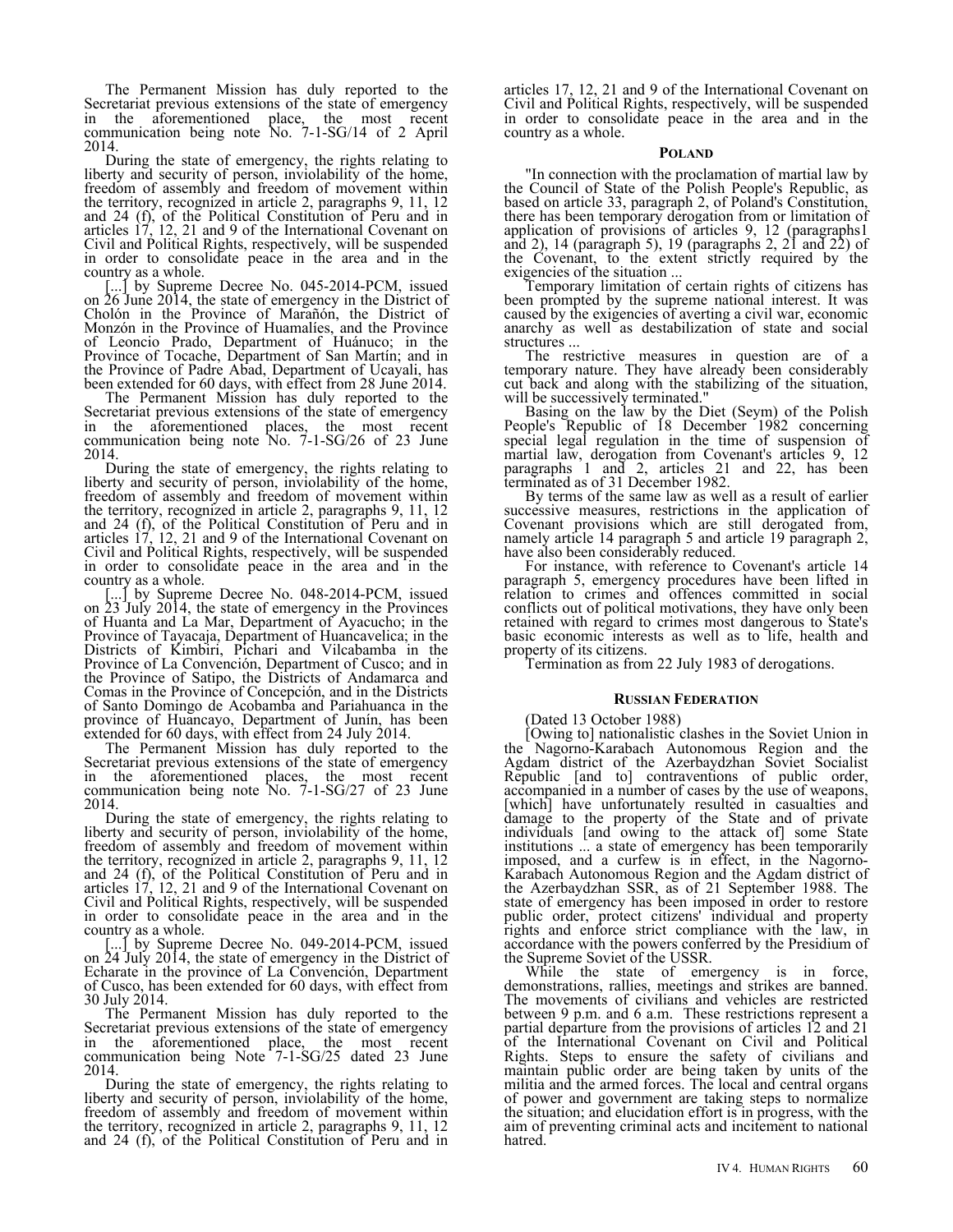Further [information will be provided as concerns] the date on which the state of emergency is lifted after the normalization of the situation.

(Dated 15 January 1990)

Proclamation of the state of emergency as from 11 p.m. local time on 15 January 1990, in territory of the Nagorno-Karabach autonomous region, the regions of the Azerbaijan SSR adjacent thereto, the Gorissa region of the Armenian SSR and the border zone along the state frontier between the USSR and the territory of the Azerbaijan SSR. The state of emergency was proclaimed owing to incitement by extremist groups which are organizing disorders, stirring up dissension and hostility between nationalities, and do not hesitate to mine roads, open fire in inhabited areas and take hostages. Articles 9, 12, 19, 21 and 22 of the Covenant were accordingly suspended.

(Dated 29 January 1990)

Proclamation of the state of emergency, as from 20 January in the city of Baku and application to that territory of the Decree adopted by the Presidium of the Supreme Soviet of the USSR on 15 January 1990, in the light of massive disorders organized by criminal extremist forces to overthrow the Government, and also with a view to ensure the protection and security of citizens. Articles 9, 12, 19, 21 and 22 of the Covenant are accordingly suspended.

(Dated 23 March 1990)

Establishment of the state of emergency as from 12 February 1990 in Dushanbe (Tadzhik SSR) because of widespread disorders, arson and other criminal acts which resulted in a threat to the citizens. Articles 9, 12 and 21 of the Covenant were accordingly suspended.

(Dated 3 November 1992)

Establishment of the state of emergency from 2 p.m. on 2 November 1992 to 2 p.m. on 2 December 1992 in the territory of the North Ossetian SSR and the Ingush Republic as a result of the serious deterioration in the situation with mass disturbances and conflicts between minorities accompanied by violence involving the use of weapons and military equipment and leading to the loss of human lives, and also in view of the threat to the security and territorial integrity of the Russian Federation. Articles 9, 12, 19, 21 and 22 of the Covenant were accordingly suspended.

(Dated 7 April 1993)

Establishment of thetate of emergency from 1400 hours on 31 March 1993 to 1400 hours on 31 May 1993 in the Prigorodny district and adjacent areas of the North Ossetian SSR and part of the Nazran district of the Ingush Republic due to "the continuing deterioration of the situation in parts of the North Ossetian Socialist Republic and the Ingush Republic, popular unrest and inter-ethnic conflicts, accompanied by violence involving the use of arms and military equipment".

The provisions from which it has derogated are articles  $9, 12, 19, 21$  and 22 of the Covenant.

(Dated 10 August 1993)

Proclamation of the state of emergency by Decree No. 1149 of 27 and 30 July 1993, as from 31 July 1993 at 1400 hours until 30 September 1993 at 1400 hours in the territories of the Mozdok district, the Prigorodny district and adjacent localities of the North Ossetian Soviet Socialist Republic (SSR) and the Malgobek and Nazran districts of the Ingush Republic due to the deterio ration of the situation in certain parts of these territories.

The provisions from which it has derogated are articles 12 (1), 13, 17(1), 19(2), 21 and 22.

(Dated 4 October 1993)

Proclamation of the state of emergency as from 3 October 1993 at 4 p.m. to 10 October 1993 at 4 p.m. in the city of Moscow "in connection with the attempts of extremist forces to provoke mass violence through organized attacks against the representatives of authority and the Police". The provisions from which it has derogated are articles 12(1), 13, 19(2) and 22.

(Dated 21 October 1993)

Extension of the state of emergency in the city of Moscow pursuant to Decree No. 1615 of 9 October 1993 until 18 October 1993 at 5 a.m. owing to "the need to ensure further normalization of the situation in Moscow, strengthen the rule of law and ensure the security of the inhabitants after the attempted armed *coup d'état* of 3-4 October 1993

Teration of the state of emergency established in Moscow pursuant to Decree of 3 October 1993 and extended pursuant to Decree of 9 October 1993, as from 18 October 1993 at 5 a.m.

(Dated 28 October 1993)

Proclamation of the state of emergency pursuant to Presidential Decree of 29 September 1993 as from 30 September 1993 at 1400 hours until 30 November 1993 at 1400 hours in the territories of the Mozdok district, the Prigorodny district and adjacent localities of the North Ossetian Soviet Socialist Republic and the Malgobek and Nazran districts of the Ingush Republic. The Government of the Russian Federation specified that the reasons for the state of emergency were the deterioration of the situation in a number of districts of the North Ossetian Soviet Socialist Republic and the Ingush Republic as a result of the non-implementation of the agreements concluded earlier by the two sides and the decisions of the interim administration regarding the settlement of the conflict, and the increase in the number of acts of terrorism and violence. (Derogations from articles 12(1), 13, 19(2) and 22.)

(Dated 23 December 1993)

Extension of the state of emergency until 31 January 1994 at 1400 hours by Presidential Decree to parts of the territories of the Republic of North Ossetia and the Ingush Republic ... necessitated by the worsening of the situation in a number of districts of the Republic of North Ossetia and the Ingush Republic.

(Dated 22 June 1993)

In view of the deterioration of the situation and the increased frequency of terrorist acts and widespread disorder on national soil involving the use of firearms, the President of Russia issued a Decree on 29 May 1993 declaring a state of emergency from 1400 hours on 31 May 1993 to 1400 hours on 31 July 1993 in the Mozdok district, the Prigorodny district and adjacent localities of the North Ossetian SSR and in the Malgobek and Nazran dtricts of the Ingush Republic.

The Government of the Russian Federation has specified that the provisions from which it has derogated are articles 9, 12, 19, 21 and 22 of the Covenant.

(Dated 22 April 1994)

In view of the continuing state of tension in a number of districts of the Republic of North Ossetia and the Ingush Republic, the unceasing acts of terrorism and violence, including violence against the civilian population, and the still unresolved problem of refugees, the President of the Russian Federation issued Decree No. 657 on 4 April 1994 declaring a state of emergency from 1400 hours on 31 March 1994 until 1400 hours on 31 May 1994 in territories of the Mozdok district, the Pravoberezhny district, the Prigorodny district and the city of Vladikavkaz (Republic of North Ossetia) and of the Malgobek and Nazran districts (Ingush Republic).

The Government of the Russian Federation has specified that the provisions from which it has derogated are articles 12 (1) and (2), 19 (2), 21 and 22 (1) and (2) of the Covenant.

(Dated 20 May 1994)

Proclamation of the state of emergency by Decree No. 836 on 27 April 1994 from 2 p.m. on 27 April 1994 to 2 p.m. on 31 May 1994 in a portion of the territory of the Republic of North Ossetia. The said Decree extends the applicability of paragraphs 3 to 8 of presidential Decree No. 657 of 4 April 1994 to the territories of the Prigorodny district (the Oktyabrskoe, Kambileevskoe and Sunja populated areas) and Vladikavkaz (the Sputnik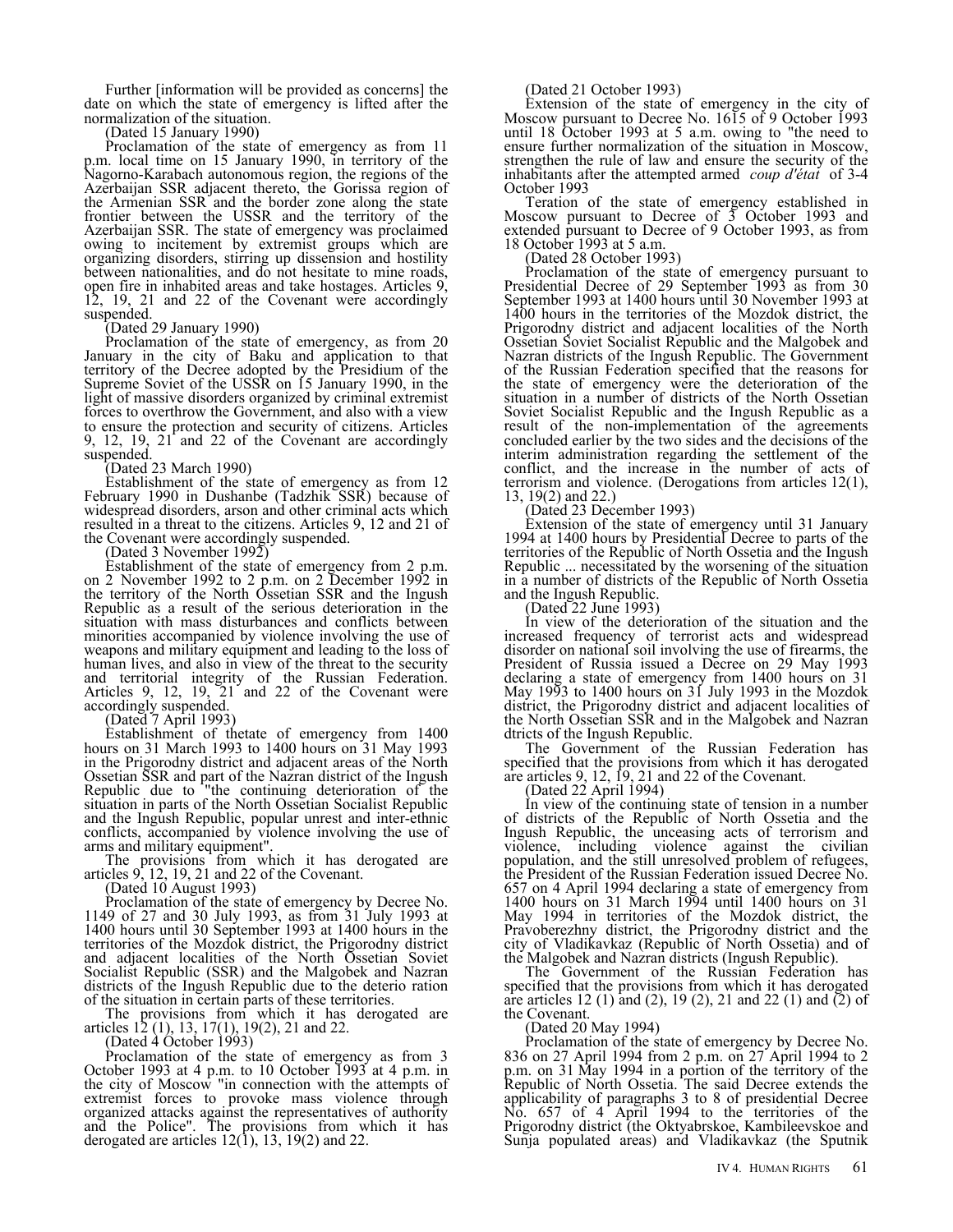military cantonment), in the Republic of North Ossetia. *(In this regard, reference is made to the notification received on 25 April 1994 and dated 22 April 1994).*

The Government of the Russian Federation has specified that the provisions from which it has derogated are articles 12 (1) and (2), 19 (2), 21 and 22 (1) and (2) of the Covenant.

(Dated 21 June 1994)

Lifting, as from 31 May 1994, by virtue of Decreeo. 1112 of 30 May 1994, of the state of emergency in part of the territories of the Republic of North Ossetia and the Ingush Republic, instituted by the President of the Russian Federation under Decrees Nos. 657 of 4 April 1994 and 836 of 27 April 1994. *(In this regard, reference is made to the notifications received on 25 April and 23 May 1994, and dated 22 April and 20 May 1994, respectively)* .

Declaration of the state of emergency as from 31 May 1994 at 1400 hours until 31 July 1994 at 1400 hours in the following territories: Mozdok district, the Pravoberezhny district, the Prigorodny district, the city of Vladikavkaz (Republic of North Ossetia, the Malgobek, Nazran, Sunzha and Dzheirakh districts (Ingush Republic) by Decree 1112 of 30 May 1994, in view of the continuing state of tension in those districts and the need to ensure the return of refugees and forcibly displaced persons to their places of permanent residence and implement a set of measures aimed at eliminating the consequences of the armed conflict.

Derogation from the provisions of article 12 (1) and (2), 19 (2), 21 and 22 (1) and (2) of the Covenant.

(Dated 12 August 1994)

Lifting as from 31 July 1994 of the state of emergency in part of the territories of the Republic of North Ossetia and the Ingush Republic, instituted on 30 May 1994 *(in this regard, reference is made to the notification received on 21 June 1994)* , and proclamation of a state of emergency from 1400 hours on 31 July 1994 until 1400 hours on 30 September 1994 in the territories of the Mozdok, Pravoberezhny, and Prigorodny districts, the city of Vladikavkaz (Republic of North Ossetia), and of Malgobek, Nazran, Sunja and Dzheirakh districts (Ingush Republic) in view of the continuing state of tension in those territories and the need for refugees and forcibly displaced persons to return to their places of permanent residence as well as for the elimination of the consequences of armed confict.

Derogation from the provisions of article 12 (1) and  $(2)$ , 19  $(2)$ , 21 and 22  $(1)$  and  $(2)$  of the Covenant.

(Dated 21 October 1994)

Lifting of the state of emergency instituted by Decree No. 1541 of 25 July 1994 and proclamation of a state of emergency with effect from 1400 hours on 3 October 1994 until 1400 hours on 2 December 1994 in the territories of the Mozdok, Pravoberzhny and Prigorodny districts and the city of Vladikavkaz (Republic of North Ossetia) and the Malgobek, Nazran, Sunja and Djeirakh districts (Ingush Republic) in view of the continuing state of tension and the need to ensure the return of forcibly displaced persons to their places of permanent residence and the implementation of a set of measures to deal with the aftermath of the armed conflict in order to guarantee State and public security.

Derogation from the provisions of articles 12 (1) and  $(2)$ , 19  $(2)$ , 21 and 22  $(1)$  and  $(2)$  of the Covenant.

(Dated 4 January 1995)

Proclamation by Decree No. 2145 of 2 December 1994 of the state of emergency from 1400 hours on 3 December 1994 until 1400 hours on 31 January 1995 in the territories of the Mozdok district, the Pravoberezhny district, the Pigorodny district and the city of Vladikavkaz (Republic of North Ossetia) and of the Malgobek, Narzan, Sunzha and Dzheyrakh districts (Ingush Republic) for the same reasons as those given in notification of 21 October 1994.

Derogation from the provisions of articles 12, 19 (2), 21 and 22 (1) and (2) of the Covenant.

### **SERBIA**

(Dated 12 March 2003)

On 13 March 2003, the Secretary-General received from the Government of Serbia and Montenegro a notification, made under article 4 (3) of the above Covenant, transmitting the Decision and the Order dated 12 March 2003 from the Acting President of the Republic, concerning the declaration of a state of emergency in the Republic.

The above Order, issued by the Acting President of the Republic of Serbia concerning special measures to be applied during the state of emergency, provides for the derogation from rights guaranteed by Articles 9, 12, 14, 17, 19, 21 and 22  $(2)$  of the Covenant.

(Dated 23 April 2003)

Termination of the state of emergency as proclaimed on 12 March 2003.

## **SRI LANKA**

Proclamation of state of emergency throughout Sri Lanka, and derogation as a consequence from articles 9  $(3)$  and 14  $(3)$  (b) of the Covenant as from 18 May 1983.

The Government of Sri Lanka specified that the Emergency regulations and Special Laws were temporary measures necessitated by the existence of an extraordinary security situation and that it was not intended to continue with them longer than it was absolutely necessary.

(Dated 13 January 1989)

Termination of the state of emergency as from 11 January 1989.

(Dated 18 August 1989)

Establishment of the state of emergency for a period of 30 days as from 20 June 1989 and derogation from provisions of article 9 (2).

The notification specifies that the state of emergency was declared in view of the progressive escalation of violence, acts of sabotage and the disruption of essential services throughout the country as from the termination of the state of emergency on 11 January 1989 *(see previous notification of 16 January 1989)* .

(Dated 29 September 1994)

Lifting of the state of emergency established on 20 June 1989 and notified by notification of 18 August 1989, as from 4 September 1994, except with regard to the Northern and Eastern Provinces and certain areas which border the above two Provinces specifically designated in the Presidential Proclamation dated 1 September 1994.

(Dated 30 May 2000)

Declaration of a State of emergency in Sri Lanka Derogation from articles 9 (2), 9 (3), 12 (1), 12 (2), 14 (3), 17 (1), 19 (2), 21 and 22.

"On 2nd May 2010 His Excellency the President of Sri Lanka promulgated the Emergency Regulations under Section 5 of the Public Security Ordinance (PSO). The Emergency Regulations have been officially proclaimed by the Gazette Extraordinary No. 1651/24 dated 2nd May 2010. The new proclamation amends and repeals a number of Emergency Regulations that have been in operation since their publication in the Gazette Extraordinary No. 1405/14 of 13th August 2005 as amended from time to time.

The Emergency Regulations prior to the recent amendments were promulgated in August 2005 amendments were promulgated in August 2005<br>immediately after the assassination of the former Foreign Minister of Sri Lanka Mr. Lakshman Kadirgamar. These Regulations were amended from time to time and continued due to the conflict situation which prevailed in certain areas of the island. As a result of the successful security operations launched by the Government of Sri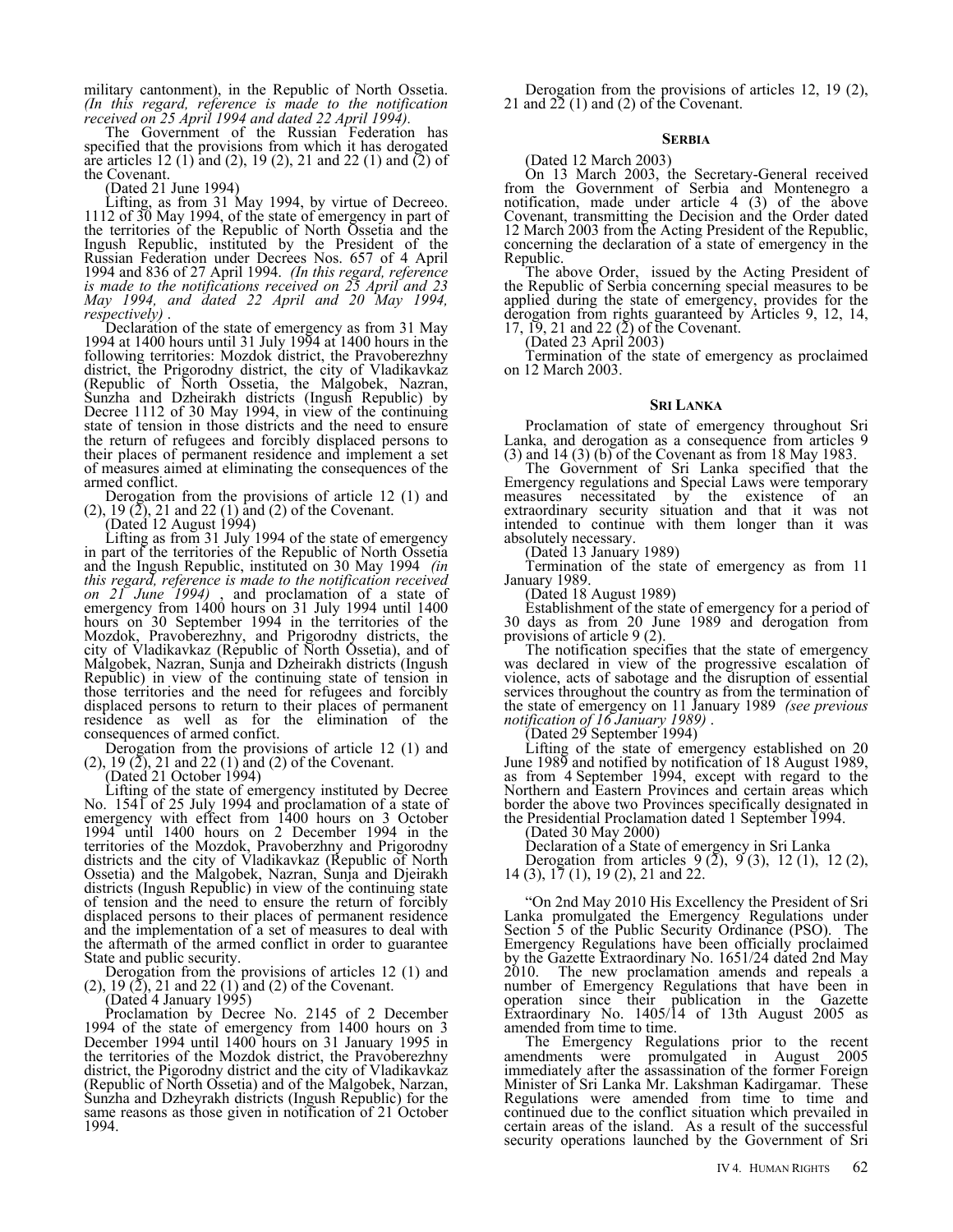Lanka, this situation ended in mid May 2009, with the elimination of the menace of terrorism posed by the ruthless organization styling itself the Liberation Tigers of Tamil Eelam (LTTE). However, there does remain a need for vigilance to ensure the complete recovery of arms caches secreted by the LTTE and the reintegration back into society of LTTE cadres, after successfully completing programmes of rehabilitation and of vocational training. Moreover, Sri Lanka requires to be alert against attempts by residues of the LTTE operating overseas to channel funds for de-stabilization and to try to re-kindle the embers of secession through endeavours such as the Provisional Transnational Government of Tamil Eelam. It is in this context that the Government of Sri Lanka decided to further significantly scale down the Emergency Regulations, while keeping in force only a limited number essential for national security.

The recent amendments to the Emergency Regulations that have come into effect from 2nd May 2010 are in keeping with the consistent commitment of Sri Lanka towards the promotion of human rights and the maintenance of strong judicial safeguards. It is in this context that the Government of Sri Lanka at the outset wishes to enumerate the terminations of derogations of the following ICCPR articles [: 9 (2), 12, 14 (3), 17 (1), 19 (2), 21 and 22 (1)] ... "

#### **SUDAN**

(Dated 21 August 1991)

"The state of emergency was declared all over the Sudan on June 30, 1989, when the Revolution for National Salvation took over the power, in order to ensure security and safety of the country. *[The articles of the Covenant which are being derogated from are articles 2 and 22 (1) as subsequently indicated by the Government of the Sudan.]*

The reasons for declaring the State of Emergency were [that] the Revolution has in June 1989, inherited a very chaotic socio-economic and political situation with a civil war raging in the South (the Civil War started in 1983 and since then the state of emergency was declared), and lawlessness engulfing the North, and armed-robbery being practised, in a serious manner, in the west (as a result of the present crisis in Tchad), and also in the east, in addition to possible threats of foreign interventions.

The emergency regulations were also issued to complement the provisions of the Constitutional Decree No. (2) (the State of Emergency) which contain more that 40 sections aimed at ensuring security and safety of the country. But no person has ever been convicted till now, or sentenced to death in accordance with these regulations since the declaration of the state of emergency. The army officers who were executed on July 26, 1990, were charged in accordance with: -

I) The People's Armed Forces Act (Section 47).<br>II)

Rules of Procedure for the People's Armed Forces Act, 1983 (Section127).

III) The Penal Code, 1983 (Section 96).

Other three civilians were sentenced to death in accordance with the provisions of the Dealing in Currency Act, 1981.

It has to be mentioned that the President of the National Salvation Revolution Command Council had issued last April a general amnesty by which all the political detainees were released, and powers of detention entrusted to the Judiciary. Also a decree had been issued abrogating the Special courts which were established in accordance with the constitution of the Special Courts Act, 1989 and its Amendment of January 30, 1990, to have Jurisdiction over acts and charges arising from violation of the Constitutional Decrees and the Emergency Regulations.

Under those circumstances, it became necessary for the Revolution to proclaim the State of Emergency Regulations.

In conclusion, it was to be emphasised that the existence of the state of emergency in the Sudan came well before the eruption of the National Salvation Revolution in June 1989. As stated above, it initially came as a direct result of the political and military situation that existed, and still exists, in the Southern part of the country.

However, with the achievement of progress in the peace process and the establishment of the political system, which is currently underway, the State of Emergency will naturally be lifted."

The Government of the Sudan informed [the Secretary-General] that the state of emergency in the Sudan has been extended until 31 December 2001.

(Dated 19 December 2001)

The Government of the Sudan informed [the Secretary-General] that the state of emergency in the Sudan has been extended until 31 December 2002.

### **SURINAME**

Termination, as from 1 September 1989, of the state of emergency declared on 1 December 1986 in the territory of the Districts of Marowijne, Commewijne, Para, Brokopondo and in part of the territory of the district of Sipaliwini (between the Marowijne river and  $56 \degree$  WLO. The articles of the Covenant being derogated from were articles 12, 21 and 22 of the Covenant.

#### **THAILAND**

"[...] pursuant to Paragraph 3 of Article 4 of the International Covenant on Civil and Political Rights (ICCPR), and has the honour to inform [...] that the Royal Thai Government has declared a severe emergency situation in the areas of Bangkok; Nonthaburi Province; Muang, Bang Phli, Phra Pradang, Phra Samut Chedi, Bang Boh and Bang Sao Thong Districts, Samut Prakan Province; Thanyaburi, Lad Lumkaew, Sam Kok, Lam Luk Ka and Khlong Luang Districts, Pathumthani Province; Phutthamonthon District, Nakhon Pathom Province; and Wang Noi, Bang Pa-in, Bang Sai and Lat Bua Luang Districts, Ayutthaya Province, since 7 April 2010.

The Declaration of a Severe Emergency Situation was promulgated by Mr. Abhisit Vejjajiva, Prime Minister of Thailand, in accordance with Sections 5 and 11 of the Emergency Decree on Public Administration in Emergency Situations B.E. 2548 (2005), as well as Section 29 in conjunction with Sections 32, 33, 34, 36, 38, 41, 43, 45 and 63 of the Constitution of the Kingdom of Thailand, to deal effectively with the actions of a group of persons that caused grave disturbances and led to disorder in certain parts of the country. The Emergency Decree was invoked in order to quickly resolve and put an end to the situation of turmoil as well as to restore normalcy in the country.

In light of the above-mentioned reasons, the Royal Thai Government has exercised its right to derogation under Paragraph 1 of Article 4 of the Covenant, specifically in relation to its obligations under Articles 12 (right to liberty of movement), 19 (freedom of expression and freedom of the press) and 21 (right of peaceful assembly) of the Covenant for the duration of the Emergency Situation in the aforementioned areas.

The Permanent Mission would further like to inform [..] that the non-derogable rights as set forth in Articles 6, 7, 8 (paragraphs 1 and 2), 11, 15, 16 and 18 of the Covenant, which are guaranteed by the Constitution of the Kingdom of Thailand, have been kept intact. [...]"

The Permanent Mission of Thailand to the United Nations presents its compliments to the Secretary-General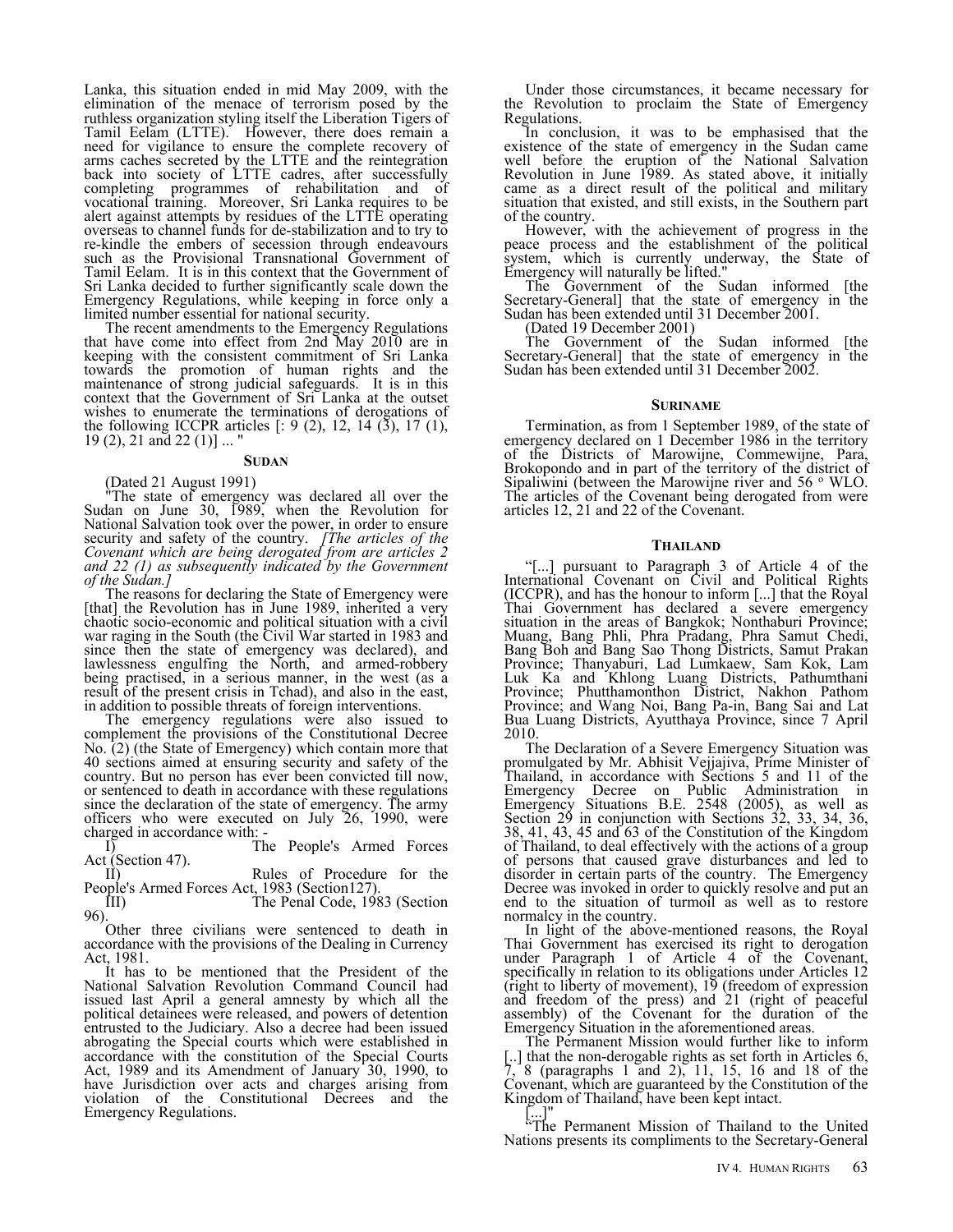of the United Nations and, with reference to the former's Note no. 56101/242 dated 14 April 2010, has the honour to inform the latter that the Royal Thai Government has lifted the declaration of a severe emergency situation as referred to in the above-mentioned Note and that, in accordance with Paragraph 3 of Article 4 of the International Covenant on Civil and Political Rights (ICCPR), any and all derogations of rights covered under the Covenant made pursuant to the said declaration have been terminated effective as of 22 December 2010.

The Permanent Mission would therefore appreciate it if the Secretary-General could notify other States Parties to the Covenant of the foregoing information as required by Article 4 of the Covenant."

The Permanent Mission of Thailand to the United Nations presents its compliments to the Secretary-General of the United Nations and, pursuant to Paragraph 3 of Article 4 of the International Covenant on Civil and Political Rights (ICCPR), has the honour to inform the latter that the Royal Thai Government has declared a severe emergency situation in the areas of Bangkok;<br>Nonthaburi Province; Lad Lumkaew District, Nonthaburi Province; Lad Lumkaew District, Pathumthani Province; and Bang Phli District, Samut Prakan Province, since 22 January 2014.

The Declaration of a Severe Emergency Situation was promulgated by Ms. Yingluck Shinawatra, Prime Minister of Thailand, in accordance with Sections 5, 6 and 11 of the Emergency Decree on Public Administration in Emergency Situation B.E. 2548 (2005) as well as Section 29 in conjunction with Sections 32, 33, 34, 36, 38, 41, 43, 45 and 63 of the Constitution of the Kingdom of Thailand, to deal effectively with the actions of a group of persons that caused grave disturbances and led to disorder in certain parts of the country. The Emergency Decree was invoked in order to quickly resolve and put an end to the situation of turmoil as well as to restore normalcy in the country.

In light of the above-mentioned reasons, the Royal Thai Government has exercised its right of derogation under Paragraph 1 of Article 4 of the Covenant, specifically in relation to its obligations with regards to the right to liberty of movement under Article 12, the right to freedom of expression under Article 19, and the right of peaceful assembly under Article 21 of the Covenant for the duration of the Emergency Situation in the aforementioned areas.

The Permanent Mission wishes to further inform the Secretary-General that the non-derogable rights as set forth in Articles 6, 7, 8 (paragraphs  $\tilde{\Gamma}$  and 2), 11, 15, 16 and 18 of the Covenant, which are guaranteed by the Constitution of the Kingdom of Thailand, have been kept intact.

The Permanent Mission is forwarding herewith a copy of the unofficial translation of the Declaration of a Severe Emergency Situation of 21 January 2014 and would appreciate it if the Secretary-General could notify other States Parties to the Covenant of the foregoing information as required by Article 4 of the Covenant.

"The Permanent Mission of Thailand to the United Nations presents its compliments to the Secretary-General of the United Nations and, with reference to the former's Note No. 56101/50 dated 28 January 2014, informing the latter of the declaration of a severe emergency situation in certain areas of the country, has the honour to inform the latter that the Royal Thai Government has lifted the declaration as referred to in the above-mentioned Note and that, in accordance with Paragraph 3 of Article 4 of the International Covenant on Civil and Political Rights (ICCPR), any and all derogations of rights under the Covenant made pursuant to the said declaration have been terminated, effective as of 19 March 2014.

The Permanent Mission would therefore appreciate it if the Secretary-General could notify other States Parties to the said Covenant of the above information as required by Article 4 of the Covenant."

"The Permanent Mission of Thailand to the United Nations presents its compliments to the Secretary-General of the United Nations and, with reference to Article 4 of the International Covenant on Civil and Political Rights (ICCPR), has the honour to inform the latter that Martial Law has been invoked throughout the Kingdom of Thailand on 20 May 2014 at  $03.00$  hrs. by the Commander-in-Chief of the Royal Thai Army, in accordance with the Martial Law Act B.E. 2457 (1914), to ensure an effective maintenance of peace and order, solely on the grounds of affording vital national security protection.

In this regard, the Kingdom of Thailand has exercised its right of derogation under Paragraph 1 of Article 4 of the ICCPR, specifically in relation to its obligation under: Article 12 (1), by the announcement of a curfew which was lifted on 13 June 2014; Article 14 (5), only where a jurisdiction has been conferred to the Martial Court over Sections 107-112 of the Penal Code and the offences against the internal security of the Kingdom; Article 19, by the prohibition of broadcasting or publishing certain content, particularly those inciting conflict and alienation in the society, false or provoking messages, and Article 21, by the limitation of political gathering. These restrictions are under constant review and are progressively lifted.

The Permanent Mission would further like to inform the Secretary-General that the nonderogable rights as set forth in Articles 6, 7, 8 (paragraphs 1 and 2), 11, 15, 16 and 18 of the Covenant have not been affected."

### **TRINIDAD AND TOBAGO**

(Dated 15 August 1990)

Proclamation of state of emergency in the Republic of Trinidad and Tobago as from 28 July 1990 for a period of ninety days and derogation from articles 9, 12, 21 and 14 (3).

(Dated 11 August 1995)

By a Proclamation issued on 3 August 1995, a state of emergency has been declared in the City of Port of Spain as of 3 August 1995 owing to the fact that, as indicated by the Government of Trinidad and Tobago, action has been taken or is immediately threatened by persons or bodies of persons of such a nature and on so extensive a scale as to be likely to endanger the public safety or to deprive the community of supplies or services essential to life. The provisions of the Covenant from which the Government of Trinidiad and Tobago has derogated are articles 9, 12, 14 (3) and 21.

The said state of emergency was lifted on 7 August 1995 by a resolution of the House of Representatives.

By Legal Notice No. 162 of 2011, on 21 August 2011, the President of the Republic of Trinidad and Tobago declared the existence of a state of public emergency in the Republic of Trinidad and Tobago. In accordance with Chapter 1:01 of the Constitution of the Republic of Trinidad and Tobago, the president of the Republic was satisfied "that action has been taken or is immediately threatened by persons or bodies of persons of such a nature and on so extensive a scale to be likely to endanger the public safety".

Further, in accordance with Section 10 (1) of the Constitution, the Proclamation was on September 4, 2011 extended by resolution, supported by a simple majority vote of the House of Representatives, for a further period of three months (Legal Notice No. 175 of 2011).

By the enactment of the Emergency Powers Regulations, 2011 (Legal Notice No. 163 of 2011 and the Emergency Powers (Amendment) Regulations, 2011 (Legal Notice No. 171 of 2011), rights protected by Articles, 9, 12, 14 and 21 are suspended.

By note 692 dated 28 September 2011, the President of the Republic of Trinidad and Tobago notified that the state of public emergency declared in Trinidad and Tobago on 21st August 2011, for a period of fifteen days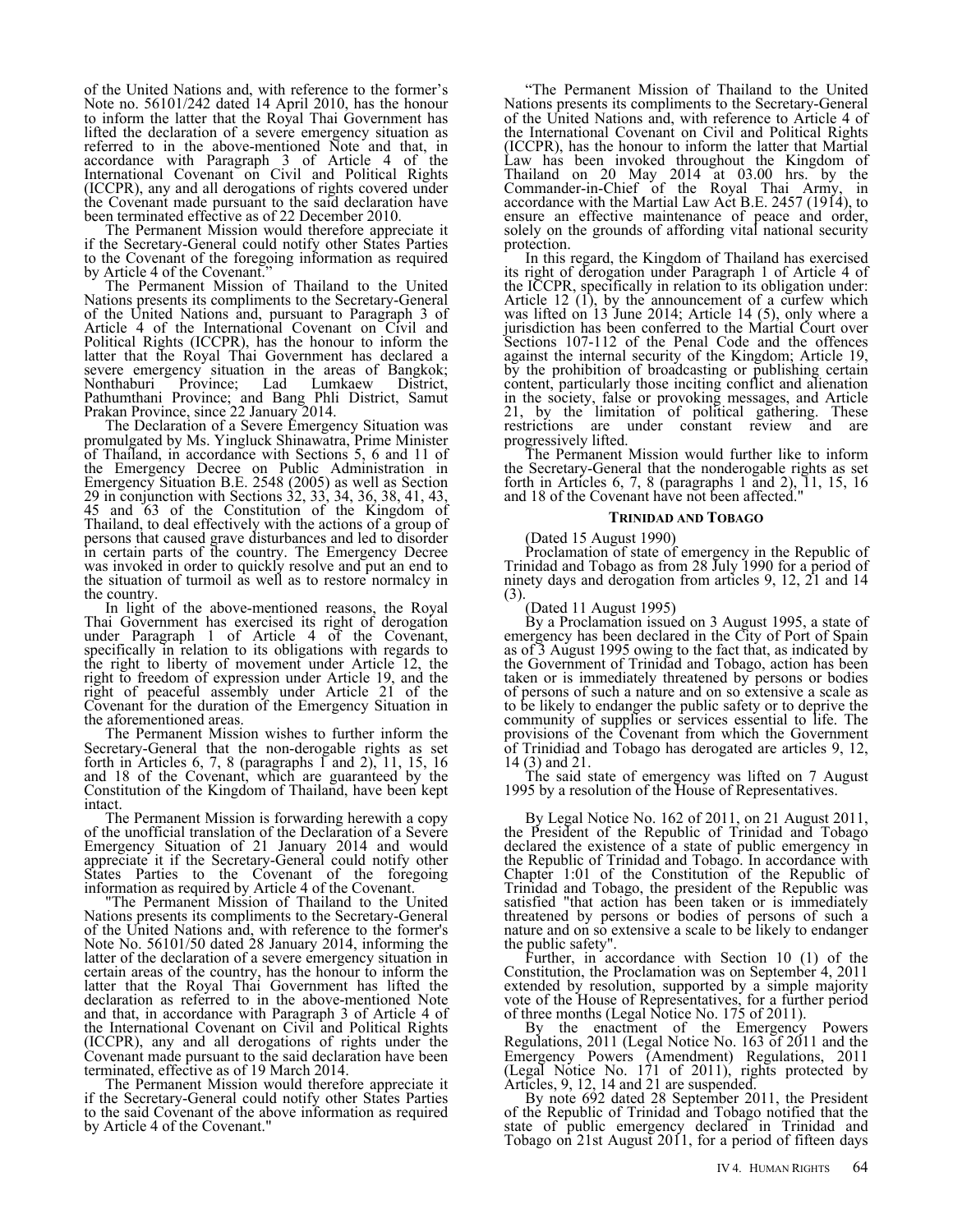with a further extension by Parliament for a period of three months has ended at midnight on Monday 5th December 2011.

## **UNITED KINGDOM OF GREAT BRITAIN AND NORTHERN IRELAND**

"The Government of the United Kingdom notify other States Parties to the present Covenant, in accordance with article 4, of their intention to take and continue measures derogating from their obligations under the Covenant.

"There have been in the United Kingdom in recent years campaigns of organised terrorism related to Northern Irish affairs which have manifested themselves in activities which have included murder, attempted murder, maiming, intimidation and violent civil disturbances and in bombing and fire-raising which have resulted in death, injury and widespread destruction of property. This situation constitutes a public emergency within the meaning of article 4 (1) of the Covenant. The emergency commenced prior to the ratification by United Kingdom of the Covenant and Legislation has, from time to time, been promulgated with regard to it.

"The Government of the United Kingdom have found it necessary (and in some cases continue to find it necessary) to take powers, to the extent strictly required by the exigencies of the situation, for the protection of life, for the protection of property and the prevention of outbreaks of public disorder, and including the exercise of powers of arrest and detention and exclusion. In so far as any of these measures is inconsistent with the provisions of articles 9, 10 (2), 10 (3), 12 (1), 14, 17, 19 (2), 21 or 22 of the Covenant, the United Kingdom hereby derogates from its obligations under those provisions."

Termination forthwith of derogations from articles 9, 10 (2), 10 (3), 12 (1), 14, 17, 19 (2), 21 and 22 of the Covenant.

[The Government of the United Kingdom of Great Britain and Northern Ireland] have found it necessary to take or continue measures derogating in certain respects from their obligations under article 9 of the Covenant. *(For the reasons of that decision, see paragraph 2 of a previous notification of 17 May 1976, which continue to apply)* .

Persons reasonably suspected of involvement in terrorism connected with the affairs of Northern Ireland, or of offences under the legislation and who have been detained for 48 hours may be, on the authority of the Secretary of State, further detained without charge for periods of up to five days.

Notwithstanding the judgement of 29 November 1988 by the European Court of Human Rights in the case of *Brogan and Others* the Government has found it the Government has found it necessary to continue to exercise the powers described above but to the extent strictly required by the exigencies of the situation to enable necessary enquiries and investigations properly to be completed in order to decide whether criminal proceedings should be instituted. [This notice is given] in so far as these measures may be inconsistent with article 9 (3) of the Covenant.

(Dated 23 March 1989)

Replacement as from 22 March 1989, of the measures indicated in the previous notification of 23 December 1988 by section 14 of and paragraph 6 of Schedule 5 to the Prevention of Terrorism (Temporary Provisions) Act 1989, which make comparable provisions.

(Dated 12 December 1989)

"The Government of the United Kingdom have [previously] found it necessary to take and continue [various measures], derogating in certain respects from obligations under Article 9 of the International Covenant on Civil and Political Rights.

On 14 November 1989 the Home Secretary announced that the Government had concluded that a satisfactory procedure for the review of detention of terrorist suspects involving the judiciary had not been identified and that the derogation notified under Article 4 of the Covenant would therefore remain in place for as long as circumstances require."

(Dated 20 February 2001)

Notification to the effect that the derogation from article 9 (3) of the Covenant is terminated with effect from Mony, 26 February 2001.

The notification further states that the termination of the derogation only applies to the United Kingdom of Great Britain and Northern Ireland and that it is not yet possible to terminate the derogation in respect of the Bailiwick of Jersey, the Bailiwick of Guernsey and the Isle of Man.

The terrorist attacks in New York, Washington, D.C. and Pennsylvania on 11th September 2001 resulted in several thousand deaths, including many British victims and others from 70 different countries. In its resolutions 1368 (2001) and 1373 (2001), the United Nations Security Council recognised the attacks as a threat to international peace and security.

The threat from international terrorism is a continuing one. In its resolution 1373 (2001), the Security Council, acting under Chapter VII of the United Nations Charter, required all States to take measures to prevent the commission of terrorist attacks, including by denying safe haven to those who finance, plan, support or commit terrorist attacks.

There exists a terrorist threat to the United Kingdom from persons suspected of involvement in international terrorism. In particular, there are foreign nationals In particular, there are foreign nationals present in the United Kingdom who are suspected of being concerned in the commission, preparation or instigation of acts of international terrorism, of being members of organisations or groups which are so concerned or of having links with members of such organisations orand who are a threat to the national security of the United Kingdom.

As a result, a public emergency, within the meaning of Article 4(1) of the Covenant, exists in the United Kingdom.

As a result of the public emergency, provision is made in the Anti-terrorism, Crime and Security Act 2001, inter alia, for an extended power to arrest and detain a foreign national which will apply where it is intended to remove or deport the person from the United Kingdom but where removal or deportation is not for the time being possible, with the consequence that the detention would be unlawful under existing domestic law powers. The extended power to arrest and detain will apply where the Secretary of State issues a certificate indicating his belief that the person's presence in the United Kingdom is a risk to national security and that he suspects the person of being an international terrorist. That certificate will be subject to an appeal to the Special Immigration Appeals Commission ('SIA'), established under the Special Immigration Appeals Commission Act 1997, which will have power to cancel it if it considers that the certificate should not have been issued. There will be an appeal on a point of law from a ruling by SIAC. In addition, the certificate will be reviewed by SIAC at regular intervals. SIAC will also be able to grant bail, where appropriate, subject to conditions. It will be open to a detainee to end his detention at any time by agreeing to leave the United Kingdom.

The extended power of arrest and detention in the Anti-terrorism, Crime and Security Act 2001 is a measure which is strictly required by the exigencies of the situation. It is a temporary provision which comes into force for an initial period of 15 months and then expires unless renewed by Parliament. Thereafter, it is subject to annual renewal by Parliament. If, at any time, in the Government's assessment, the public emergencyer exists or the extended power is no longer strictly required by the exigencies of the situation, then the Secretary of State will, by Order, repeal the provision.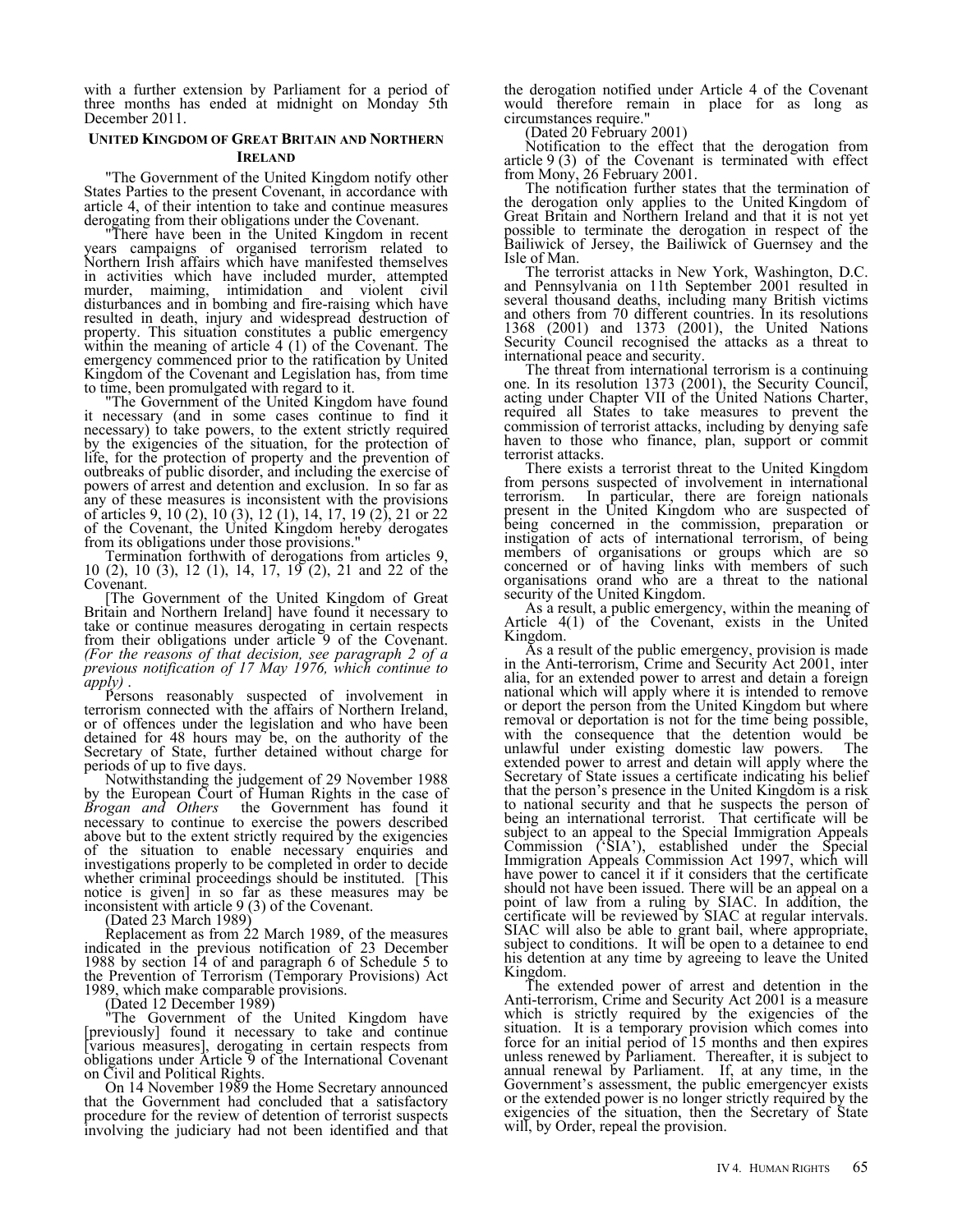The Government has powers under the Immigration Act 1971 ('the 1971 Act') to remove or deport persons on the ground that their presence in the United Kingdom is not conducive to the public good on national security grounds. Persons can also be arrested and detained under Schedules 2 and 3 to the 1971 Act pending their removal or deportation. The courts in the United Kingdom have ruled that this power of detention can only be exercised during the period necessary, in all the circumstances of the particular case, to effect removal and that, if it becomes clear that removal is not going to be possible within a reasonable time, detention will be unlawful (Rv Governor of Durham Prison, ex parte Singh[1984] All ER 983).

In some cases, where the intention remains to remove or deport a person on national security grounds, continued detention may not be consistent with Article 9 of the Covenant. This may be the case, for example, if the person has established that removal to their own country might result in treatment contrary to Article 7 of the Covenant. In such circumstances, irrespective of the gravity of the threat to national security posed by the person concerned, it is well established that the international obligations of the United Kingdom prevent removal or deportation to a place where there is a real risk that the person will suffer treatment contrary to that article. If no alternative destination is immediately available then removal or deportation may not, for the time being, be possible even though the ultimate intention remains to remove or deport the person once satisfactory arrangements can be made. In addition, it may not be possto prosecute the person for a criminal offence given the strict rules on the admissibility of evidence in the criminal justice system of the United Kingdom and the high standard of proof required.

The Government has considered whether the exercise of the extended power to detain contained in the Antiterrorism, Crime and Security Act 2001 may be inconsistent with the obligations under Article 9 of the Covenant. To the extent that the exercise of the extended power may be inconsistent with the United Kingdom's obligations under Article 9, the Government has decided to avail itself of the right of derogation conferred by Article 4(1) of the Covenant and will continue to do so until further notice.]

(Dated 15 March 2005)

"The provisions referred to in the 18 December 2001 notification, namely the extended power of arrest and detention in the Anti-terrorism, Crime and Security Act 2001, ceased to operate on 14 March 2005. Accordingly, the notification is withdrawn as from that date, and the Government of the United Kingdom confirm that the relevant provisions of the Covenant will again be executed as from then."

### **URUGUAY**

[The Government of Uruguay] has the honour to request that the requirement laid down in article 4 (3) of the International Covenant on Civil and Political Rights should be deemed to have been formally fulfilled with regard to the existence and maintenance in Uruguay of a public emergency as referred to in article 4 (1).

This emergency situation, the nature and consequences of which match the description given in article 4, namely that they threaten the life of the nation, is a matter of universal knowledge, and the present communication might thus appear superfluous in so far as the provision of substantive information is concerned.

This issue has been the subject of countless official statements at both the regional and the international level.

Nonetheless, [the Government of Uruguay] wishes both to comply formally with the above-mentioned requirement and to reiterate that the emergency measures which it has taken, and which comply strictly with the requirements of article 4 (2), are designed precisely to

achieve genuine, effective and lasting protection of human rights, the observance and promotion of which are the essence of our existence as an independent and sovereign nation.

Notwithstanding what has been stated above, the information referred to in article 4 (3) concerning the nature and duration of the emergency measures will be provided in more detailed form when the report referred to in article 40 of the Covenant is submitted, so that the scope and evolution of these measures can be fully understood.

### **VENEZUELA (BOLIVARIAN REPUBLIC OF)**

(Dated 17 March 1989)

Establishment of emergency measures and derogation from articles 9, 12, 17, 19 and 21 throughout Venezuela. The notification stipulates that derogation was effected due to a series of serious breaches of the peace having taken place throughout Caracas and in other cities in the country and outbursts of violence, acts of vandalism and violations of the security of Venezuelan individuals and households, leading to loss of life and the destruction of much property, thus causing a further deterioration in the economic situation of the country.

(Dated 31 March 1989)

Re-establishment as from 22 March 1989 of the constitutional safeguards which had been suspended as stated in the previous notification of 17 March 1989.

(Dated 4 February 1992)

Temporary suspension of certain constitutional guarantees throughout Venezuela with a view to facilitating the full restoration of public order throughout the national territory.

The Government of Venezuela specified that "the measures were made necessary after criminal attempt was made to assassinate the President of the Republic with the aim of upsetting the rule of law and undermining the constitutional order of the Re public thereby constituting an attempt against the achievements of the Venezuelan people over more than three decades of fully democratic government".

The constitutional guarantees suspended in Venezuela relate to the rights provided for in articles 9, 12, 17, 19 and 21. The right to strike was also temporarily suspended.

(Dated 21 February 1992)

Restoration, as from 17 February 1991, of the guarantees provided for under articles 12 and 19 of the Covenant and also of the right to strike.

(Dated 30 April 1992)

Restoration, as from 21 February 1991, of the guarantees provided for in articles 9, 17 and 21 of the Covenant, thereby fully ending the state of emergency declared on 4 February 1992.

(Dated 30 November 1992)

On 27 November 1992, certain constitutional guarantees relating to the rights provided for in articles 9, 17, 19 and 21 of the Covenant have been suspended in Venezuela.

This measure was made necessary after a group of civil subversives in connivance with a small military squad took over Palo Negro air base in the city of Maracay, Aragua State, and Francisco de Miranda Base in the city of Caracas, which services as Headquarters of the Air Force Command, thereby threatening the democratic system.

On 28 November 1992, restoration, as from that date, of the rights provided for in article 21 of the Covenant, so as to allow public electioneering in contemplation of the elections to be held on 6 December 1992.

Restoration, pursuant to Decree No. 2764 of 16 January 1993, of rights regarding personal liberty corresponding to articles 9 (1) and 11 of the Covenant throughout the national territory. Rights regarding liberty and security of person as well as the inviolability of the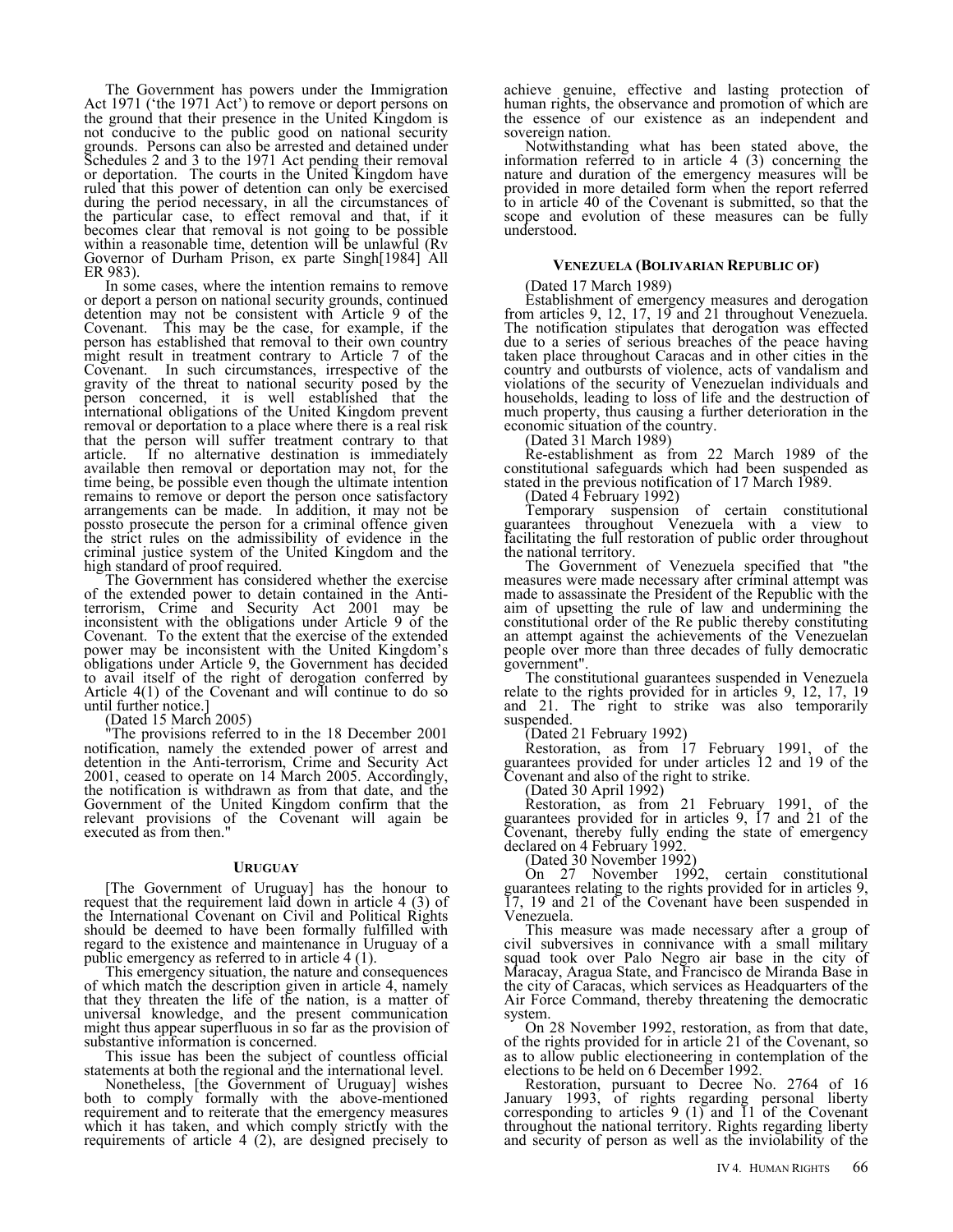home and the right to demonstrate had been restored as from 22 December 1992.

Restoration, pursuant to Decree No. 2672 of 1 December 1992 of certain rights which had been suspended by Decree No. 2668 of 27 November 1992.

Suspension, pursuant to Decree 2765 of 16 January 1993, of certain rights in the State of Sucre as a result of a breach of the peace in that State. These rights, corresponding to articles 12 (1) and 21, were restored by Decree No. 2780 on 25 January 1993.

(Dated 29 June 1994)

By Decree No. 241 of 27 June 1994, suspension of certain constitutional guarantees in view of the fact that the economic and financial situation of the country has created circumstances liable to endanger public order.

Derogation from the provisions of articles 9, 12 and 17 of the Covenant.

(Dated 18 July 1995)

By Decree No. 739 of 6 July 1995, restoratif the constitutional guarantees, suspended by Decree No. 241 of 27 June 1994 *[see notification received on 7 July* 1994], throughout the national territory, except in the autonomous municipalities of Rosario de Perijá and Catatumbo, State of Zulia; García de Hevia, Pedro María Ureña, Bolivar, Panamericano and Fernández Feo, State of Táchira; Páez, Pedro Camejo and Rómulo Gallegos, State of Apure; and Atures, Atuana, Manapiare, Atabapo, Alto Orinoco and Guainía, State of Amazonas. The Government considers that the situation in these border municipalities, where the theatre of conflict and the theatre of operations No. 1 were decreed, requires that, in the interest of protecting its borders, the above guarantees remain suspended.

(Dated 3 March 1999)

Resoration of the guarantees provided for in articles 9, 12 and 17 of the Covenant, suspended by Decree No. 739 of 6 July 1995 *. [See notification received on 1 September 1995.]*

(Dated 17 March 1989)

Establishment of emergency measures and derogation from articles 9, 12, 17, 19 and 21 throughout Venezuela. The notification stipulates that derogation was effected due to a series of serious breaches of the peace having taken place throughout Caracas and in other cities in the country and outbursts of violence, acts of vandalism and violations of the security of Venezuelan individuals and households, leading to loss of life and the destruction of much property, thus causing a further deterioration in the economic situation of the country.

(Dated 31 March 1989)

Re-establishment as from 22 March 1989 of the constitutional safeguards which had been suspended as stated in the previous notification of 17 March 1989.

(Dated 4 February 1992)

Temporary suspension of certain constitutional guarantees throughout Venezuela with a view to facilitating the full restoration of public order throughout the national territory.

The Government of Venezuela specified that "the measures were made necessary after criminal attempt was made to assassinate the President of the Republic with the aim of upsetting the rule of law and undermining the constitutional order of the Re public thereby constituting an attempt against the achievements of the Venezuelan people over more than three decades of fully democratic government".

The constitutional guarantees suspended in Venezuela relate to the rights provided for in articles 9, 12, 17, 19 and 21. The right to strike was also temporarily suspended.

(Dated 21 February 1992)

Restoration, as from 17 February 1991, of the guarantees provided for under articles 12 and 19 of the Covenant and also of the right to strike.

(Dated 30 April 1992)

Restoration, as from 21 February 1991, of the guarantees provided for in articles 9, 17 and 21 of the Covenant, thereby fully ending the state of emergency declared on 4 February 1992.

(Dated 30 November 1992)

On 27 November 1992, certain constitutional guarantees relating to the rights provided for in articles 9, 17, 19 and 21 of the Covenant have been suspended in Venezuela.

This measure was made necessary after a group of civil subversives in connivance with a small military squad took over Palo Negro air base in the city of Maracay, Aragua State, and Francisco de Miranda Base in the city of Caracas, which services as Headquarters of the Air Force Command, thereby threatening the democratic system.

On 28 November 1992, restoration, as from that date, of the rights provided for in article 21 of the Covenant, so as to allow public electioneering in contemplation of the elections to be held on 6 December 1992.

Restoration, pursuant to Decree No. 2764 of 16 January 1993, of rights regarding personal liberty corresponding to articles 9 (1) and 11 of the Covenant throughout the national territory. Rights regarding liberty and security of person as well as the inviolability of the home and the right to demonstrate had been restored as from 22 December 1992.

Restoration, pursuant to Decree No. 2672 of 1 December 1992 of certain rights which had been suspended by Decree No. 2668 of 27 November 1992.

Suspension, pursuant to Decree 2765 of 16 January 1993, of certain rights in the State of Sucre as a result of a breach of the peace in that State. These rights, corresponding to articles 12 (1) and 21, were restored by Decree No. 2780 on 25 January 1993.

(Dated 29 June 1994)

By Decree No. 241 of 27 June 1994, suspension of certain constitutional guarantees in view of the fact that the economic and financial situation of the country has created circumstances liable to endanger public order.

Derogation from the provisions of articles 9, 12 and 17 of the Covenant.

(Dated 18 July 1995)

By Decree No. 739 of 6 July 1995, restoratif the constitutional guarantees, suspended by Decree No. 241 of 27 June 1994 *[see notification received on 7 July* 1994], throughout the national territory, except in the autonomous municipalities of Rosario de Perijá and Catatumbo, State of Zulia; García de Hevia, Pedro María Ureña, Bolivar, Panamericano and Fernández Feo, State of Táchira; Páez, Pedro Camejo and Rómulo Gallegos, State of Apure; and Atures, Atuana, Manapiare, Atabapo, Alto Orinoco and Guainía, State of Amazonas. The Government considers that the situation in these border municipalities, where the theatre of conflict and the theatre of operations No. 1 were decreed, requires that, in the interest of protecting its borders, the above guarantees remain suspended.

(Dated 3 March 1999)

Resoration of the guarantees provided for in articles 9, 12 and 17 of the Covenant, suspended by Decree No. 739 of 6 July 1995 *. [See notification received on 1 September 1995.]*

# **YUGOSLAVIA (FORMER) 1**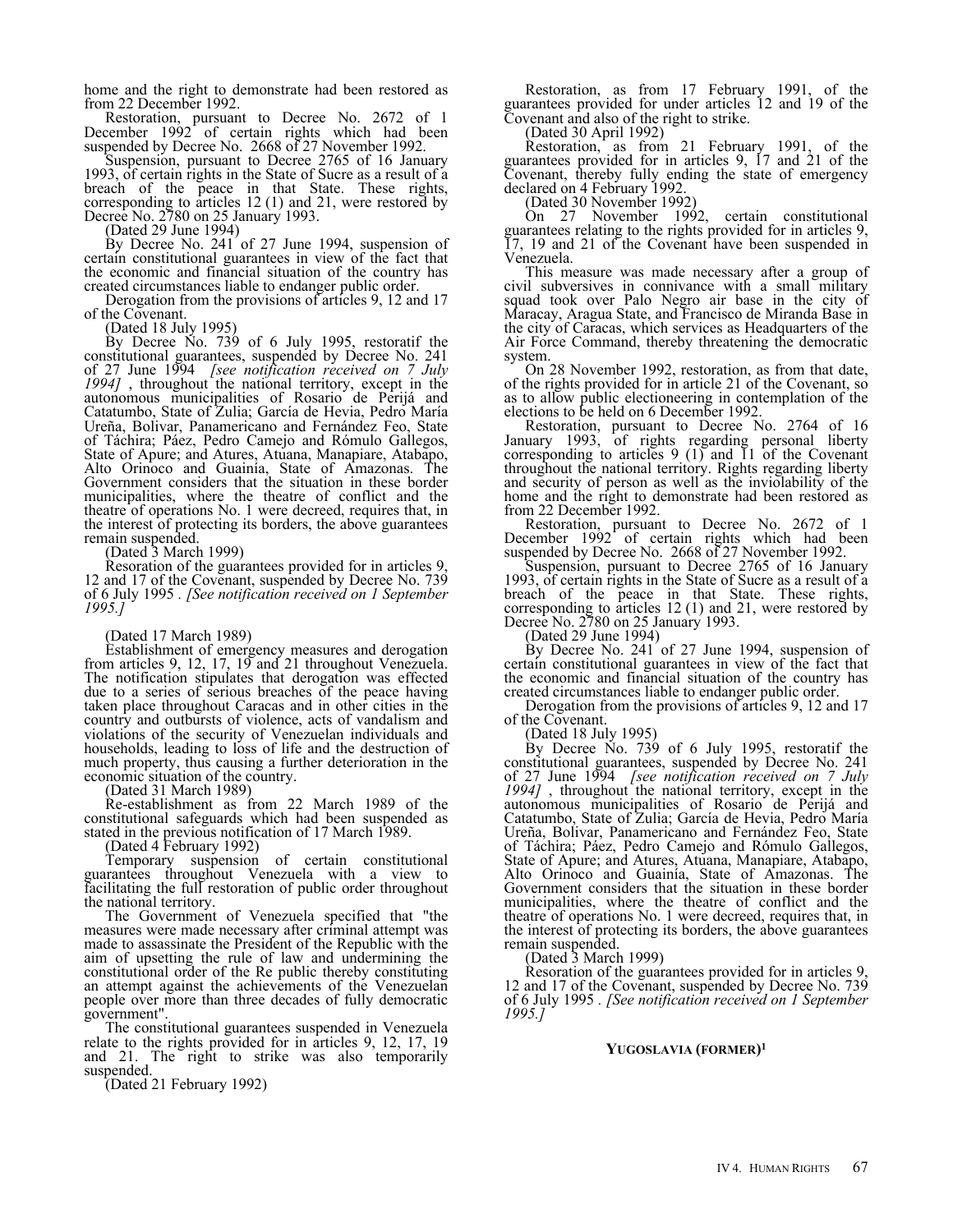# *Territorial Application*

|                                  | Date of receipt of the |                                                          |  |
|----------------------------------|------------------------|----------------------------------------------------------|--|
| <b>Participant</b>               | notification           | <b>Territories</b>                                       |  |
| Netherlands <sup>32</sup>        | 11 Dec 1978            | Netherlands Antilles                                     |  |
| Portugal <sup>4</sup>            | 27 Apr 1993            | Macau                                                    |  |
| United Kingdom of                | 20 May 1976            | Belize, Bermuda, British Virgin Islands, Cayman Islands, |  |
| Great Britain and                |                        | Falkland Islands (Malvinas) and Dependencies, Gibraltar, |  |
| Northern Ireland <sup>6,45</sup> |                        | Gilbert Islands, Guernsey, Hong Kong, Isle of Man,       |  |
|                                  |                        | Bailiwick of Jersey, Montserrat, Pitcairn Island, St.    |  |
|                                  |                        | Helena and Dependencies, Solomon Islands, Turks and      |  |
|                                  |                        | Caicos Islands and Tuvalu                                |  |
|                                  |                        |                                                          |  |

## *Notes:*

<sup>1</sup> The former Yugoslavia had signed and ratified the Convenant on 8 August 1967 and 2 June 1971, respectively. It will be recalled that the former Yugoslavia had deposited the following notifications under article 4(3) of the Covenant (Derogations), on the dates indicated hereinafter:

## *17 April 1989 (Dated 14 April 1989)*

Derogation from articles 12 and 21 of the Covenant in the Autonomous Province of Kosovo as from 28 March 1989. The measure became necessary because of disorders which led to the loss of human lives and which had threatened the established social system. This situation which represented a general danger was a threat to the rights, freedoms and security of all the citizens of the Province regardless of nationality.

### *30 May 1989 (Dated 29 May 1989)*

Termination of the derogation from the provisions of article 12 of the Covenant in the Autonomous Province of Kosovo as from 21 May 1989. The right of public assembly [article 21] continues to be temporarily suspended but only as concerns demonstrations. This is aimed at protecting public order, peace and the rights of citizens, regardless of nationality.

## *20 March 1990 (Dated 19 March 1990)*

As of 21 February 1990 and owing to the escalation of disorders which had led to the loss of human lives, the movement of persons in Kosovo was prohibited from 9 PM to 4 AM, thereby derogating from article 12; and that public assembly was prohibited for the purpose of demonstration, thereby derogating from article 21. The Government of Yugoslavia further indicated that the measure derogating from article 12 had been terminated as of 10 March 1990.

### *26 April 1990 (Dated 24 April 1990)*

Termination of the state of emergency with effect from 18 April 1990.

See also note 1 under "Bosnia and Herzegovina", "Croatia", "former Yugoslavia", "Slovenia", "The Former Yugoslav Republic of Macedonia" and "Yugoslavia" in the "Historical Information" section in the front matter of this volume.

Although Democratic Kampuchea had signed both [the International Covenant on Economic, Social and Political Rights and the International Covenant on Civil and Political Rights] on 17 October 1980, the Government of Cambodia deposited an instrument of accession to the said Covenants.

The signature was effected by Democratic Kampuchea. In this regard the Secretary-General received, on 5 November 1980, the following communication from the Government of Mongolia:

"The Government of the Mongolian People's Republic considers that only the People's Revolutionary Council of Kampuchea as the sole authentic and lawful representative of the Kampuchean people has the right to assume international obligations on behalf of the Kampuchean people. Therefore the Government of the Mongolian People's Republic considers that the signature of the Human Rights Covenants by the representative of the so-called Democratic Kampuchea, a régime that ceased to exist as a result of the people's revolution in Kampuchea. is null and void.

"The signing of the Human Rights Covenants by an individual, whose régime during its short period of reign in Kampuchea had exterminated about 3 million people and had thus grossly violated the elementary norms of human rights, each and every provision of the Human Rights Covenants is a regrettable precedence, which discredits the noble aims and lofty principles of the United Nations Charter, the very spirit of the above-mentioned Covenants, gravely impairs the prestige of the United Nations."

Thereafter, similar communications were received from the Government of the following States on the dates indicated and their texts were circulated as depositary notifications or, at the request of the States concerned, as official documents of the General Assembly (A/33/781 and A/35/784):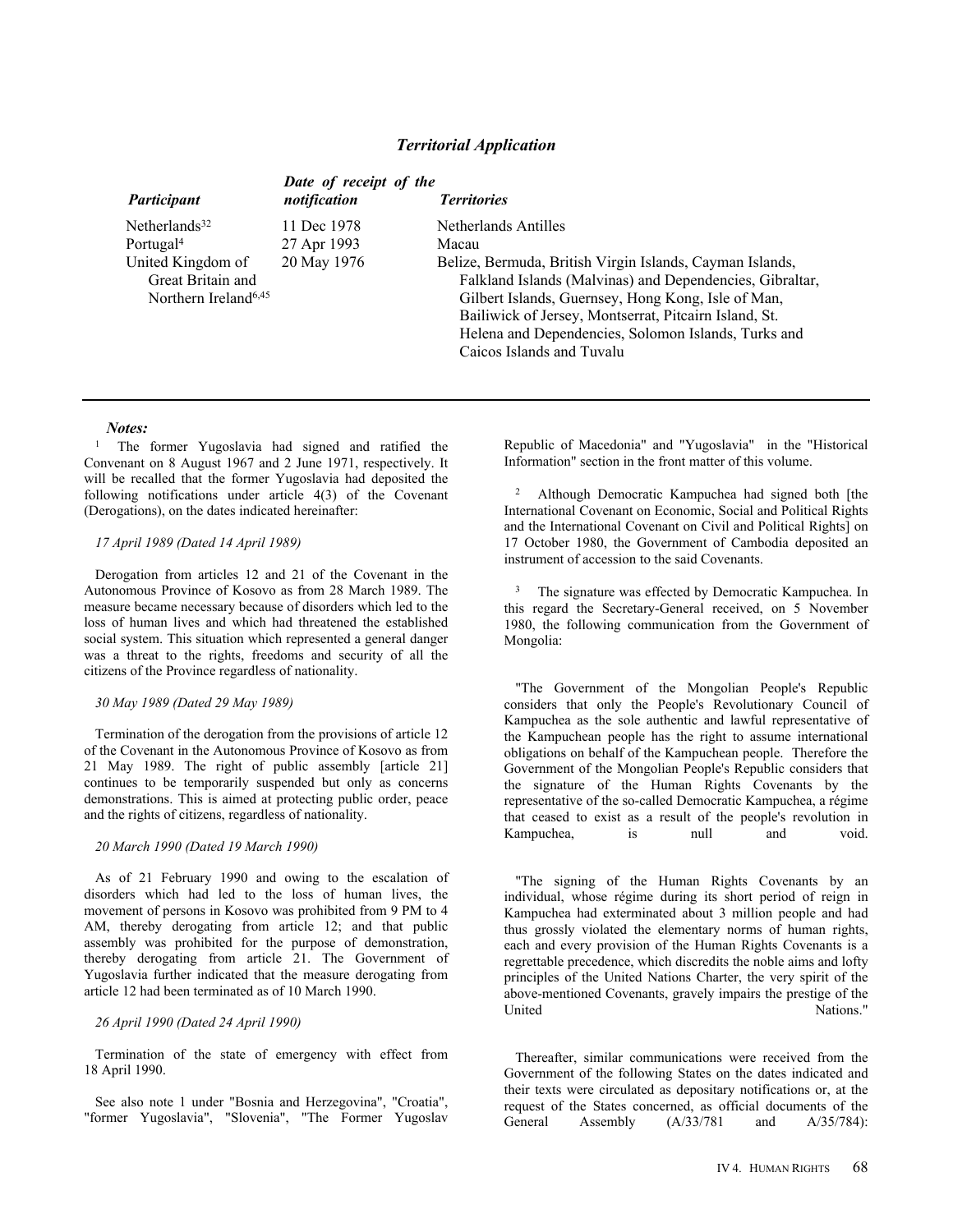| Participant:                  | Date of receipt: |     |      |
|-------------------------------|------------------|-----|------|
| German Democratic<br>Republic | 11               | Dec | 1980 |
| Poland                        | 12               | Dec | 1980 |
| Ukraine                       | 16               | Dec | 1980 |
| Hungary                       | 19               | Jan | 1981 |
| Bulgaria                      | 29               | Jan | 1981 |
| <b>Belarus</b>                | 18               | Feb | 1981 |
| <b>Russian Federation</b>     | 18               | Feb | 1981 |
| Czechoslovakia                | 10               | Mar | 1981 |

<sup>4</sup> On 3 December 1999, the Government of China notified the Secretary-General that:

1. The application of the Covenant, and its article 1 in particular, to the Macao Special Administrative Region shall not affect the status of Macao as defined in the Joint Declaration and in the Basic Law.

2. The provisions of the Covenant which are applicable to the Macao Special Administrative Region shall be implemented in Macao through legislation of the Macao Special Administrative Region.

The residents of Macao shall not be restricted in the rights and freedoms that they are entitled to, unless otherwise provided for by law. In case of restrictions, they shall not contravene the provisions of the Covenant that are applicable to the Macao Special Administrative Region.

Within the above ambit, the Government of the People's Republic of China will assume the responsibility for the international rights and obligations that place on a Party to the Covenant.

Subsequently, the Secretary-General received communications concerning the status of Macao from China and Portugal (see note 3 under "China" and note 1 under "Portugal" regarding Macao in the "Historical Information" section in the front matter of this volume). Upon resuming the exercise of sovereignty over Macao, China notified the Secretary-General that the Covenant with the statement made by China will also apply to the Macao Special Administrative Region.

<sup>5</sup> Signed on behalf of the Republic of China on 5 October 1967. See note 1 under "China" in the "Historical Information" section in the front matter of this volume.

With reference to the above-mentioned signature, communications have been addressed to the Secretary-General by the Permanent Representatives of Permanent Missions to the United Nations of Bulgaria, Byelorussian SSR, Czechoslovakia, Mongolia, Romania, the Ukrainian SSR, the Union of Soviet Socialist Republics and Yugoslavia, stating that their Governments did not recognize the said signature as valid since the only Government authorized to represent China and to assume obligations on its behalf was the Government of the People's Republic of China.

In letters addressed to the Secretary-General in regard to the above-mentioned communications, the Permanent Representative of China to the United Nations stated that the Republic of China, a sovereign State and Member of the United Nations, had attended the twenty-first regular session of the General Assembly of the United Nations and contributed to the formulation of, and signed the Covenants and the Optional Protocol concerned, and that "any statements or reservations relating to the above-mentioned Covenants and Optional Protocol that are incompatible with or derogatory to the legitimate position of the Government of the Republic of China shall in no way affect the rights and obligations of the Republic of China under these Covenants and Optional Protocol".

<sup>6</sup> With regard to the application of the Covenant to Hong Kong, the Secretary-General received communications concerning the status of Hong Kong from the United Kingdom and China (see note 2 under "United Kingdom of Great Britain and Northern Ireland" and note 2 under "China" in the "Historical Information" section in the front matter of this volume). Upon resuming the exercise of sovereignty over Hong Kong, China notified the Secretary-General that the Covenant will also apply to the Hong Kong Special Administrative Region.

Czechoslovakia had signed and ratified the Convention on 7 October 1968 and 23 December 1975, respectively, with reservations and declarations. For the texts of the reservations and declarations made upon signature and ratification, see United Nations, *Treaty Series* , vol. 999, pp. 283 and 289.

Subsequently, on 12 March 1991, the Government of Czechoslovakia had declared the following:

[The Czech and Slovak Federal Republic] recognizes the competence of the Human Rights Committee established on the basis of article 28 of the Covenant to receive and consider communications to the effect that a State Party claims that another State Party is not fulfilling its obligations under the Covenant.

Further, on 7 June 1991, the Government of Czechoslovakia had made the following objection:

"The Government of the Czech and Slovak Federal Republic considers the reservations entered by the Government of the Republic of Korea to the provisions of paragraphs 5 and 7 of article 14 and article 22 of the International Covenant on Civil and Political Rights as incompatible with the object and purpose of the Covenant. In the opinion of the Czechoslovak Government these reservations are in contradiction to the generally recognized principle of international law according to which a state cannot invoke the provisions of its own internal law as justification for its failure to perform a treaty.

"Therefore, the Czech and Slovak Federal Republic does not recognize these reservations as valid. Nevertheless the present declaration will not be deemed to be an obstacle to the entry into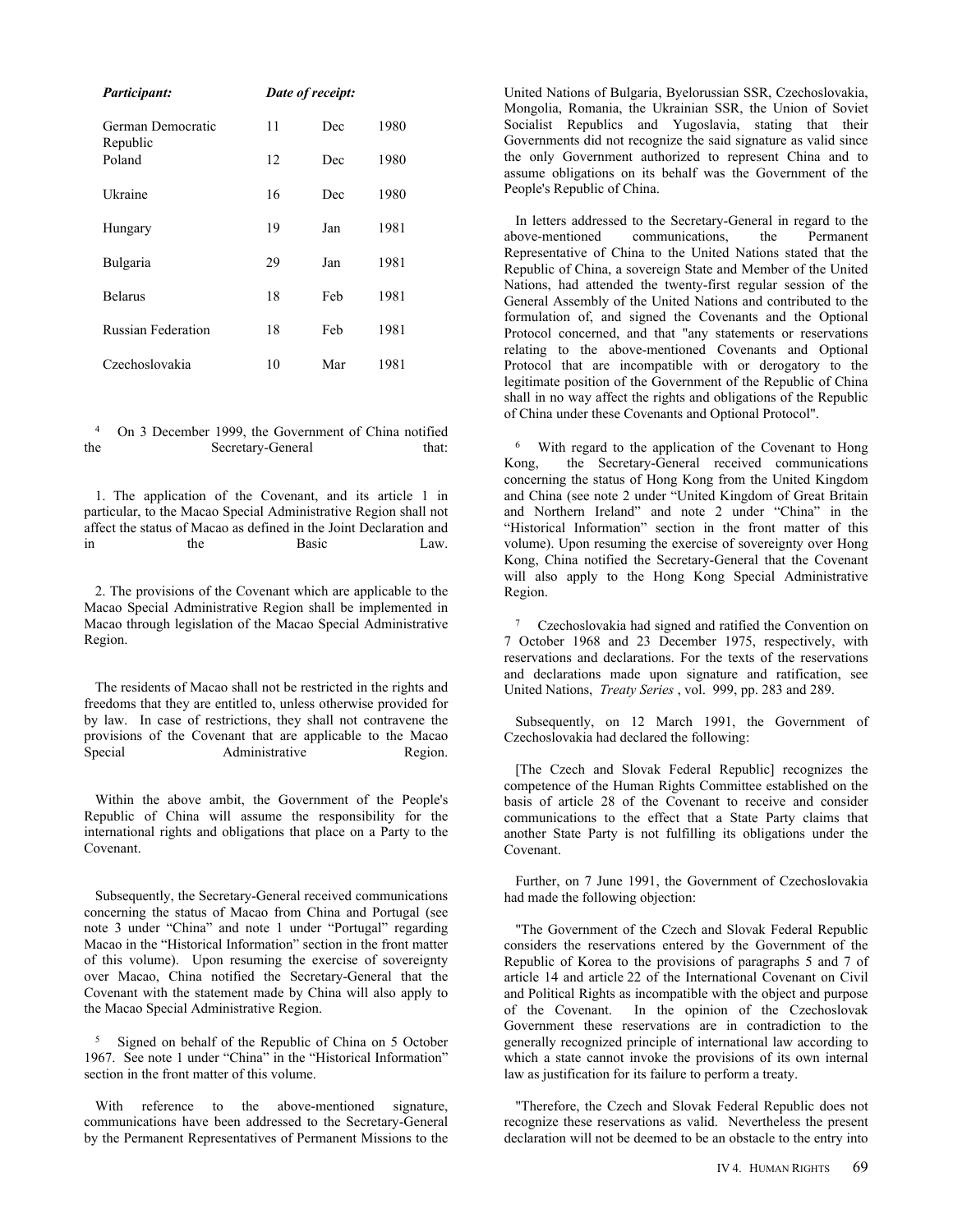force of the Covenant between the Czech and Slovak Federal Republic and the Republic of Korea."

See also note 1 under "Czech Republic" and note 1 under "Slovakia" in the "Historical Information" section in the front matter of this volume.

<sup>8</sup> On 25 August 1997, the Secretary-General received from the Government of the Democratic People's Republic of Korea a notification of withdrawal from the Covenant, dated 23 August 1997.

As the Covenant does not contain a withdrawal provision, the Secretariat of the United Nations forwarded on 23 September 1997 an aide-mémoire to the Government of the Democratic People's Republic of Korea explaining the legal position arising from the above notification.

As elaborated in this aide-mémoire, the Secretary-General is of the opinion that a withdrawal from the Covenant would not appear possible unless all States Parties to the Covenant agree with such a withdrawal.

The above notification of withdrawal and the aide-mémoire were duly circulated to all States Parties under cover of C.N.467.1997.TREATIES-10 of 12 November 1997.

<sup>9</sup> See note 1 under "Germany" regarding Berlin (West) in the "Historical Information" section in the front matter of this volume.

<sup>10</sup> The German Democratic Republic had signed and ratified the Covenant with reservations and declarations, on 23 March 1973 and 8 November 1973, respectively. For the text of the reservations and declarations, see United Nations, *Treaty Series* , vol. 999, p. 294. See also note 2 under "Germany" in the "Historical Information" section in the front matter of this volume.

<sup>11</sup> See note 1 under "Montenegro" in the "Historical Information" section in the front matter of this volume.

<sup>12</sup> See note 1 under "New Zealand" regarding Tokelau in the "Historical Information" section in the front matter of this volume.

<sup>13</sup> With respect to the interpretative declarations made by Algeria the Secretary-General received, on 25 October 1990, from the Government of Germany the following declaration:

[The Federal Republic of Germany] interprets the declaration under paragraph  $2$  to mean that the latter is not intended to eliminate the obligation of Algeria to ensure that the rights guaranteed in article 8, paragraph 1, of the International Covenant on Economic, Social and Cultural Rights and in article 22 of the International Covenant on Civil and Political Rights may be restricted only for the reasons mentioned in the said articles and that such restrictions shall be prescribed by law.

It interprets the declaration under paragraph 4 to mean that Algeria, by referring to its domestic legal system, does not intend to restrict its obligation to ensure through appropriate steps equality of rights and responsibilities of spouses as to marriage, during marriage and at its dissolution.

<sup>14</sup> By a communication received on 6 November 1984, the Government of Australia notified the Secretary-General of its decision to withdraw the reservations and declarations made upon ratification with regard to articles 2 and 50, 17, 19, 25 and to partially withdraw its reservations to articles 10 and 14. For the text of the reservations and declarations, see United Nations, *Treaty Series* , vol. 1197, p. 411.

<sup>15</sup> The reservation was lodged with the Secretary-General on 4 December 2006 by Bahrain, following its accession to the Covenant on 20 September 2006.

In keeping with the depositary practice followed in similar cases, the Secretary-General proposed to receive the reservation in question for deposit in the absence of any objection on the part of any of the Contracting States, either to the deposit itself or to the procedure envisaged, within a period of 12 months from the date of the relevant depositary notification. In the absence of any such objection, the above reservation would be accepted in deposit upon the expiration of the above-stipulated 12 month period, that is on 28 December 2007.

In view of the below objections, the Secretary-General did not accept the reservation made by Bahrain in deposit. The Secretary-General received the following objections on the dates indicated hereinafter:

| Netherlands<br>(27 | July | $2007$ : |
|--------------------|------|----------|
|--------------------|------|----------|

"The Government of the Kingdom of the Netherlands has examined the reservations made by the Kingdom of Bahrain to the International Covenant on Civil and Political Rights. Since the reservations were made after the accession of the Kingdom of Bahrain to the Covenant, the Government of the Kingdom of the Netherlands considers that the reservations were too late and therefore inconsistent with article 19 of the Vienna Convention on the Law of Treaties.

Furthermore, the reservation with respect to articles 3, 18 and 23 of the Covenant is a reservation incompatible with the object and purpose of the Covenant.

The Government of the Kingdom of the Netherlands considers that with this reservation the application of the International Covenant on Civil and Political Rights is made subject to the Islamic Shariah. This makes it unclear to what extent the Kingdom of Bahrain considers itself bound by the obligations of the Covenant and therefore raises concerns as to the commitment of the Kingdom of Bahrain to the object and purpose of the Covenant.

The Governmnt of the Kingdom of the Netherlands recalls that, according to customary international law as codified in the Vienna Convention on the Law of Treaties, a reservation incompatible with the object and purpose of a treaty is not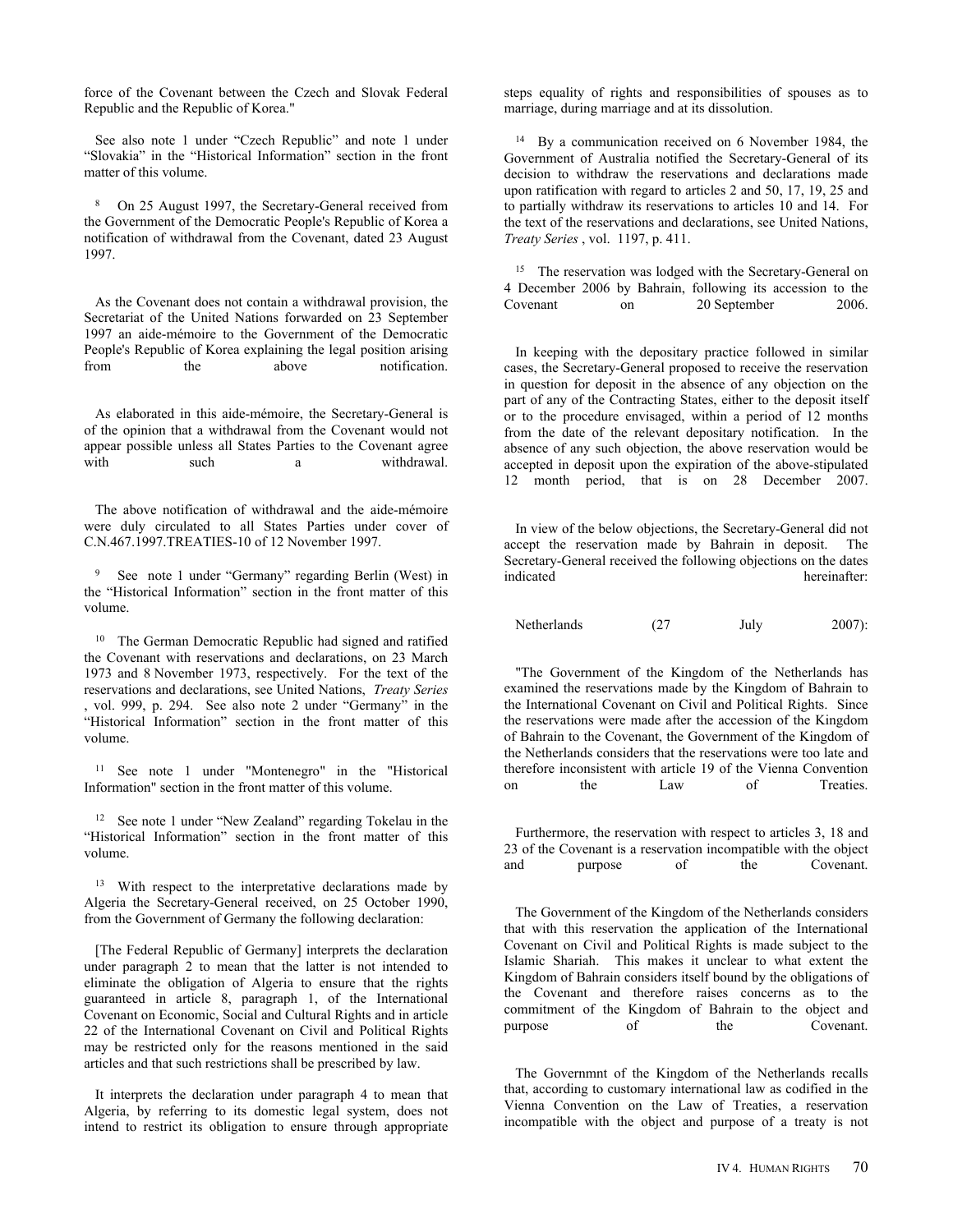permitted.

It is in the common interest of States that treaties to which they have chosen to become party are respected, as to their object and purpose, by all parties and that States are prepared to undertake any legislative changes necessary to comply with their obligations under the treaties.

The Government of the Kingdom of the Netherlands objects to all of the reservations made by the Kingdom of Bahrain since they were made after accession, and specifically objects to the content of the reservation on articles 3, 18 and 23 made by the Kingdom of Bahrain to the International Covenant on Civil and Political Rights. This objection shall not preclude the entry into force of the Covenant between the Kingdom of the Netherlands and the Kingdom of Bahrain."

| Latvia | (13 | August | $2007$ : |
|--------|-----|--------|----------|
|        |     |        |          |

"The Government of the Republic of Latvia has noted that the reservation made by the Kingdom of Bahrain is submitted to the Secretary General on 4 December 2006, but the consent to be bound by the said Covenant by accession is expressed on 20 September 2006. In accordance with Article 19 of the Vienna Convention on the Law of Treaties reservations might be made upon signature, ratification, acceptance, approval or accession. Taking into considerations the aforementioned, the Government of the Republic of Latvia considers that the said reservation is not in force since its submission."

| Portugal | (29) | August | 2007): |
|----------|------|--------|--------|
|----------|------|--------|--------|

"The Government of the Portuguese Republic has carefully examined the reservations made by the Government of the Kingdom of Bahrain to the International Covenant on Civil and Political Rights (ICCPR). The Government of the Portuguese Republic notes that the reservations were made after the accession of the Kingdom of Bahrain to the Covenant and is of the view that the practice of late reservations should be discouraged.

According to the first part of the reservation, the Government of the Kingdom of Bahrain interprets the provisions of articles 3, 18 and 23 as not affecting in any way the prescriptions of the Islamic Shariah. These provisions deal namely with the questions of equality between men and women, freedom of thought, conscience and religion and the protection of family and marriage.

Portugal considers that these articles are fundamental provisions of the Covenant and the first reservation makes it unclear to what extent the Kingdom of Bahrain considers itself bound by the obligations of the Covenant, raises concerns as to the commitment of the Kingdom of Bahrain to the object and purpose of the Covenant and, moreover, contribute to undermining the basis of international law.

It is in the common interest of all States that treaties to which they have chosen to become parties are respected as to their object and purpose by all parties and that States are prepared to undertake any legislative changes necessary to comply with their obligations under these treaties.

|  | The Government of the Portuguese Republic, therefore,<br>objects to the above mentioned reservation made by the<br>Kingdom of Bahrain to the ICCPR. |  |
|--|-----------------------------------------------------------------------------------------------------------------------------------------------------|--|
|  | This objection shall not preclude the entry into force of the<br>Convention between Portugal and Bahrain."                                          |  |
|  | Czech Republic (12 September 2007):                                                                                                                 |  |

"The Government of the Czech Republic has carefully examined the contents of reservation made by the Kingdom of Bahrain to the International Covenant on Civil and Political Rights, adopted on 16 December 1966, in respect of Articles 3, 18 and 23 thereof. Since the reservation was made after the accession of the Kingdom of Bahrain to the Covenant, the Government of the Czech Republic considers that the reservation was too late and therefore inconsistent with article 19 of the Vienna Convention on the Law of Treaties.

Furthermore the Government of the Czech Republic is of the opinion that the aforementioned reservation is in contradiction with the general principle of treaty interpretation according to which a State party to a treaty may not invoke the provisions of its internal law as justification for failure to perform according to the obligations set out by the treaty. Furthermore, the reservation consists of a general reference to the Constitution without specifying its content and as such does not clearly define to other Parties to the Covenant the extent to which the reserving State commits itself to the Covenant.

The Government of the Czech Republic recalls that it is in the common interest of States that treaties to which they have chosen to become party are respected, as to their object and purpose, by all parties and that States are prepared to undertake any legislative changes necessary to comply with their obligations under the treaties. According to customary international law as codified in the Vienna Convention on the Law of Treaties, a reservation that is incompatible with the object and purpose of a treaty shall not be permitted.

The Government of the Czech Republic therefore objects to the aforesaid reservation made by the Kingdom of Bahrain to the Covenant. This objection shall not preclude the entry into force of the Covenant between the Czech Republic and the Kingdom of Bahrain, without the Kingdom of Bahrain benefiting from its reservation."

Estonia (12 September 2007):

"The Government of Estonia has carefully examined the reservations made by the Kingdom of Bahrain to the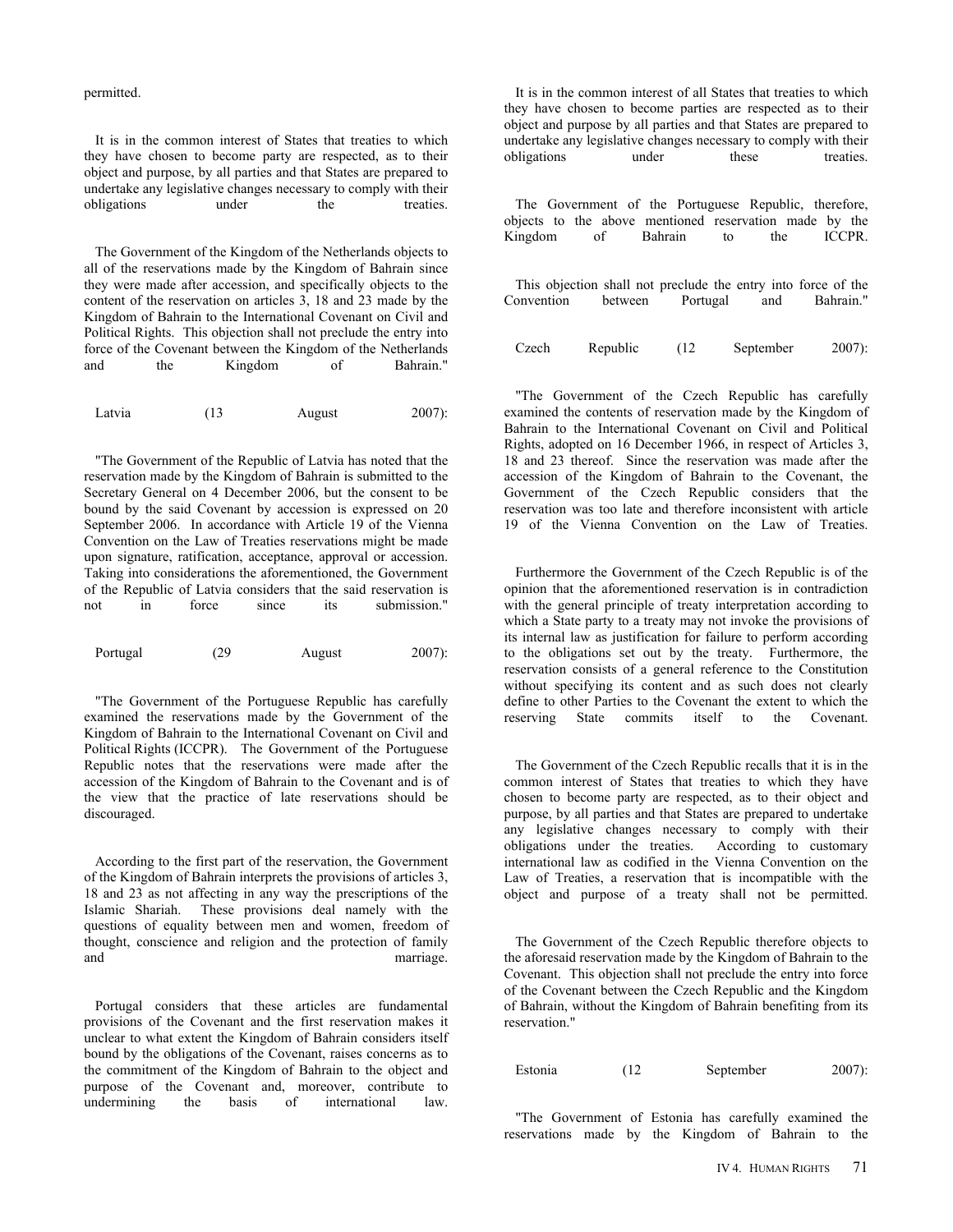International Covenant on Civil and Political Rights. Since the reservations were made after the accession of the Kingdom of Bahrain to the Covenant, the Government of Estonia considers that the reservations were late and therefore inconsistent with international customary law as codified into Article 19 of the Vienna Convention on the Law of Treaties.

Furthermore, the reservations made by the Kingdom of Bahrain to Articles 3, 18 and 23 of the Covenant make a general reference to the prescriptions of the Islamic Shariah. The Government of Estonia is of the view that in the absence of any further clarification, the reservation makes it unclear to what extent the Kingdom of Bahrain considers itself bound by the obligations of the Convention and therefore raises concerns as to the commitment of the Kingdom of Bahrain to the object and purpose of the Covenant.

Therefore, the Government of Estonia objects to all of the reservations made by the Kingdom of Bahrain to the International Covenant on Civil and Political Rights since they were made after the accession, and specifically objects to the content of the reservations to Articles 3, 18 and 23.

Nevertheless, this objection shall not preclude the entry into force of the International Covenant on Civil and Political Rights as between Estonia and the Kingdom of Bahrain."

| Canada | (18 | September | $2007$ ): |
|--------|-----|-----------|-----------|
|--------|-----|-----------|-----------|

"The Government of Canada has carefully examined the declaration made by the Government of the Kingdom of Bahrain upon acceding to the International Covenant on Civil and Political Rights, in accordance with which the Government of the Kingdom of Bahrain 'interprets the Provisions of Article 3, 18 and 23 as not affecting in any way the prescriptions of the Islamic Shariah'.

The Government of Canada notes that these declarations constitute in reality reservations and that they should have been lodged at the time of accession by Bahrain to the Covenant.

The Government of Canada considers that by making the interpretation of articles 3, 18 and 23 of the Covenant subject to the prescriptions of the Islamic Shariah, the Government of the Kingdom of Bahrain is formulating reservations with a general, indeterminate scope, such that they make it impossible to identify the modifications to obligations under the Covenant, which they purport to introduce and they do not clearly define for the other States Parties to the Convention the extent to which the reserving State haaccepted the obligations of the Convention.

The Government of Canada notes that the reservations made by the Government of the Kingdom of Bahrain, addressing some of the most essential provisions of the Covenant, and aiming to exclude the obligations under those provisions, are in contradiction with the object and purpose of the Covenant. In addition, article 18 of the Covenant is among the provisions

from which no derogation is allowed, according to article 4 of the Covenant.

The Government of Canada therefore objects to the aforesaid reservation made by the Government of the Kingdom of Bahrain. This objection does not preclude the entry into force in its entirety of the Covenant between Canada and the Kingdom of Bahrain."

| (18<br>Australia | September | $2007$ : |
|------------------|-----------|----------|
|------------------|-----------|----------|

"The Government of Australia has examined the reservation made by the Kingdom of Bahrain to the International Covenant on Civil and Political Rights. As the reservations were made after the accession of the Kingdom of Bahrain to the Covenant, the Government of Australia considers that the reservations were late and therefore inconsistent with article 19 of the Vienna Convention on the Law of Treaties.

The Government of Australia considers that the reservation with respect to articles 3, 18 and 23 of the Covenant is a reservation incompatible with the object and purpose of the Covenant. The Government of Australia recalls that, according to customary international law as codified in the Vienna Convention on the Law of Treaties, a reservation incompatible with the object and purpose of a treaty is not permitted.

It is in the common interest of States that treaties to which they have chosen to become party are respected, as to their object and purpose, by all parties and that States are prepared to undertake any legislative changes necessary to comply with their obligations under the treaties.

The Government of Australia considers that the Kingdom of Bahrain is, through this reservation, purporting to make the application of the International Covenant on Civil and Political Rights subject to Islamic Shariah law. As a result, it is unclear to what extent the Kingdom of Bahrain considers itself bound by the obligations of the Covenant and therefore raises concerns as to the commitment of the Kingdom of Bahrain to the object and purpose of the Covenant.

The Government of Australia recalls the general principle of treaty interpretation, codified in the Vienna Convention on the Law of Treaties, according to which a party may not invoke the provisions of its internal lawas justification for its failure to perform a treaty.

Further, as regards the reservation with respect to article 18, the Government of Australia recalls that according to article 4 (2) of the Covenant, no derogation of article 18 is permitted.

The Government of Australia objects to all of the reservations made by the Kingdom of Bahrain as they were made after accession, and specifically objects to the content of the reservation on article 3, 18 and 23 made by the Kingdom of Bahrain to the International Covenant on Civil and Political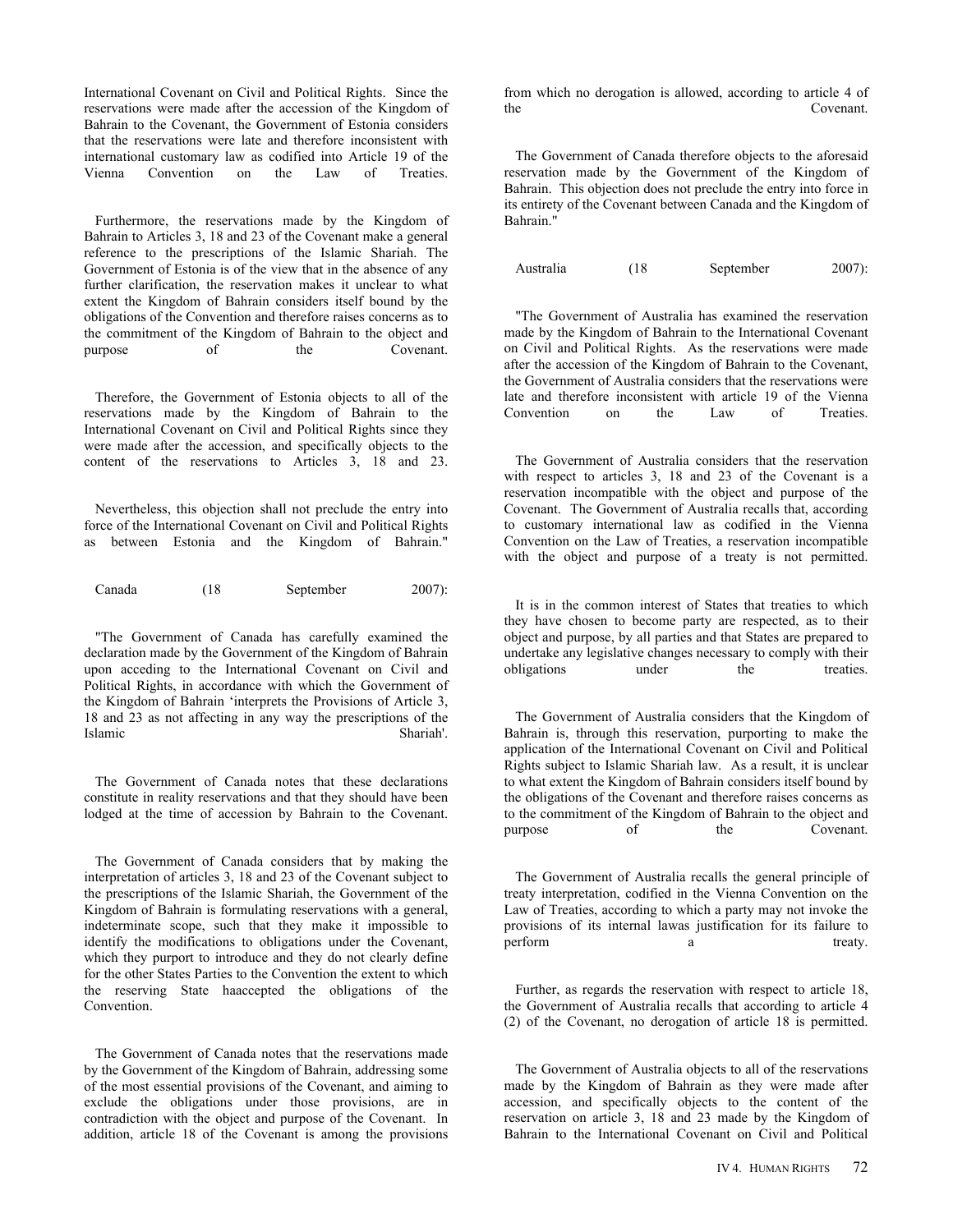Rights.

This objection shall not preclude the entry into force of the Covenant between Australia and the Kingdom of Bahrain."

| Ireland | (27) | September | $2007$ ): |
|---------|------|-----------|-----------|
|---------|------|-----------|-----------|

"The Government of Ireland has examined the reservations made on 4 December 2006 by the Government of the Kingdom of Bahrain to the International Covenant on Civil and Political Rights.

The Government of Ireland notes that the reservation was not made by the Kingdom of Bahrain at the time of its accession to the International Covenant on Civil and Political Rights on 20 September 2006.

The Government of Ireland further notes that the Kingdom of Bahrain subjects application of Articles 3, 18 and 23 of the International Covenant on Civil and Political Rights to the prescriptions of the Islamic Shariah. The Government of Ireland is of the view that a reservation which consists of a general reference to religious law may cast doubts on the commitment of the reserving State to fulfil its obligations under the Covenant. The Government of Ireland is furthermore of the view that such a general reservation may undermine the basis of international treaty law and is incompatible with the object and purpose of the Covenant.

The Government of Ireland also notes that the Kingdom of Bahrain does not consider that Article 9 (5) detracts from its right to layout the basis and rules of obtaining the compensation mentioned therein. The Government of Ireland is of the view that a reservation which is vague and general in nature as to the basis and rules referred to may similarly make it unclear to what extent the reserving State considers itself bound by the obligations of the Covenant and cast doubts on the commitment of the reserving State to fulfil its obligations under the Covenant.

The Government of Ireland further notes that the Kingdom of Bahrain considers that no obligation arises from Article 14 (7) beyond those contained in Article 10 of its national Criminal Law. The Government of Ireland is of the view that such a reservation may cast doubts on the commitment of the reserving State to fulfil its obligations under the Covenant and may undermine the basis of international treaty law.

The Government of Ireland therefore objects to the aforesaid reservations made by the Government of the Kingdom of Bahrain to the International Covenant on Civil and Political Rights.

This objection shall not preclude the entry into force of the Covenant between Ireland and the Kingdom of Bahrain."

| Italy<br>November | $2007$ : |
|-------------------|----------|
|-------------------|----------|

"The Government of Italy has examined the reservation made by the Government of the Kingdom of Bahrain to Articles 3, 18 and 23 of the International Covenant on Civil and Political Rights.

The Government of Italy considers that the reservation of the Government of the Kingdom of Bahrain, whereby it excludes any interpretation of the provisions of Articles 3, 18 and 23, which would affect the prescription of the Islamic Shariah, does not clearly define the extent to which the reserving State has accepted the obligation under these Articles.

This reservation raises serious doubts about the real extent of the commitment undertaken by the Government of the Kingdom of Bahrain and is capable of contravening the object and purpose of the the Covenant.

The Government of Italy therefore objects to the abovementioned reservation made by the Government of the Kingdom of Bahrain. This objection, however, shall not preclude the entry into force of the Covenant between the Government of Italy and the Government of the Kingdom of Bahrain."

| Poland<br>December | 2007) |
|--------------------|-------|
|--------------------|-------|

"The Government of the Republic of Poland has examined the reservations made by the Kingdom of Bahrain after its accession to the International Covenant on Civil and Political Rights, opened for signature at New York on 19 December 1966, hereinafter called the Covenant, in respect of article 3, article 9 paragraph 5, article 14 paragraph 7, article 18 and article 23.

The Government of the Republic of Poland considers that the reservations made by the Kingdom of Bahrain are so called late reservations, since they were made after the date of accession of the Kingdom of Bahrain to the Covenant. Therefore the reservations are inconsistent with article 19 of the Vienna Convention on the Law of Treaties, which provides for the possibility of formulation of reservations only when signing, ratifying, accepting, approving or acceding to a treaty.

Furthermore, the Government of the Republic of Poland considers that as a result of reservations with respect to articles 3, 18 and 23 of the Covenant, the implementation of provisions of these articles by the Kingdom of Bahrain is made subject to the prescriptions of the Islamic Shariah, with the result that the extent to which the Kingdom of Bahrain has accepted the obligations of the said articles of the Covenant is not defined precisely enough for the other State Parties. The Republic of Poland considers that these reservations lead to differentiation in enjoyment of the rights warranted in the Covenant, which is incompatible with the purpose and object of the Covenant and therefore not permitted (article 19 c) of the Vienna Convention on the Law of Treaties).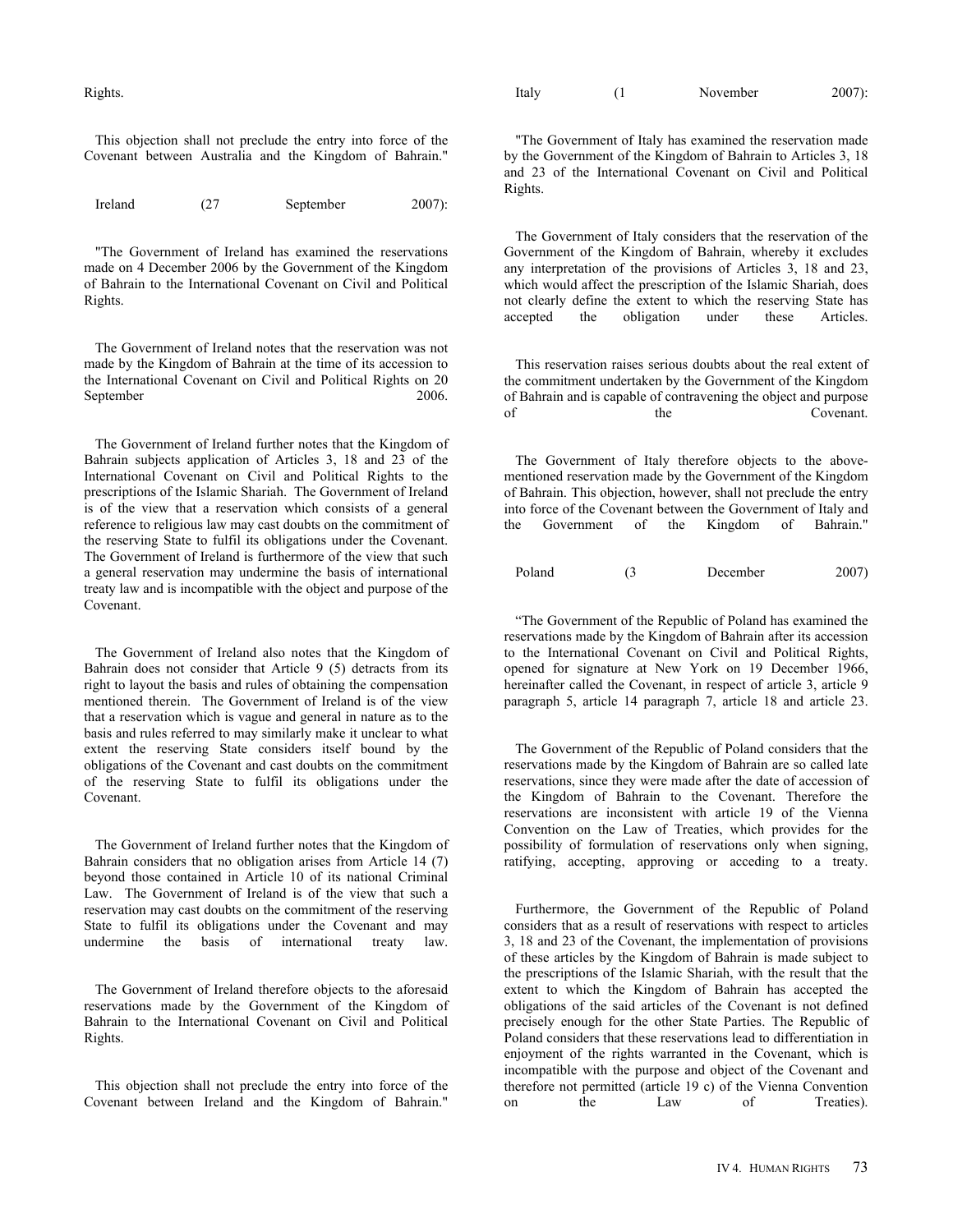The Government of the Republic of Poland therefore objects to the reservations made by the Kingdom of Bahrain.

However this objection does not preclude the entry into force of the Covenant between the Republic of Poland and the Kingdom of Bahrain."

| Sweden |  | December | 2007) |
|--------|--|----------|-------|
|--------|--|----------|-------|

"The Government of Sweden notes that the reservations made by the Kingdom of Bahrain were made after its accession to the Covenant. Since these reservations were formulated late they are to be considered inconsistent with the general principle of pacta sunt servanda as well as customary international law as codified in the Vienna Convention on the Law of Treaties.

Furthermore the Government of Sweden notes that the Government of the Kingdom of Bahrain has made a reservation with respect to articles 3, 18 and 23 giving precedence to the provisions of Islamic Shariah and national legislation over the application of the provisions of the Covenant. This reservation does not, in the opinion of the Government of Sweden, clearly specify the extent of the derogation by the Government of the Kingdom of Bahrain from the provisions in question and raises serious doubts as to the commitment of the Kingdom of Bahrain to the object and purpose of the Covenant.

The Government of Sweden would like to recall that, according to customary international law as codified in the Vienna Convention on the Law of Treaties, reservations incompatible with the object and purpose of a treaty shall not be permitted. It is in the common interest of States that treaties, to which they have chosen to become a party, are respected, as to their object and purpose, by all parties and that States are prepared to undertake any legislative changes necessary to comply with their obligations under the treaties.

The Government of Sweden therefore objects to all of the reservations made by the Government of the Kingdom of Bahrain to the International Covenant on Civil and Political Rights, as they were made after accession, and specifically objects to the content of the reservations on articles 3, 18 and 23 made by the Government of the Kingdom of Bahrain to the Covenant, and considers them null and void.

This objection shall not preclude the entry into force of the Covenant [in] its entirety between the Kingdom of Bahrain and Sweden, without the Kingdom of Bahrain benefiting from its reservations."

Hungary (4 December 2007)

"The Government of the Republic of Hungary has carefully examined the contents of the reservation made by the Kingdom of Bahrain to the International Covenant on Civil and Political Rights, adopted on 16 December 1966, in respect of Articles 3, 18 and 23 thereof. Since the reservation was made after the

accession of the Kingdom of Bahrain to the Covenant, the Government of the Republic of Hungary considers that the reservation was too late and therefore inconsistent with article 19 of the Vienna Convention on the Law of Treaties.

Furthermore the Government of the Republic of Hungary is of the opinion that the aforementioned reservation is in contradiction with the general principle of treaty interpretation according to which a State party to a treaty may not invoke the provisions of its internal law as justification for failure to perform according to the obligations set out by the treaty. Furthermore, the reservation consists of a general reference to the Constitution without specifying its content and as such does not clearly define to other Parties to the Covenant the extent to which the reserving State commits itself to the Covenant.

The Government of the Republic of Hungary recalls that it is in the common interest of States that treaties to which they have chosen to become party are respected, as to their object and purpose, by all parties and that States are prepared to undertake any legislative changes necessary to comply with their obligations under the treaties. According to customary international law as codified in the Vienna Convention on the Law of Treaties, a reservation that is incompatible with the object and purpose of a treaty shall not be permitted.

The Government of the Republic of Hungary therefore objects to the aforesaid reservation made by the Kingdom of Bahrain to the Covenant. This objection shall not preclude the entry into force of the Covenant between the Republic of Hungary and the Kingdom of Bahrain."

| Mexico | (13) | December | 2007) |
|--------|------|----------|-------|
|--------|------|----------|-------|

The Permanent Mission of Mexico to the United Nations presents its compliments to the Treaty Section of the Office of Legal Affairs and has the honour to refer to the accession of the Kingdom of Bahrain to the 1966 International Covenant on Civil and Political Rights on 20 December 2006 and to the reservations that it made to various provisions, including articles 3, 18 and 23.

In that regard, the Permanent Mission of Mexico would like to state that the Government of Mexico has studied the content of Bahrain's reservation and is of the view that it should be considered invalid because it is incompatible with the object and purpose of the Covenant.

The reserve formulated, if applied, would have the unavoidable result of making implementation of the articles mentioned subject to the provisions of Islamic Shariah, which would constitute discrimination in the enjoyment and exercise of the rights enshrined in the Covenant; this is contrary to all the articles of this international instrument. The principles of the equality of men and women and non-discrimination are enshrined in the preamble and article 2, paragraph 1 of the Covenant and in the preamble and Article 1, paragraph 3 of the Charter of the United Nations.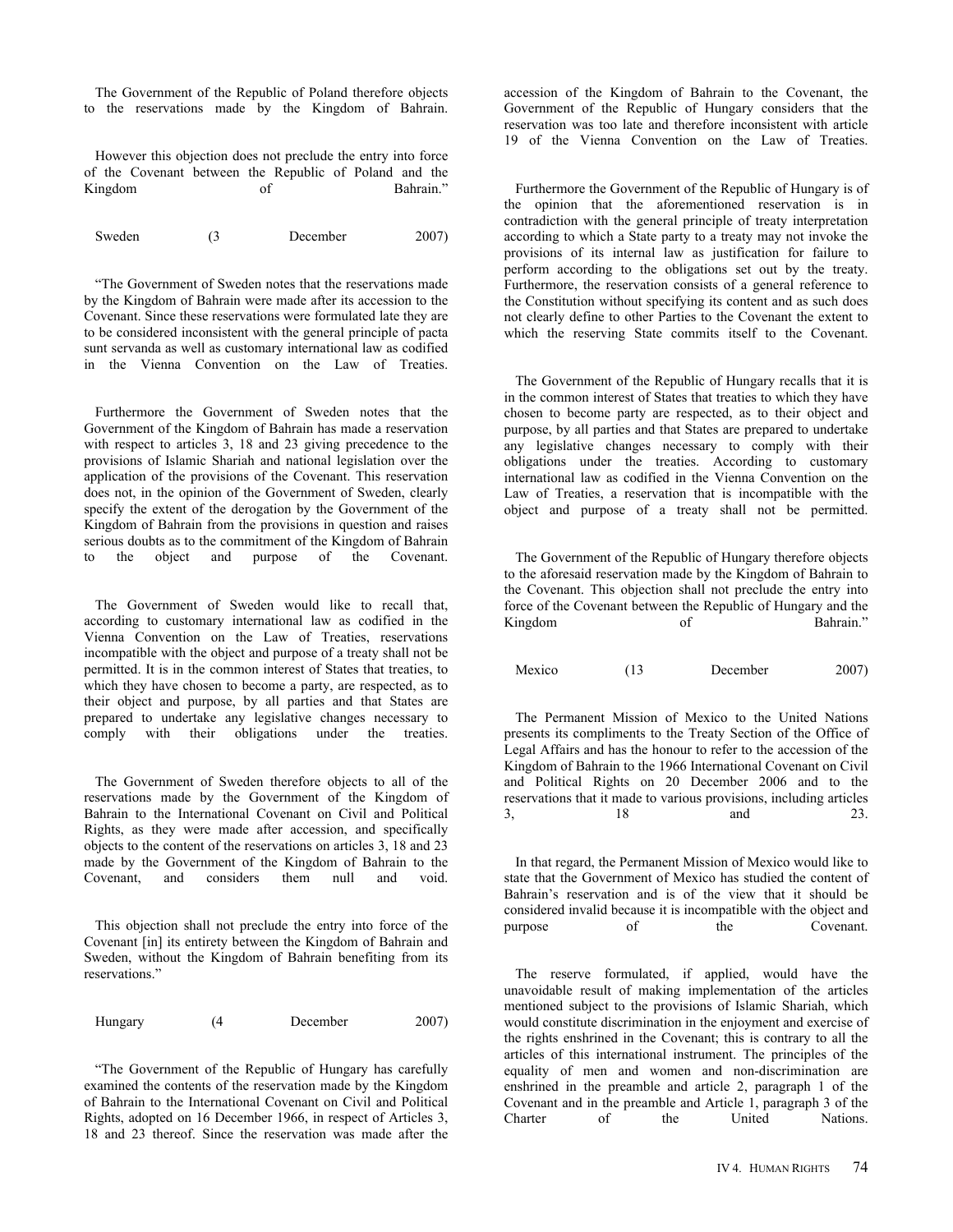The objection of the Government of Mexico to the reservation in question should not be interpreted as an impediment to the entry into force of the Covenant between Mexico and the Kingdom of Bahrain.

Slovakia (18 December 2007):

"The Government of Slovakia has carefully examined the content of the reservations made by the Kingdom of Bahrain upon its accession to the International Covenant on Civil and Political

The Government of Slovakia is of the opinion that the reservation of the Kingdom of Bahrain, whereby it excludes any interpretation of the provisions of Articles 3, 18 and 23, which would affect the prescription of the Islamic Shariah, does not clearly define the extent to which the reserving State has accepted the obligation under these Articles. This reservation is too general and raises serious doubts as to the commitment of the Kingdom of Bahrain to the object and the purpose of the Covenant.

For these reasons, the Government of Slovakia objects to the above mentioned reservations made by the Government of the Kingdom of Bahrain upon its accession to the International Covenant on Civil and Political Rights.

This objection shall not preclude the entry into force of the Covenant between Slovakia and the Kingdom of Bahrain. The Covenant enters into force in its entirety between Slovakia and the Kingdom of Bahrain without the Kingdom of Bahrain benefiting from its reservations."

United Kingdom of Great Britain and Northern Ireland (27 December 2007):

"The United Kingdom objects to Bahrain's reservations as they were made after the date of Bahrain's accession to the Covenant.

The United Kingdom further objects to the substance of Bahrain's first reservation, to Articles 3, 18 and 23. In the view of the United Kingdom a reservation should clearly define for the other States Parties to the Covenant the extent to which the reserving State has accepted the obligations of the Covenant. A reservation which consists of a general reference to a system of law without specifying its contents does not do so.

These objections shall not preclude the entry into force of the Covenant between the United Kingdom of Great Britain and Northern Ireland and the Kingdom of Bahrain. However on account of their lateness the reservations shall have no effect as between Bahrain and the United Kingdom."

<sup>16</sup> On 30 September 1992, the Government of Belarus notified the Secretary-General its decision to withdraw the reservation made upon signature and confirmed upon ratification. For the text of the declaration regarding article 48 (1) so withdrawn, see United Nations, *Treaty Series* , vol. 999, p. 282.

<sup>17</sup> In a notification received on 14 September 1998, the Government of Belgium informed the Secretary-General that it had decided to withdraw its reservation with regard to articles 2, 3 and 25 made upon ratification. For the text of the reservation, see United Nations, *Treaty Series* , vol. 1312, p. 328.

<sup>18</sup> With regard to the reservation made by Botswana upon signature and confirmed upon ratification, the Secretary-General received, from the following States, communications on the dates indicated hereinafter:

#### *Austria (17 October 2001):*

"Austria has examined the reservation made by the Government of the Republic of Botswana upon signature of the 1966 International Covenant on Civil and Political Rights, and confirmed upon ratification, regarding Articles 7 and 12 para. 3 of the the Covenant.

The fact that Botswana is making the said articles subject to a general reservation referring to the contents of existing national legislation, in the absence of further clarification raises doubts as to the commitment of Botswana to the object and purpose of the Covenant. According to customary international law as codified in the Vienna Convention on the Law of Treaties, a reservation incompatible with the object and purpose of a treaty shall not be permitted. In Austria's view the reservation in question is therefore inadmissible to the extent that its application could negatively affect the compliance by Botswana with its obligations under Articles 7 and 12 para. 3 of the Covenant.

For these reasons, Austria objects to the reservation made by the Government of the Republic of Botswana to the International Covenant on Civil and Political Rights.

This objection shall not preclude the entry into force of the Covenant in its entirety between Botswana and Austria, without Botswana benefiting from its reservation."

# *Italy (20 December 2001):*

"The Government of the Italian Republic has examined the reservations made by the Republic of Botswana upn signature of the International Covenant on Civil and Political Rights, and confirmed upon ratification, regarding articles 7 and 12, paragraph 3 of the Covenant.

The Government of the Italian Republic notes that the aforesaid articles of the Covenant are being made subject to a general reservation referring to the contents of exsing legislation in Botswana. The Government of the Italian Republic is of the view that, in the absence of further clarification, these reservations referring to international legislation raise doubts as to the commitment of Botswana to fulfill its obligation under the Covenant.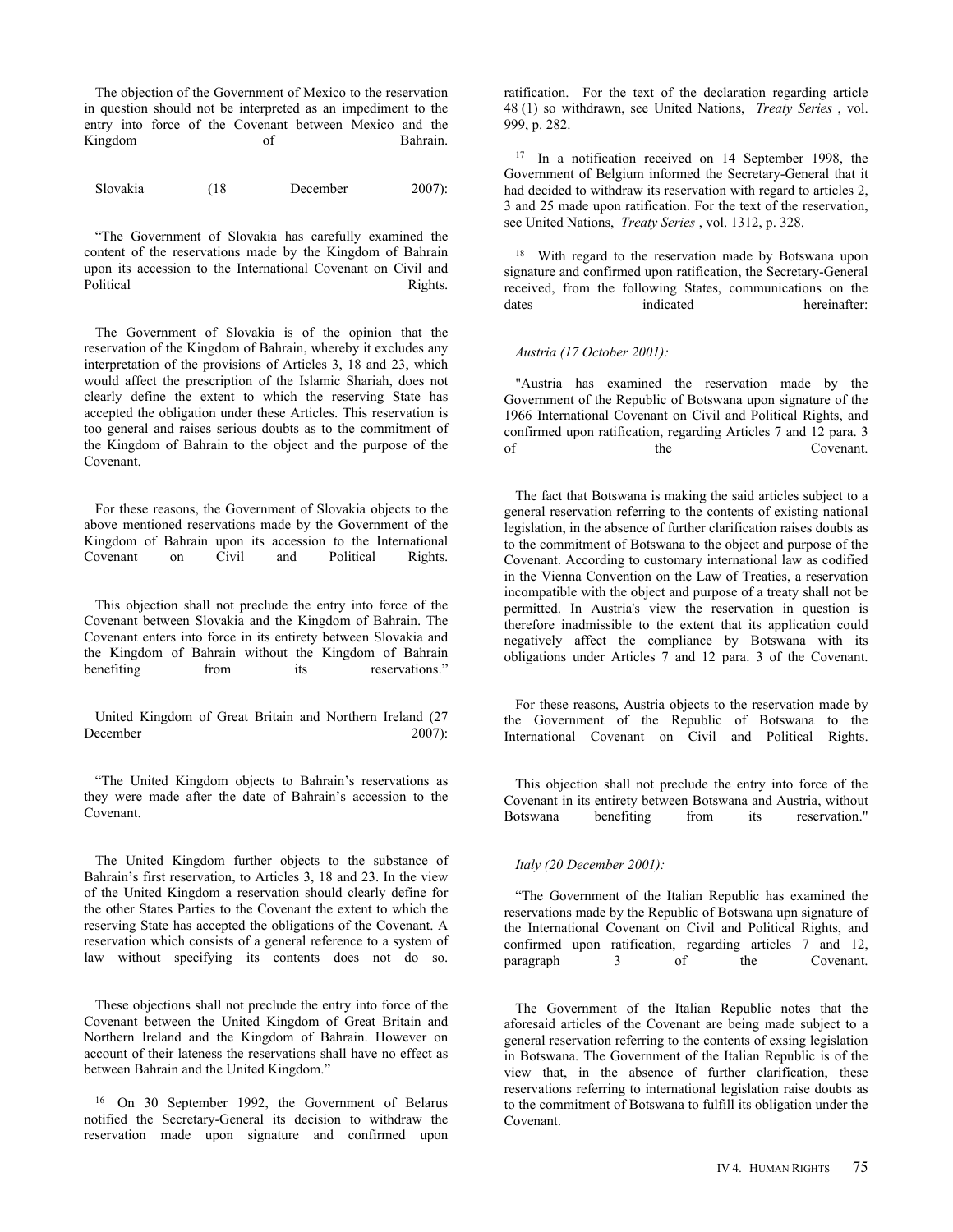The Government of the Italian Republic considers these reservations to be incompatible with the object and the purpose of the Covenant according to article 19 of the 1969 Vienna Convention on the law of treaties. These reservations do not fall within the rule of article 20, paragraph 5, and can be objected at any time.

Therefore, the Italian Government objects to the aforesaid reservations made by the Republic of Botswana to the Covenant.

This objection does not preclude the entry into force of the Covenant between Italy and Botswana".

<sup>19</sup> In communications received on 29 March 1985 and 26 July 1990, the Government of Finland notified the Secretary-General of its decision to withdraw the reservations made upon ratification with respect to articles 13 and 14 (1) (the notification indicates that the withdrawal was effected because the relevant provisions of the Finnish legislation have been amended as to correspond fully to articles 13 and 14 (1) of the Covenant), and with respect to articles 9 (3) and 14 (3) (d), respectively. For the text of the reservations, see United Nations, *Treaty Series* , vol. 999, p. 291.

<sup>20</sup> In a communication received on 22 March 1988, the Government of France notified the Secretary-General of its decision to withdraw, with effect from that date, its reservation with regard to article 19 made upon accession to the said Covenant. For the text of the reservation, see United Nations, *Treaty Series* , vol. 1202, p. 395.

<sup>21</sup> In a communication received on 26 July 2012, the Government of France notified the Secretary-General of its decision to partially withdraw, its reservation with regard to article 14, paragraph 5 made upon accession. The reservation upon accession read as follows:

The Government of the Republic interprets article 14, paragraph 5, as stating a general principle to which the law may make limited exceptions, for example, in the case of certain offences subjct to the initial and final adjudication of a police court and of criminal offences. However, an appeal against a final decision may be made to the Court of Cassation which rules on the legality of the decision concerned.

<sup>22</sup> In a communication received on that same date, the Government of Germany indicated that it wishes to call attention to the reservations made by the Federal Republic of Germany upon ratification of the Covenant with regard to articles 19, 21 and 22 in conjunction with articles  $2(1)$ ,  $14(3)$ ,  $14(5)$  and  $15$ (1).

<sup>23</sup> On 18 October 1993, the Government of Iceland notified the Secretary-General of its decision to withdraw as of 18 October 1993, the reservation to paragraph 3(a) of article 8, made upon ratification. For the text of the reservation, see United Nations, *Treaty Series* , vol. 1144, p. 386.

<sup>24</sup> On 19 October 2009, the Government of Iceland notified the Secretary-General of its decision to withdraw the reservation concerning article 13 (3), made upon ratification to the Covenant. The text of the reservation withdrawn reads as follows:

Article 13, to the extent that it is inconsistent with the Icelandic legal provisions in force relating to the right of aliens to object to a decision on their expulsion.

<sup>25</sup> On 12 April 1994 and 24 August 1998, respectively, the Government of Ireland notified the Secretary-General of its decision to withdraw the declaration with respect to article 6 (5), on the one hand, and the reservations made to articles 14 (6) and 23 (4), on the other, made upon ratification. For the text of the declaration and reservations, see United Nations, *Treaty Series* , vol. 1551, p. 352.

On 26 January 2009, the Government of Ireland notified the Secretary-General that it had decided to withdraw the reservation with respect to article 14 made upon ratification, which read as follows: "Ireland reserves the right to have minor offences against military law dealt with summarily in accordance with current procedures, which may not, in all respects, conform to the requirements of article 14 of the Covenant."

<sup>26</sup> On 15 December 2011, the Government of Ireland informed the Secretary-General that it had decided to withdraw its reservation concerning article 19 paragraph 2 of the Covenant made upon ratification. The text of the reservation withdrawn reads as follows:

"Ireland reserves the right to confer a monopoly on or require the licensing of broadcasting enterprises."

<sup>27</sup> With reference to the ratification of the above Covenant by Italy, the Government of Italy informed the Secretary-General, by a notification received on 20 December 2005, of its decision to withdraw the following reservations in respect of articles  $9(5)$ ,  $12(4)$  and  $14(5)$ , made upon ratification of the Covenant:

# Article 9, paragraph 5

The Italian Republic, considering that the expression "unlawful arrest or detention" contained in article 9, paragraph 5, could give rise to differences of interpretation, declares that it interprets the aforementioned expression as referring exclusively to cases of arrest or detention contrary to the provisions of article 9, paragraph 1.

Article 12, paragraph 4

Article 12, paragraph 4, shall be without prejudice to the application of transitional provision XIII of the Italian Constitution, respecting prohibition of the entry into and sojourn in the national territory of certain members of the House of Savoy.

### Article 14, paragraph 5

Article 14, paragraph 5, shall be without prejudice to the application of existing Italian provisions which, in accordance with the Constitution of the Italian Republic, govern the conduct, at one level only, of proceedings instituted before the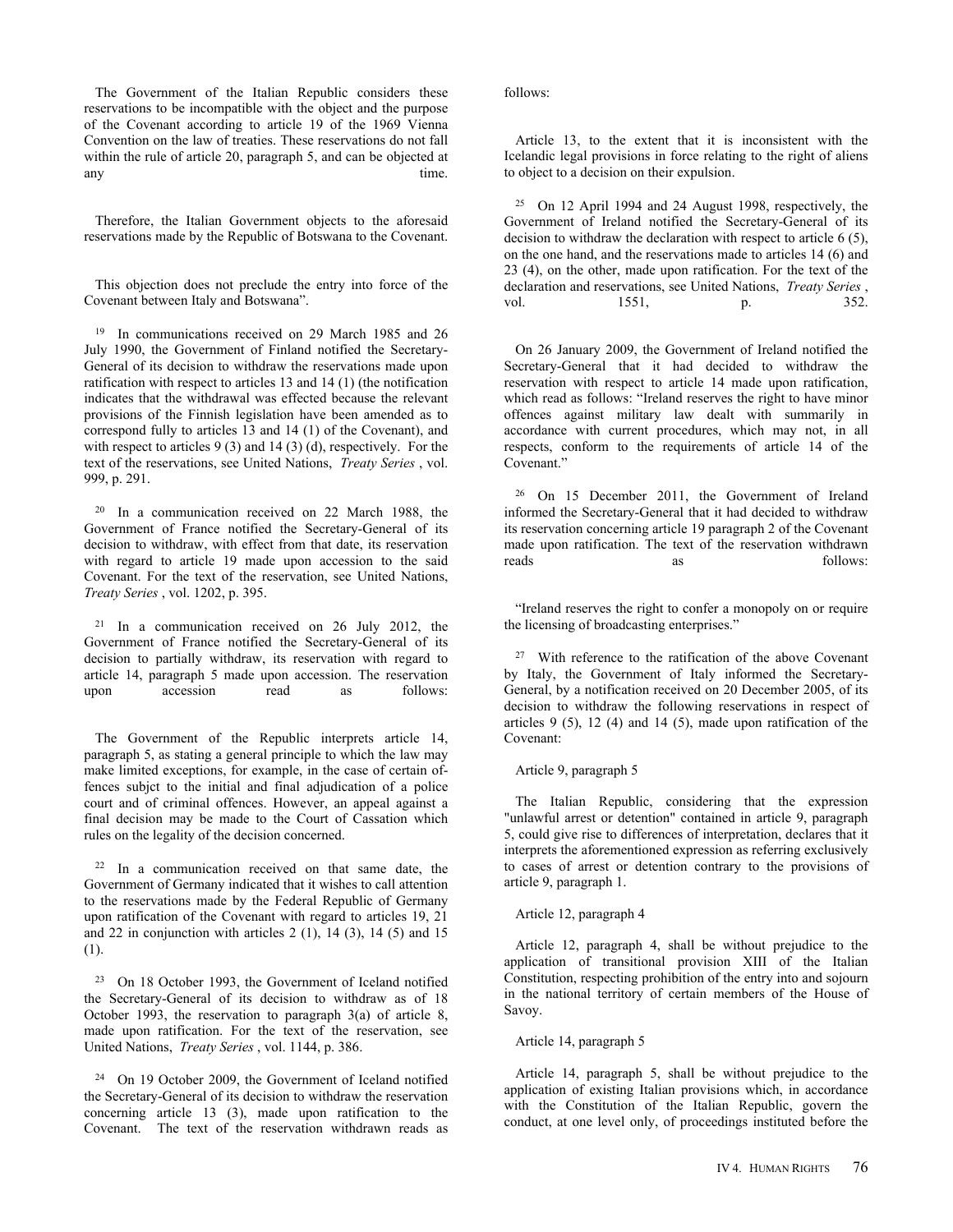Constitutional Court in respect of charges brought against the President of the Republic and its Ministers.

<sup>28</sup> With regard to the reservation made by the Lao People's Democratic Republic upon ratification, the Secretary-General received, from the following States, communications on the dates indicated hereinafter:

United Kingdom of Great Britain and Northern Ireland (21 October 2010):

"The United Kingdom of Great Britain and Northern Ireland has carefully examined the reservation made by the Government of the Lao People's Democratic Republic upon ratification of the International Covenant on Civil and Political rights.

The United Kingdom considers that with this reservation the application of Article 22 of the Covenant is made subject to national law in force in the Lao People's Democratic Republic. This makes it unclear to what extent the Lao People's Democratic Republic considers itself bound by the obligations<br>under Article 22 of the Covenant under Article 22 of the Covenant.

The United Kingdom considers that a reservation should clearly define for the other States Parties to the Covenant the extent to which the reserving State has accepted the obligations of the Covenant. A reservation which consists of a general reference to national law without specifying its implications does not do so.

The United Kingdom therefore objects to the reservation made by the Government of the Lao People's Democratic Republic to Article 22 of the Covenant. This objection shall not preclude the entry into force of the Covenant between the United Kingdom of Great Britain and Northern Ireland and the Lao People's Democratic Republic."

Sweden (18 October 2010):

"The Government of Sweden notes that the Lao People's Democratic Republic has reserved the right to interpret Article 22 in accordance with Article 1, and to apply to Article 22 as to be in conformity with the Constitution and relevant national laws of the Lao People's Democratic Republic. The Government of Sweden is of the belief that this reservation, which does not clearly specify the extent of the derogation, raises serious doubt as to the commitment of the Lao People's Democratic Republic to the object and purpose of the Covenant.

According to international customary law, as codified in Article 19 of the Vienna Convention on the Law of Treaties, reservations incompatible with the object and purpose of a Convention shall not be permitted. It is in the common interest of all States that treaties, to which they have chosen to become parties, are respected as to their object and purpose by all parties, and that States are prepared to undertake any legislative changes necessary to comply with their obligation under the **treaties** 

Furthermore, the Government of Sweden recalls that the designation assigned to a statement whereby the legal effect of certain provisions of a treaty is modified or excluded does not determine its status as a reservation to the treaty. It is the understanding of the Government of Sweden that the declaration of the Lao People's Democratic Republic concerning articles 1 and 18 of the Covenant modifies the legal effect of the provisions of the Covenant in their application to Lao People's Democratic Republic. Hence the Government of Sweden considers that these interpretative declarations in substance constitute reservations.

The Government of Sweden therefore objects to the aforesaid reservations made by the Lao People's Democratic Republic to the International Covenant on Civil and Political Rights and considers the reservations null and void.

This objection does not preclude the entry into force of the Covenant between the Lao People's Democratic Republic and Sweden. The Covenant enters into force in its entirety between the two States, without Lao People's Democratic Republic benefiting from its reservations."

<sup>29</sup> On 28 April 2000, the Government of Liechtenstein informed the Secretary-General that it had decided to withdraw its reservation to article 20 paragraph 2 of the Covenant made upon accession. The text of the reservation reads as follows:

"The Principality of Liechtenstein reserves the right not to adopt further measures to ban propaganda for war, which is prohibited by article 20, paragraph 1 of the Covenant. The Principality of Liechtenstein reserves the right to adopt a criminal provision which will take into account the requirements of article 20, paragraph 2, on the occasion of its possible accession to the Convention of 21 December 1965 on the Elimination of All Forms of Racial Discrimination."

On 13 October 2009, the Government of Liechtenstein informed the Secretary-General that it had decided to withdraw its reservation concerning article 24 paragraph 3 of the Covenant made upon accession. The text of the reservation withdrawn reads as follows:

"The Principality of Liechtenstein reserves the right to apply the Liechtenstein legislation according to which Liechtenstein nationality is granted under certain conditions."

<sup>30</sup> With regard to the reservation made by Maldives upon accession, the Secretary-General received, from the following States, communications on the dates indicated hereinafter:

Italy (1 November 2007):

"The Government of Italy has examined the reservation made by the Republic of Maldives with respect to Article 18 of the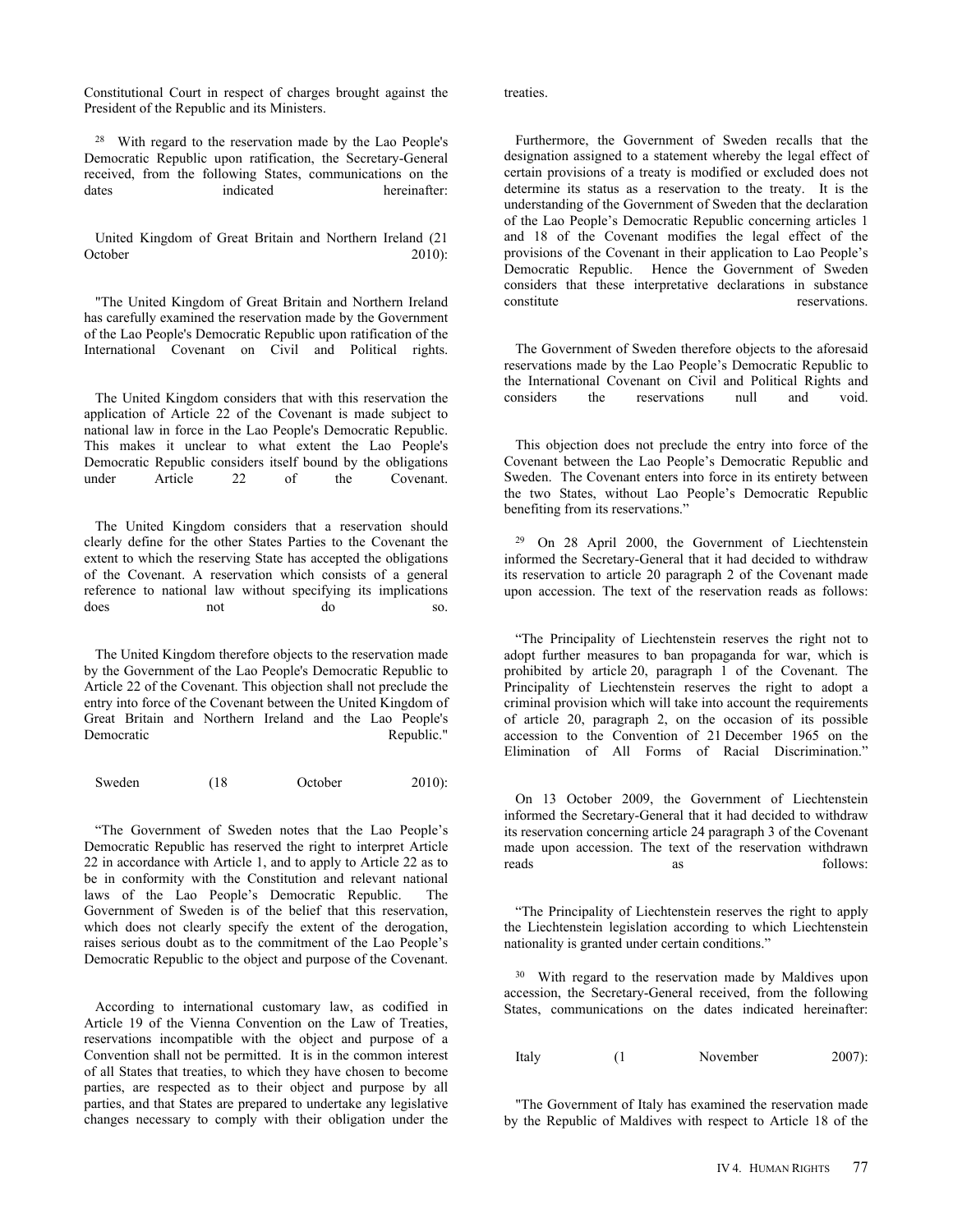International Covenant on Civil and Political Rights.

The Government of Italy considers that, by providing that the application of Article 18 is without prejudice to the Constitution of the Republic of Maldives, the reservation does not clearly define the extent to which the reserving State has accepted the obligation under that Article. This reservation raises serious doubts about the real extent of the commitment undertaken by the Republic of Maldives and is capable of contravening the object and purpose of the Covenant.

The Government of Italy therefore objects to the abovementioned reservation made by the Republic of Maldives.

This objection, however, shall not preclude the entry into force of the Covenant between the Government of Italy and the Republic of Maldives."

| Slovakia | (21) | December | $2007$ : |
|----------|------|----------|----------|
|----------|------|----------|----------|

"The Government of Slovakia has carefully examined the content of the reservations made by the Republic of Maldives upon its accession to the International Covenant on Civil and Political Rights.

The Government of Slovakia is of the view that general reservation made by the Republic of Maldives that (The application of the principles set out in Article 18 of the Covenant shall be without prejudice to the Constitution of the Republic of Maldives(is too general and does not clearly specify the extent of the obligations under the Covenant for the Republic of Maldives.

According to the Maldivian legal system, mainly based on the principles of Islamic law, the reservation raises doubts as to the commitment of of the Republic of Maldives to its obligations under the Covenant, essential for the fulfillment of its object and purpose.

The Government of Slovakia objects for these reasons to the above mentioned reservation made by the Government of the Republic of Maldives upon its accession to the International Covenant on Civil and Political Rights.

<sup>31</sup> On 15 March 2002, the Government of Mexico notified the Secretary-General of a partial withdrawal of its reservation to article  $25$  (b) made upon accession. The reservation made<br>upon accession read as follows: accession

*Article 25, subparagraph (b):*

The Government of Mexico also makes a reservation to this provision, since article 130 of the Political Constitution of the United Mexican States provides that ministers of religion shall have neither an active nor a passive vote, nor the right to form<br>associations for political purposes. associations for political purposes.

On 11 July 2014, the Government of Mexico notified the Secretary-General of the Partial withdrawal of the reservation made upon accession. The portion of the reservation which has been withdrawn read as follows:

Article 13. The Government of Mexico makes a reservation to this article, in view of the present text of article 33 of the Political Constitution of the United Mexican States.

<sup>32</sup> In a communication received on 20 December 1983, the Government of the Netherlands notified the Secretary-General that it was withdrawing its reservation with regard to article 25 (c). The text of the reservation read as follows:

"The Kingdom of the Netherlands does not accept this provision in the case of the Netherlands Antilles."

See notes 1 and 2 under "Netherlands" regarding Aruba/Netherlands Antilles in the "Historical Information" section in the front matter of this volume.

<sup>33</sup> In a notification received by the Secretary-General on 12 December 1979, the Government of Norway withdrew the reservation formulated simultaneously in respect of article 6 (4).

The Secretary-General received the following communication(s) related to the reservations made by Pakistan, on the date(s) indicated hereinafter:

#### *The Netherlands (30 June 2011)*

"The Government of the Kingdom of the Netherlands has examined the reservations made by the Islamic Republic of Pakistan upon ratification of the International Covenant on Civil and Political Rights

The Government of the Kingdom of the Netherlands considers that with its reservations to the Articles 3, 6, 7, 12, 13,18, 19 and 25 of the Covenant, the Islamic Republic of Pakistan has made the application of essential obligations under the Covenant concerning, amongst others, equality between men and women, the right to life, including restrictions on the imposition of the death penalty, the prohibition of torture, freedom of thought, conscience and religion, freedom of expression, the right to liberty of movement and freedom in the choice of residence, restrictions on the expulsion of aliens lawfully in the territory of a State Party, the right to take part in public affairs, the right to vote and to be elected and the right to have access to public service on terms of equality subject to the Sharia laws and/or the constitutional and/or national laws in force in Pakistan.

This makes it unclear to what extent the Islamic Republic of Pakistan considers itself bound by the obligations of the treaty and raises concerns as to the commitment of the Islamic Republic of Pakistan to the object and purpose of the Covenant.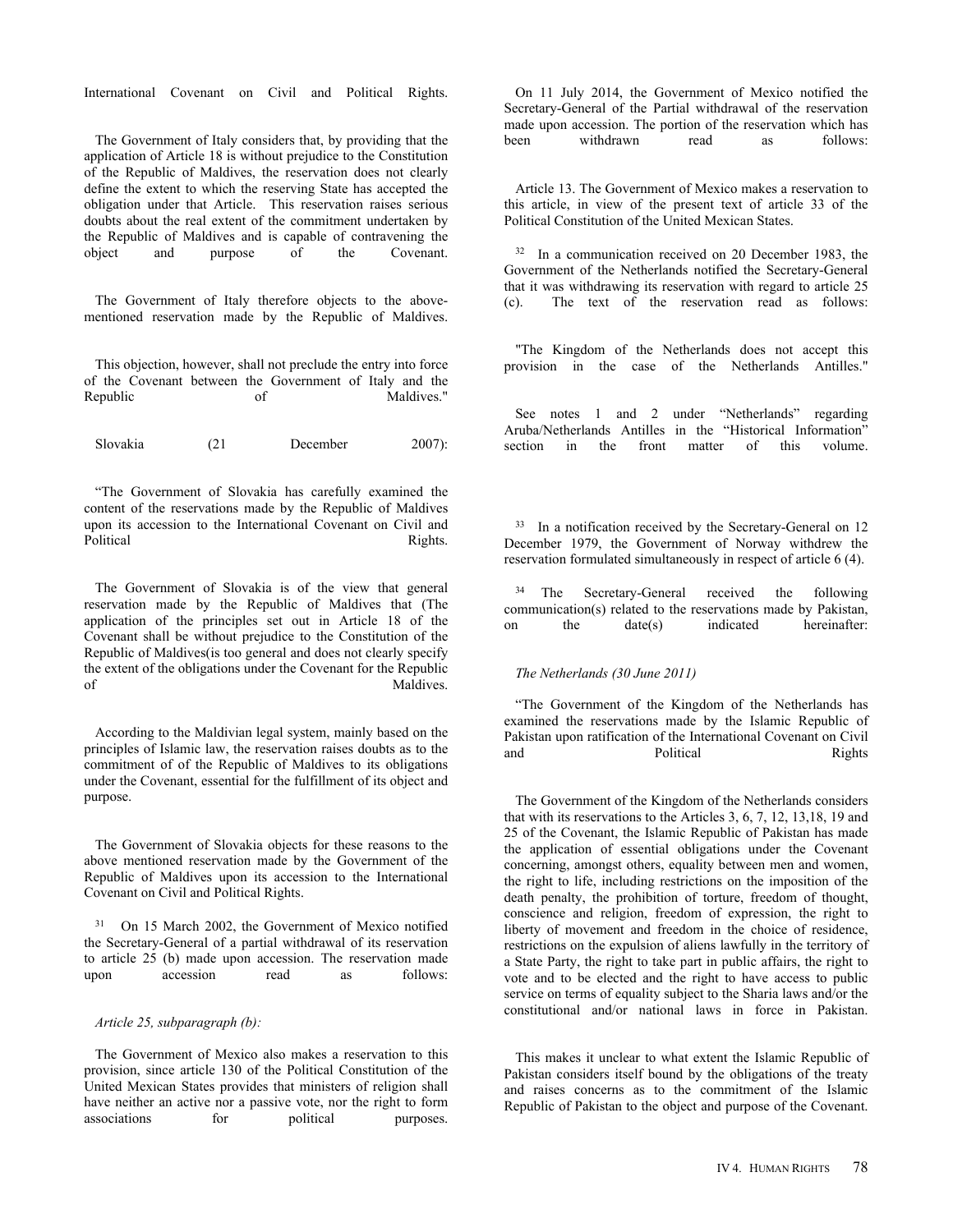The Governement of the Kingdom of the Netherlands considers that reservations of this kind must be regarded as incompatible with the object and purpose of the Covenant and would recall that, according to customary international law, as codified in the Vienna Convention on theLaw of Treaties, reservations incompatible with the object and purpose of a treaty shall not be permitted.

The Government of the Kingdom of the Netherlands has also examined the reservation of the Islamic Republic of Pakistan with respect to Article 40 of the Covenant.

The Government of the Netherlands considers that the supervisory machinery established under the Covenant, including the system of periodic reporting to the Human Rights Committee established pursuant to Article 40 forms an essential part of the treaty. Accordingly, a reservation such as the reservation of the Islamic Republic of Pakistan, in which a State Party declares not to recognize the competence of the Human Rights Committee to review and comment State periodic reports must be considered contrary to the object and purpose of the Covenant and shall therefore not be permitted.

The Government of the Kingdom of the Netherlands therefore objects to the reservations of the Islamic Republic of Pakistan to th aforesaid Articles of the Covenant.

This objection does not constitute an obstacle to the entry into force of the Covenant between the Kingdom of the Netherlands and the Islamic Republic of Pakistan."

Subsequently, in a communication received on 20 September 2011, the Government of Pakistan notified the Secretary-General that it had decided to partially withdraw the reservations, made upon ratification, to articles 3 and 25 of the Convention.

| These   | reservations | read | as | follows: |
|---------|--------------|------|----|----------|
|         |              |      |    |          |
| Article |              |      |    |          |

'"The Government of the Islamic Republic of Pakistan declares that the provisions of Article 3 of the International Covenant on Civil and Political Rights shall be so applied as to be in conformity with Personal Law of the citizens and Qanoone-Shahadat".

'"The Government of the Islamic Republic of Pakistan states that the application of Article 25 of the International Covenant on Civil and Political Rights shall be subject to the principle laid down in Article 41 (2) and Article 91 (3) of the Constitution of Pakistan".

Subsequently, in a communication received on 20 September 2011, the Government of Pakistan notified the Secretary-General that it had decided to partially withdraw the reservations, made upon ratification, to articles 6, 7, 12, 13, 18, 19 and 40 of the Convention.

| These     | reservations |    | read | as |     | follows: |
|-----------|--------------|----|------|----|-----|----------|
| "Article" |              | 6. |      | 18 | and | 19       |

'[The] Islamic Republic of Pakistan declares that the provisions of Articles 3, 6, 7, 18 and 19 shall be so applied to the extent that they are not repugnant to the Provisions of the Constitution of Pakistan and the Sharia laws'.

Article 12

'The Islamic Republic of Pakistan declares that the provisions of Articles 12 shall be so applied as to be in conformity with the Provisions of the Constitution of Pakistan'.

```
Article 13
```
'With respect to Article 13, the Government of the Islamic Republic of Pakistan reserves its right to apply its law relating to foreigners'.

Article 40

'The Government of the Islamic Republic of Pakistan hereby declares that it does not recognize the competence of the Committee provided for in Article 40 of the Covenant'."

<sup>35</sup> On 15 March 1991, 19 January 1993 and 2 April 2007, respectively, the Government of the Republic of Korea notified the Secretary-General of its decision to withdraw the reservations made in respect of article 23 (4) (with effect from 15 March 1991), of article 14 (7) (with effect from 21 January 1993) and of article 14 (5) (with effect from 2 April 2007) made upon accession.

<sup>36</sup> On 16 October 1995, the Government of Switzerland notified the Secretary-General that it had decided to withdraw its reservation to article 20, paragraph 2 made upon accession, which reads as follows:

Switzerland reserves the right to adopt a criminal provision which will take into account the requirements of article 20, paragraph 2, on the occasion of its forthcoming accession to the 1966 International Convention on the Elimination of All Forms of Racial Discrimination.

Further, on 12 January 2004, the Government of Switzerland notified the Secretary-General that it had decided to withdraw its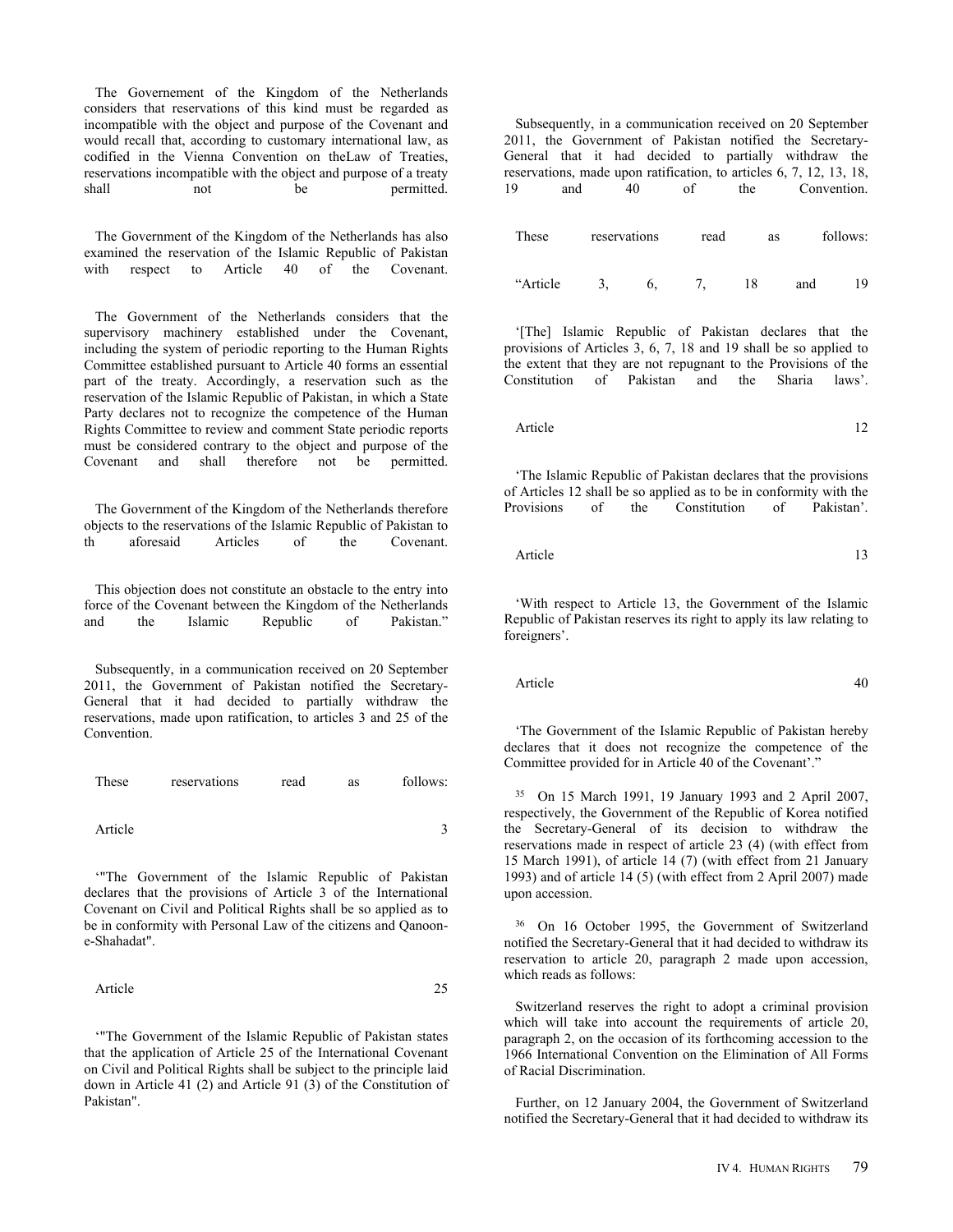reservation to article 14, paragraph 3, sub-paragraphs (d) and (f) made upon accession, which reads as follows:

The guarantee of free legal assistance assigned by the court and of the free assistance of an interpreter does not definitively exempt the beneficiary from defraying the resulting costs.

Further, on 1 May 2007, the Government of Switzerland notified the Secretary-General that it had decided to withdraw its reservations to article 10, paragraph 2 (b) and article 14, paragraph 1 and 5 made upon accession, which reads as follows:

(a) Reservation concerning article 10, paragraph 2 (b):

The separation of accused juvenile persons from adults is not unconditionally guaranteed.

(b) Reservations concerning article 14, paragraph 1:

The principle of a public hearing is not applicable to proceedings which involve a dispute relating to civil rights and obligations or to the merits of the prosecution's case in a criminal matter; these, in accordance with cantonal laws, are held before an administrative authority. The principle that any judgement rendered shall be made public is adhered to without prejudice to the cantonal laws on civil and criminal procedure, which provide that a judgement shall not be rendered at a public hearing, but shall be transmitted to the parties in writing.

The guarantee of a fair trial has as its sole purpose, where disputes relating to civil right and obligations are concerned, to ensure final judicial review of the acts or decisions of public authorities which have a bearing on such rights or obligations. The Term "final judicial review" means a judicial examination which is limited to the application of the law, such as a review by a Court of Cassation.

The right to liberty of movement and freedom to choose one's residence is applicable, subject to the federal laws on aliens, which provide that residence and establishment permits shall be valid only for the canton which issues them.

(c) Reservation concerning article 14, paragraph 5:

The reservation applies to the federal laws on the organization of criminal justice, which provide for an exception to the right of anyone convicted of a crime to have his conviction and sentence reviewed by a higher tribunal, where the person concerned is tried in the first instance by the highest tribunal.

<sup>37</sup> On 6 July 2012, the Government of the Thailand notified the Secretary-General that it had decided to withdraw its declarations made upon accession with respect to articles 6 (5) and 9 (3) of the Covenant. The text of the withdrawn declarations read as follows:

"2. With respect to article 6, paragraph 5 of the Covenant, the Thai Penal Code enjoins, or in some cases allows much latitude for, the Court to take into account the offender's youth as a mitigating factor in handing down sentences. Whereas Section 74 of the Code does not allow any kind of punishment levied upon any person below fourteen years of age, Section 75 of the same Code provides that whenever any person over fourteen years but not yet over seventeen years of age commits any act provided by the law to be an offence, the Court shall take into

account the sense of responsibility and all other things concerning him in order to come to decision as to whether it is appropriate to pass judgment inflicting punishment on him or not. If the court does not deem it appropriate to pass judgment inflicting punishment, it shall proceed according to Section 74 (viz . to adopt other correction measures short of punishment), or if the Court deems it appropriate to pass judgment inflicting punishment, it shall reduce the scale of punishment provided for such offence by one half. Section 76 of the same Code also states that whenever any person over seventeen years but not yet over twenty years of age, commits any act provided by the law to be an offence, the Court may, if it thinks fit, reduce the scale of the punishment provided for such offence by one third or one half. The reduction of the said scale will prevent the Court from passing any sentence of death. As a result, though in theory, sentence of death may be imposed for crimes committed by persons below eighteen years, but not below seventeen years of age, the Court always exercises its discretion under Section 75 to reduce the said scale of punishment, and in practice the death penalty has not been imposed upon any persons below eighteen years of age. Consequently, Thailand considers that in real terms it has already complied with the principles enshrined herein.

3. With respect to article 9, paragraph 3 of the Covenant, Section 87, paragraph 3 of the Criminal Procedure Code of Thailand provides that the arrested person shall not be kept in custody for more than forty-eight hours from the time of his arrival at the office of the administrative or police official, but the time for bringing the arrested person to the Court shall not be included in the said period of forty-eight hours. In case it is necessary for the purpose of conducting the inquiry, or there arises any other necessity, the period of forty-eight hours may be extended as long as such necessity persists, but in no case shall it be longer than seven days."

The instrument of withdrawal included an annex which read as follows:

The Government of Kingdom of Thailand declares that:

1. With respect to Article 6 paragraph 5 of the Covenant, Section 18 of the Thai Criminal Code has been amended to include provisions stipulating that the death and life sentences shall not be imposed on an offender who is below the age of 18 and in which case, the sentence shall be reduced to a sentence of 50 years imprisonment.

2. As with regard to Article 9 paragraph 3 of the Covenant, Section 40 paragraph 7 of the 2007 Constitution of the Kingdom of Thailand stipulates that in criminal cases, the accused or defendant shall have the right to proper, prompt and fair investigations or trial and Section 87 of the Thai Criminal Procedural Code has been amended to stipulate that an arrested person shall not be held in custody

beyond the necessity of the circumstances of the case. In the case of a petty offence, the arrested person shall be in custody only until such time as that person has given his/her pleadings, and that the identity and the location of that person have been sought. In the case where the arrested person has not been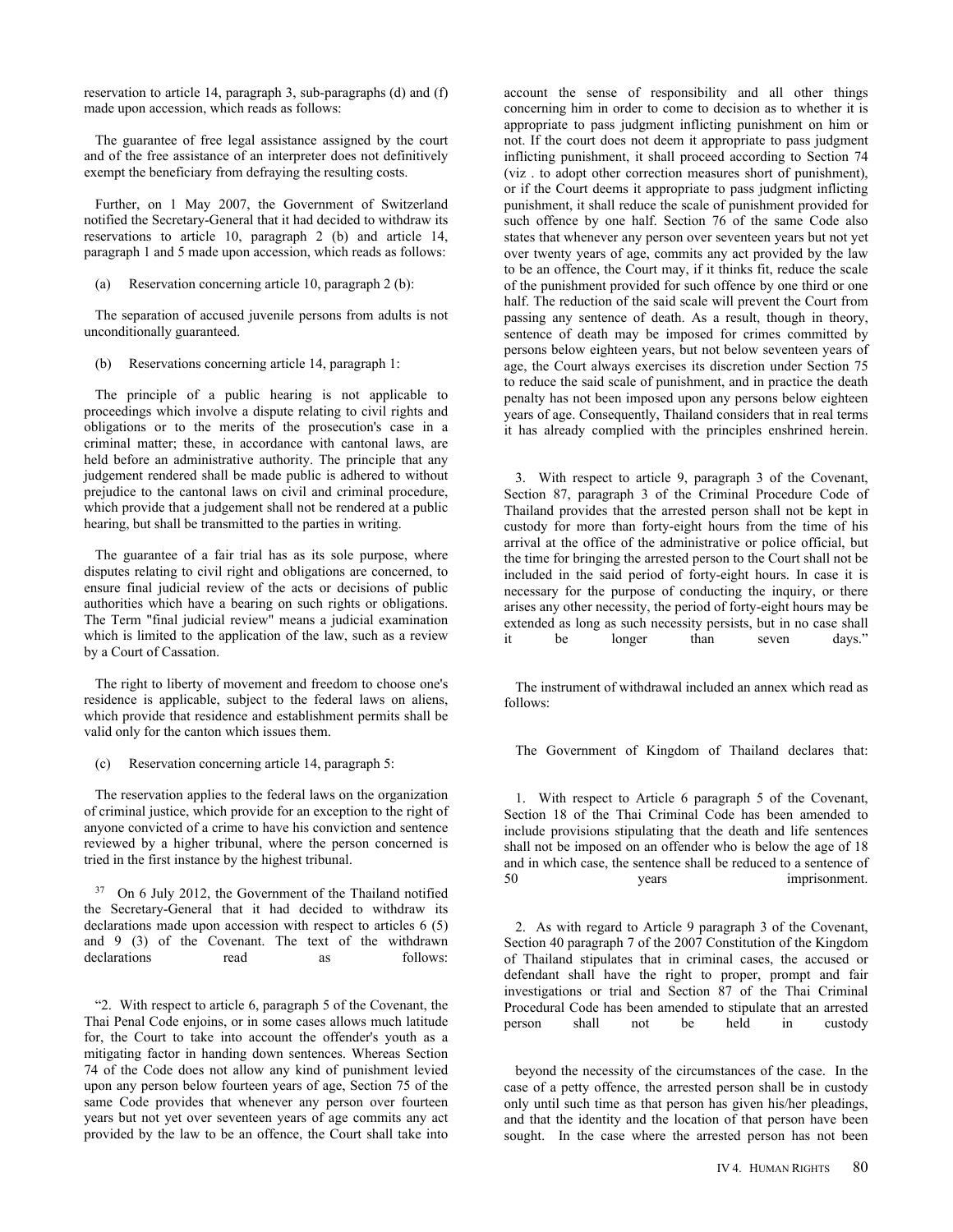temporarily released and it is necessary to investigate or try the person, the arrested person shall be arraigned before the Court within 48 hours from the time the person was taken to the offices of the inquiry officer in accordance with Section 83 of the same Code unless for reasons of force majeure or other unavoidable necessity.

3. Such amendments are fully in compliance with Article 6 paragraph 5 and Article 9 paragraph 3 of the Covenant.

<sup>38</sup> In a communication received by the Secretary-General on 31 January 1979, the Government of Trinidad and Tobago confirmed that paragraph (vi) constituted an interpretative declaration which did not aim to exclude nor modify the legal effect of the provisions of the Covenant.

<sup>39</sup> In a communication received on 2 February 1993, the Government of the United Kingdom of Great Britain and Northern Ireland notified the Secretary-General of its decision to withdraw the reservation to sub-paragraph c) of article 25 made upon ratification. For the text of the reservation, see United Nations, *Treaty Series* , vol. 1007, p. 394.

<sup>40</sup> The formality was effected by Democratic Yemen. See also note 1 under "Yemen" in the "Historical Information" section in the front matter of this volume.

<sup>41</sup> See "ENTRY INTO FORCE:" at the beginning of this chapter.

<sup>42</sup> A previous declaration received on 18 June 1992 expired on 18 June 1997.

<sup>43</sup> Previous declarations, received 22 April 1976, 28 March 1981, 24 March 1986, 10 May 1991 and 22 January 1997 expired on 28 March 1981, 28 March 1986, 28 March 1991, 10 May 1996 and 22 January 2002.

<sup>44</sup> A note verbal, dated 28 January 1998, transmitting the text of the declaration made by the Government of Spain recognizing the competence of the Human Rights Committee under article 41 of the Covenant was deposited on 30 January 1998. Subsequently, in order to correct an error contained in that decalration, the Secretary-General received from the Government of Spain a note verbal dated 9 March 1998, transmitting a corrected and signed text of the declaration which was deposited on 11 March 1998.

Previous declarations were received on 25 January 1985 and 21 December 1988, and expired on 25 January 1988 and 21 December 1993, respectively.

<sup>45</sup> On 3 October 1983, the Secretary-General received from the Government of Argentina the following declaration in respect of the territorial application of the Covenant to the Falkland Islands:

[The Government of Argentina makes a] formal objection to the [declaration] of territorial extension issued by the United Kingdom with regard to the Malvinas Islands (and dependencies), which that country is illegally occupying and refers to as the "Falkland Islands".

The Argentine Republic rejects and considers null and void the [said declaration] of territorial extension.

With reference to the above-mentioned objection the Secretary-General received on 28 February 1985 from the Government of the United Kingdom of Great Britain and Northern Ireland, the following declaration:

"The Government of the United Kingdom of Great Britain and Northern Ireland have no doubt as to their right, by notification to the Depositary under the relevant provisions of the abovementioned Convention, to extend the application of the Convention in question to the Falkland Islands or to the Falkland Islands Dependencies, as the case may be.

For this reason alone, the Government of the United Kingdom are unable to regard the Argentine [communication] under reference as having any legal effect." reference as having any legal

With reference to the above-mentioned declaration by the Government of the United Kingdom of Great Britain and Northern Ireland, the Secretary-General received from the Government of Argentina the following declaration made upon ratification:

The Argentine Republic rejects the extension, notified to the Secretary-General of the United Nations on 20 May 1976 by the United Kingdom of Great Britain and Northern Ireland, of the application of the International Covenant on Economic, Social and Cultural Rights,adopted by the General Assembly of the United Nations on 16 December 1966, to the Malvinas, South Georgia and South Sandwich Islands, and reaffirms its sovereign rights to those archipelagos, whichrm anntegral part of its national territory.

The General Assembly of the United Nations had adopted resol- utions 2065 (XX), 3160 (XXVIII), 31/49, 37/9, 38/12, 39/6 and 40/21 in which it recognizes the existence of a sovereignty dispute regarding the question of the Falkland Islands (Malvinas) and urges the Argentine Republic and the United Kingdom of Great Britain and Northern Ireland to pursue negotiations in order to find as soon as possible a peaceful and definitive solution to the dispute, through the good offices of the Secretary-General of the United Nations, who shall inform the General Assembly of the progress made."

With reference to the above-mentioned declaration by the Govern- ment of Argentina, the Secretary-General received on 13 January 1988 from the Government of the United Kingdom of Great Britain and Northern Ireland the following communication:

"The Government of the United Kingdom of Great Britain and Northern Irelan d rejects the statements made by the Argentine Republic, regarding the Falkland Islands and South Georgia and the South Sandwich Islands, when ratifying [the said Covenants and acceding to the said Protocol].